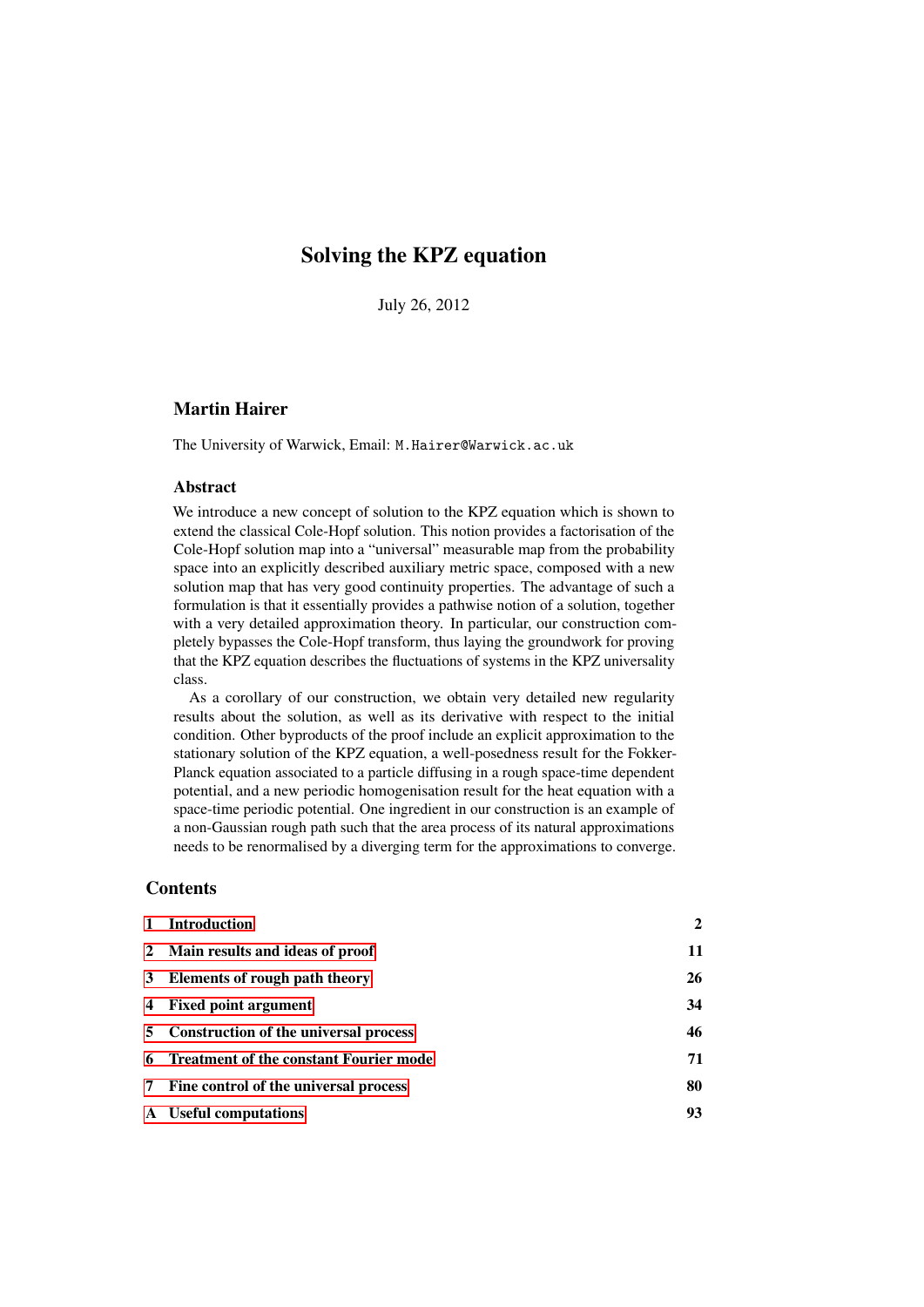### <span id="page-1-0"></span>1 Introduction

The aim of this article is to construct and describe solutions to the KPZ equation. At a purely formal level, this equation is given by

<span id="page-1-1"></span>
$$
\partial_t h = \partial_x^2 h + \lambda (\partial_x h)^2 - \infty + \xi , \qquad (1.1)
$$

where "∞" denotes an "infinite constant" required to renormalise the divergence appearing in the term  $(\partial_x h)^2$  and  $\lambda > 0$  is a "coupling strength". Here,  $h(x, t)$  is a continuous stochastic process with  $x \in S^1$  (which we usually identify with [0,  $2\pi$ ], but we will always assume periodic boundary conditions) and  $\xi$  denotes space-time white noise which is a distribution-valued Gaussian field with correlation function

$$
\mathbf{E}\xi(x,t)\xi(y,s) = 4\pi\delta(x-y)\delta(t-s) \,. \tag{1.2}
$$

The prefactor 1 in front of the term  $\partial_x^2 h$  and the strange-looking prefactor  $4\pi$  in the definition of  $\xi$  are normalisation constants which could be set to any positive value by rescaling time, h and  $\lambda$ , but our particular choice will simplify some expressions in the sequel.

At this stage, it is of course completely unclear what [\(1.1\)](#page-1-1) actually means and, in a way, this is the main question that will be addressed in this article. Originally, the equation [\(1.1\)](#page-1-1) was proposed by Kardar, Parisi and Zhang as a model of surface growth [\[KPZ86\]](#page-101-0). However, it was later realised that it is a universal object that describes the fluctuations of a number of strongly interacting models of statistical mechanics with space-time dependencies. For example, it is known rigorously to arise as the fluctuation process for the weakly asymmetric simple exclusion process [\[BG97\]](#page-99-0), as well as the partition function for directed polymer models [\[Kar85,](#page-101-1) [IS11,](#page-100-0) [ACQ11\]](#page-99-1). More generally, the solution to the KPZ equation is expected to describe the fluctuations of a much larger class of systems, namely the systems in the KPZ universality class which is associated to the dynamic scaling exponents  $\frac{3}{2}$ , see for example [\[BQS11\]](#page-99-2). We refer to the excellent review article [\[Cor12\]](#page-99-3) for many more references and a more detailed historical account of the KPZ equation.

Over the past ten years or so, substantial progress has been made in the un-derstanding of the solutions to [\(1.1\)](#page-1-1) (especially in the extended case  $x \in \mathbb{R}$ ), but very few results had been established rigorously until an explosion of recent results yielding *exact* formulae for the one-point distribution of solutions to [\(1.1\)](#page-1-1). A foundation for these results was laid by the groundbreaking work of Johansson [\[Joh00\]](#page-101-2), who noted a link between discrete approximations to [\(1.1\)](#page-1-1) and random matrix theory, and who used this to prove that the Tracy-Widom distribution arises as the long-time limit of this discrete model. One stunning recent result was the rigorous proof in [\[BQS11,](#page-99-2) [ACQ11,](#page-99-1) [CQ10\]](#page-99-4) of the fact that, also for the continuous model [\(1.1\)](#page-1-1), one has  $u(t) \approx t^{1/3}$  for large times (this had already been conjectured in [\[KPZ86\]](#page-101-0) and the results in [\[Joh00\]](#page-101-2) provided further evidence, but the lack of a good approximation theory for [\(1.1\)](#page-1-1) had defeated earlier attempts) and that, at least for the "infinite wedge" and the "half-Brownian" initial distributions, the law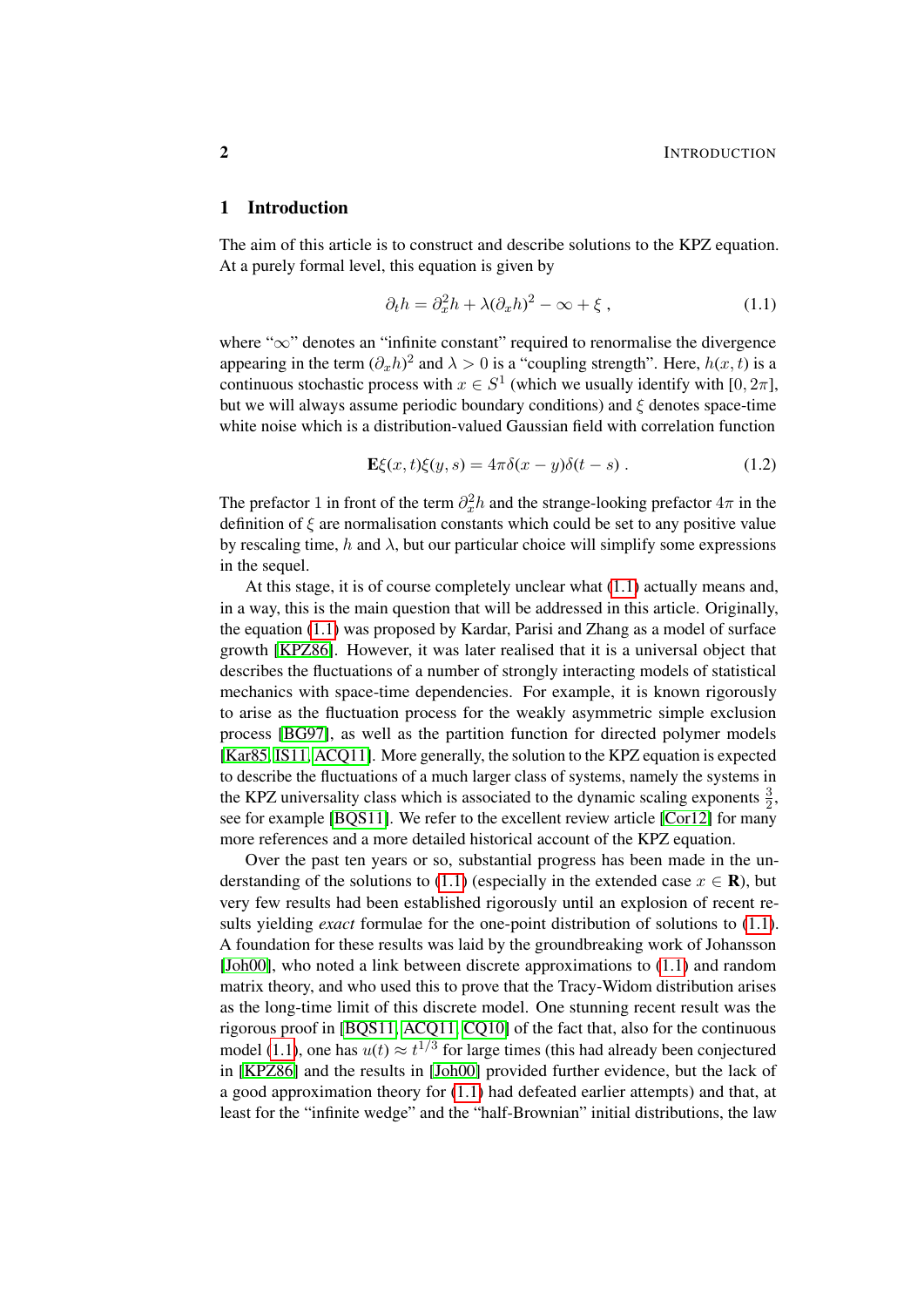#### INTRODUCTION 3

of  $t^{-1/3}u(0, t)$ , appropriately recentred, does converge, as  $t \to \infty$ , to the Tracy-Widom distribution. Another very recent achievement exploiting this link is the series of articles [\[SS09,](#page-101-3) [SS10a,](#page-101-4) [ACQ11,](#page-99-1) [SS10b\]](#page-101-5) in which the authors provide an *exact* formula for the law of the solution to the KPZ equation at a fixed time and fixed spatial location. These results built on a number of previous results using related ideas, in particular Tracy and Widom's exact formulae for the asymmetric simple exclusion process [\[TW08a,](#page-102-0) [TW08b,](#page-102-1) [TW09\]](#page-102-2).

Together with this explosion of exact results on the solutions to [\(1.1\)](#page-1-1), there has been renewed interest in giving a rigorous interpretation of [\(1.1\)](#page-1-1). Ever since the seminal work of Bertini and Giacomin [\[BG97\]](#page-99-0), there has been an accepted notion of solution to [\(1.1\)](#page-1-1) via the so-called "Cole-Hopf transform", which had long been known to be useful in the study of the deterministic KPZ / Burgers equation [\[Hop50,](#page-100-1) [Col51\]](#page-99-5). The idea is to consider the solution  $Z$  to the linear multiplicative stochastic heat equation

<span id="page-2-0"></span>
$$
dZ = \partial_x^2 Z dt + \lambda Z dW(t) , \qquad (1.3)
$$

where W is a cylindrical Brownian motion on  $L^2(S^1)$  (i.e. it is the time integral of the space-time white noise ξ). Here, the term  $Z dW(t)$  should be interpreted as an Itô integral. It is well-known (see for example the monograph [[DPZ92\]](#page-100-2)) that the mild form of [\(1.3\)](#page-2-0) admits a unique positive solution in a suitable space of adapted processes. One then *defines* the process h to be given by

<span id="page-2-1"></span>
$$
h(x,t) = \lambda^{-1} \log Z(x,t) \tag{1.4}
$$

In the sequel, we denote this solution by  $h = \mathcal{S}_{CH}(h_0, \omega)$ , where  $h_0 = \lambda^{-1} \log Z_0$ is an initial condition for [\(1.1\)](#page-1-1). The map  $S_{CH}$  is a jointly measurable map from  $\mathcal{C} \times \Omega$  into  $\mathcal{C}(\mathbf{R}_+,\mathcal{C}^{\alpha})$  for every  $\alpha < \frac{1}{2}$ .

There are two powerful arguments for this to be the "correct" notion of solution to [\(1.1\)](#page-1-1). First, one can consider the solution  $Z_{\varepsilon}$  to [\(1.3\)](#page-2-0) with W replaced by  $W_{\varepsilon}$ , which is obtained by multiplying the kth Fourier component with  $\varphi(\varepsilon k)$  for some smooth cut-off function  $\varphi$  with compact support and  $\varphi(0) = 1$ . Defining  $h_{\varepsilon}$  via [\(1.4\)](#page-2-1) and applying Itô's formula, it is then possible to verify that  $h_{\varepsilon}$  solves the equation

<span id="page-2-2"></span>
$$
\partial_t h_{\varepsilon} = \partial_x^2 h_{\varepsilon} + \lambda (\partial_x h_{\varepsilon})^2 - \lambda C_{\varepsilon} + \xi_{\varepsilon} , \qquad (1.5)
$$

where the constant  $C_{\varepsilon}$  is given by  $C_{\varepsilon} = \sum_{k \in \mathbf{Z}} \varphi^2(k\varepsilon) \approx \frac{1}{\varepsilon}$  $\frac{1}{\varepsilon} \int_{\mathbf{R}} \varphi^2(x) dx$ . Since  $Z_{\varepsilon} \to Z$  as  $\varepsilon \to 0$  by standard SPDE arguments, it follows that  $h_{\varepsilon}$  converges to a limiting process h which, in light of [\(1.5\)](#page-2-2), does indeed formally solve [\(1.1\)](#page-1-1).

The second argument in favour of the Cole-Hopf solution is that, as shown in [\[BG97\]](#page-99-0), the fluctuations of the stationary weakly asymmetric simple exclusion process (WASEP) converge, under a suitable rescaling, to the Cole-Hopf solution to [\(1.1\)](#page-1-1). This result was further improved recently in [\[ACQ11\]](#page-99-1) where, among other things, the authors show that the fluctuations for the WASEP with "infinite wedge" initial condition are also given by the Cole-Hopf solution.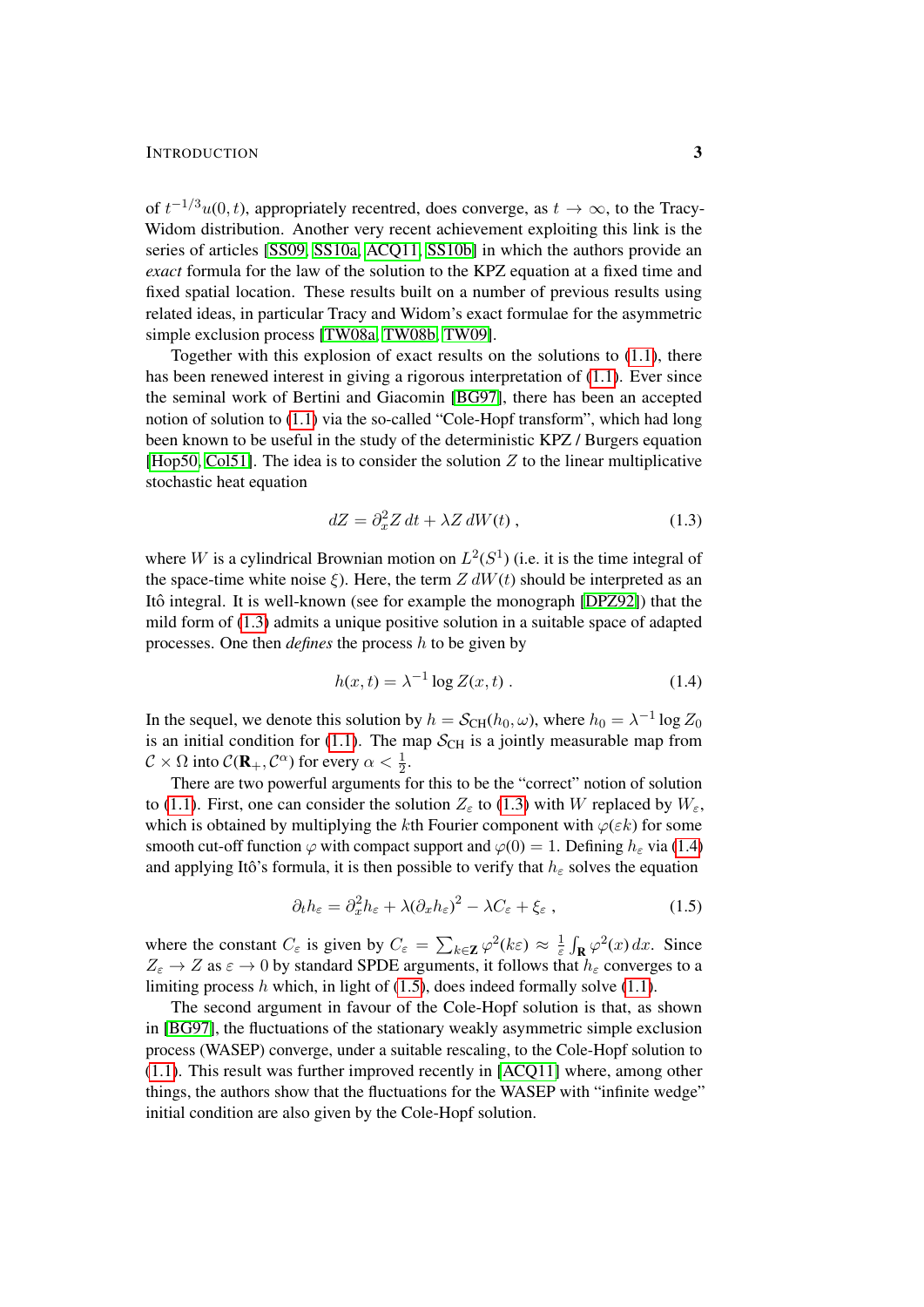The problem with the Cole-Hopf solution is that it does not provide a satisfactory theory of approximations to  $(1.1)$ . Indeed, all approximations to  $(1.1)$  must first be reinterpreted as approximations to [\(1.3\)](#page-2-0), which is not always convenient. While it works well for the approximation by mollification of the noise that we just mentioned, it does not work at all for other natural approximations to [\(1.1\)](#page-1-1), like for example adding a small amount of hyperviscosity or performing a spatio-temporal mollification of the noise. This is also why only the fluctuations of the WASEP have so far been shown to converge to the solutions to the KPZ equation: this is one of the rare discrete systems that behave well under the corresponding version of the Cole-Hopf transform.

As a consequence, there have been a number of, unfortunately unsuccessful, attempts over the past decade to provide a more natural notion of solution without making use of the Cole-Hopf transform. For example, as illustrated by [\(1.5\)](#page-2-2), the Cole-Hopf solution really corresponds to an interpretation of the nonlinearity as a Wick product  $\partial_x h \diamond \partial_x h$ , where the Wick product is defined relative to the Gaussian structure given on the space of solutions by the linearised equation (i.e. the one where we simply drop the nonlinearity altogether). One could also imagine interpreting the nonlinearity as a Wick product with respect to the Gaussian structure given on the underlying probability space by the driving noise  $\xi$ . This yields a *different* concept of solution that was studied in [\[HØUZ96,](#page-100-3) [Cha00\]](#page-99-6). In the spatially extended situation, this solution appears however to behave in a non-physical way in the sense that it does not exhibit the correct scaling exponents.

Following a similar line of though, one may try to apply "standard" renormalisation theory to interpret  $(1.1)$ . This programme was initiated in [\[DPDT07\]](#page-99-7), where the authors were able to treat a mollified version of  $(1.1)$ , namely

$$
\partial_t h = \partial_x^2 h + (-\partial_x^2)^{-2\alpha} ((\partial_x h)^2 - \infty) + (-\partial_x^2)^{-\alpha} \xi . \tag{1.6}
$$

Unfortunately, the techniques used there seem to break down at  $\alpha = \frac{1}{8}$  $\frac{1}{8}$ . We refer to Remark [5.4](#page-48-0) below for an explanation why  $\frac{1}{8}$  is one natural barrier arising for "conventional" techniques and what other barriers (the largest of which being the passage from  $\alpha > 0$  to  $\alpha = 0$ ) must be crossed before reaching [\(1.1\)](#page-1-1).

Another way to make sense of [\(1.1\)](#page-1-1) could be to formulate a corresponding martingale problem. This is a technique that was explored in [\[Ass02\]](#page-99-8) for example. Very recently, a somewhat related notion of "weak energy solution" was introduced in [\[GJ10\]](#page-100-4) and further refined in [\[Ass11\]](#page-99-9), but there is so far no corresponding uniqueness result. Furthermore, this notion does not seem to provide any way of distinguishing solutions that differ by spatial constants.

Some recent progress has also been made in providing an approximation theory to variants of [\(1.3\)](#page-2-0), but the results are only partial [\[PP12,](#page-101-6) [Bal11\]](#page-99-10). To a large extent, this long-standing problem is solved (or at least a programme is established on how to solve some of its variants) by the results of this article. In particular, we provide a "pathwise" interpretation of [\(1.1\)](#page-1-1), together with a robust approximation theory.

Before we state the theorem, we introduce some notation. We denote by  $\bar{C}^{\alpha}$  the space  $\mathcal{C}^{\alpha}$  to which we add a "point at infinity"  $\infty$  with neighbourhoods of the form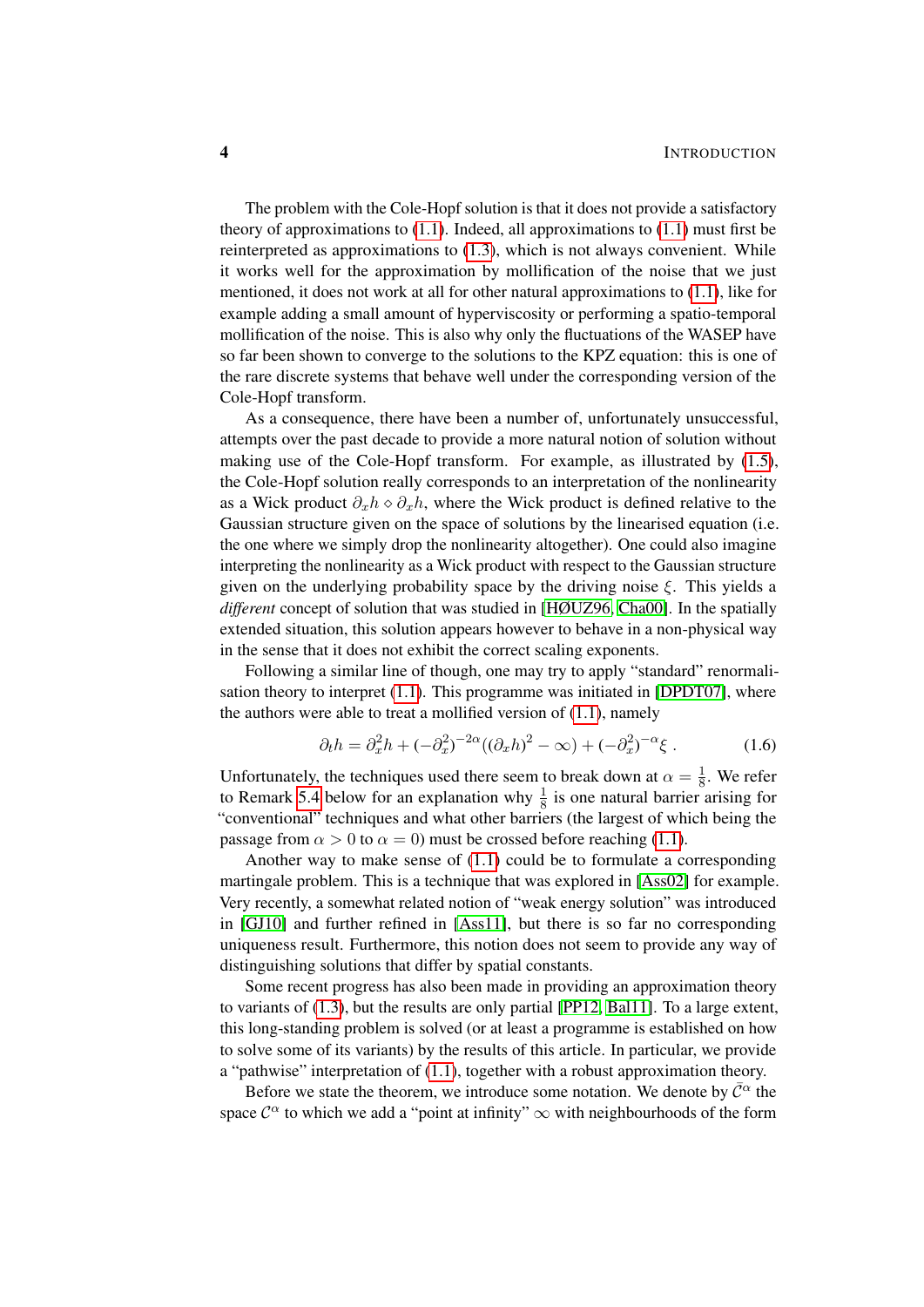#### INTRODUCTION 5

 ${h : ||h||_{\alpha} > R} \cup {\infty}$ , which turns  $\bar{C}^{\alpha}$  into a Polish space. We need to work with the space  $\bar{\mathcal{C}}^{\alpha}$  since our construction only provides local solution so that, for a given  $\Psi \in \mathcal{X}$  and a given initial condition  $h_0$ , we cannot guarantee that solutions will not explode in finite time. However, if solutions do explode in finite time, it is always because the  $\mathcal{C}^{\alpha}$ -norm diverges. With this terminology in place, our result can be stated as follows:

<span id="page-4-3"></span>**Theorem 1.1** *There exists a Polish space*  $\mathcal{X}$ *, a measurable map*  $\Psi: \Omega \to \mathcal{X}$  *and, for every*  $\beta \in (0, \frac{1}{2})$  $\frac{1}{2}$ ), a lower semicontinuous map  $T_{\star} : \mathcal{C}^{\beta} \times \mathcal{X} \to (0, +\infty]$  and a map  $\mathcal{S}_{\mathsf{R}} \!:\! \mathcal{C}^\beta \times \mathcal{X} \to \mathcal{C}(\mathbf{R}_+, \bar{\mathcal{C}}^{\frac{1}{2} - \beta})$  such that

$$
(t, h_0, \Psi) \mapsto \mathcal{S}_{\mathbb{R}}(h_0, \Psi)(t) ,
$$

*is continuous on all triples such that*  $t \in (0, T_{\star}(h_0, \Psi))$ *. Furthermore, for every*  $h_0 \in \mathcal{C}^\beta$ , one has  $T_\star(h_0,\Psi(\omega))=+\infty$  almost surely and the identity

$$
\mathcal{S}_{\mathrm{CH}}(h_0,\omega)=\mathcal{S}_{\mathrm{R}}(h_0,\Psi(\omega)),
$$

*holds for almost every*  $\omega \in \Omega$ .

*Finally, there exists a separable Fréchet space*  $W$  *such that*  $X \subset W$  *(with the topology of*  $X$  given by the induced topology of  $W$ ) and such that, for every  $\ell \in W^*$ , *the random variable*  $\ell(\Psi(\cdot))$  *belongs to the union of the first four Wiener chaoses of* ξ *(see Section [A.1](#page-92-1) for a short reminder of the definition of the Wiener chaos).*

**Remark 1.2** The letter 'R' in  $S_R$  stands for "Rough". It will become clear later why we chose this terminology.

**Remark 1.3** Loosely speaking, our result states that one can find a Polish space  $\mathcal{X}$ and a jointly continuous map  $S_R$  such that the following diagram commutes, where arrows without label denote the identity:

<span id="page-4-2"></span>
$$
\mathcal{X} \times \mathcal{C}^{\alpha} \xrightarrow{\mathcal{S}_{\mathbf{R}}} \mathcal{C}(\mathbf{R}_{+}, \mathcal{C}^{\alpha})
$$
\n
$$
\Psi \uparrow \qquad \qquad \downarrow \qquad \qquad \downarrow
$$
\n
$$
\Omega \times \mathcal{C}^{\alpha} \xrightarrow{\mathcal{S}_{\text{CH}}} \mathcal{C}(\mathbf{R}_{+}, \mathcal{C}^{\alpha})
$$
\n
$$
(1.7)
$$

As it turns out,  $S_R$  also extends the usual (deterministic) notion  $S_D$  of solution to the KPZ equation with regular data:

<span id="page-4-1"></span><span id="page-4-0"></span>
$$
\partial_t h = \partial_x^2 h + \lambda (\partial_x h)^2 + g(x, t) . \tag{1.8}
$$

In other words, it is possible to find a map  $\Phi$  such that the following commutes:

$$
\mathcal{X} \times \mathcal{C}^{\alpha} \xrightarrow{\mathcal{S}_{\mathbf{R}}} \mathcal{C}(\mathbf{R}_{+}, \mathcal{C}^{\alpha})
$$
\n
$$
\Phi \uparrow \qquad \qquad \downarrow \qquad \qquad (1.9)
$$
\n
$$
\mathcal{C}(\mathbf{R}_{+}, \mathcal{C}) \times \mathcal{C}^{\alpha} \xrightarrow{\mathcal{S}_{\mathbf{D}}} \mathcal{C}(\mathbf{R}_{+}, \mathcal{C}^{\alpha})
$$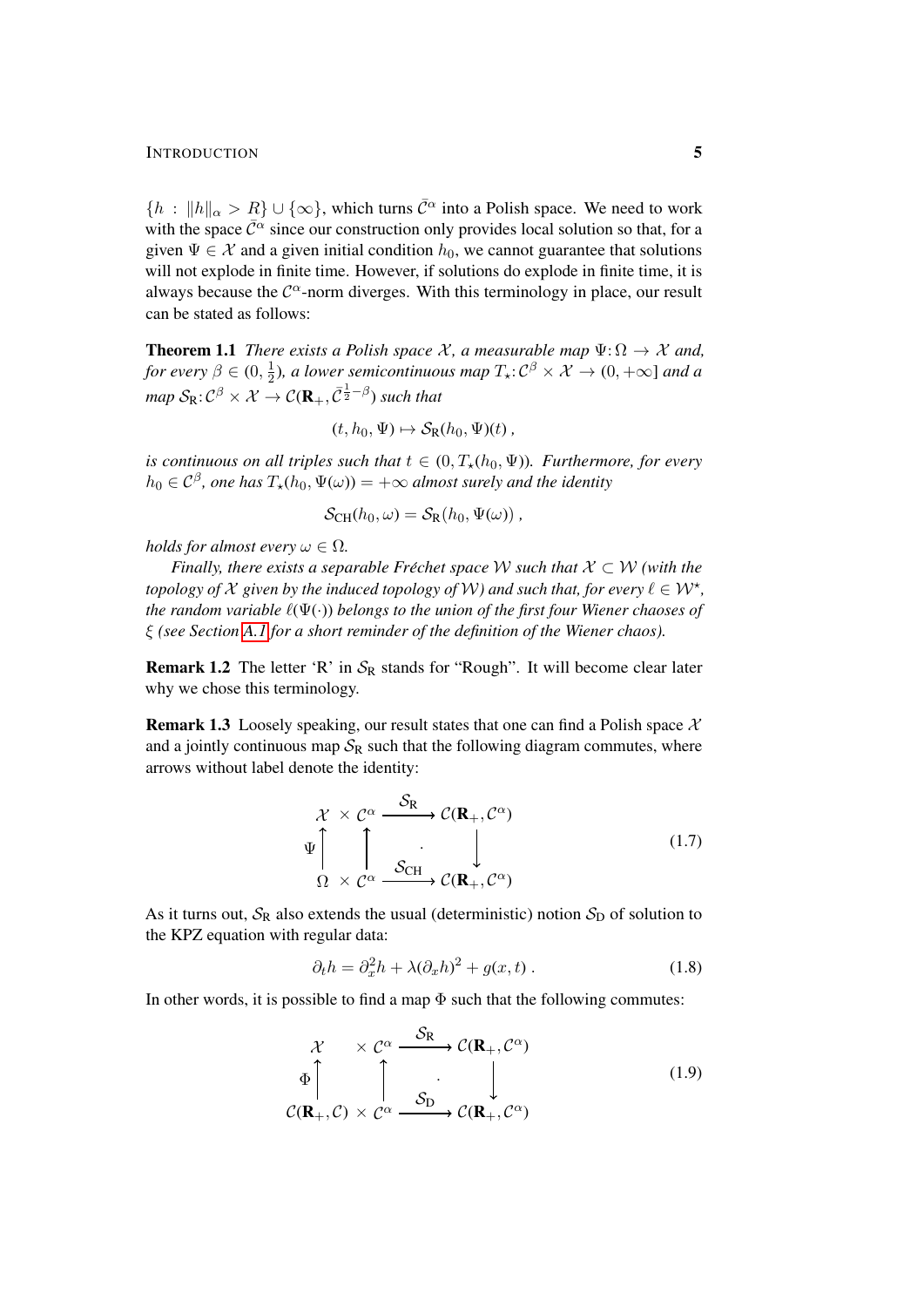where the first argument to  $S<sub>D</sub>$  is the function g in [\(1.8\)](#page-4-0). Interestingly, the choice of  $\Phi$  in [\(1.9\)](#page-4-1) is not unique. As we will see later, the map  $\Psi$  in [\(1.7\)](#page-4-2) is given by the limit in probability of maps  $\Phi_{\varepsilon}$  that are admissible for [\(1.9\)](#page-4-1), applied to  $\xi_{\varepsilon} - C_{\varepsilon}$  for a suitable mollification  $\xi_{\varepsilon}$  of  $\xi$  and constant  $C_{\varepsilon} \to \infty$ .

**Remark 1.4** The space X will be given explicitly later on, but it is *not* a linear space. It is indeed not difficult to convince oneself that, even though the probability space associated to  $\xi$  carries a natural linear structure (one could take it to be given by the space of distributions over  $S^1 \times \mathbf{R}$  for example), it is not possible to find a norm on it that would make the map  $S_{\text{CH}}$  continuous.

Similarly, the reason why we did not simply formulate the statement of the theorem with X replaced by W from the beginning is that, even though  $S_R$  is continuous on  $X$ , it does *not* extend continuously to all of  $W$ .

We also have a more explicit description of  $S_R$  as the solution to a fixed point argument, which in particular implies that the Cole-Hopf solutions of the KPZ equation can be realised as a *continuous* random dynamical system. This can for example be formulated as follows:

<span id="page-5-1"></span>**Proposition 1.5** *Fix*  $\beta \in (0, \frac{1}{2})$  $\frac{1}{2}$ ). For every  $T > 0$  there exists a Banach space  $\mathcal{B}_{\star,T}$ with a canonical projection  $\pi\!:\! \mathcal{B}_{\star,T} \to \mathcal{C}([0,T],\mathcal{C}^{\frac{3}{2}-\beta}),$  a closed algebraic variety  $\mathcal{Y}_{\star,T}\subset \mathcal{X}\times\mathcal{B}_{\star,T}$ , continuous maps  $h^\star\!:\mathcal{X}\to\mathcal{C}([0,T],\mathcal{C}^{\frac{1}{2}-\beta})$  and

$$
\hat{\mathcal{M}}: \mathcal{C}^{\beta} \times \mathcal{Y}_{\star,T} \to \mathcal{B}_{\star,T} ,
$$

as well as a lower semi-continuous map  $T_\star\!:\! \mathcal{C}^\beta \times \mathcal{X} \to (0,+\infty]$  with the following *properties:*

- *The map*  $\hat{\mathcal{M}}$  *leaves*  $\mathcal{Y}_{\star,T}$  *invariant in the sense that*  $(\Psi, \hat{\mathcal{M}}(h, \Psi, v)) \in \mathcal{Y}_{\star,T}$ for every pair  $(\Psi, v) \in \mathcal{Y}_{\star, T}$  and every  $h \in \mathcal{C}^\beta$ .
- For every  $\Psi \in \mathcal{X}$ , the space  $\mathcal{B}_{\Psi,T} = \{v \in \mathcal{B}_{\star,T} : (\Psi, v) \in \mathcal{Y}_{\star,T}\}\$ is a *Banach subspace of*  $B_{\star,T}$ *.*
- For every  $h_0 \in C^{\beta}$ ,  $\Psi_0 \in \mathcal{X}$ , and  $T < T_{\star}(h_0, \Psi)$  and neighbourhoods U of  $h_0$  *and* V *of*  $\Psi_0$  *such that, for every*  $\Psi \in V$  *and every*  $h \in U$ *, the restriction of*  $\mathcal{S}_{R}(h, \Psi)$  *to*  $[0, T]$  *can be decomposed as*

$$
\mathcal{S}_{R}(h,\Psi)|_{[0,T]} = h^{\star}(\Psi)|_{[0,T]} + \pi \hat{\mathcal{S}}_{R}(h,\Psi), \qquad (1.10)
$$

where  $\hat{\mathcal{S}}_{\text{R}}$ :  $U\times V\rightarrow \mathcal{C}([0,T],\mathcal{C}^{\frac{1}{2}-\beta})$  is a continuous map that is the unique *solution in*  $B_{\Psi,T}$  *to the fixed point problem* 

<span id="page-5-0"></span>
$$
\hat{\mathcal{M}}(h, \Psi, \hat{\mathcal{S}}_R(h, \Psi)) = \hat{\mathcal{S}}_R(h, \Psi) .
$$

• *If*  $T_{\star}(h, \Psi) < \infty$ , then  $\lim_{t \to T_{\star}} \|\mathcal{S}_{R}(h, \Psi)(t)\|_{\beta} = \infty$  for every  $\beta > 0$ .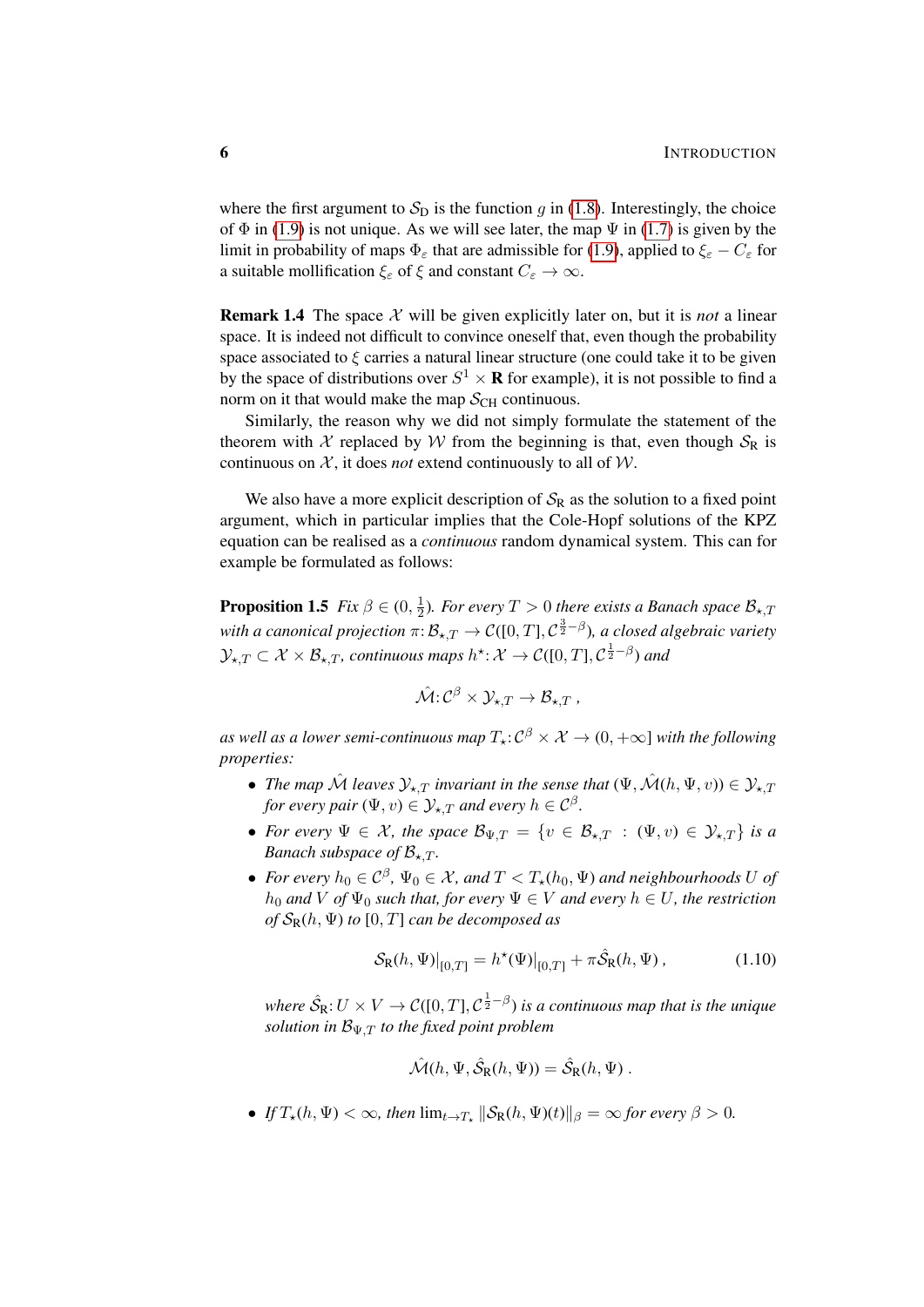### INTRODUCTION 7

• There exists a group of continuous transformations  $\Theta_t: \mathcal{X} \to \mathcal{X}$  such that  $h^*$ and  $\hat{\mathcal{S}}_\text{R}$  satisfy the cocycle property in the sense that the identities

 $h^*(\Psi)(t+s) = h^*(\Theta_t \Psi)(s)$ ,  $\hat{\mathcal{S}}_R(h, \Psi)(t+s) = \hat{\mathcal{S}}_R(\hat{\mathcal{S}}_R(h, \Psi)(t), \Theta_t \Psi)(s)$ , *hold for every*  $\Psi \in \mathcal{X}$ *, every*  $h_0 \in \mathcal{C}^\beta$  *and every*  $s, t > 0$  *with*  $s + t < T_*$ *.* 

Remark 1.6 The reason for requiring the decomposition [\(1.10\)](#page-5-0) instead of writing  $\mathcal{S}_{\rm R}$  itself as a solution to a fixed point problem is that  $h^*$  does not belong to  $\mathcal{B}_{\star,T}$  in general. Note also that, quite unusually in the theory of partial differential equations, the space  $\mathcal{B}_{\Psi,T}$  in which we effectively solve our fixed point problem depends on the choice of Ψ!

Remark 1.7 In principle, Proposition [1.5](#page-5-1) only provides a description of solutions up to the explosion time  $T_{\star}$ . It is then natural to simply set  $S_{\rm R}(h, \Psi)(t) = \infty$  for  $t > T_{\star}(h, \Psi)$ , which yields a continuous path by the definition of the topology on  $\bar{C}^{\frac{1}{2}-\beta}$  and the fact that solutions explode when approaching  $T_{\star}$ . In order to prove Theorem [1.1,](#page-4-3) it is therefore sufficient to construct  $\hat{S}_R$  and  $h^*$  with the properties stated in Proposition [1.5](#page-5-1) and such that  $\mathcal{S}_{CH} = \pi \hat{\mathcal{S}}_R + h^*$  for every initial condition and almost every realisation of Ψ. The fact that we know *a priori* that Cole-Hopf solutions are defined for all times ensures that, for every  $h \in \mathcal{C}^{\beta}$ , one has  $T_{\star}(h, \Psi(\omega)) = +\infty$  almost surely, but we cannot rule out the existence of a nontrivial exceptional set that may depend on the initial condition.

Remark 1.8 As an abstract result, it is not clear how useful Proposition [1.5](#page-5-1) really is. However, we will provide very explicit constructions of all the quantities appearing in its statement. As a consequence, in order to approximate the Cole-Hopf solutions to  $(1.1)$ , it is enough to provide a good enough approximation to the fixed point map M in a suitable space, as well as an approximation to the map  $\Psi$ . For an example of how such programme can be implemented in the context of a different equation with similar regularity properties, see [\[HMW12\]](#page-100-5).

Another drawback of the Cole-Hopf solution is that some properties of the solutions that seem natural in view of [\(1.1\)](#page-1-1) turn out to be very difficult to prove at the level of [\(1.3\)](#page-2-0). For example, due to the additive nature of the driving noise in [\(1.1\)](#page-1-1), one would expect the difference between two solutions to exhibit better spatial and temporal regularity properties than the solutions themselves. However, such a statement turns into a statement about the regularity of the *ratio* between solutions to [\(1.3\)](#page-2-0), which seems very difficult to obtain, although some very recent progress was obtained in this direction in [\[OW11\]](#page-101-7).

As a corollary of the construction of  $S_R$  however, we obtain extremely detailed information about the solutions. In order to formulate our next result, we introduce the stationary mean zero solution to the stochastic heat equation

$$
\partial_t X^{\bullet} = \partial_x^2 X^{\bullet} + \Pi_0^{\perp} \xi ,
$$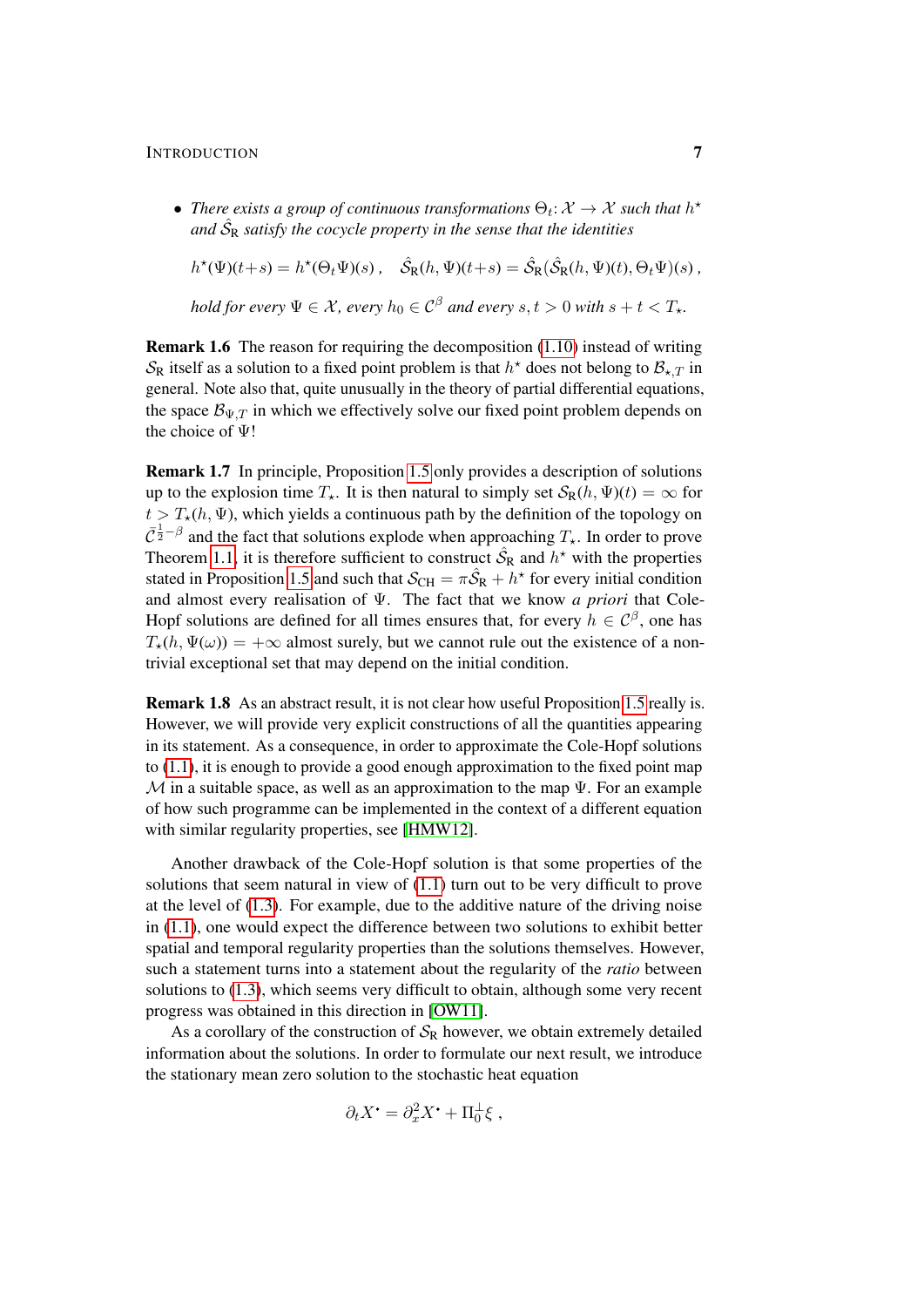where  $\Pi_0^{\perp} = 1 - \Pi_0$ , with  $\Pi_0$  the orthogonal projection onto constant functions in  $L^2$ . (Adding this projection is necessary in order to have a stationary solution.) Another vital role will be played by the process  $\Phi$  given as the centred stationary solution to

$$
\partial_t \Phi = \partial_x^2 \Phi + \partial_x^2 X^{\bullet} .
$$

Note that, for any fixed time t, both  $\Phi$  and  $X^{\bullet}$  are equal in law to a Brownian bridge (in space!) which is centred so that its spatial average vanishes, but there are correlations between the two processes.

**Remark 1.9** Both  $X^*$  and  $\Phi$  are *a priori* given as stochastic processes defined on the underlying probability space  $\Omega$ . However, we will see below that X is constructed in such a way that there are natural counterparts to  $X^{\bullet}$  and  $\Phi$  that are *continuous* functions from X into  $\mathcal{C}(\mathbf{R}, \mathcal{C}^{\frac{1}{2}-\delta})$  for every  $\delta > 0$ .

With this notation at hand, we have the following decomposition of the solutions:

<span id="page-7-1"></span>**Theorem 1.10** *Let*  $\beta > 0$  *be arbitrarily small and, for*  $h_0 \in C^{\beta}$  *and*  $\Psi \in \mathcal{X}$ *, set*  $h_t = S_R(h_0, \Psi)(t)$  *and*  $T_{\star} = \inf\{t > 0 : h_t = \infty\}.$ 

*Then, for every*  $t < T_{\star}$ , one has  $h_t - X_t^{\bullet} \in C^{1-\beta}$ . Furthermore, there exists a *continuous map*  $Q: \mathcal{X} \to \mathcal{C}(\mathbf{R}_+, \mathcal{C}^{-\beta})$  *such that one has* 

<span id="page-7-0"></span>
$$
e^{-2\lambda\Phi_t}\partial_x(h_t - X_t^{\bullet}) - Q_t \in \mathcal{C}^{1-\beta} \,,\tag{1.11}
$$

*for every*  $t < T_*$ *.* 

*Proof.* In view of the construction of Section [2,](#page-10-0) this is an immediate consequence of Proposition [4.10,](#page-44-0) provided that we set

$$
Q_t = \lambda e^{-2\lambda \Phi_t} \partial_x (X_t^{\mathbf{V}} + \lambda X_t^{\mathbf{V}} + 4\lambda^2 X_t^{\mathbf{V}}) + 8\lambda^4 \int_0^{\cdot} e^{-2\lambda \Phi_t(z)} \partial_x X^{\mathbf{V}}(z) d\Phi_t(z) .
$$

See Section [2](#page-10-0) for a definition of the expressions appearing here, as well as Section [3](#page-25-0) for a definition of the "rough integral"  $f$ . Actually, Proposition [4.10](#page-44-0) provides an expression with two additional terms involving a process  $X^{\mathbb{V}}$ , but since  $X_t^{\mathbb{V}} \in C^{2-\beta}$ and  $\Phi_t \in C^{\frac{3}{2}-\beta}$  for every fixed t, one can check that the sum of these two terms belongs to  $C^{1-\beta}$ .  $\Box$ 

Remark 1.11 The product appearing on the left hand side of [\(1.11\)](#page-7-0) makes sense by Proposition [A.9](#page-98-0) since  $\Phi_t \in C^{\frac{1}{2}-\beta}$  and  $\partial_x(h_t - X_t^{\bullet}) \in C^{-\beta}$  for every  $\beta > 0$ .

**Remark 1.12** Together with the explicit construction of Y given in Proposition [4.10](#page-44-0) below, Theorem [1.10](#page-7-1) provides a full description of the microscopic structure of the solutions to the KPZ equation, all the way down to the "level  $C^{2-\beta}$ " for every  $\beta > 0$ .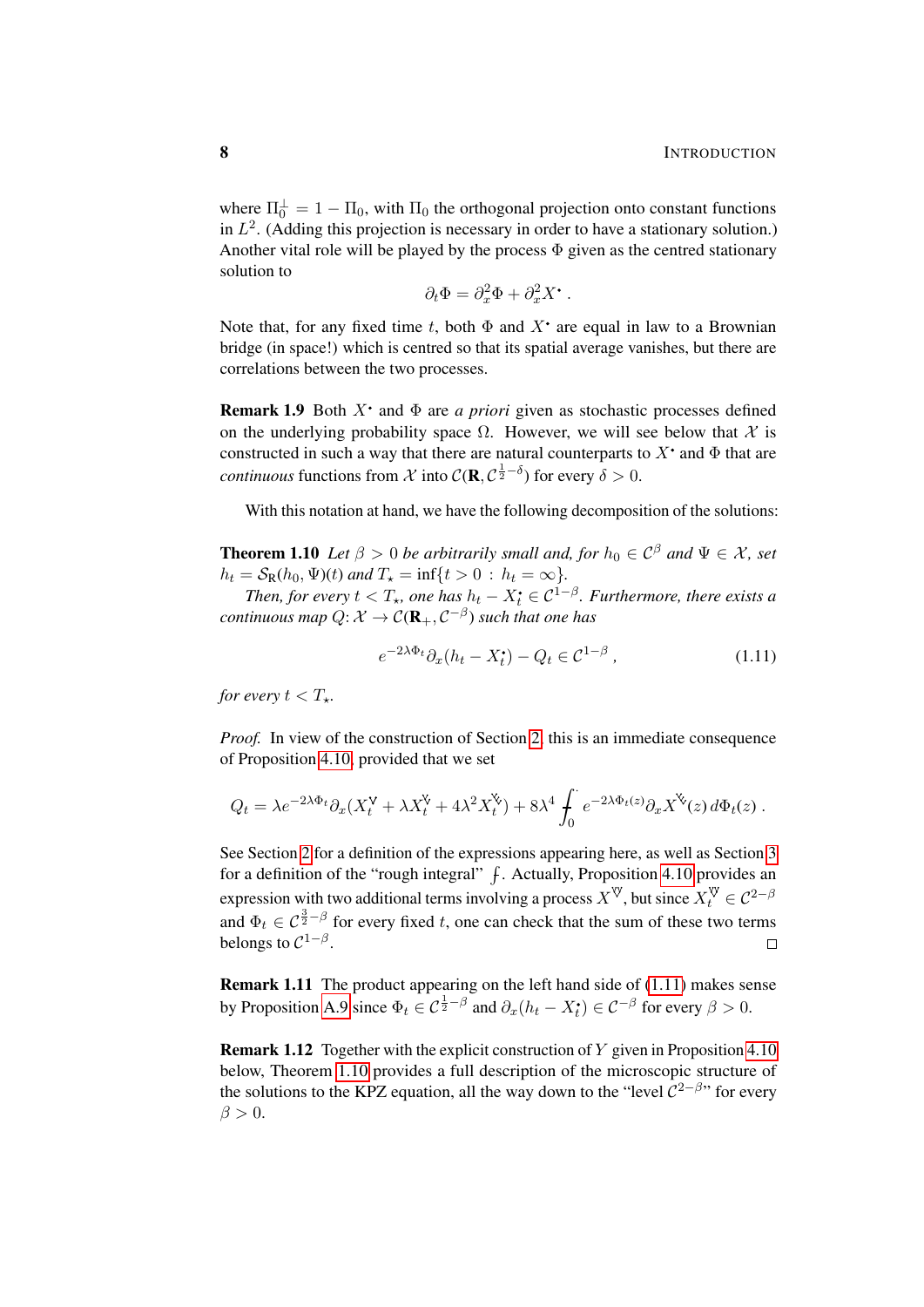### INTRODUCTION 9

As a simple consequence of this decomposition, we also have a sharp regularity result for the difference between two solutions with different initial conditions:

**Corollary 1.13** Let  $h_t$  and  $\bar{h}_t$  be two solutions to [\(1.1\)](#page-1-1) with different Hölder con*tinuous initial conditions, but driven by the same realisation of the noise. For every*  $\beta > 0$ , one then has  $h_t - \bar{h}_t \in \mathcal{C}^{\frac{3}{2} - \beta}$  and

<span id="page-8-0"></span>
$$
e^{-2\lambda\Phi_t}\partial_x(h_t - \bar{h}_t) \in \mathcal{C}^{1-\beta},\tag{1.12}
$$

*for every* t *less than the smaller of the two explosion times.*

*Proof.* The bound [\(1.12\)](#page-8-0) follows immediately from [\(1.11\)](#page-7-0). The fact that  $h_t - \overline{h}_t \in$  $C^{\frac{3}{2}-\beta}$  is then immediate since  $\Psi_t \in C^{\frac{1}{2}-\beta}$ .  $\Box$ 

In a recent article [\[OW11\]](#page-101-7), O'Connell and Warren provided a "multilayer extension" of the solution to the stochastic heat equation [\(1.3\)](#page-2-0). As a byproduct of their theory, it follows that  $h_t - \bar{h}_t \in C^1$  so that Theorem [1.10](#page-7-1) can be seen as a refinement of their results, even though the decomposition considered there is quite different. One object that arises in [\[OW11\]](#page-101-7) is the solution to the linearised KPZ equation, namely

<span id="page-8-1"></span>
$$
\partial_t u = \partial_x^2 u + \partial_x u \, \partial_x h \,, \tag{1.13}
$$

where h is itself a solution to  $(1.1)$  (see equation  $(20)$  in [\[OW11\]](#page-101-7)). One byproduct of our construction is that we are able to provide a rigorous meaning to equations of the type [\(1.13\)](#page-8-1) or, more generally, equations of the type

$$
\partial_t u = \partial_x^2 u + G(t, u, \partial_x u) \partial_x X_t^{\bullet} + F(t, u, \partial_x u) ,
$$

where  $F$  and  $G$  are suitable nonlinearities; see Theorem [4.8](#page-41-0) below. In particular, this theorem also allows to provide a rigorous meaning for the Fokker-Planck equation associated to a one-dimensional diffusion in the time-dependent potential  $X_t^*$ , which does not seem to be covered by existing techniques. Indeed, the well-posedness of such a Fokker-Planck equation is quite well-known in the time independent case, also with even weaker regularity assumptions, but the time-dependent case seems to be new and highly non-trivial. See for example [\[FRW04,](#page-100-6) [RT07\]](#page-101-8) for some results in the time-independent case, as well as [\[LBL08\]](#page-101-9) for some previously known results that are very general (the authors allow non-constant diffusion coefficients and higher space dimensions for example), but do not appear to cover the situation at hand.

To conclude this introductory section, let us mention a few more byproducts of our construction that are of independent mathematical interest:

• We provide an example of a two-dimensional "geometric rough path" which is obtained in a natural way by approximations by smooth paths but where, in order to obtain a well-defined limit, a logarithmically divergent "area term" needs to be subtracted, see Section [7](#page-79-0) below.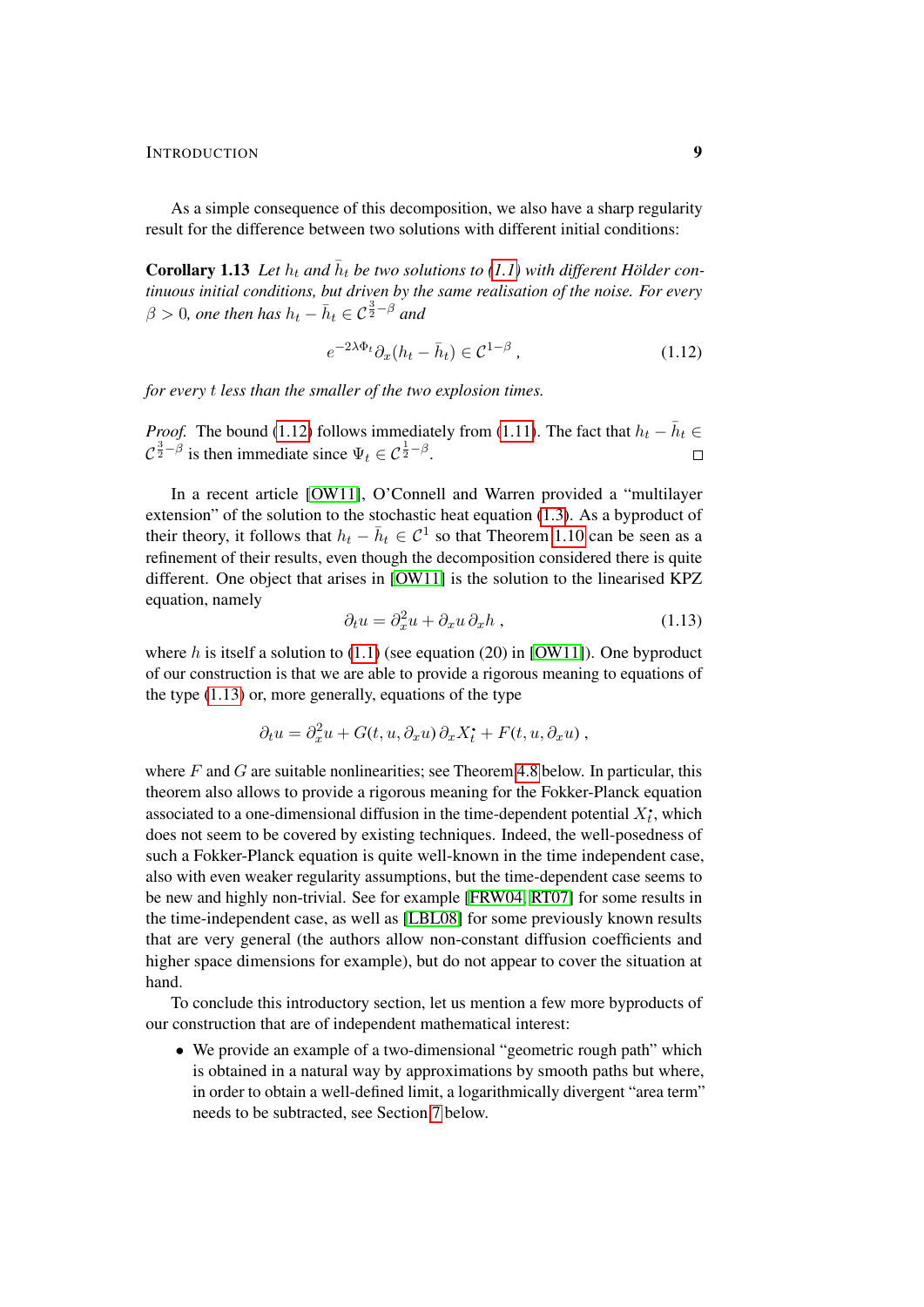- Since the map  $S_R$  is continuous, it does not depend on any choice of measure on  $X$ . This allows us to use it for other type of convergence results, even in the case of deterministic drivers. As an example, we show in Section [2.4](#page-23-0) how to obtain a new periodic homogenisation result for the heat equation with a very strong space-time periodic potential.
- It transpires that, besides the renormalisation  $C_{\varepsilon} \approx \frac{1}{\varepsilon}$  $\frac{1}{\varepsilon}$  observed in [\(1.5\)](#page-2-2), two further renormalisations, this time with logarithmically divergent constants, are lurking underneath. The reason why this doesn't seem to have been observed before (and the reason why only  $C_{\varepsilon}$  appears when performing the Cole-Hopf transform of the multiplicative stochastic heat equation) is that these two logarithmically diverging constants cancel each other *exactly*, see Theorem [2.3](#page-13-0) below. This appears to be due to a certain symmetry of the equation [\(1.1\)](#page-1-1) which may not hold in general for other equations in the same class.

The remainder of this article is organised in the following way. In Section [2,](#page-10-0) we provide a more detailed mathematical formulation of the main results of this article and we explain the main ideas arising in the proof. In particular, we provide an explicit description of all the objects appearing in Proposition [1.5.](#page-5-1) In Section [3,](#page-25-0) we then introduce some the elements of the theory of (controlled) rough paths that are essential to our proof. This section also contains some of the regularising bounds on the heat kernel that we need in the sequel. This is followed in Section [4](#page-33-0) by a solution theory for a class of rough stochastic PDEs that includes the type of equation arising when taking the difference between two solutions to  $(1.1)$ .

In Section [5,](#page-45-0) we then build a "universal process" which provides a very good approximation to the stationary solution to [\(1.1\)](#page-1-1), lying in the fourth Wiener chaos with respect to the driving noise  $\xi$ . This process is centred by construction (so it really approximates the corresponding Burgers equation), so in Section [6](#page-70-0) we also construct its constant Fourier mode, in order to obtain an approximation to KPZ. Finally, in Section [7](#page-79-0) we provide a more detailed control of the local fluctuations of one of the building blocks of the process built in Section [5.](#page-45-0)

#### 1.1 Notation

We will often work with Fourier components. We adopt the usual convention  $X(x) = \sum_{k \in \mathbb{Z}} X_k e^{ikx}$ , so that one has the identity  $(XY)_k = \sum_{\ell \in \mathbb{Z}} X_\ell Y_{k-\ell}$ . One feature of this normalisation is that the average of a function X is equal to  $X_0$  and the average of  $|X|^2$  is given by  $\sum_{k \in \mathbb{Z}} |X_k|^2$ .

Throughout this article, we will consistently make use of Hölder seminorms, so that, for  $X: S^1 \to \mathbf{R}$  and  $\alpha \in (0, 1]$ , we set

$$
||X||_{\alpha} \stackrel{\text{def}}{=} \sup_{x \neq y} \frac{|\delta X(x, y)|}{|x - y|^{\alpha}},
$$

where  $\delta X(x, y) = X(y) - X(x)$ . We will also extend this to negative values of  $\alpha$ .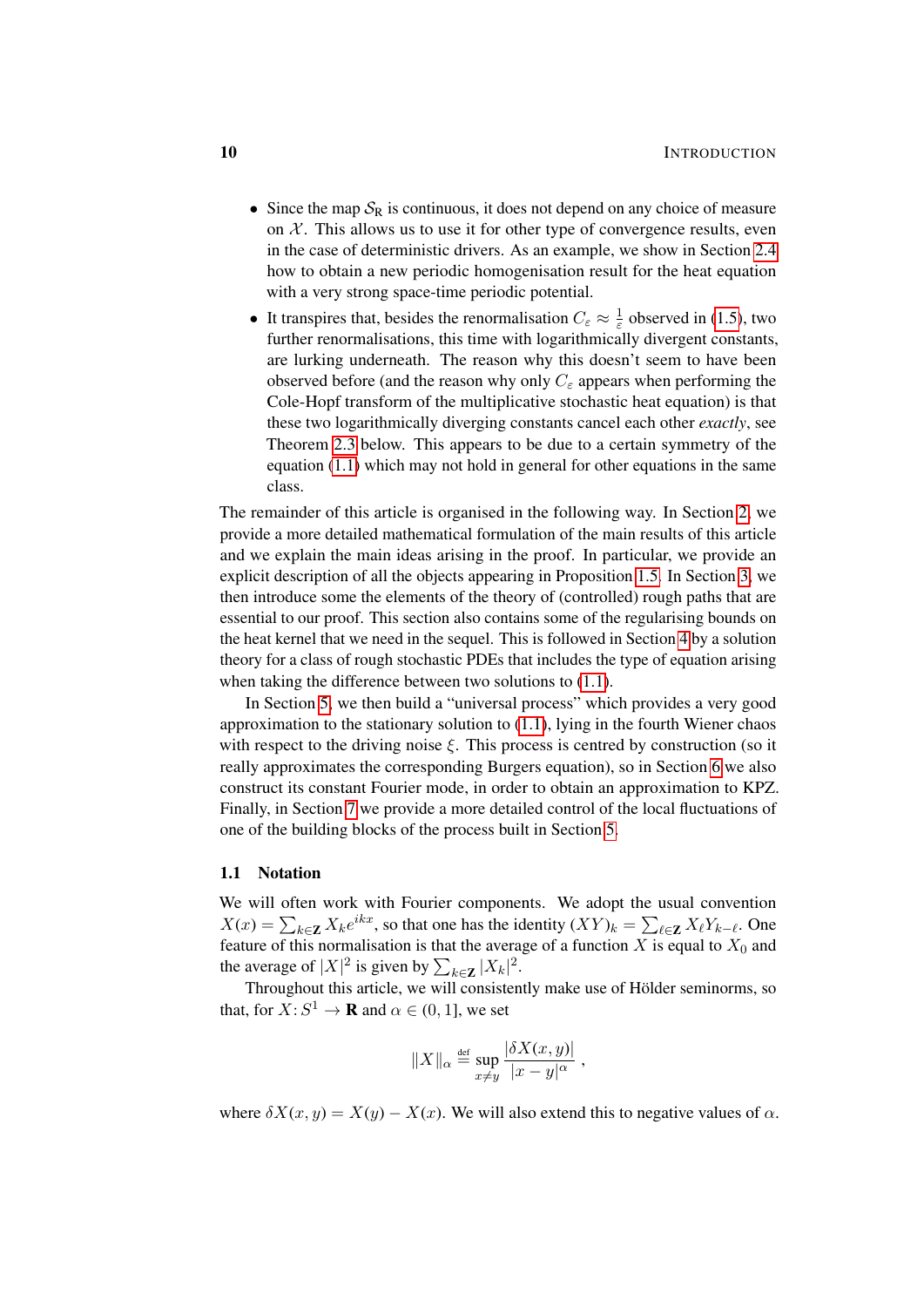For  $\alpha \in (-1,0)$ , we set

$$
||X||_{\alpha} \stackrel{\text{def}}{=} \sup_{x \neq y} \frac{|\int_x^y X(z) \, dz|}{|x - y|^{1 + \alpha}} ,
$$

and we denote by  $\mathcal{C}^{\alpha}$  the space of distributions obtained by closing  $\mathcal{C}^{\infty}$  under the above norm. We make a slight abuse of notation for the supremum norm by also writing

$$
||X||_{\infty} \stackrel{\text{def}}{=} \sup_x |X(x)|.
$$

We are sometimes lead to consider Hölder norms instead of seminorms, so we set

$$
||X||_{\mathcal{C}^{\alpha}} \stackrel{\text{def}}{=} ||X||_{\alpha} + ||X||_{\infty}.
$$

A crucial ingredient in the theory of (controlled) rough paths used in this article is played by "area processes" and "remainder terms", both of which are functions of *two* spatial variables. For such functions, we also set

$$
\|\mathbf{X}\|_{\alpha} \stackrel{\text{def}}{=} \sup_{x \neq y} \frac{|\mathbf{X}(x, y)|}{|x - y|^{\alpha}}, \tag{1.14}
$$

which is a kind of Hölder seminorm "on the diagonal" and we denote by  $\mathcal{C}_2^{\alpha}$ the closure of the space of smooth functions of two variables under the norm  $\|\mathbf{X}\|_{\mathcal{C}_2^{\alpha}} = \|\mathbf{X}\|_{\alpha} + \|\mathbf{X}\|_{\infty}$ . The advantage of only ever considering the closures of  $\mathcal{C}^{\infty}$  under the above norms has the advantage that all the spaces appearing in this article are separable, so that no problem of measurability arises.

# Acknowledgements

I would like to thank Sigurd Assing, Jan Maas, Neil O'Connell, Jon Warren, and Jeremy Quastel for numerous discussions on this and related problems that helped deepen and clarifying the arguments presented here. Special thanks are due to Hendrik Weber for numerous suggestions and his careful reading of the draft manuscript, as well as to Gérard Ben Arous who suggested that the techniques developed in [\[Hai12,](#page-100-7) [Hai11\]](#page-100-8) might prove useful for analysing the KPZ equation.

Financial support was kindly provided by EPSRC grant EP/D071593/1, by the Royal Society through a Wolfson Research Merit Award, and by the Leverhulme Trust through a Philip Leverhulme Prize.

# <span id="page-10-0"></span>2 Main results and ideas of proof

The idea pursued in this article is to solve [\(1.1\)](#page-1-1) by performing a Wild expansion [\[Wil51\]](#page-102-3) of the solution in powers of  $\lambda$  but, instead of deriving an infinite series that may be extremely difficult to sum, we truncate it at a fixed level (after exactly 4 terms to be precise) and then use completely different techniques to treat the remainder. In order to appreciate how the techniques explained in this section can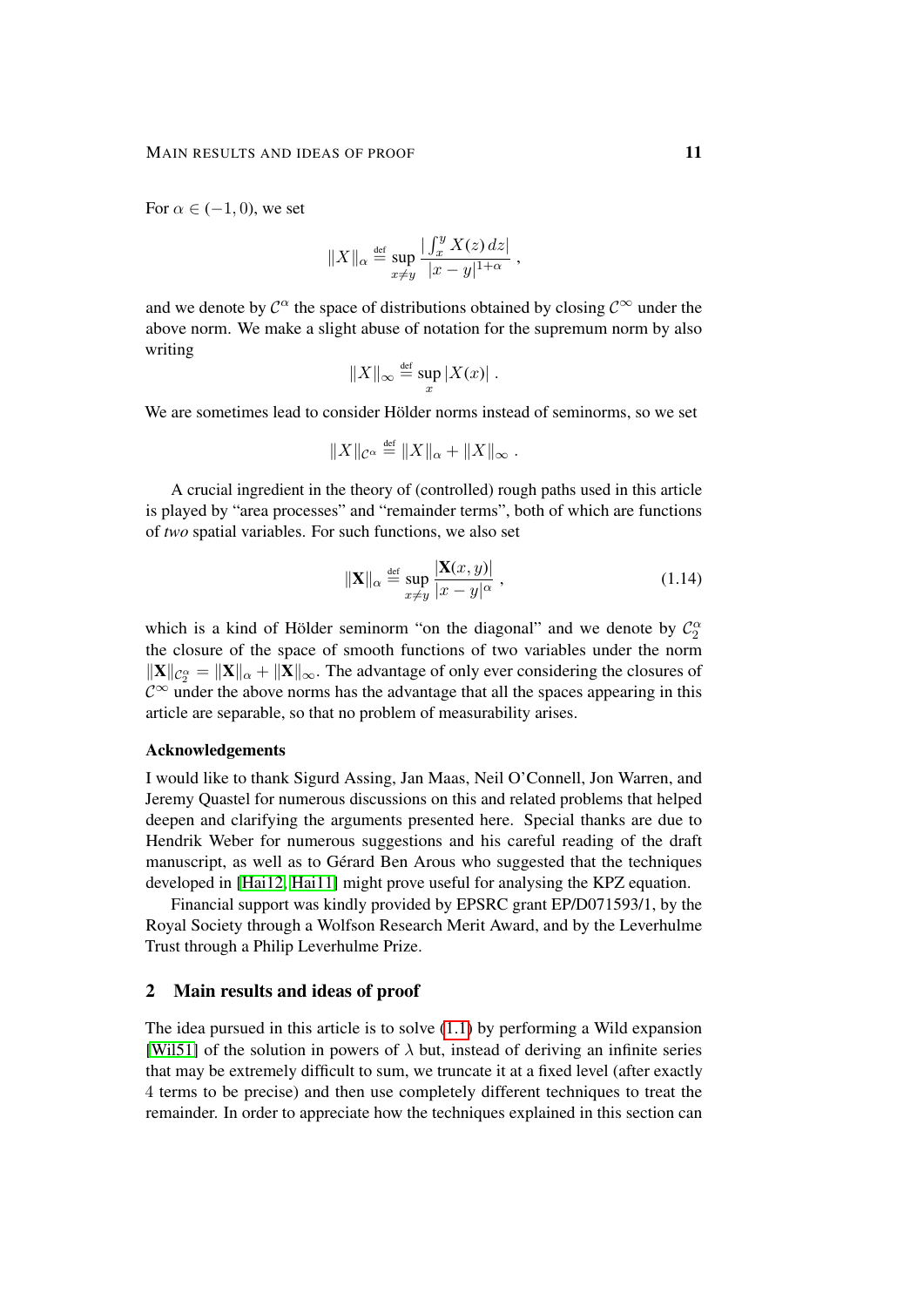also apply to a concrete deterministic example, it may be helpful to simultaneously follow the calculations in Section [2.4](#page-23-0) below.

Recall that  $X_{\varepsilon}^{\bullet}$  is the stationary mean zero solution to the linearised equation

$$
\partial_t X_{\varepsilon}^{\bullet} = \partial_x^2 X_{\varepsilon}^{\bullet} + \Pi_0^{\perp} \xi_{\varepsilon} .
$$

Here, the noise process  $\xi_{\varepsilon}$  is a mollified version of  $\xi$ , obtained by choosing a function  $\varphi: \mathbf{R} \to \mathbf{R}_+$  that is even, smooth, compactly supported, decreasing on  $\mathbf{R}_+$ , and such that  $\varphi(0) = 1$ , and then setting

$$
\xi_{\varepsilon,k} = \varphi(\varepsilon k) \xi_k.
$$

The  $\xi_k$  are the Fourier components of  $\xi$ , which are complex-valued white noises with  $\xi_{-k} = \bar{\xi}_k$  and  $\mathbf{E}\xi_k(s)\xi_\ell(t) = 2\delta_{k,-\ell}\delta(t-s)$ . The above properties of the mollifier  $\varphi$  will be assumed throughout the whole article without further mention.

A crucial ingredient of the construction performed in this article is a family  $X_{\varepsilon}^{\tau}$ of processes indexed by binary trees  $\tau$ , where " $\bullet$ " denotes the "trivial" tree consisting of only its root. The process  $X_{\varepsilon}^{\bullet}$  associated to the trivial tree has already been defined, and we define the remaining processes recursively as follows. Denoting by  $\mathcal{T}_2$  the set of all binary trees, any binary tree  $\tau \in \mathcal{T}_2$  with  $\tau \neq \bullet$  can be written as  $\tau = [\tau_1, \tau_2]$ , i.e.  $\tau$  consists of its root, with trees  $\tau_1, \tau_2 \in \mathcal{T}_2$  attached. For any such tree  $\tau$ , we then define  $X_{\varepsilon}^{\tau}$  as the stationary solution to

<span id="page-11-0"></span>
$$
\partial_t X_{\varepsilon}^{\tau} = \partial_x^2 X_{\varepsilon}^{\tau} + \Pi_0^{\perp} (\partial_x X_{\varepsilon}^{\tau_1} \partial_x X_{\varepsilon}^{\tau_2}). \tag{2.1}
$$

**Remark 2.1** As before, the reason why we introduce the projection  $\Pi_0^{\perp}$  is so that we can consider stationary solutions. Another possibility would have been to slightly modify the equation to replace  $\partial_x^2$  by  $\partial_x^2$  – 1 for example, but it turns out that the current choice leads to simpler expressions. Since we only have derivatives of  $X_{\varepsilon}^{\tau}$ appearing in [\(2.1\)](#page-11-0) anyway, the effect of  $\Pi_0^{\perp}$  turns out to be rather harmless, see Remark [2.2.](#page-11-1)

We now add the constant terms back in. Set  $Y_{\varepsilon}^{\bullet}(t) = X_{\varepsilon}^{\bullet}(t) +$ √  $2B(t)$ , where  $B$ is a standard Brownian motion. One of the main results of this article is that one can then find constants  $C_{\varepsilon}^{\tau}$  for  $\tau \neq \bullet$  such that the solutions  $Y_{\varepsilon}^{\tau}$  to

<span id="page-11-2"></span>
$$
\partial_t Y_{\varepsilon}^{\tau} = \partial_x^2 Y_{\varepsilon}^{\tau} + \partial_x Y_{\varepsilon}^{\tau_1} \partial_x Y_{\varepsilon}^{\tau_2} - C_{\varepsilon}^{\tau} , \qquad (2.2)
$$

with initial condition  $Y_{\varepsilon}^{\tau}(0) = X_{\varepsilon}^{\tau}(0)$ , have a limit as  $\varepsilon \to 0$  that is independent of the choice of mollifier  $\varphi$ .

<span id="page-11-1"></span>**Remark 2.2** Since only derivatives of  $Y_{\varepsilon}^{\tau}$  appear on the right hand side of [\(2.2\)](#page-11-2), it follows that  $X_{\varepsilon}^{\tau} = \Pi_0^{\perp} Y_{\varepsilon}^{\tau}$ . The reason for introducing the processes  $X_{\varepsilon}^{\tau}$  is that it is easier, as a first step, to show that they converge to a limit. The constant Fourier mode will then be treated separately.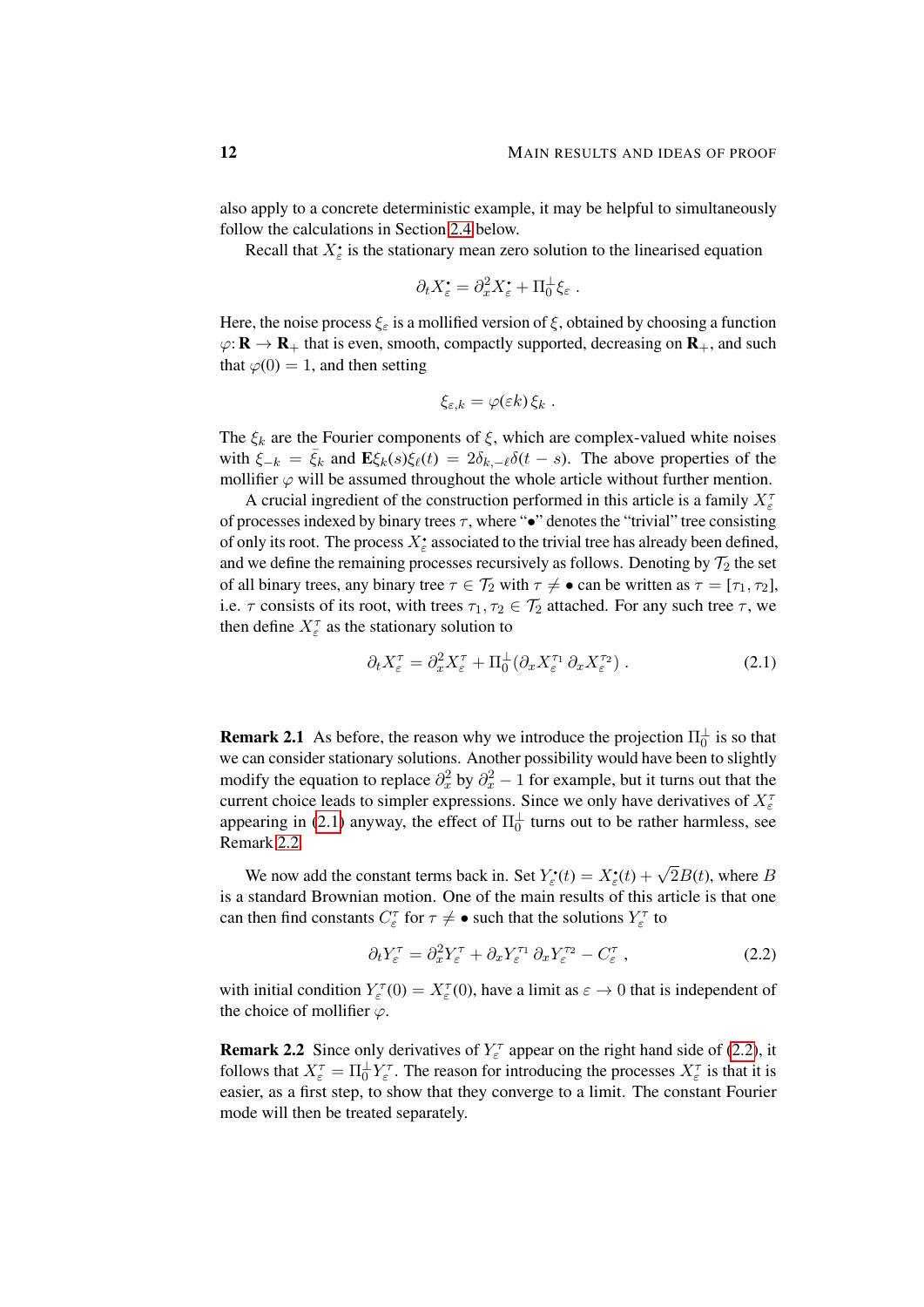The reason for the definition of the processes  $Y_{\varepsilon}^{\tau}$  is that, at least at a formal level, if one defines a process  $h_{\varepsilon}(t)$  by

<span id="page-12-0"></span>
$$
h_{\varepsilon}(t) = \sum_{\tau} \lambda^{|\tau|} Y_{\varepsilon}^{\tau}(t) , \qquad (2.3)
$$

where  $|\tau|$  denotes the number of inner nodes of  $\tau$  (i.e. the number of nodes that are not leaves, with  $|\bullet| = 0$  by convention), then  $h_{\varepsilon}$  solves the equation

$$
\partial_t h_{\varepsilon} = \partial_x^2 h_{\varepsilon} + \lambda (\partial_x h_{\varepsilon})^2 + \xi_{\varepsilon} - \sum_{\tau} \lambda^{|\tau|} C_{\varepsilon}^{\tau} ,
$$

which is precisely [\(1.5\)](#page-2-2). The problem with such an approach is twofold: first, we have no guarantee that the sum [\(2.3\)](#page-12-0) actually converges. Then, even if it did converge for fixed  $\varepsilon > 0$ , we would have no guarantee that the sequence of processes  $h_{\varepsilon}$  constructed in this way converges to a limit, even if we knew that each of the  $Y_{\varepsilon}^{\tau}$  converges. See however [\[Wil51,](#page-102-3) [McK67,](#page-101-10) [CCG00\]](#page-99-11) for an analysis of the corresponding expansion in the context of the Boltzmann equation, where the sum over all binary trees can actually be shown to converge.

The strategy pursued in this work is to truncate the expansion [\(2.3\)](#page-12-0) at a fixed level and to then derive an equation for the remainder that can be solved by using techniques inspired from [\[Hai11\]](#page-100-8).

# **2.1** Convergence of the processes  $Y^{\dagger}$

In this section, we state the precise convergence result that we obtain for the processes  $Y_{\varepsilon}^{\tau}$ . The choice for  $C_{\varepsilon}^{\tau}$  that we retain is  $C_{\varepsilon}^{\tau} = 0$  for  $\tau \notin \{v, \forall, \forall, \forall, \forall, \forall, \forall\}$ , and

$$
C_{\varepsilon}^{\mathbf{V}} = \frac{1}{\varepsilon} \int_{\mathbf{R}} \varphi^{2}(x) dx ,
$$
  
\n
$$
C_{\varepsilon}^{\mathbf{V}} = \frac{4\pi}{\sqrt{3}} |\log \varepsilon| - 8 \int_{\mathbf{R}_{+}} \int_{\mathbf{R}} \frac{x \varphi'(y) \varphi(y) \varphi^{2}(y - x) \log y}{x^{2} - xy + y^{2}} dx dy ,
$$
 (2.4)  
\n
$$
C_{\varepsilon}^{\mathbf{V}} = -\frac{C_{\varepsilon}^{\mathbf{V}}}{4} .
$$

The remaining trees are of course all equivalent to the tree  $\chi$  and therefore are associated with the same constant. It is remarkable that  $C_{\varepsilon}^{\vee}$  and  $C_{\varepsilon}^{\vee}$  turn out to exhibit the exact same logarithmic divergence but with opposite signs, save for the factor 4 that takes into account the difference in multiplicities between the two terms. It is also remarkable that, even though the constants  $C_{\varepsilon}^{\vee}$  and  $C_{\varepsilon}^{\vee}$  do depend on the choice of mollifier  $\varphi$ , the resulting processes  $Y^{\tau}$  do not.

As a consequence of this choice, note also that we have the identity

$$
\sum_{\tau} \lambda^{|\tau|} C_{\varepsilon}^{\tau} = \lambda C_{\varepsilon}^{\mathsf{V}} , \qquad (2.5)
$$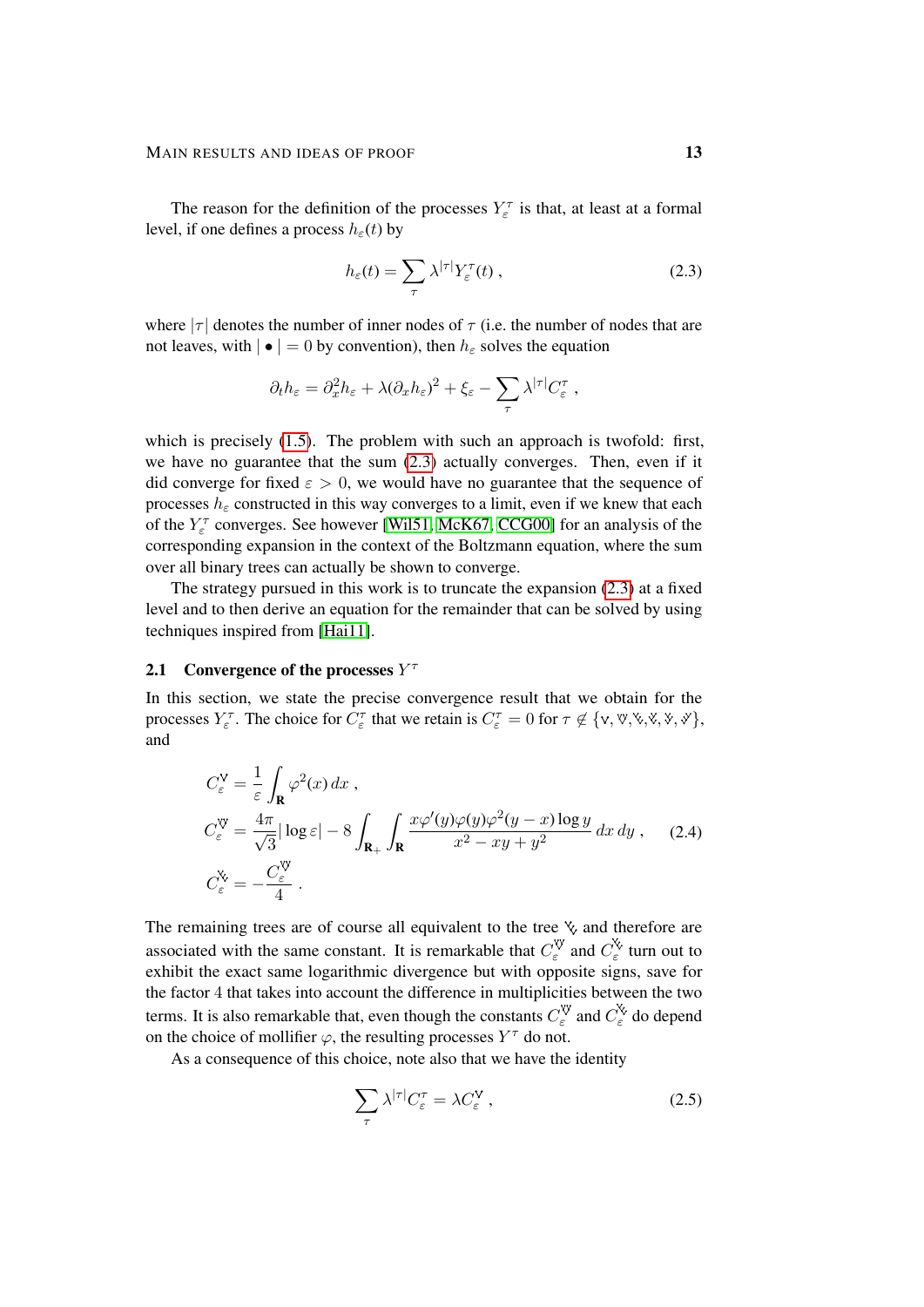so that, at least formally, the process  $h_{\varepsilon}$  solves [\(1.5\)](#page-2-2) for the "correct" constant  $C_{\varepsilon}$ . Before we state our convergence result, we introduce some more notation. For every  $\tau$ , we define an exponent  $\alpha_{\tau}$  by

$$
\alpha_{\bullet} = \frac{1}{2} \; , \qquad \alpha_{\rm V} = 1 \; ,
$$

and then, recursively, by

<span id="page-13-1"></span>
$$
\alpha_{[\tau_1,\tau_2]} = (\alpha_{\tau_1} \wedge \alpha_{\tau_2}) + 1.
$$

(So we have for example  $\alpha_{\mathsf{V}} = \frac{3}{2}$  $\frac{3}{2}$  and  $\alpha_{\text{VV}} = 2$ .) For  $\tau \neq \bullet$ , we then define the separable Fréchet space  $\mathcal{X}_{\tau}$  as the closure of smooth functions under the system of seminorms

$$
||X||_{\tau,\delta,T} = \sup_{s,t \in [-T,T]} \left( ||X(t)||_{\mathcal{C}^{\alpha_{\tau}-\delta}} + \frac{||X(t) - X(s)||_{\infty}}{|t - s|^{\frac{1}{2} - \delta}} \right),\tag{2.6}
$$

where  $T \in [1,\infty)$  and  $\delta \in (0, \frac{1}{4})$  $\frac{1}{4}$ ). Similarly, we define  $\mathcal{X}_{\bullet}$  as the closure of smooth functions under the system of seminorms

$$
||X||_{\bullet,\delta} = \sup_{|t-s| \in (0,1]} \left( \frac{||X(t) - X(s)||_{\infty}}{|t-s|^{\frac{1}{4}-\delta}(1+|t|)} + \frac{||X(t)||_{\mathcal{C}^{\frac{1}{2}-\delta}}}{1+|t|} \right),
$$

for  $\delta \in (0, \frac{1}{4})$  $\frac{1}{4}$ ).

With these definitions, our precise convergence result for the processes  $Y_{\varepsilon}^{\tau}$  is the following, which we will prove at the end of Section [7.](#page-79-0)

<span id="page-13-0"></span>**Theorem 2.3** Let  $Y_{\varepsilon}^{\tau}$  be as in [\(2.2\)](#page-11-2) and let  $X_{\tau}$  be as above. Then, for every binary *tree*  $\tau$ , *there exists a process*  $Y^{\tau}$  *such that*  $Y_{\varepsilon}^{\tau} \to Y^{\tau}$  *in probability in*  $\mathcal{X}_{\tau}$ *.* 

Remark 2.4 We believe that in the definition [\(2.6\)](#page-13-1), we could actually have imposed time regularity of order  $\alpha_{\tau}/2$  instead of 1/2.

### 2.2 Treatment of the remainder

The truncation of [\(2.3\)](#page-12-0) that turns out to be the shortest "viable" one is as follows. Setting  $\overline{\mathcal{T}} = \{\bullet, \vee, \vee, \vee, \vee, \vee, \vee, \vee, \vee\}$ , we look for solutions to [\(1.5\)](#page-2-2) of the form

$$
h_{\varepsilon}(t) = \sum_{\tau \in \overline{\mathcal{T}}} \lambda^{|\tau|} Y_{\varepsilon}^{\tau}(t) + u_{\varepsilon}(t) \stackrel{\text{def}}{=} h_{\varepsilon}^{\star}(t) + u_{\varepsilon}(t) , \qquad (2.7)
$$

for a remainder  $u_{\varepsilon}$ . In the sequel, since the processes  $Y_{\varepsilon}^{\tau}$  mostly appear via their spatial derivatives, we set

<span id="page-13-3"></span>
$$
\bar{Y}_{\varepsilon}^{\tau} \stackrel{\text{def}}{=} \partial_x Y_{\varepsilon}^{\tau} , \qquad (2.8)
$$

<span id="page-13-2"></span>as a shorthand. With this notation, we have the following result for  $h_{\varepsilon}^*$ :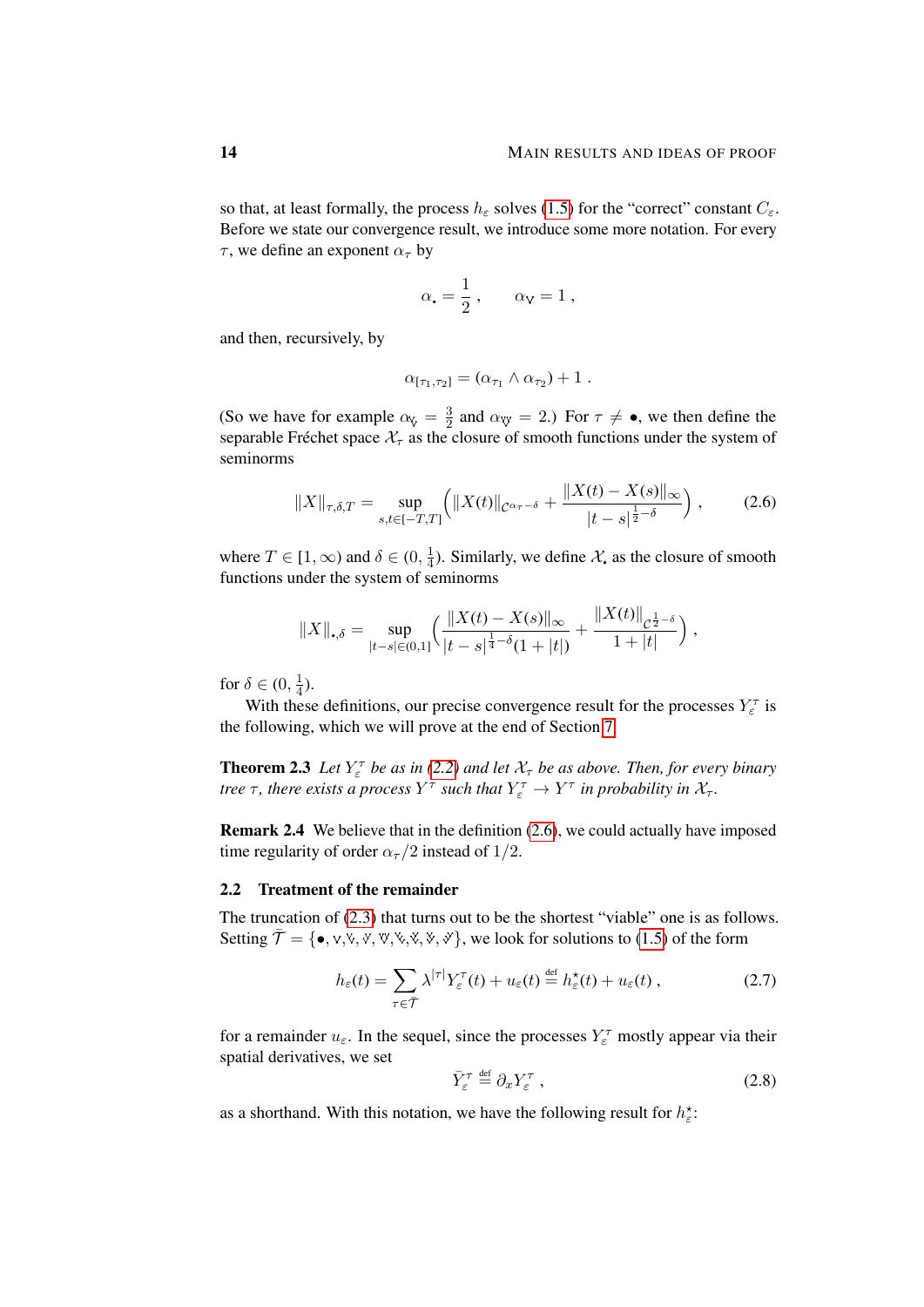**Proposition 2.5** The process  $h^*_{\varepsilon}$  defined above is the stationary solution to

$$
\partial_t h_{\varepsilon}^{\star} = \partial_x^2 h_{\varepsilon}^{\star} + \lambda (\partial_x h_{\varepsilon}^{\star})^2 + \xi_{\varepsilon} - \lambda C_{\varepsilon}^{\vee} - \mathcal{R}_{\varepsilon}^{\star} ,
$$

where the remainder term  $\mathcal{R}^\star_\varepsilon$  is given by

$$
\mathcal{R}_{\varepsilon}^{\star} = \sum_{\stackrel{\tau,\kappa \in \bar{\mathcal{T}}}{ [\tau,\kappa] \notin \bar{\mathcal{T}}}} \lambda^{|\tau| + |\kappa| + 1} \bar{Y}_{\varepsilon}^{\tau} \, \bar{Y}_{\varepsilon}^{\kappa} \; .
$$

*Proof.* It follows from the definition of  $Y_{\varepsilon}^{\tau}$  and from the fact that  $\bullet \in \overline{\mathcal{T}}$  that

$$
\partial_t h_\varepsilon^\star = \partial_x^2 h_\varepsilon^\star + \sum_{\substack{\tau \in \bar{\mathcal{T}} \backslash \{\bullet\} \\ \tau = [\tau_1, \tau_2]}} \lambda^{|\tau|} \bar{Y}_\varepsilon^{\tau_1} \bar{Y}_\varepsilon^{\tau_2} + \xi_\varepsilon - \sum_{\tau \in \bar{\mathcal{T}}} C_\varepsilon^{\tau}.
$$

The claim now follows at once from the identity

$$
\lambda \big(\partial_x h^\star_\varepsilon\big)^2 = \sum_{\tau,\kappa\in\bar{\mathcal{T}}}\lambda^{|\tau|+|\kappa|+1}\bar{Y}^\tau_\varepsilon\,\bar{Y}^\kappa_\varepsilon\;,
$$

noting that  $|[\tau,\kappa]| = |\tau| + |\kappa| + 1$  and that  $\bar{\tau} \setminus {\{\bullet\}} \subset {\{\tau,\kappa\}} : \tau,\kappa \in \bar{\mathcal{T}}\}$  by inspection.  $\Box$ 

As a consequence of Proposition [2.5,](#page-13-2) if we want  $h_{\varepsilon}$  to satisfy [\(1.5\)](#page-2-2), we should take  $u_{\varepsilon}$  to be the solution to

$$
\partial_t u_{\varepsilon} = \partial_x^2 u_{\varepsilon} + \lambda (\partial_x u_{\varepsilon})^2 + 2\lambda \partial_x u_{\varepsilon} \, \partial_x h_{\varepsilon}^{\star} + \mathcal{R}_{\varepsilon}^{\star} \,. \tag{2.9}
$$

Actually, it turns out to be advantageous to regroup the terms on the right hand side of this equation in a slightly different way, by isolating those terms that contain an occurrence of  $Y_{\varepsilon}^{\bullet}$ . We thus write  $h_{\varepsilon}^{\star} = Y_{\varepsilon}^{\bullet} + \overline{h}_{\varepsilon}^{\star}$ , as well as

<span id="page-14-2"></span><span id="page-14-0"></span>
$$
\mathcal{R}_{\varepsilon}^{\star} = 2\lambda^4 \bar{Y}_{\varepsilon}^{\bullet} (\bar{Y}_{\varepsilon}^{\nabla} + 4 \bar{Y}_{\varepsilon}^{\nabla}) + \bar{\mathcal{R}}_{\varepsilon}^{\star} ,
$$

with

$$
\begin{split} \bar{\mathcal{R}}_{\varepsilon}^{\star} &= \lambda^{5} (2 \, \bar{Y}_{\varepsilon}^{\mathsf{V}} \, \bar{Y}_{\varepsilon}^{\mathsf{V}} + 8 \, \bar{Y}_{\varepsilon}^{\mathsf{V}} \, \bar{Y}_{\varepsilon}^{\mathsf{V}} + \bar{Y}_{\varepsilon}^{\mathsf{V}} \, \bar{Y}_{\varepsilon}^{\mathsf{V}}) + \lambda^{6} (2 \, \bar{Y}_{\varepsilon}^{\mathsf{V}} \, \bar{Y}_{\varepsilon}^{\mathsf{V}} + 8 \, \bar{Y}_{\varepsilon}^{\mathsf{V}} \, \bar{Y}_{\varepsilon}^{\mathsf{V}}) \\ &+ \lambda^{7} (\bar{Y}_{\varepsilon}^{\mathsf{V}} \, \bar{Y}_{\varepsilon}^{\mathsf{V}} + 8 \, \bar{Y}_{\varepsilon}^{\mathsf{V}} \, \bar{Y}_{\varepsilon}^{\mathsf{V}} + 16 \, \bar{Y}_{\varepsilon}^{\mathsf{V}} \, \bar{Y}_{\varepsilon}^{\mathsf{V}}) \,. \end{split} \tag{2.10}
$$

The precise form of  $\bar{\mathcal{R}}_{\varepsilon}^{\star}$  is actually irrelevant. The important fact is that one should retain from this expression is that, by combining Theorem [2.3](#page-13-0) with Proposition [A.9,](#page-98-0) there is a limiting process  $\bar{\mathcal{R}}^*$  such that  $\bar{\mathcal{R}}^*_{\varepsilon} \to \bar{\mathcal{R}}^*$  in probability in  $\mathcal{C}(\mathbf{R}, \mathcal{C}^{-\beta})$  for every  $\beta > 0$ .

With these notations, [\(2.9\)](#page-14-0) can be rewritten as

<span id="page-14-1"></span>
$$
\partial_t u_{\varepsilon} = \partial_x^2 u_{\varepsilon} + 2\lambda \bar{Y}_{\varepsilon}^{\bullet} (\partial_x u_{\varepsilon} + \lambda^3 \bar{Y}_{\varepsilon}^{\vee} + 4\lambda^3 \bar{Y}_{\varepsilon}^{\vee}) \n+ \lambda (\partial_x u_{\varepsilon})^2 + 2\lambda \partial_x u_{\varepsilon} \partial_x \bar{h}_{\varepsilon}^{\star} + \bar{\mathcal{R}}_{\varepsilon}^{\star}.
$$
\n(2.11)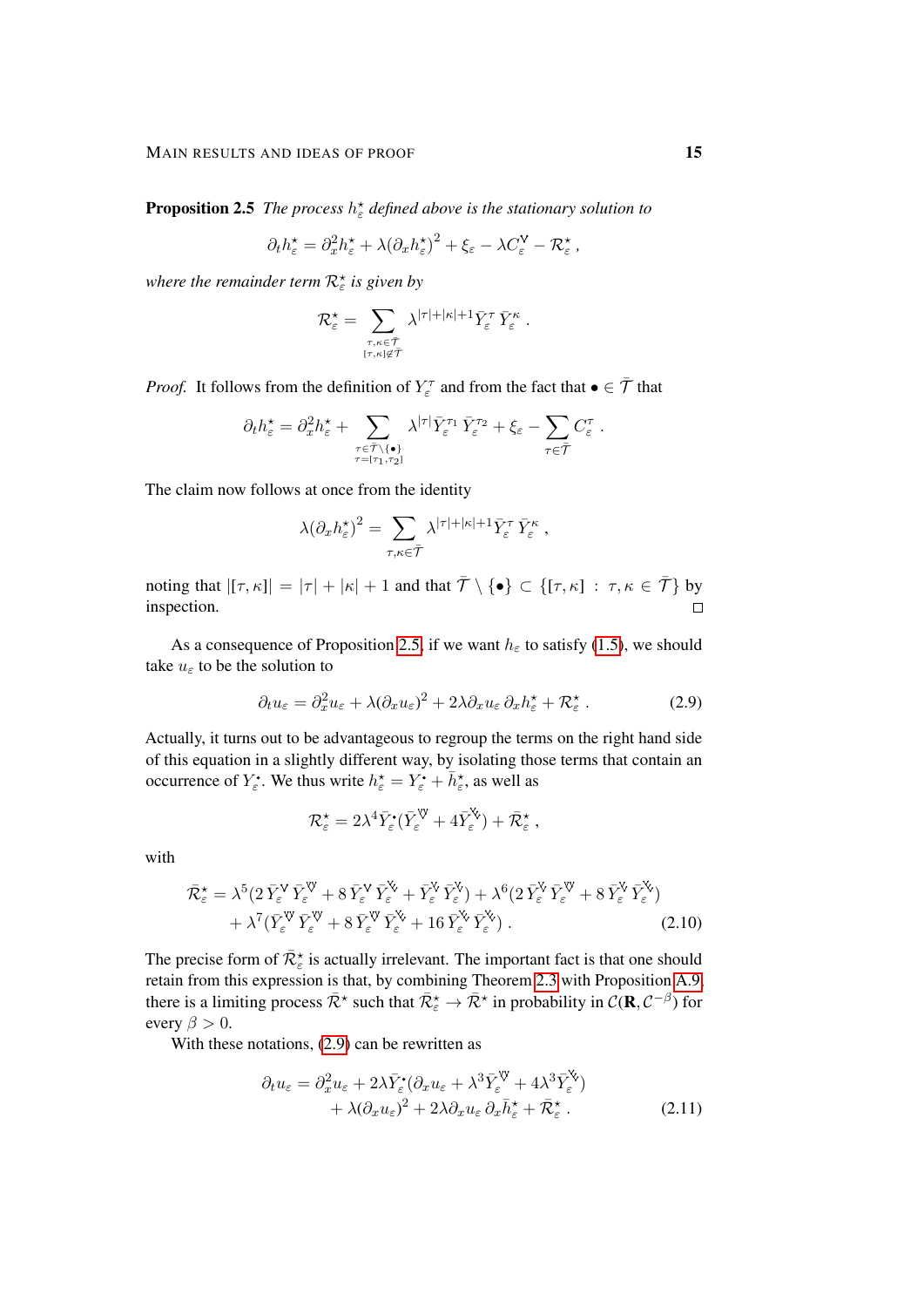Since, by Theorem [2.3,](#page-13-0)  $\bar{h}_{\varepsilon}^*$  is continuous with values in  $\mathcal{C}^{1-\delta}$  for every  $\delta > 0$ , it follows that if we are able to find a solution  $u_{\varepsilon}$  taking values in  $\mathcal{C}^{\alpha}$  for some  $\alpha > 1$ with a uniform bound as  $\varepsilon \to 0$ , there is no problem in making sense of the terms on the second line of this equation in the limit  $\varepsilon \to 0$ .

The problem of course is the second term. Indeed, since  $\bar{Y}$   $\in \mathcal{C}^{\gamma}$  only for  $\gamma < -\frac{1}{2}$  $\frac{1}{2}$ , we would need  $u_{\varepsilon}(t)$  to converge in  $\mathcal{C}^{\alpha}$  for  $\alpha > \frac{3}{2}$  for this term to make sense in the limit (see Remark [A.10](#page-98-1) below). This however is hopeless since, by the usual maximal regularity results, the action of the heat semigroup allows us to gain only two spatial derivatives so that the best we can hope for is that  $u_{\varepsilon}(t)$  converges in  $\mathcal{C}^{\alpha}$  precisely for every  $\alpha < \frac{3}{2}$  only!

This is where the theory of rough paths comes into play. Denote by  $v_{\varepsilon}$  the derivative of  $u_{\varepsilon}$ , so that [\(2.11\)](#page-14-1) becomes

$$
\partial_t v_{\varepsilon} = \partial_x^2 v_{\varepsilon} + 2\lambda \partial_x (\bar{Y}_{\varepsilon}^{\bullet}(v_{\varepsilon} + \lambda^3 \bar{Y}_{\varepsilon}^{\nabla} + 4\lambda^3 \bar{Y}_{\varepsilon}^{\nabla}) ) + \partial_x F_{\varepsilon}(v_{\varepsilon}, t) , \qquad (2.12)
$$

where the nonlinearity  $F_{\varepsilon}$  is given by

<span id="page-15-0"></span>
$$
F_{\varepsilon} = \lambda v_{\varepsilon}^2 + 2\lambda v_{\varepsilon} \, \partial_x \bar{h}_{\varepsilon}^{\star} + \bar{\mathcal{R}}_{\varepsilon}^{\star} \; .
$$

As already mentioned, this nonlinearity is expected to be "nice", in the sense that we can use classical functional analysis to make sense of it as  $\varepsilon \to 0$ , so that we do not consider it for the moment and will treat it as a perturbation later on.

If the right hand side of [\(2.12\)](#page-15-0) were well-posed in the limit  $\varepsilon \to 0$ , we would expect the solution  $v_{\varepsilon}$  to look at small scales like the solution  $\Phi_{\varepsilon}$  to

<span id="page-15-2"></span>
$$
\partial_t \Phi_{\varepsilon} = \partial_x^2 \Phi_{\varepsilon} + \partial_x^2 Y_{\varepsilon}^{\bullet} , \qquad (2.13)
$$

so we define  $\Phi_{\varepsilon}$  by

<span id="page-15-1"></span>
$$
\Phi_{\varepsilon,t} = \int_{-\infty}^{t} P_{t-s} \, \partial_x^2 Y_{\varepsilon,s} \, ds \,, \tag{2.14}
$$

where  $P_t$  is the heat semigroup. Since  $\partial_x^2 Y_{\varepsilon,s}^{\bullet}$  has zero average, this is well-defined as long as  $Y_{\varepsilon,s}^{\bullet}$  does not grow too fast for large times.

The idea now is to try to solve [\(2.12\)](#page-15-0) in a space of functions that are "controlled by  $\Phi$ " in the sense that there exists a function  $v'$  such that the "remainder term"

$$
R_{\varepsilon,t}^v(x,y) = \delta v_{\varepsilon,t}(x,y) - v_{\varepsilon,t}'(x)\,\delta\Phi_{\varepsilon,t}(x,y) ,\qquad (2.15)
$$

satisfies a bound of the type  $||R_{\varepsilon,t}^v||_{\alpha} < \infty$ , uniformly as  $\varepsilon \to 0$ , for some  $\alpha > \frac{1}{2}$ . Here, we have made use of the shorthand notation  $\delta v(x, y) = v(y) - v(x)$  and similarly for  $\delta\Phi$ . This notation will be used repeatedly in the sequel. What a bound like [\(2.15\)](#page-15-1) tells us is that, at very small scales, v looks like some multiple of  $\Phi$ , modulo a remainder term that behaves as if it was  $\alpha$ -Hölder for some  $\alpha > \frac{1}{2}$ . Note that this is a purely local property of the increments.

This suggests that, if we were able to show "by hand" that  $\Phi_{\varepsilon,t} \partial_x Y_{\varepsilon,t}$  converges to a limiting distribution as  $\varepsilon \to 0$ , then one may be able to use this knowledge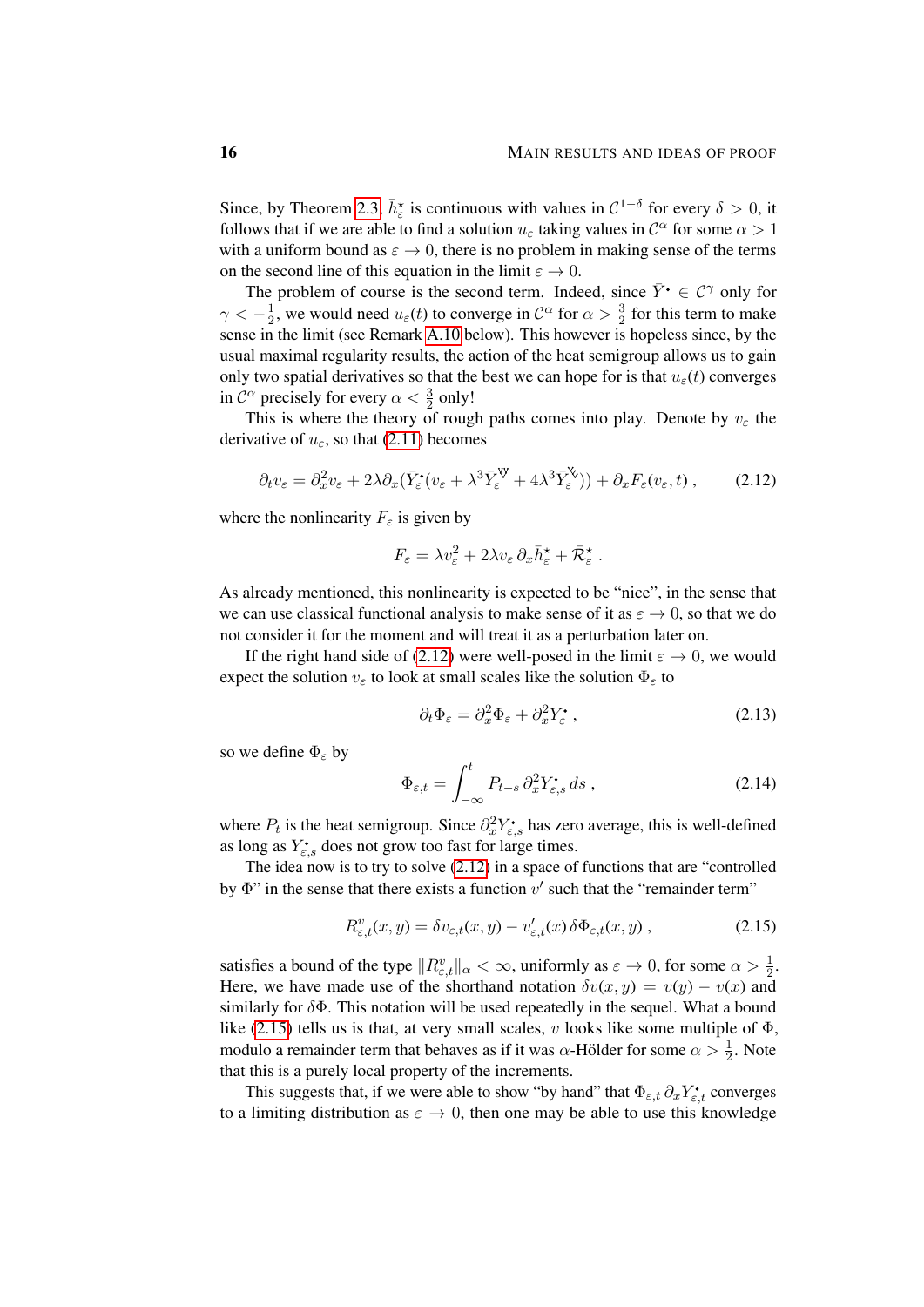to give a meaning to the expression  $v \partial_x Y$  for those functions v admitting a "derivative process" v' such that the remainder  $R_t^v(x, y)$  defined as in [\(2.15\)](#page-15-1) satisfies  $||R_t^v||_{\alpha} < \infty$  for some  $\alpha > \frac{1}{2}$ . This is precisely what the theory of controlled rough paths [\[Gub04\]](#page-100-9) allows us to do. For any fixed t, let  $Y_t$  be the function of two variables defined by

<span id="page-16-2"></span><span id="page-16-0"></span>
$$
\mathbf{Y}_{\varepsilon,t}(x,y) = \int_x^y \delta \Phi_{\varepsilon,t}(x,z) \, dY_{\varepsilon,t}^\bullet(z) \,. \tag{2.16}
$$

It is important to note that, for every t and every  $\varepsilon$ ,  $Y_{\varepsilon,t}$  satisfies the algebraic relation

$$
\mathbf{Y}_{\varepsilon,t}(x,z) - \mathbf{Y}_{\varepsilon,t}(x,y) - \mathbf{Y}_{\varepsilon,t}(y,z) = \delta \Phi_{\varepsilon,t}(x,y) \, \delta Y_{\varepsilon,t}^{\bullet}(y,z) \,, \tag{2.17}
$$

for every  $x, y, z \in S^1$ . One can then show, and this is the content of Proposi-tion [7.13](#page-90-0) below, that there exists a process Y with values in  $\mathcal{C}_2^{\gamma}$  $Y_2^{\gamma}$  such that  $Y_{\varepsilon} \to Y$  in probability in  $\mathcal{C}(\mathbf{R}, \mathcal{C}_2)$  $\binom{\gamma}{2}$  for every  $\gamma < 1$ .

We refer to Section [3](#page-25-0) below for more details, but the gist of the theory of controlled rough paths is that one can use the process  $Y$  in order to define a "rough integral"  $\int_x^y A_t(z) dY_t^{\bullet}(z)$  as a convergent limit of compensated Riemann sums for every smooth test function  $\varphi$  and for every function  $A_t$  such that, for some  $\delta > 0$ , there exists  $A_t' \in \mathcal{C}^{\delta}$  and  $R_t^A \in \mathcal{C}_2^{1/2+\delta}$  with

<span id="page-16-1"></span>
$$
R_t^A(x, y) = \delta A_t(x, y) - A'_t(x)\,\delta\Phi_t(x, y) \,. \tag{2.18}
$$

See Theorem [3.2](#page-27-0) below for a precise formulation of this statement. It is important to note at this stage that the notation  $\int$  used for the rough integral is really an abuse of notation. Indeed, it does in general depend not just on  $A$  and  $Y$ , but also on a choice of Y satisfying [\(2.17\)](#page-16-0), as well as on the choice of  $A'$  in [\(2.18\)](#page-16-1). It is only when Y is actually given by [\(2.16\)](#page-16-2) that it coincides with the Riemann integral, independently of the choice of  $A'$ . See equation [3.10](#page-29-0) below for more details.

Remark 2.6 A number of recent results have made use of the theory of rough paths to treat classes of stochastic PDEs, see for example [\[CF09,](#page-99-12) [CFO11,](#page-99-13) [GT10,](#page-100-10) [Tei11\]](#page-102-4). In all of these cases, the theory of rough paths was used to deal with the lack of *temporal* regularity of the equations. In this article, as in [\[Hai11,](#page-100-8) [HW10\]](#page-100-11), we use it instead in order to deal with the lack of *spatial* regularity.

In this way, we can indeed make sense of the product  $v_t \partial_x Y_t^*$  as a distribution, provided that  $v_t$  admits a sufficiently regular decomposition as in [\(2.18\)](#page-16-1) for some "derivative process"  $v'_t$ . In a way, this is reminiscent of the technique of "two-scale" convergence" developed in [\[Ngu89,](#page-101-11) [All92\]](#page-99-14). The main differences are that it does not require any periodicity at the small scale and that it does not rely on any explicit small parameter  $\varepsilon$ , both of which make it particularly adapted to situations where the small-scale fluctuations are random. See however Section [2.4](#page-23-0) below for an example with deterministic periodic data where the results of this article also apply.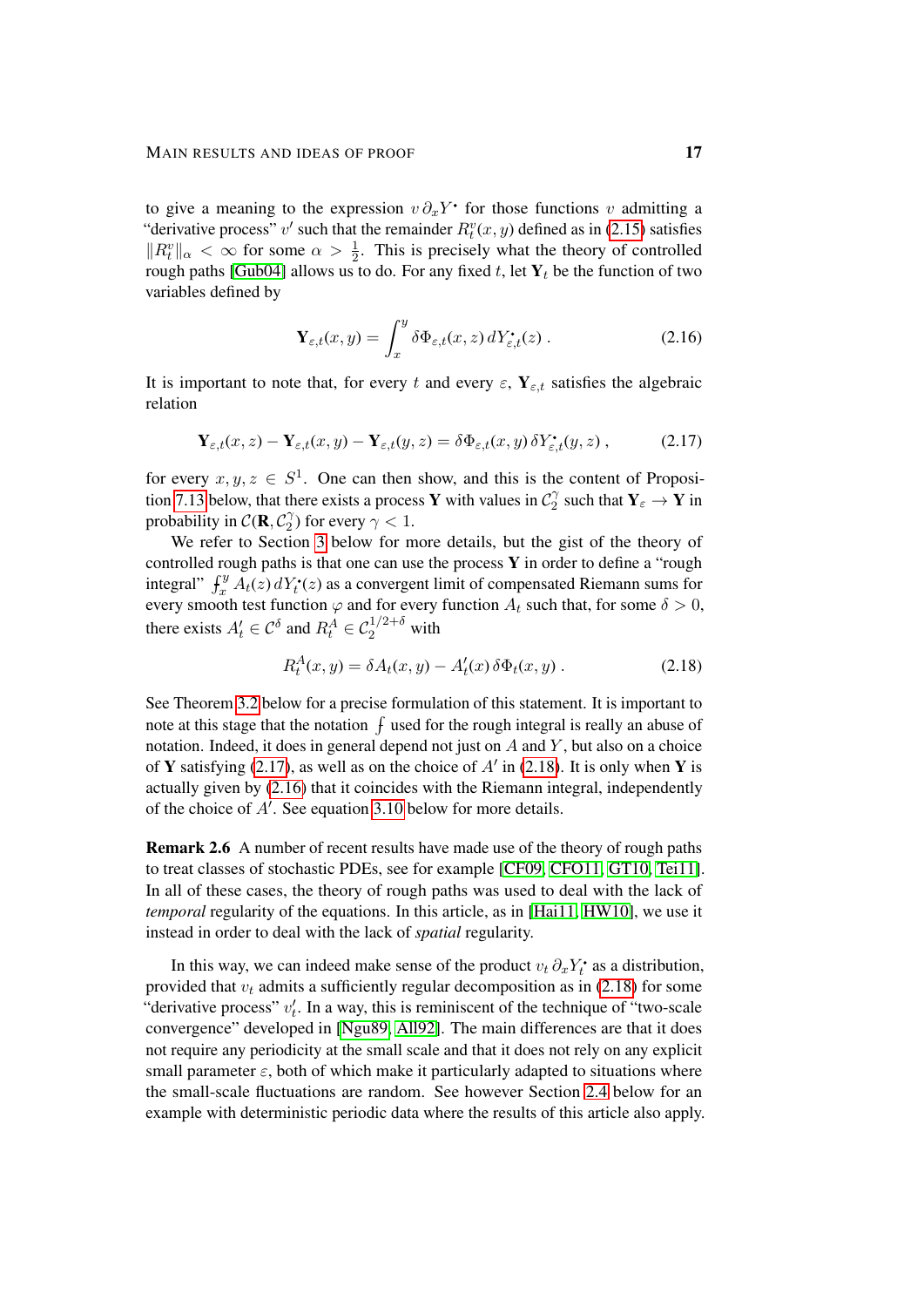The same theory can also be used in order to make sense of the term  $\bar{Y}_t^{\check{\vee}} \bar{Y}_t^{\check{\bullet}}$  in [\(2.12\)](#page-15-0). It is indeed possible to show that  $\overline{Y}_t^{\mathcal{L}}$  is controlled by  $\overline{Y}_t^{\bullet}$  in the sense that the process  $R_t^{\mathbf{k}}$  defined by

<span id="page-17-0"></span>
$$
R_t^{\check{\mathsf{X}}}(x,y) = \delta \bar{Y}_t^{\check{\mathsf{X}}}(x,y) - \bar{Y}_t^{\check{\mathsf{X}}}(x)\,\delta\Phi_t(x,y) \;, \tag{2.19}
$$

takes values in  $C_2^{\frac{1}{2}+\zeta}$  for some  $\zeta > 0$ . Furthermore, the corresponding processes for  $\varepsilon > 0$  do converge to  $\overline{R}^k$  in that topology, which turns out to be surprisingly difficult to prove, see Theorem [7.4](#page-81-0) below. In view of all of these convergence results, the space X and the map  $\Psi: \Omega \to \mathcal{X}$  appearing in Theorem [1.1](#page-4-3) and Proposition [1.5](#page-5-1) are then defined as follows:

**Definition 2.7** Setting  $\bar{\mathcal{T}}_0 = \{ \bullet, v, v, w, w \}$ , the Fréchet space W is given by

$$
\mathcal{W} = \left(\bigoplus_{\tau \in \bar{\mathcal{T}}_0} \mathcal{X}_{\tau}\right) \oplus \mathcal{C}(\mathbf{R}, \mathcal{C}_2^{\frac{3}{4}}) \oplus \mathcal{C}(\mathbf{R}, \mathcal{C}_2^{\frac{3}{4}}),
$$

and the map  $\Psi: \Omega \to W$  is given by the random variable

$$
\Psi = \left(\bigoplus_{\tau \in \overline{\mathcal{T}}_0} Y^{\tau}\right) \oplus \mathbf{Y} \oplus R^{\mathsf{V}}.
$$
 (2.20)

The space  $X \subset W$  is then defined as the algebraic variety determined by the relations [\(2.17\)](#page-16-0) and [\(2.19\)](#page-17-0). Since X is closed (as a subset of W) and  $\Psi$  is the limit in probability of maps  $\Psi_{\varepsilon}$  which map  $\Omega$  into X, one automatically has  $\Psi(\omega) \in \mathcal{X}$ for almost every  $\omega$ .

We now have all the ingredients necessary to reformulate  $(2.12)$  as a fixed point map by considering its mild formulation. We will then turn this into a fixed point argument for [\(2.11\)](#page-14-1), which is equivalent save for the constant Fourier mode. Using the variation of constants formula, we can rewrite solutions to [\(2.12\)](#page-15-0) for every fixed realisation of  ${Y^{\tau}}_{\tau \in \bar{\mathcal{T}}}$  and every fixed initial condition  $v_0$  as

$$
v_{\varepsilon}=\mathcal{K}_0(v_{\varepsilon})\,,
$$

where the map  $\mathcal{K}_0$  is given by

$$
(\mathcal{K}_0 v)_t = P_t v_0 + 2\lambda \partial_x \int_0^t P_{t-s} \left( (v_s + 4\lambda^3 \bar{Y}_{\varepsilon,s}^{\mathbf{v}}) \bar{Y}_{\varepsilon,s} \right) ds + \partial_x \int_0^t P_{t-s} (\lambda^4 \bar{Y}_{\varepsilon,s}^{\mathbf{v}} \bar{Y}_{\varepsilon,s}^{\bullet} + F_{\varepsilon}(v_{\varepsilon}, s)) ds,
$$

were  $P_t$  denotes the heat semigroup, the kernel of which we will denote by  $p_t$ . For any given *smooth* data  $\{Y^{\tau}\}_{\tau \in \bar{\mathcal{T}}}$ , the map  $\mathcal{K}_0$  is well-defined as a map from the set of smooth functions v into itself. The problem with  $K_0$  is that it is not possible to extend it to sufficiently large functional spaces by performing a classical completion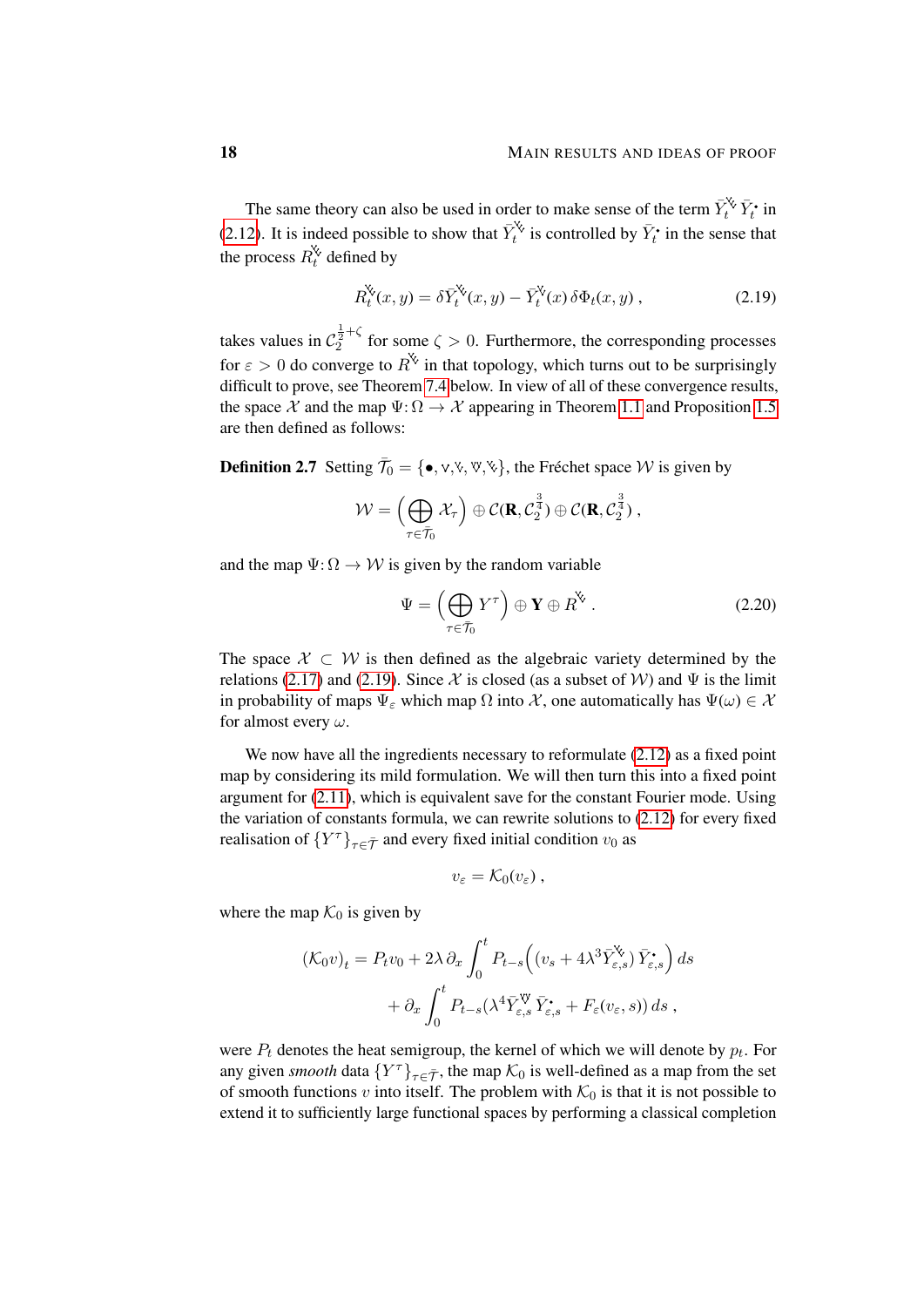procedure. The idea is therefore to first extend its definition to smooth input data  $\Psi = (\{Y^{\tau}\}_{\tau \in \bar{\mathcal{T}}}, Y, R^{\mathcal{V}}) \in \mathcal{X}$ , and to smooth triples  $V = (v, v', R^v)$  such that the additional algebraic relations [\(2.15\)](#page-15-1) are satisfied, by setting

$$
\mathcal{K}(v_0, V, \Psi)_t = P_t v_0 + 2\lambda \int_0^t \int_{S^1} p'_{t-s}(\cdot - y)(v_s(y) + 4\lambda^3 \bar{Y}_s^{\mathbf{X}}(y)) dY_s^{\bullet}(y) ds + \partial_x \int_0^t P_{t-s}(\lambda^4 \bar{Y}_s^{\mathbf{W}} \bar{Y}_s^{\bullet} + F(v, \Psi, s)) ds ,
$$
 (2.21)

where the "rough integral"  $\int$  is defined as in [\(3.4\)](#page-27-1) below and where we set as before

<span id="page-18-1"></span><span id="page-18-0"></span>
$$
F(v, \Psi, s) = \lambda v_s^2 + 2\lambda v_s \, \partial_x \bar{h}^{\star}(\Psi)_s + \bar{\mathcal{R}}^{\star}(\Psi)_s , \qquad (2.22)
$$

with  $h^*$  and  $\bar{\mathcal{R}}^*$  given by [\(2.7\)](#page-13-3) and [\(2.10\)](#page-14-2) respectively. Actually, the precise definition of  $f$  really does not matter at this stage. Indeed, if we denote by  $\mathcal{X}_s \subset \mathcal{X}$ the set of smooth elements in X such that Y is given by [\(2.16\)](#page-16-2) and  $R^{\mathcal{K}}$  is given by [\(2.19\)](#page-17-0), then  $f$  coincides with the usual Riemann integral and therefore  $K$  coincides with  $\mathcal{K}_0$  on  $\mathcal{X}_s$ . Furthermore, by Proposition [3.3](#page-27-2) below,  $\mathcal{X}_s$  is dense in X and, as we will see in Theorem [2.9](#page-19-0) below, K is the unique continuous extension of  $\mathcal{K}_0$  to X. In this sense, we have *not* changed the classical notion of a smooth solution to [\(2.12\)](#page-15-0) at all, but have simply extended it to a larger class of input data.

Remark 2.8 If Y is defined differently from [\(2.16\)](#page-16-2), *even if it is smooth*, we obtain different solutions, see Section [2.3](#page-22-0) below. While these different solutions may appear "unphysical" at first sight, they actually have a clear interpretation in terms of limiting points of solutions to the KPZ equation with highly oscillatory data, see Section [2.4](#page-23-0) for an explicit example.

For fixed  $\kappa > 0$  (small enough as we will see shortly) and  $T > 0$ , denote now by  $\mathcal{B}_{\star,T}$  the closure of the space of smooth quadruples  $V = (m, v, v', R^v)$ , where m is a real-valued function of time only,  $v$  and  $v'$  are functions of time and space, and  $R<sup>v</sup>$  is a function of time and two spatial variables, under the norm

$$
||m, v, v', R^{v}||_{\star,T} = \sup_{t \in (0,T]} t^{1-2\kappa} (||v_t||_{\frac{1}{2}-\kappa} + ||v'_t||_{\mathcal{C}^{3\kappa}} + ||R_t^v||_{\frac{1}{2}+2\kappa} + t^{\frac{3\kappa-1}{2}} ||v_t||_{\infty})
$$
  
+ 
$$
\sup_{0 < s < t \leq T} \frac{s^{1-2\kappa}}{|t-s|^{2\kappa}} ||v_t - v_s||_{\infty} + \sup_{t \in (0,T]} |m_t| .
$$

Here,  $m_t$  is interpreted as the spatial mean of  $u_t$ , so that the natural projection map  $\pi: \mathcal{B}_{\star,T} \to \mathcal{C}([0,T],\mathcal{C}^{\frac{3}{2}-\kappa})$  recovering u from V is given by

$$
(\pi V)_t = \mathcal{I} v_t + m_t ,
$$

where *I* is the integration operator given by the Fourier multiplier  $(1 - \delta_{k,0})/(ik)$ .

We furthermore denote by  $\mathcal{Y}_{\star,T}$  the closed algebraic variety in  $\mathcal{X} \oplus \mathcal{B}_{\star,T}$  de-termined by the additional relation [\(2.15\)](#page-15-1). Note that  $\mathcal{Y}_{\star,T}$  is again a Polish space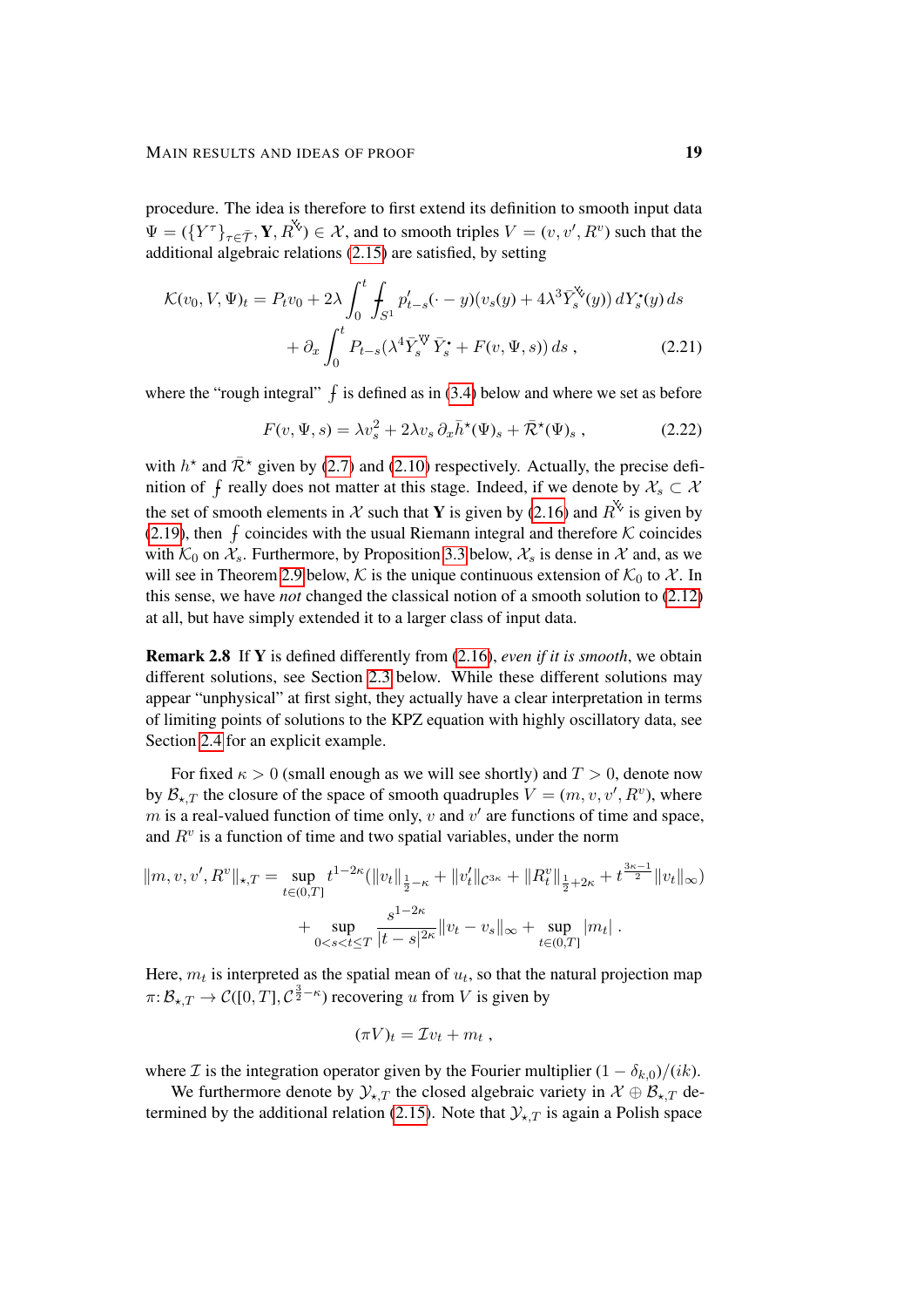equipped with a natural metric given by the restriction of the product norm on  $W \oplus \mathcal{B}_{\star,T}$ . We now use K as a building block for the map  $\hat{\mathcal{M}}$  appearing in Propo-sition [1.5](#page-5-1) in the following way. For any smooth element  $(h_0, \Psi, V) \in C^{\infty} \times \mathcal{Y}_{\star,T}$ , and using furthermore the shorthand notation  $V = (m, v, v', R^v)$ , we set

$$
\hat{\mathcal{M}}(h_0, \Psi, V) = \left( \mathcal{J}(V, \Psi), \mathcal{K}(\partial_x(h_0 - h_0^{\star}(\Psi)), V, \Psi), \mathcal{K}'(V, \Psi), R^{\mathcal{M}} \right),
$$

where K is as in [\(2.21\)](#page-18-0),  $K'$  is given by

<span id="page-19-1"></span>
$$
\mathcal{K}'(V,\Psi) = 2\lambda(v + 4\lambda^3 \bar{Y}^{\Psi} + \lambda^3 \bar{Y}^{\Psi}), \qquad (2.23)
$$

 $R^{\mathcal{M}}$  is defined by the relation [\(2.15\)](#page-15-1), and

$$
\mathcal{J}(V, \Psi)_t = \Pi_0(h_0 - h_0^{\star}(\Psi)) + \int_0^t \Pi_0 F(v, \Psi, s) ds
$$
  
+ 
$$
\frac{\lambda}{\pi} \int_0^t \int_{S^1} \left( v_s(y) + 4\lambda^3 \bar{Y}_s^{\star}(y) + \lambda^3 \bar{Y}_s^{\star}(y) \right) dY_s^{\star}(y) ds.
$$

(The latter expression is nothing but the constant mode of the right hand side of [\(2.21\)](#page-18-0) before that expression was differentiated.)

At this stage of our construction, it seems that the choice [\(2.23\)](#page-19-1) for  $K'$  is somewhat arbitrary. Intuitively, it should be the right choice though, since this is precisely the factor that appears in the second term of [\(2.12\)](#page-15-0), so that one does expect it to describe the amplitude of the small-scale fluctuations of the solution. Mathematically, the fact that this is indeed the correct choice is seen by the fact that this is the *only* choice guaranteeing that the image of  $\hat{M}$  lies again in  $\mathcal{B}_{\star,T}$ , so that we can set up a fixed point argument. This is the content of the following result which, together with the convergence results already mentioned earlier in this section, forms the core of this article. The space  $\mathcal{B}_{\Psi,T}$  appearing in the statement is defined as in Proposition [1.5.](#page-5-1)

<span id="page-19-0"></span>**Theorem 2.9** *For every*  $\kappa < \frac{1}{12}$ *, every*  $T > 0$ *, and every*  $\beta > 2\kappa$ *, the map*  $\hat{\mathcal{M}}$ *extends uniquely to a locally uniformly continuous map from*  $C^{\beta} \times \mathcal{Y}_{\star,T}$  to  $\mathcal{B}_{\star,T}$ .

 $\emph{Furthermore, for every $\Psi \in \mathcal{X}$ and every $h_0 \in \mathcal{C}^\beta$, there exists $T > 0$ depending}$ *only on the norms of*  $\Psi$  *and*  $h_0$  *such that the map*  $V \mapsto \mathcal{M}(h_0, \Psi, V)$  *is a strict contraction in a sufficiently small ball of*  $\mathcal{B}_{\Psi,T}$ *. Furthermore, the equation*  $V =$  $\mathcal{\hat{M}}(h_0, \Psi, V)$  *admits a unique solution in all of*  $\mathcal{B}_{\Psi, T}$ *.* 

*Proof.* First, note that, since we defined  $\mathcal{R}^{\mathcal{M}}$  such that [\(2.15\)](#page-15-1) holds, we ensure that, at least for smooth data,  $\mathcal{M}(h_0, \Psi, V) \in \mathcal{B}_{\Psi, T}$  for every  $(h_0, \Psi, V) \in \mathcal{C}^{\beta} \times \mathcal{Y}_{\star, T}$ . The local uniform continuity of  $\hat{\mathcal{M}}$  is the hard part of this result, and this is obtained in Proposition [4.3](#page-37-0) below.

The contraction properties and the existence of a unique fixed point for  $\hat{\mathcal{M}}$ with its first two arguments fixed then follows from Theorem [4.8,](#page-41-0) noting that its assumptions are satisfied for *every*  $\Psi$  by the definition of the space  $X$  in which the input Ψ lies. $\Box$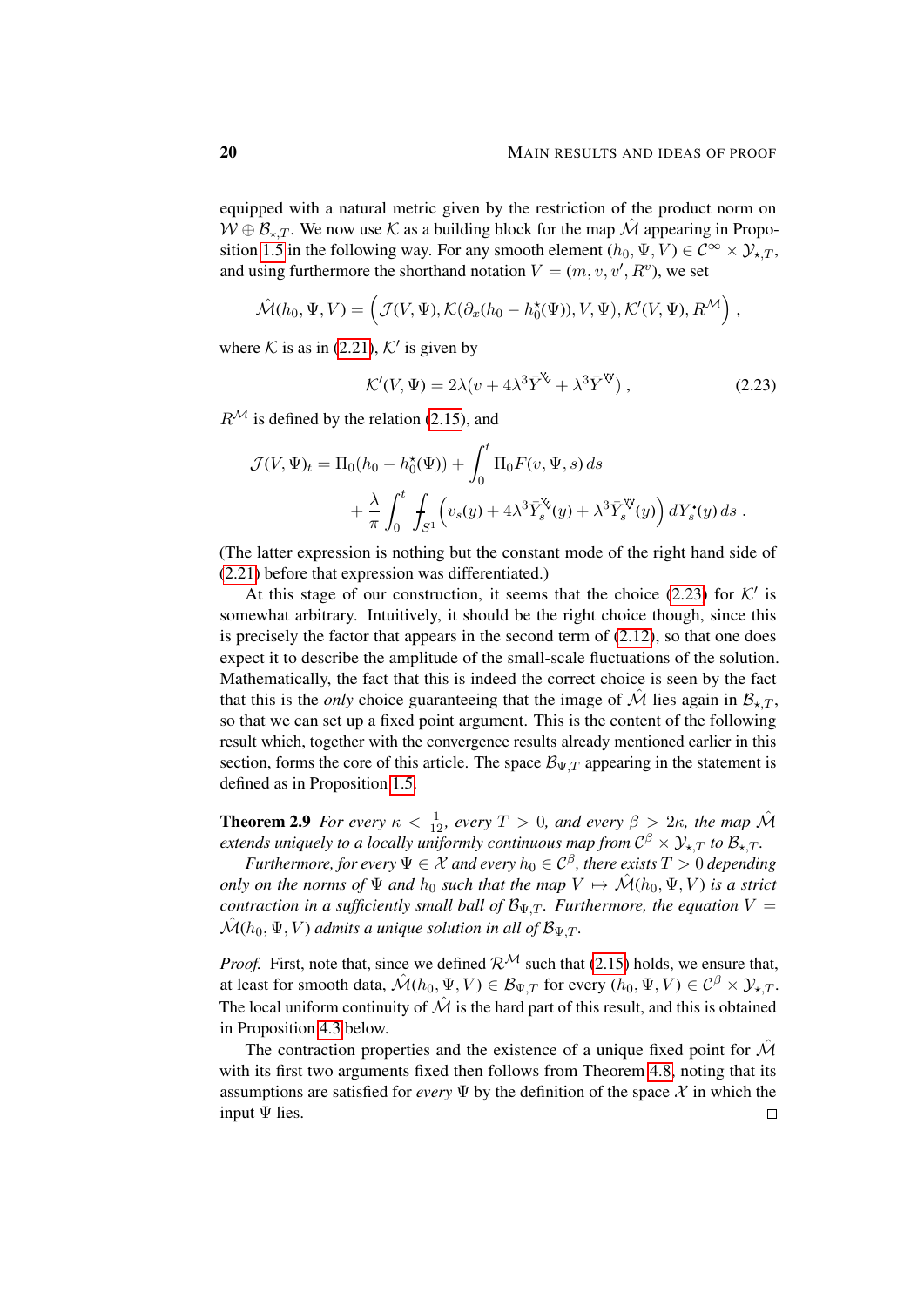At this point, it is legitimate to question whether such a complicated nonlinear construction is really necessary, or whether one could instead find fixed Banach spaces  $\hat{\cal B}_T$  and  $\hat{\cal X}$  such that  $\hat{\cal M}$  extends to a continuous map  $\hat{\cal X}\times\hat{\cal B}_T\to\hat{\cal B}_T$  and has a fixed point for small enough time horizon T.

While it doesn't seem easy to disprove such a statement at this level of generality, the results in [\[Lyo91\]](#page-101-12) strongly suggest that it is not possible to find any such spaces. Indeed, the following is a straightforward extension of [\[Lyo91\]](#page-101-12):

<span id="page-20-1"></span>Theorem 2.10 *There exists no separable Banach space* B *supporting Wiener measure and such that the bilinear functional*

$$
\mathcal{I} : (u, v) \mapsto \int_0^1 u(t) \, dv(t) \, ,
$$

defined on  $\mathcal{H} = H^1([0,1])$ , extends to a continuous function on  $\mathcal{B} \times \mathcal{B}$ .

*Proof.* Note first that we can assume without loss of generality that  $\mathcal{B} \subset \mathcal{C}([0, 1])$ since larger spaces make it only harder for  $\mathcal I$  to be continuous. Also, by assumption, B is the completion of H under some norm  $\|\cdot\|_{\mathcal{B}}$ . Assuming by contradiction that  $\mathcal I$  is continuous on  $\mathcal B \times \mathcal B$ , it follows from Fernique's theorem that  $\int \mathcal{I}(u, v) \mu(du, dv) < \infty$ , for every measure  $\mu$  on  $\mathcal{B} \times \mathcal{B}$  such that both of its marginals are given by Wiener measure.

Let  $\Pi_N: \mathcal{B} \to \mathcal{H}$  be the projection onto the first N Fourier modes which, since  $\mathcal{B} \subset \mathcal{C}([0,1])$ , is a bounded operator for every N. The construction in [\[Lyo91\]](#page-101-12) then yields a measure  $\mu$  as above with the property that

$$
\int \mathcal{I}(\Pi_N u, \Pi_N v) \,\mu(du, dv) \sim \log N \,, \tag{2.24}
$$

for N large. Since Fourier modes form an orthonormal basis of  $H$ , it follows from [\[Bog98,](#page-99-15) Thm 3.5.1] that  $(\Pi_N u, \Pi_N v) \to (u, v)$   $\mu$ -almost surely as  $N \to \infty$ . Since weak convergence implies tightness in separable Banach spaces, we conclude from Fernique's theorem that

$$
\sup_N \int \|\Pi_N u\|_{\mathcal{B}} \|\Pi_N v\|_{\mathcal{B}} \,\mu(du, dv) < \infty \;,
$$

which is a contradiction to  $(2.24)$ .

Since, for any fixed t, both  $Y_t^{\bullet}$  and  $v_t$  in [\(2.21\)](#page-18-0) have regularity properties identical to those of Brownian motion (actually, both  $Y_t^{\bullet}$  and  $\Phi_t$  *are* nothing but centred Brownian bridges), Theorem [2.10](#page-20-1) leaves no doubt that the classical approach to making sense of [\(2.12\)](#page-15-0) in the limit  $\varepsilon \to 0$  is doomed to failure.

We are now able to provide a proof of the results stated in the introduction:

<span id="page-20-0"></span> $\Box$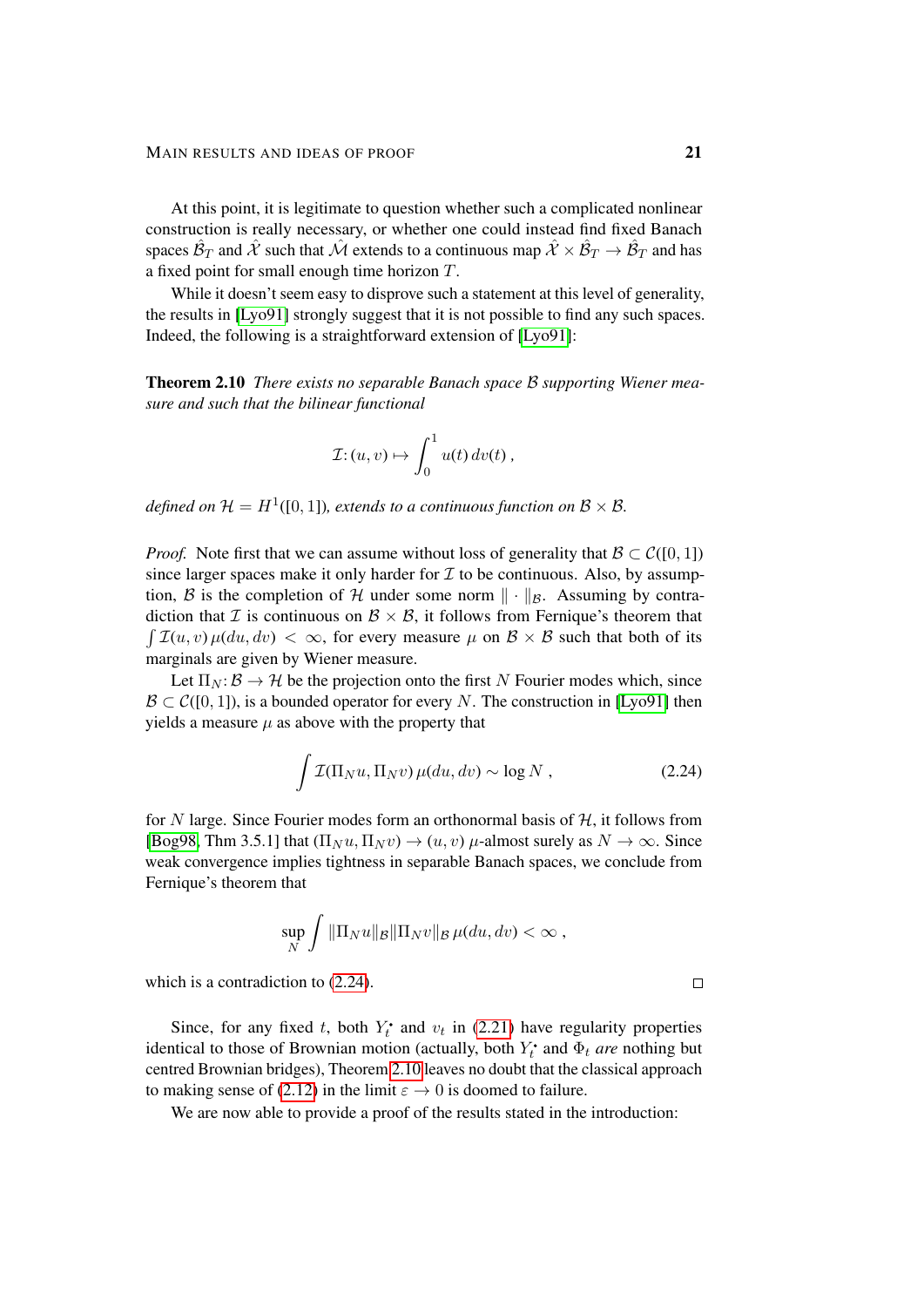*Proof of Proposition [1.5.](#page-5-1)* The spaces  $\mathcal{B}_{\star,T}$ , X and  $\mathcal{Y}_{\star,T}$  as well as the maps  $\hat{\mathcal{M}}$  and  $h^* = \sum_{\tau \in \bar{\mathcal{T}}} Y^{\tau}$  were already defined, so that it suffices to verify that they satisfy the required properties.

Given an initial condition  $h_0 \in C^{\beta}$ , we set  $v_0 = \partial_x(h_0 - h_0^*)$ , so that  $v_0 \in C^{\beta}$  $C^{\beta-1}$ . We know from Theorem [2.9](#page-19-0) that one can choose  $T > 0$  depending only on  $||v_0||_{\beta-1}$  and  $||\Psi||_{\mathcal{W}}$  such that the map  $\hat{\mathcal{M}}$  is a contraction in its last argument and we denote its fixed point by  $\hat{S}_{\text{R}}^{T}(h_0, \Psi) \in \mathcal{Y}_{\star,T}$ . By performing the same continuation procedure as in the proof of the existence of a unique maximal solution for ordinary differential equations, we obtain an explosion time  $T_{\star}(h_0, \Psi)$ , which is the supremum over all times T such that the fixed point problem in  $\mathcal{B}_{\star T}$  has a solution. The fact that all Hölder norms of the solution explode as  $t \to T_{\star}$  is an immediate consequence of the fact that the local existence time can be controlled in terms of the Hölder norm of the initial condition. Furthermore, these solutions are all unique by the same argument as in the proof of Theorem [4.8](#page-41-0) below, and they agree on their common domains of definition.

The third property, namely the continuity of  $\hat{\mathcal{S}}_R^T$  in a neighbourhood of  $(h_0, \Psi_0)$ whenever  $T < T_{\star}(h_0, \Psi_0)$  also follows in the same way as in the classical theory of ODEs. This then immediately implies the lower semicontinuity of  $T_{\star}$ , since its definition implies that one has  $T_{\star}(h, \Psi) > T$  for every  $(h, \Psi)$  in such a neighbourhood. Finally, if we define  $\Theta_t$  to be the canonical time-shift on  $\mathcal X$  (which is a continuous map for every  $t \in \mathbb{R}$ ), then the cocycle property follows immediately from the elementary properties of the integral and the heat semigroup.  $\Box$ 

*Proof of Theorem [1.1.](#page-4-3)* We now define the map  $S_R$  by setting

$$
\mathcal{S}_{\mathrm{R}}(h_0, \Psi)_t = h_{\star}(\Psi)_t + \left(\pi \hat{\mathcal{S}}_{\mathrm{R}}(h_0, \Psi)\right)_t,
$$

for  $t < T_{\star}(h_0, \Psi)$ , and  $S_{\mathbb{R}}(h_0, \Psi)_t = \infty$  for  $t > T_{\star}(h_0, \Psi)$ . Since one necessarily has  $\lim_{t\to T_*} \|\mathcal{S}_{R}(h_0,\Psi)_t\|_{\frac{1}{2}-\beta} = +\infty$ , the definition of the topology on  $\bar{C}^{\frac{1}{2}-\beta}$  implies that the map  $S_R$  constructed in this way does indeed take values in  $\mathcal{C}(\mathbf{R}_+, \bar{\mathcal{C}}^{\frac{1}{2}-\beta}).$ 

If we furthermore denote by  $S_{\rm R}^T$  the restriction of  $S_{\rm R}$  to the interval [0, T], then it follows from Proposition [1.5](#page-5-1) that  $S_R^T$  is continuous on the set  $\{(h, \Psi) : T_{\star}(h, \Psi) >$ T}. In particular, this is stronger than the claimed continuity property.

It remains to show that, for every fixed initial condition  $h_0$ , one has  $\mathcal{S}_{CH}(h_0, \omega)$  =  $\mathcal{S}_{R}(h_0, \Psi(\omega))$  almost surely. Fix  $T > 0$ , and let  $S_T(h_0) = {\Psi \in \mathcal{X} : T_{\star}(h_0, \Psi) \leq \Psi \in \mathcal{X} \times T_{\star}(h_0, \Psi)}$  $T$ , which is the set of possible discontinuities of  $S_R(h_0, \cdot)$ . By construction, for every  $\varepsilon > 0$ ,  $S_R^T(h_0, \Psi_\varepsilon(\omega))$  almost surely agrees with the solution  $h_\varepsilon$  to [\(1.5\)](#page-2-2) up to time T. Since we know on the one hand that  $\Psi_{\varepsilon} \to \Psi$  in probability, and on the other hand that  $h_{\varepsilon}$  converges in probability to  $\mathcal{S}_{CH}(h_0, \omega)$ , the stated claim follows if we can show that  $P(\Psi(\omega) \in S_T(h_0)) = 0$  for every  $T > 0$  and every initial condition  $h_0 \in \mathcal{C}^{\beta}$ .

Assume by contradiction that there exists  $h_0$  and  $\kappa > 0$  such that  $P(\Psi(\omega) \in$  $S_T(h_0) \geq \kappa$ . It follows from our construction that, for every  $\Psi_0 \in S_T(h_0)$  and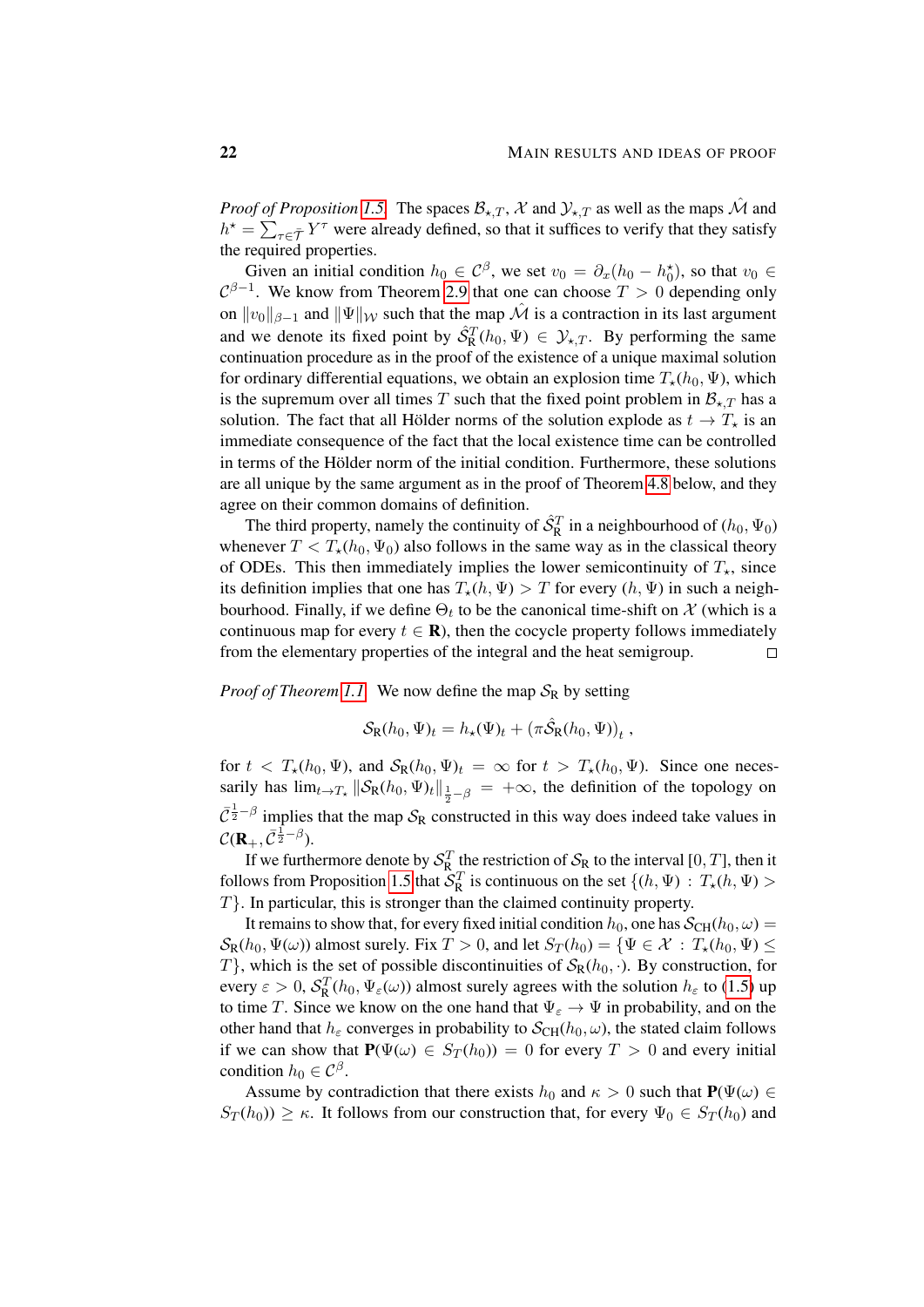every  $K > 0$ , there exists a neighbourhood V of  $\Psi_0$  in X such that

$$
\sup_{t\leq T} \|\mathcal{S}_{\mathsf{R}}(h_0,\Psi)\|_{\beta} \geq K, \qquad \forall \Psi \in V.
$$

Since  $\Psi_{\varepsilon} \to \Psi$  in probability, we conclude that there exists  $\varepsilon_0 > 0$  such that

$$
\mathbf{P}(\sup_{t\leq T}||h_{t,\varepsilon}||_{\beta}\geq K)\geq \frac{\kappa}{2},
$$

uniformly over all  $\varepsilon < \varepsilon_0$ . This on the other hand is ruled out by the fact that  $h_{\varepsilon} \to h$  in probability in  $\mathcal{C}([0,T], \mathcal{C}^{\beta})$ .  $\Box$ 

To conclude this section, we give an explicit interpretation of the solution map  $S_R$  for arbitrary smooth data  $\Psi$  and we use the continuity of the solution map to provide a novel homogenisation result.

### <span id="page-22-0"></span>2.3 Smooth solutions

It is instructive to see what is the meaning of  $\mathcal{S}_R(h_0, \Psi)$  for general smooth data  $\Psi = (\{Y^{\tau}\}_{\tau \in \bar{\mathcal{T}}}, \mathbf{Y}, R^{\mathsf{Y}}) \in \mathcal{X}$ . Given such smooth data, we set

<span id="page-22-1"></span>
$$
\xi(x,t) \stackrel{\text{def}}{=} \partial_t Y_t^{\bullet}(x) - \partial_x^2 Y_t^{\bullet}(x) ,
$$

as well as

$$
H_t(x) = \sum_{\tau = [\tau_1, \tau_2] \in \overline{\mathcal{T}}} \lambda^{|\tau|} \left( \partial_t Y_t^{\tau}(x) - \partial_x^2 Y_t^{\tau}(x) - \overline{Y}_t^{\tau_1}(x) \overline{Y}_t^{\tau_2}(x) \right), \qquad (2.25)
$$

which is some kind of "defect" by which the  $Y^{\tau}$  may fail to satisfy their constituent equations. Defining  $\Phi$  as in [\(2.14\)](#page-15-2) (but with  $Y_{\varepsilon}$  replaced by  $Y^{\bullet}$ ), we also define  $G$ to be the smooth function such that

$$
\mathbf{Y}_t(x,y) = \int_x^y \Phi_t(z) dY_t^{\bullet}(z) + \int_x^y G_t(z) dz.
$$

Such a function always exists since Y satisfies [\(2.17\)](#page-16-0) by definition of  $\mathcal X$  and since any two functions satisfying these relations always differ by an increment of a function of one variable.

With this notation, we then have the following result:

<span id="page-22-3"></span>**Theorem 2.11** *Let*  $\Psi \in \mathcal{X}$  *be a smooth element, let*  $h_0 \in \mathcal{C}^{\infty}$ *, and let*  $H$ *, G and*  $\xi$ *be as above. Then,*  $T_{\star}(h_0, \Psi) = +\infty$  *and*  $\mathcal{S}_{R}(h_0, \Psi)$  *is the unique global solution to* 

$$
\partial_t h_t = \partial_x^2 h_t + \lambda (\partial_x h_t)^2 + 4\lambda^2 G_t \partial_x (h_t - J_t(\Psi)) + H + \xi \,, \tag{2.26}
$$

*where*  $J_t(\Psi)$  *is the function given by* 

<span id="page-22-2"></span>
$$
J_t(\Psi) = Y_t^{\bullet} + \lambda Y_t^{\mathsf{V}} - \lambda^2 Y_t^{\mathsf{V}} ,
$$

*with initial condition*  $h_0$ *.*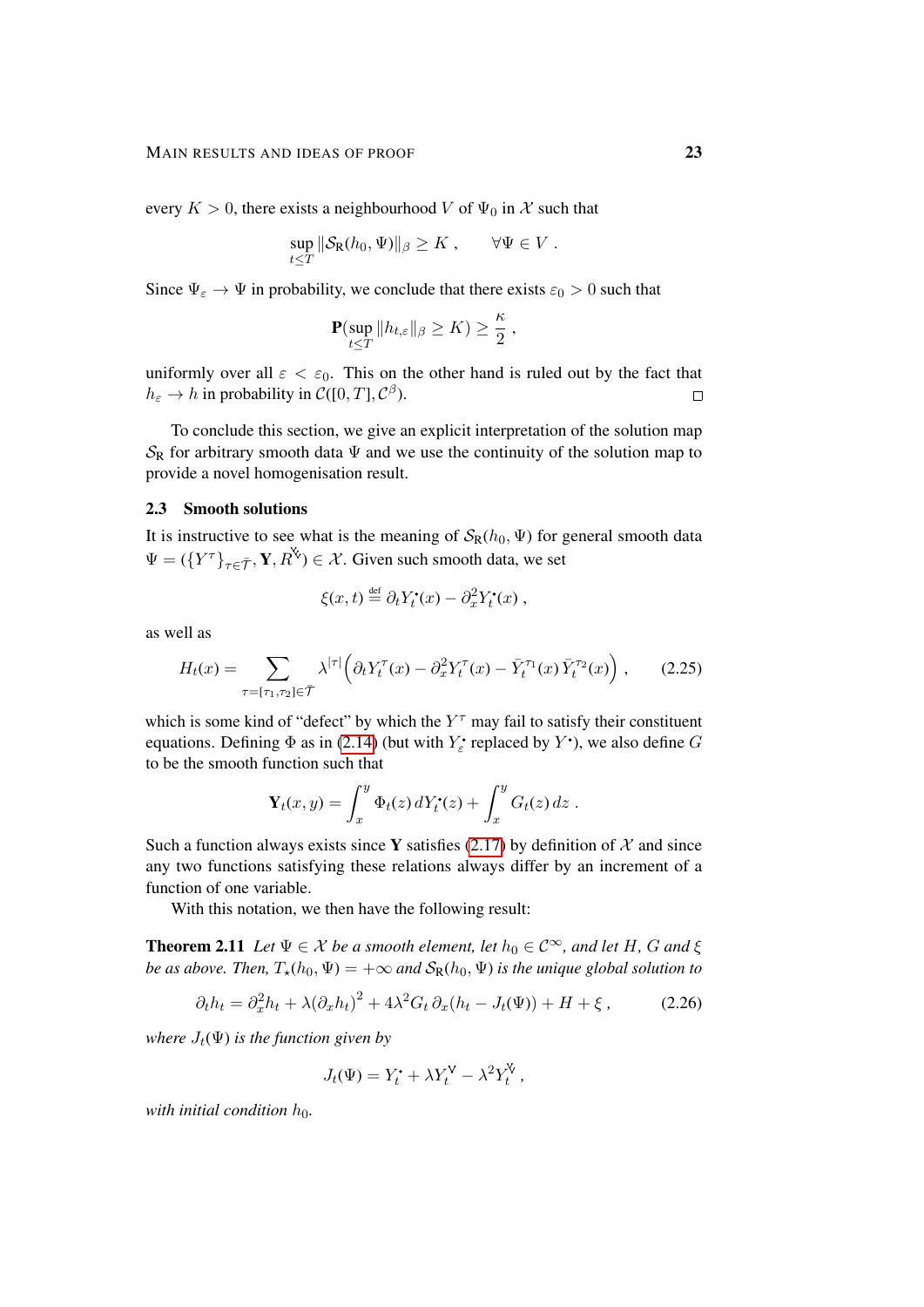*Proof.* By construction, we have

$$
h = u + \sum_{\tau \in \overline{\mathcal{T}}} \lambda^{|\tau|} Y^{\tau} ,
$$

where  $u$  solves the fixed point equation

$$
u = (P_t u_0)(x) + 2\lambda \int_0^t \int_{S^1} p_{t-s}(x-y)(\partial_x u_s(y) + 4\lambda^3 \bar{Y}_s^{\mathbf{V}}(y)) dY_t^{\bullet}(y) ds + \int_0^t P_{t-s}(\lambda^4 \bar{Y}_s^{\mathbf{V}}(y) \bar{Y}_s^{\bullet}(y) + F(u, \Psi, s)) ds ,
$$
 (2.27)

where  $u_0 = h_0 - \sum_{\tau \in \bar{\mathcal{T}}} \lambda^{|\tau|} Y_0^{\tau}$  and F is as in [\(2.22\)](#page-18-1). It then follows from [\(3.10\)](#page-29-0) below and the fact that, by construction,  $\partial_x u_s + 4\lambda^3 \bar{Y}_s^{\check{v}}$  is a rough path controlled by  $\Phi$  with derivative process  $2\lambda(\partial_x u_s + 4\lambda^3 \bar{Y}_s^{\vee} + \lambda^3 \bar{Y}_s^{\vee} + 2\lambda^2 \bar{Y}_s^{\vee})$ , that one has the identity

$$
\int_{S^1} p_{t-s}(x-y)(\partial_x u_s(y) + 4\lambda^3 \bar{Y}_s^{\check{\mathsf{X}}}(y)) dY_s^{\bullet}(y)
$$
\n
$$
= \int_{S^1} p_{t-s}(x-y)(\partial_x u_s(y) + 4\lambda^3 \bar{Y}_s^{\check{\mathsf{X}}}(y)) \partial_x Y_s^{\bullet}(y) dy
$$
\n
$$
+ 2\lambda \int_{S^1} p_{t-s}(x-y)(\partial_x u_s + 4\lambda^3 \bar{Y}_s^{\check{\mathsf{X}}} + \lambda^3 \bar{Y}_s^{\check{\mathsf{Y}}} + 2\lambda^2 \bar{Y}_s^{\check{\mathsf{Y}}}) G_s(y) dy
$$
\n
$$
= \int_{S^1} p_{t-s}(x-y)(\partial_x u_s(y) + 4\lambda^3 \bar{Y}_s^{\check{\mathsf{X}}}(y)) \partial_x Y_t^{\bullet}(y) dy
$$
\n
$$
+ 2\lambda \int_{S^1} p_{t-s}(x-y) \partial_x (h_s - J_s(\Psi)) G_s(y) dy.
$$

Similarly, it follows from [\(2.25\)](#page-22-1) that

$$
\sum_{\tau \in \overline{\mathcal{T}}} \lambda^{|\tau|} Y_t^{\tau} = \sum_{\tau \in \overline{\mathcal{T}}} \lambda^{|\tau|} P_t Y_0^{\tau} + \int_0^t P_{t-s} \Big( \Big( \sum_{\tau \in \overline{\mathcal{T}}} \lambda^{|\tau|} Y_s^{\tau} \Big)^2 - \overline{\mathcal{R}}^{\star} (\Psi)_s \Big) ds + \int_0^t P_{t-s} H_s ds .
$$

We can now "undo" the construction and recover a fixed point equation for  $h$ . Since the fixed point map for u was built precisely in such a way that  $h$  solves the KPZ equation, provided that the  $Y^{\tau}$  solve their constituent equations and that the rough integral is replaced by a usual Riemann integral, we recover the KPZ equation, except for the two correction terms involving  $H$  and  $G$ , thus yielding [\(2.26\)](#page-22-2).  $\Box$ 

# <span id="page-23-0"></span>2.4 A new homogenisation result

To conclude this section, we present a new periodic homogenisation result for the heat equation with a strong time-varying potential, which illustrates the power of the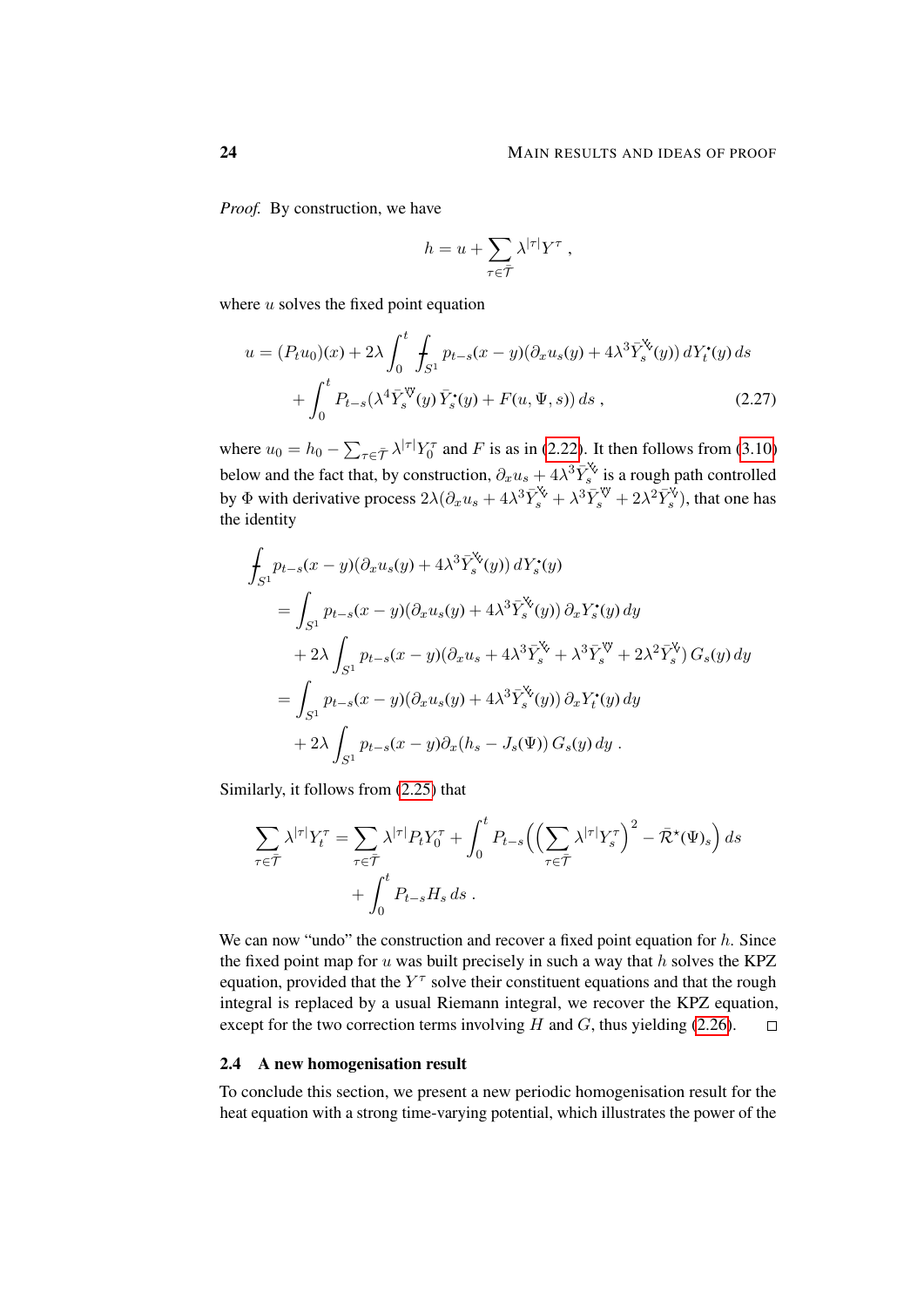techniques presented in this article. This equation has been studied extensively recently and several homogenisation results have been obtained for both the stochastic and the deterministic case [\[Bal10,](#page-99-16) [Bal11,](#page-99-10) [PP12\]](#page-101-6), see also the monograph [\[CM94\]](#page-99-17).

In this section, we show how to obtain a periodic homogenisation result in the situation where, in [\(1.1\)](#page-1-1), the driving noise  $\xi$  is replaced by a space-time periodic function that is rescaled with the same exponents as space-time white noise. More precisely, we fix a periodic function  $\varphi: S^1 \to \mathbf{R}$  with  $\int \varphi(x) dx = 0$  and we consider the equation

$$
\partial_t h^{(n)} = \partial_x^2 h^{(n)} + (\partial_x h^{(n)})^2 + n^{3/2} \varphi(nx + cn^2t) - C_n , \qquad (2.28)
$$

for n large, where  $C_n$  a sequence of constants to be determined so that the solutions to [\(2.28\)](#page-24-0) converge to a non-trivial limit. Of course, as in [\(1.3\)](#page-2-0), this is equivalent to solving the heat equation with the potential  $n^{3/2}\varphi(nx+cn^2t)$ .

Similarly to what we did before, we write  $C_n = \sum_{\tau \in \bar{\mathcal{T}}} C_n^{\tau}$  and we define  $Y_n^{\tau}$ as the stationary (modulo constant Fourier mode) solutions to

<span id="page-24-0"></span>
$$
\partial_t Y_n^\tau = \partial_x^2 Y_n^\tau + \partial_x Y_n^{\tau_1} \partial_x Y_n^{\tau_2} - C_n^\tau \,, \tag{2.29}
$$

where we want to specify the constants  $C_n^{\tau}$  in such a way that the resulting expressions all converge to finite limits. It turns out to be straightforward to solve these equations in the following way. Set  $\gamma_{\bullet} = \frac{1}{2}$  $\frac{1}{2}$  and then define recursively a family of exponents  $\gamma_\tau$  by

<span id="page-24-2"></span>
$$
\gamma_{[\tau_1,\tau_2]}=\gamma_{\tau_1}+\gamma_{\tau_2}.
$$

With this notation, we then make the ansatz

$$
Y_n^{\tau}(t,x) = n^{-\gamma_{\tau}} \varphi^{\tau}(nx + cn^2t) + n^{2-\gamma_{\tau}} K^{\tau} t - C_n^{\tau} t , \qquad (2.30)
$$

for some periodic centred functions  $\varphi^{\tau}$  and constants  $K^{\tau}$ . We furthermore introduce the operator  $G = (c - \partial_x)^{-1}$ , where c is as in [\(2.28\)](#page-24-0). With this ansatz, we then immediately obtain the identity

<span id="page-24-1"></span>
$$
\varphi^{\bullet} = G \, \partial_x \varphi \; .
$$

Further inserting [\(2.30\)](#page-24-1) into [\(2.29\)](#page-24-2), we obtain for the remaining functions  $\varphi^{\tau}$  and constants  $K^{\tau}$  the recursion relations

$$
\partial_x \varphi^{[\tau_1, \tau_2]} = G \Pi_0^{\perp} (\partial_x \varphi^{\tau_1} \, \partial_x \varphi^{\tau_1}), \qquad K^{[\tau_1, \tau_2]} = \Pi_0 (\partial_x \varphi^{\tau_1} \, \partial_x \varphi^{\tau_1}).
$$

It is now very easy to apply the results exposed in this section to obtain the following homogenisation result:

**Theorem 2.12** With the same notations as above, set  $C_n = nK^V + 2n^{1/2}K^V$ . Then, *for every Hölder continuous initial condition*  $h_0$ *, the solution to [\(2.28\)](#page-24-0) converges locally uniformly as*  $n \to \infty$  *to the solution h to* 

$$
\partial_t h = \partial_x^2 h + (\partial_x h)^2 + 4\bar{K}\partial_x h + K^{\mathcal{V}} + 4K^{\mathcal{V}},
$$

*where the constant*  $\bar{K}$  *is given by*  $\bar{K} = \Pi_0(\partial_x\varphi^{\bullet}G\partial_x\varphi^{\bullet})$ *. If furthermore*  $\varphi$  *is non-constant, then*  $\overline{K} \neq 0$  *if and only if*  $c \neq 0$ *.*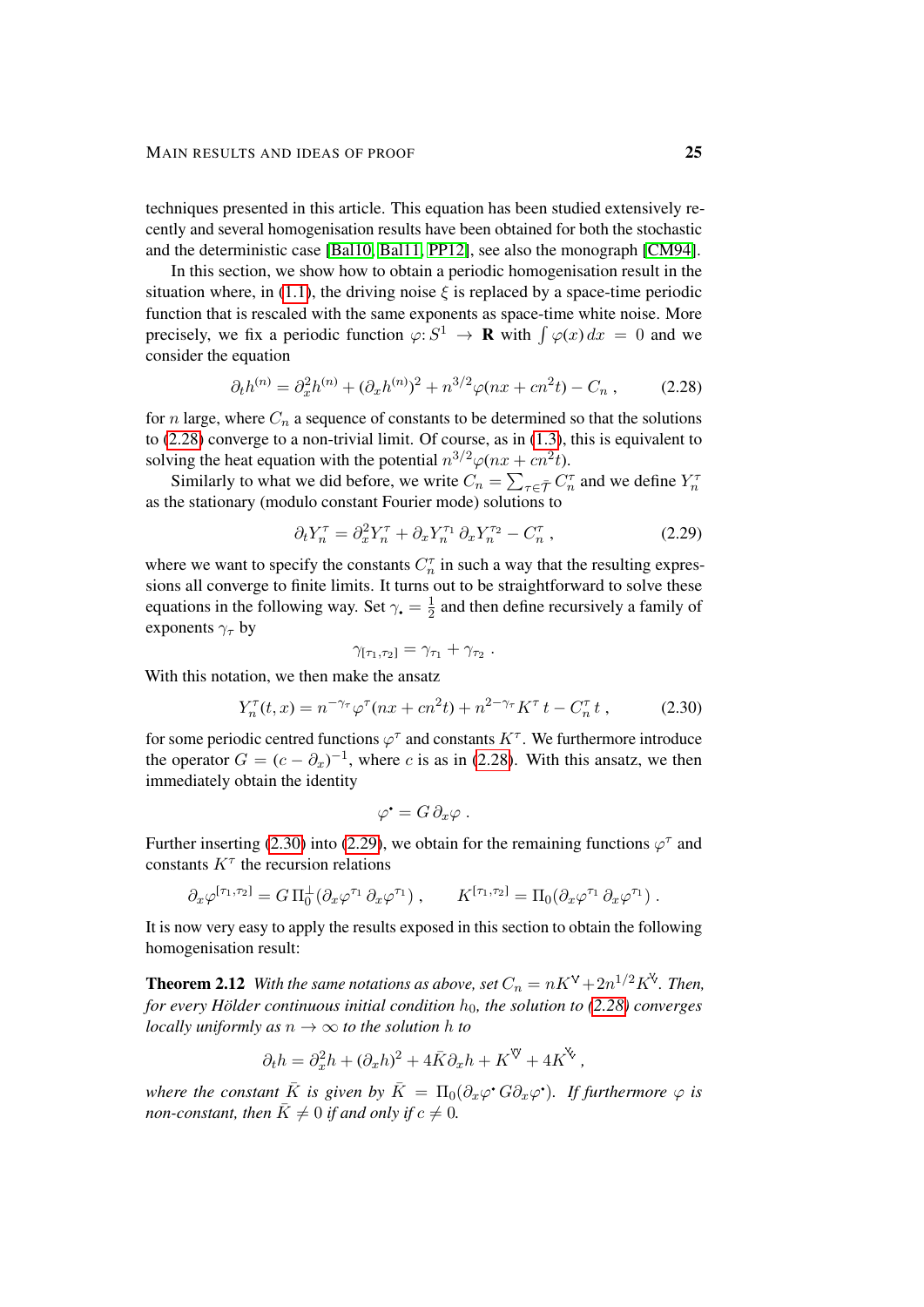*Proof.* The claim follows immediately from Theorem [2.11,](#page-22-3) as well as the continuity of  $S_R$  established in Proposition [1.5,](#page-5-1) provided that we can show that

$$
(\lbrace Y_n^{\tau} \rbrace_{\tau \in \overline{\mathcal{T}}}, \mathbf{Y}_n, R_n^{\mathsf{X}}) \to (\lbrace Y^{\tau} \rbrace_{\tau \in \overline{\mathcal{T}}}, \mathbf{Y}, R^{\mathsf{X}}),
$$

in X, where  $Y^{\bullet} = Y^{\vee} = Y^{\vee} = 0$ ,  $Y^{\vee} = K^{\vee}$ ,  $Y^{\vee} = K^{\vee}$ ,  $Y_t(x, y) = \overline{K}(y - x)$ , and  $R^{\mathcal{S}} = 0$ . By choosing  $C_n^{\mathcal{V}} = nK^{\mathcal{V}}$  and  $C_n^{\mathcal{N}} = n^{1/2}K^{\mathcal{V}}$ , the convergence of the processes  $Y^{\tau}$  to the correct constants follows immediately from [\(2.30\)](#page-24-1). Note that the scaling is precisely such that the convergence does indeed take place in  $\mathcal{X}_{\tau}$  for each of the  $Y_{n}^{\tau}$ , but it would *not* take place in any stronger Hölder-type norm. The reason why  $K^{\vee}$  appears with a prefactor 2 in the statement of the theorem is that there are two trees isometric to  $\forall$  in  $\mathcal{T}$ .

It remains to consider  $Y_n$  and  $R_n^{\vee}$ , which are both related to the process  $\Phi_n$ given as in [\(2.14\)](#page-15-2). A straightforward calculation shows that

$$
\Phi_n(t) = n^{-1/2} \bar{\varphi}(nx + cn^2t) , \qquad \bar{\varphi} = G \partial_x \varphi^* .
$$

Let now  $\psi = \bar{\varphi} \, \partial_x \varphi^*$  so that, at time  $t = 0$ , one has

$$
\mathbf{Y}_n(x, y) = \int_x^y \psi(nz) dz - \frac{\overline{\varphi}(nx)}{n} (\varphi^{\bullet}(ny) - \varphi^{\bullet}(nx))
$$
  
=  $\overline{K}(y - x) + \mathcal{O}(|y - x| \wedge n^{-1}).$ 

Since the situation at time  $t \neq 0$  is the same, modulo a spatial translation, it shows that  $Y_n$  does indeed converge to Y in  $\mathcal{C}(\mathbf{R}, \mathcal{C}_2^{3/4})$  $2^{(3/4)}$ . A similar calculation shows that  $R_n^{\mathcal{K}}(x,y) = \mathcal{O}(|y-x| \wedge n^{-1})$ , so that it does indeed converge to 0 in the same space.

For the last statement, an explicit calculation yields the identity

$$
\bar{K} = \sum_{k \in \mathbf{Z}} \frac{ck^2}{(c^2 + k^2)^2} |\varphi_k|^2 ,
$$

from which the claim follows at once.

# <span id="page-25-0"></span>3 Elements of rough path theory

In this section, we give a very short introduction to some of the elements of rough path theory needed for this work. For more details, see the original article [\[Lyo98\]](#page-101-13) and the monographs [\[LQ02,](#page-101-14) [LCL07,](#page-101-15) [FV10b\]](#page-100-12) or, for a simplified exposition covering most of the notions required for this work, see [\[Hai11\]](#page-100-8). We will mostly make use of the notations and terminology introduced by Gubinelli in [\[Gub04\]](#page-100-9) since the estimates given in that work seem to be the ones that are most suitable for the present undertaking.

 $\Box$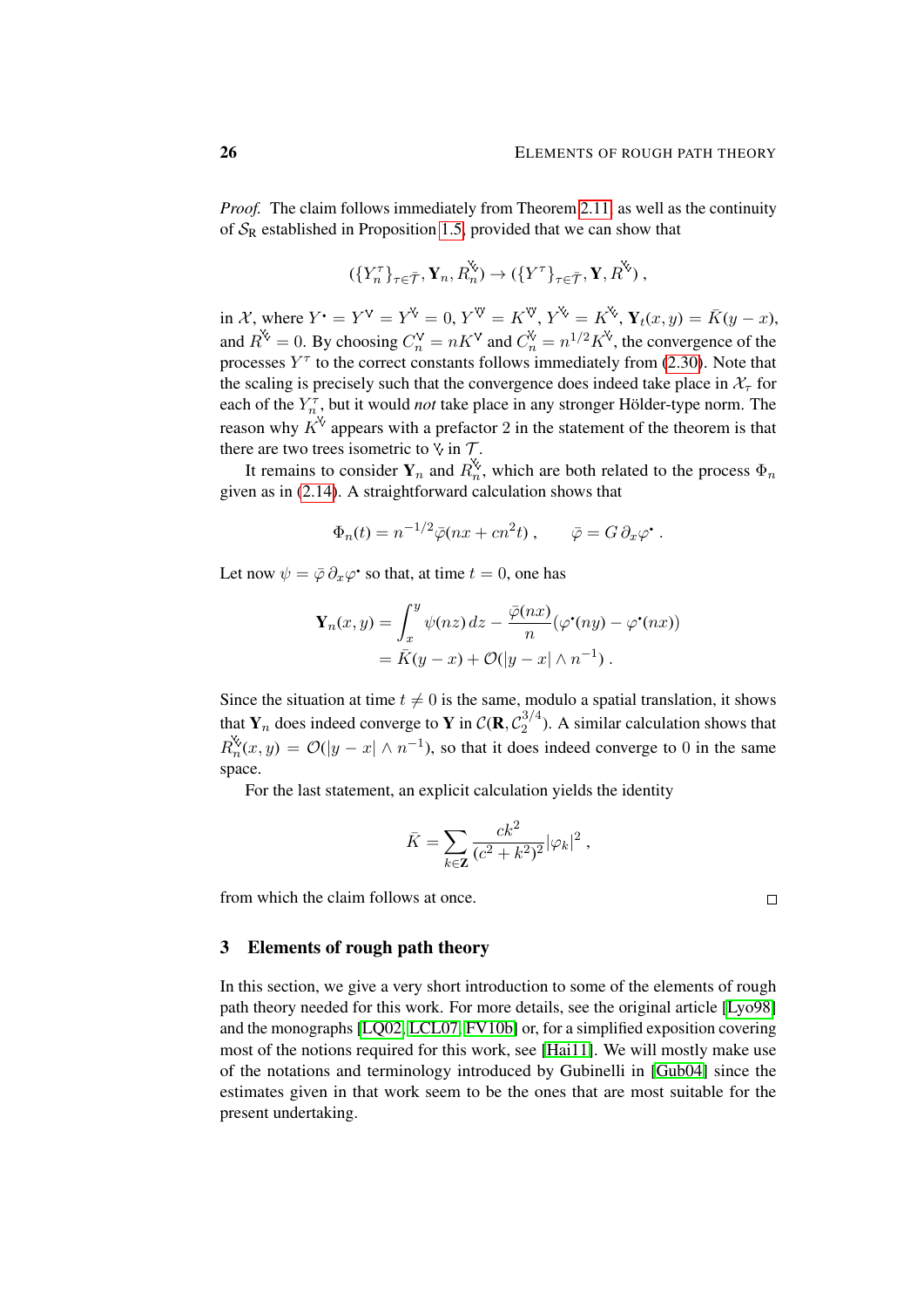We denote by  $C_2(S^1, \mathbf{R}^n)$  the space of continuous functions from  $\mathbf{R}^2$  into  $\mathbf{R}^n$ that vanish on the diagonal and such that, for  $f \in C_2(S^1, \mathbf{R}^n)$ , there exists  $c \in \mathbf{R}^n$ such that the relations

$$
f(x + 2\pi, y + 2\pi) = f(x, y), \qquad f(x, y + 2\pi) = f(x, y) + c,
$$

hold for every  $x, y \in \mathbb{R}^n$ . We will often make an abuse of notation and write  $f(x, y)$  for  $x, y \in S<sup>1</sup>$ . Our convention in this case is that we take for x the unique representative in [0,  $2\pi$ ) for y the unique representative in [x, x +  $2\pi$ ). The same convention is enforced whenever we write  $\int_x^y f$  for  $x, y \in S^1$ .

Usually, we will omit the base space  $S^1$  and the target space  $\mathbb{R}^n$  in our notations for the sake of simplicity. We also define a difference operator  $\delta: \mathcal{C} \to \mathcal{C}_2$  by

<span id="page-26-0"></span>
$$
\delta X(x,y) = X(y) - X(x) .
$$

A *rough path* on  $S^1$  then consists of two parts: a continuous function  $X \in$  $\mathcal{C}(S^1,\mathbf{R}^n)$ , as well as a continuous "area process"  $\mathbf{X}\in\mathcal{C}_2(S^1,\mathbf{R}^{n\times n})$  such that the algebraic relations

$$
\mathbf{X}^{ij}(x,z) - \mathbf{X}^{ij}(x,y) - \mathbf{X}^{ij}(y,z) = \delta X^i(x,y)\delta X^j(y,z) ,\qquad(3.1)
$$

hold for every triple of points  $(x, y, z)$  and every pair of indices  $(i, j)$ . One should think of  $X$  as postulating the value of the quantity

<span id="page-26-1"></span>
$$
\int_{x}^{y} \delta X^{i}(x, z) dX^{j}(z) \stackrel{\text{def}}{=} \mathbf{X}^{ij}(x, y) ,
$$
 (3.2)

where we take the right hand side as a *definition* for the left hand side. (And not the other way around!) The aim of imposing [\(3.1\)](#page-26-0) is to ensure that [\(3.2\)](#page-26-1) does indeed behave like an integral when considering it over two adjacent intervals.

**Remark 3.1** We see from [\(3.2\)](#page-26-1) why **X** can not in general be a continuous function on  $S^1 \times S^1$ , since there is no a priori reason to impose that  $\int_{S^1} \delta X^i(x, z) dX^j(z) =$ 0.

Another important notion taken from [\[Gub04\]](#page-100-9) is that of a path Y *controlled* by a rough path X. Given a rough path X, we say that a *pair* of functions  $(Y, Y')$  is a rough path *controlled by* X if the "remainder term" R given by

<span id="page-26-2"></span>
$$
R(x, y) \stackrel{\text{def}}{=} \delta Y(x, y) - Y'(x) \, \delta X(x, y) \,, \tag{3.3}
$$

has better regularity properties than Y. Typically, we will assume that  $||Y||_{\alpha} < \infty$ and  $||Y||_{\alpha} < \infty$  for some Hölder exponent  $\alpha$ , but that  $||R||_{\beta} < \infty$  for some  $\beta > \alpha$ . Here,  $R_{s,t} \in \mathbf{R}^m$  and the second term is a matrix-vector multiplication.

Note that, a priori, there could be many distinct "derivative processes"  $Y'$ associated to a given path  $Y$ . However, if  $X$  is a typical sample path of Brownian motion and if we impose the bound  $||R||_{\beta} < \infty$  for some  $\beta > \frac{1}{2}$ , then it was shown in [\[HP11\]](#page-100-13) that there can be at most one derivative process  $Y'$  associated to every  $Y$ .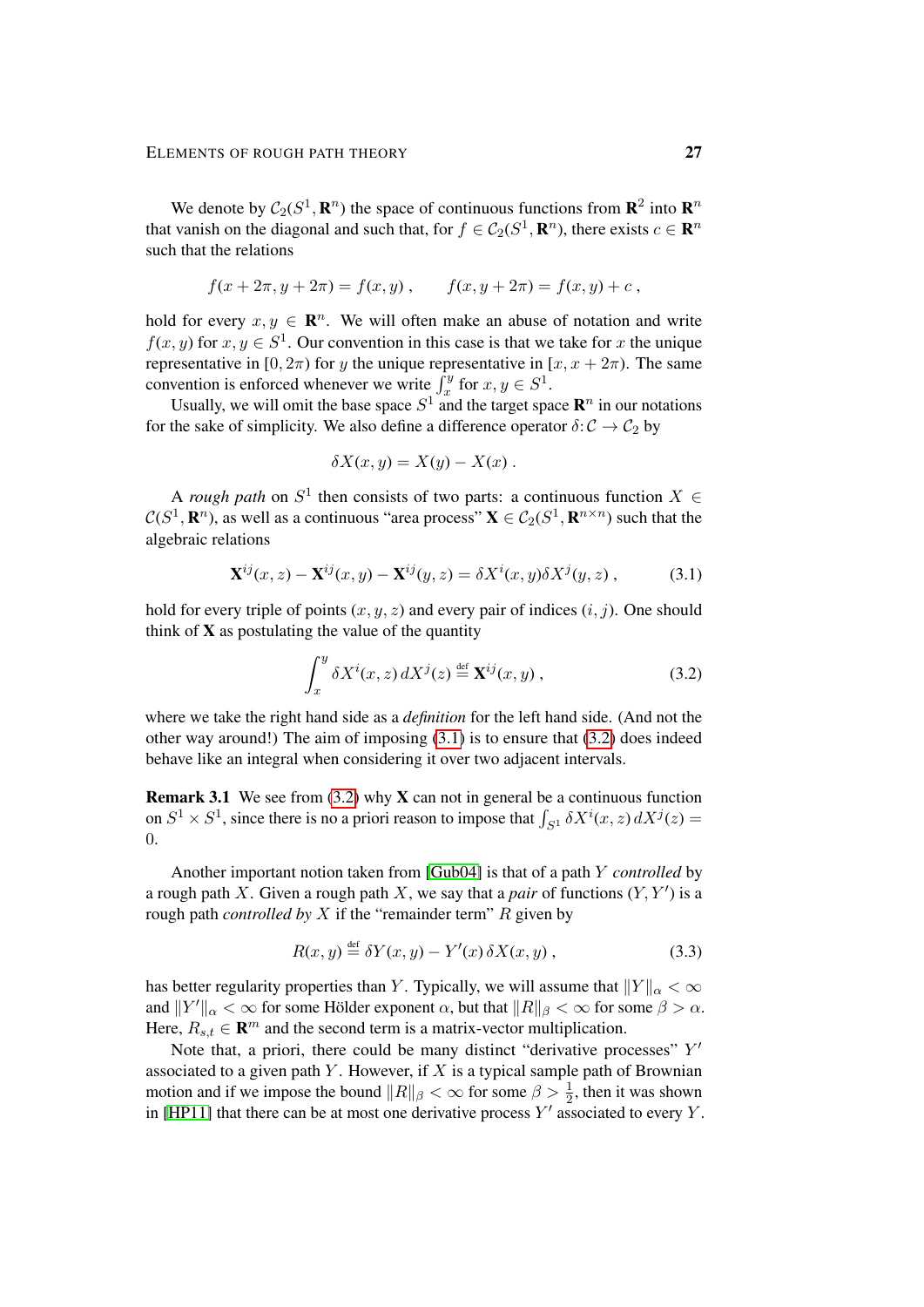### 3.1 Integration of controlled rough paths.

It turns out that if  $(X, X)$  is a rough path taking values in  $\mathbb{R}^n$  and Y is a path controlled by X that also takes values in  $\mathbb{R}^n$ , then one can give a natural meaning to the expression  $\int \langle Y_t, dX_t \rangle$ , provided that X and Y are sufficiently regular. The approximation  $Y_t \approx Y_s + Y'_s \, \delta X_{s,t}$  suggested by [\(3.3\)](#page-26-2) shows that it is reasonable to define the integral as the following limit of "second-order Riemann sums":

$$
\oint \langle Y(x), dX(x) \rangle = \lim_{|\mathcal{P}| \to 0} \sum_{[x,y] \in \mathcal{P}} (\langle Y(x), \delta X(x,y) \rangle + \text{tr}\, Y'(x) \mathbf{X}(x,y)), \quad (3.4)
$$

where  $P$  denotes a partition of the integration interval, and  $|P|$  is the length of its longest element.

With these notations at hand, we quote the following result, which is a slight reformulation of [\[Gub04,](#page-100-9) Prop 1]:

<span id="page-27-0"></span>**Theorem 3.2** Let  $(X, X)$  satisfy [\(3.1\)](#page-26-0) and let  $(Y, Y')$  be a rough path controlled by X *with a remainder* R *given by [\(3.3\)](#page-26-2). Assume furthermore that*

<span id="page-27-5"></span><span id="page-27-4"></span><span id="page-27-1"></span>
$$
||X||_{\alpha} + ||\mathbf{X}||_{\beta} + ||Y'||_{\bar{\alpha}} + ||R||_{\bar{\beta}} < \infty ,
$$
\n(3.5)

*for some exponents*  $\alpha$ ,  $\bar{\alpha}$ ,  $\beta$ ,  $\bar{\beta}$  > 0*. Then, provided that*  $\alpha + \bar{\beta}$  > 1 *and*  $\bar{\alpha} + \beta$  > 1*, the compensated Riemann sum in [\(3.4\)](#page-27-1) converges. Furthermore, one has the bound*

$$
\Big|\int_{x}^{y} \langle \delta Y(x,z), dX(z) \rangle - \text{tr}\, Y'(x) \mathbf{X}(x,y) \Big| \lesssim |y-x|^{\gamma} (\|X\|_{\alpha} \|R\|_{\bar{\beta}} + \|\mathbf{X}\|_{\beta} \|Y'\|_{\bar{\alpha}})
$$
\n(3.6)

*with*  $\gamma = (\alpha + \bar{\beta}) \wedge (\bar{\alpha} + \beta)$ *, for some proportionality constant depending only on the dimensions of the quantities involved and the values of the exponents.*

Actually, one has an even stronger statement. Let  $C^{\alpha,\beta} = C^{\alpha} \oplus C^{\beta}_2$  be the space of integrators  $(X, X)$  and let  $Y$  be the closed subset of  $C^{\alpha,\beta} \oplus C^{\bar{\alpha},\bar{\beta}}$  (with elements of Y written as  $(X, X, Y', R)$  defined by the algebraic relations [\(3.1\)](#page-26-0) and [\(3.3\)](#page-26-2), where [\(3.3\)](#page-26-2) is interpreted as stating that there exists a function of *one* variable Y such that [\(3.3\)](#page-26-2) holds for all pairs  $(x, y)$ . Let furthermore  $\mathcal{Y}_g \subset \mathcal{Y}$  be the set defined by the additional constraint

<span id="page-27-6"></span><span id="page-27-3"></span>
$$
\mathbf{X}^{ij}(x,y) + \mathbf{X}^{ji}(x,y) = \delta X^i(x,y) \, \delta X^j(x,y) \,. \tag{3.7}
$$

(Note that this constraint is automatically satisfied if  $X$  is given by the left hand side of [\(3.2\)](#page-26-1) for some smooth  $X$ .) Then, one has:

<span id="page-27-2"></span>**Proposition 3.3** *The set*  $\mathcal{Y}_q$  *is dense in*  $\mathcal{Y}$ *. Furthermore, provided that*  $\bar{\alpha} \leq \alpha$ *,*  $\bar{\beta} \leq \beta$ , and  $(\alpha + \bar{\beta}) \wedge (\bar{\alpha} + \beta) > 1$ , the map

$$
\mathcal{I}: (X, \mathbf{X}, Y, Y') \mapsto \left(X, \mathbf{X}, \int_0^{\cdot} \langle \delta Y(0, z), dX(z) \rangle, \delta Y(0, \cdot) \right), \tag{3.8}
$$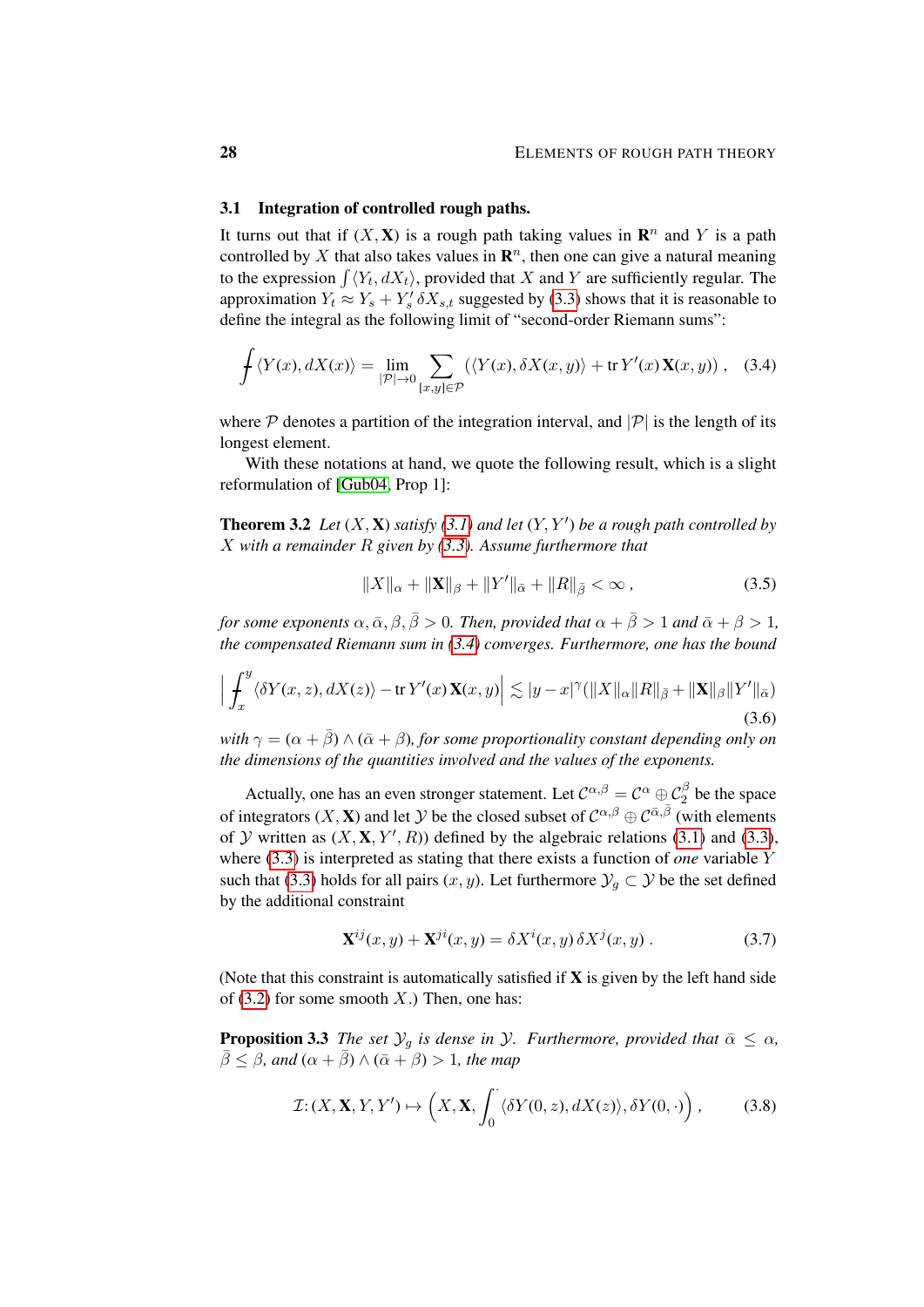*defined on smooth elements of*  $\mathcal{Y}_g$ *, extends uniquely to the continuous map*  $\mathcal{I}: \mathcal{Y}_g \rightarrow$  $\mathcal{Y}_g$  obtained by replacing the Riemann integral by  $\,\mathfrak{f}\,$  in the above expression.

*Furthermore,*  $\hat{\mathcal{I}}$  *is uniformly Lipschitz continuous on bounded sets of*  $\mathcal{Y}_q$  *under the natural norm*

$$
||X, \mathbf{X}, Y', R^Y|| = ||Y'||_{\bar{\alpha}} + ||R^Y||_{\bar{\beta}} + ||X||_{\alpha} + ||\mathbf{X}||_{\beta},
$$

and it is given by replacing  $\int$  by  $\int$  in [\(3.8\)](#page-27-3).

*Proof.* The density of  $\mathcal{Y}_g$  in  $\mathcal{Y}$  was shown for example in [\[FV06\]](#page-100-14). For the uniform Lipschitz continuity of  $\mathcal I$  on bounded sets, it suffices to retrace the proof of [\[Gub04,](#page-100-9) Theorem 1]. Since  $\mathcal{Y}_q$  is dense in  $\mathcal{Y}$ , the uniqueness of the extension follows.

Note that this is *not* a corollary of Theorem [3.2.](#page-27-0) Indeed, the bound [\(3.6\)](#page-27-4) only holds on the nonlinear space  $Y$  so that it is not possible to simply exploit the bilinearity of the integral, even though the bound obtained in [\[Gub04\]](#page-100-9) shows that it behaves "as if" the bound [\(3.6\)](#page-27-4) was valid on all of  $C^{\alpha,\beta} \oplus C^{\alpha,\overline{\beta}}$ .  $\Box$ 

Remark 3.4 We made a slight abuse of notation in [\(3.8\)](#page-27-3) in order to improve the legibility of the expressions, by identifying on both sides of the equation elements  $(X, X, Y', R)$  with the corresponding element  $(X, X, Y, Y')$ , where Y is the (unique up to constants) function such that [\(3.3\)](#page-26-2) holds. We also slightly jumbled the dimensions of the spaces (if X is *n*-dimensional then Y should also be so, but the integral is only one-dimensional), but the meaning should be obvious.

Remark 3.5 The bound [\(3.6\)](#page-27-4) does behave in a very natural way under dilatations. Indeed, the integral is invariant under the transformation

$$
(Y, X, \mathbf{X}) \mapsto (\lambda^{-1} Y, \lambda X, \lambda^2 \mathbf{X}). \tag{3.9}
$$

The same is true for right hand side of [\(3.6\)](#page-27-4), since under this dilatation, we also have  $(Y', R) \mapsto (\lambda^{-2} Y', \lambda^{-1} R)$ .

**Remark 3.6** It is straightforward to check that, if  $(Y, Y')$  is a rough path controlled by X, then so is  $(fY, fY')$ , for any smooth function f. As a consequence, if  $(X, X)$ and  $(Y, Y')$  satisfy the bounds [\(3.5\)](#page-27-5), then Theorem [3.2](#page-27-0) allows to make sense of the product  $Y(x) \frac{dX}{dx}$  as a distribution, even in situations when  $\alpha < \frac{1}{2}$ , where such a product would not be well-defined in the classical sense.

Remark 3.7 One could argue that it would have been natural to impose the condi-tion [\(3.7\)](#page-27-6) from the beginning. The reasons for not doing so are that the integral  $\oint$  is well-defined without it and that non-geometric situations can arise naturally in the context of numerical approximations, see for example [\[HM10,](#page-100-15) [HMW12\]](#page-100-5).

It is clear from the definition [\(3.4\)](#page-27-1) that if X is smooth and X is given by [\(3.2\)](#page-26-1) (reading the definition from right to left), then  $f$  coincides with the usual Riemann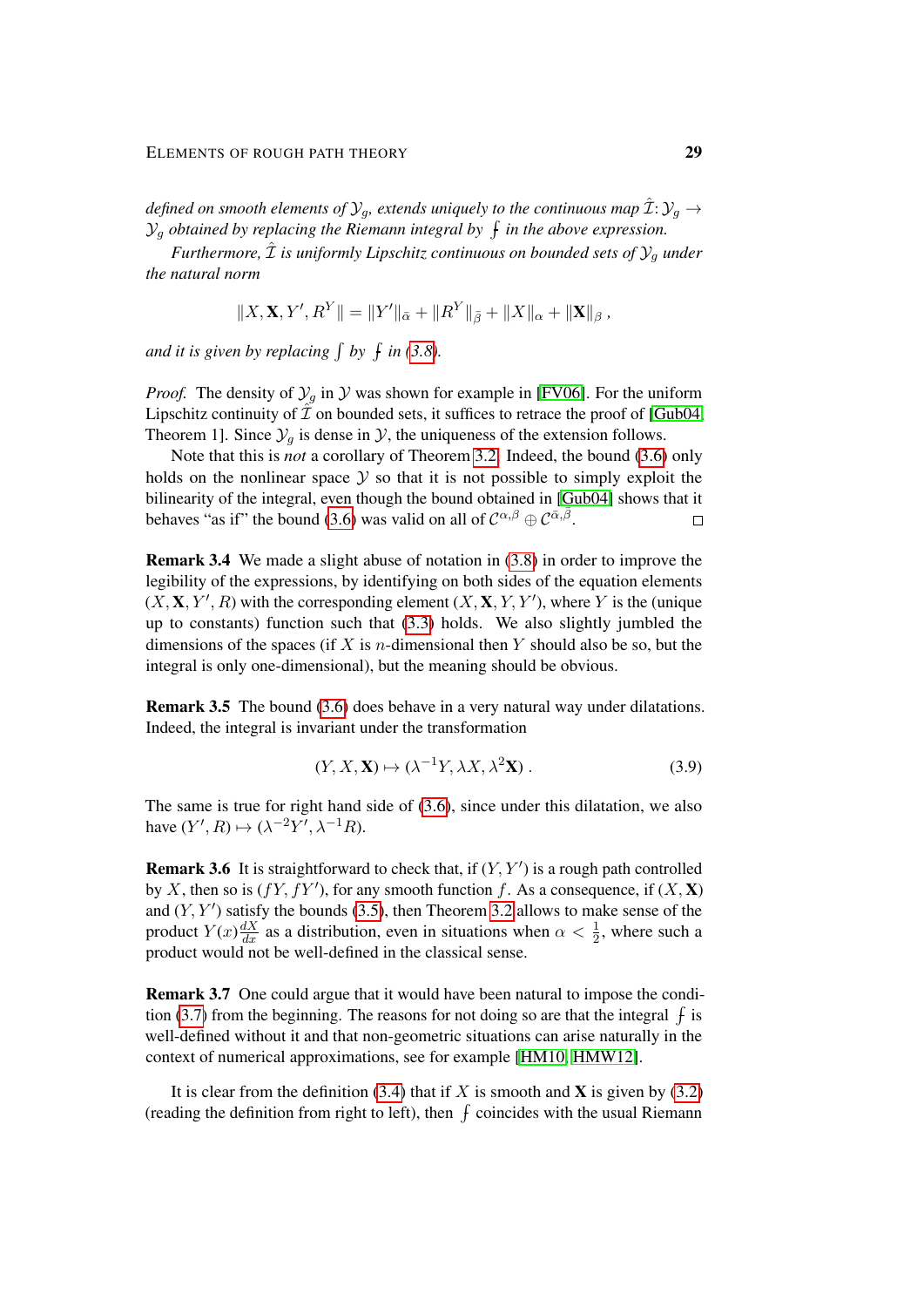integral. It is therefore instructive to see what happens if  $X$  is a smooth function but one sets

<span id="page-29-0"></span>
$$
\mathbf{X}^{ij}(x,y) = \int_x^y \delta X^i(x,z) dX^j(z) + \int_x^y F^{ij}(z) dz,
$$

for some continuous function  $F$ . It is then clear that  $(3.1)$  is still satisfied and that  $\|\mathbf{X}\|_{\beta} < \infty$  provided that  $\beta \leq 1$ . Even the additional "geometric" constraint [\(3.7\)](#page-27-6) is satisfied if  $F$  is antisymmetric. Given a smooth function  $Y$ , we can then choose for  $Y'$  an arbitrary smooth function and the remainder term R given by [\(3.3\)](#page-26-2) will still satisfy  $||R||_{\bar{\beta}} < \infty$  for  $\bar{\beta} \leq 1$ . It is now straightforward to verify that the rough integral is well-posed and equals

$$
\int_x^y \langle Y(z) \, dX(z) \rangle = \int_x^y \langle Y(z), \frac{dX}{dz}(z) \rangle \, dz + \int_x^y \text{tr } Y'(z) F(z) \, dz \;, \tag{3.10}
$$

where the right hand side is a usual Riemann integral. See for example the original article [\[Lyo98,](#page-101-13) Example 1.1.1] for a more detailed explanation on how to interpret this apparent discrepancy.

### 3.2 Heat kernel bounds

In this section, we obtain a number of sharp bounds on the interplay between the heat kernel on  $S<sup>1</sup>$  and rough path valued functions. The reader who is interested in getting quickly to the heart of the matter can easily skip the proofs of these results, since they are not particularly formative and mostly consist of relatively straightforward estimates. However, Proposition [3.8](#page-29-1) is one of the most important ingredients of the next section, so we prefer not to relegate these bounds to a mere appendix. Several of these bounds are close in spirit to those obtained in [\[HW10,](#page-100-11) [Hai11\]](#page-100-8), but both the norms employed here and the precise form of the bounds required for our arguments are quite different.

The following quantity will be very often used in the sequel, so we give it a name. Given a path Y controlled by a rough path  $(X, X)$  and given  $\kappa > 0$ , we define the quantity

$$
\mathscr{K}^{\kappa}(Y,X) \stackrel{\text{def}}{=} \|Y\|_{\frac{1}{2}-\kappa} \|X\|_{\frac{1}{2}-\kappa} + \|\mathbf{X}\|_{1-2\kappa} \|Y'\|_{\mathcal{C}^{3\kappa}} + \|R^Y\|_{\frac{1}{2}+2\kappa} \|X\|_{\frac{1}{2}-\kappa}.
$$

We also define, for  $C^1$  functions  $f: \mathbf{R} \to \mathbf{R}$ , the norm

<span id="page-29-2"></span>
$$
\|f\| := \sum_{n \in \mathbb{Z}} \sqrt{1+|n|} \sup_{0 \le t \le 1} (|f(n+t)| + |f'(n+t)|) < \infty. \tag{3.11}
$$

We then have the following bound, which can be viewed as a refinement of [\[Hai11,](#page-100-8) Prop. 2.5]:

<span id="page-29-1"></span>**Proposition 3.8** Let  $f \in C^1(\mathbf{R}, \mathbf{R})$  be such that  $||f|| < \infty$ , let  $\lambda \geq 1$ , and let  $\kappa \in (0, \frac{1}{2})$  $\frac{1}{2}$ ). Then, the bound

$$
\left| \int_{S^1} f(\lambda x) Y(x) \, dX(x) \right| \lesssim \lambda^{\kappa - \frac{1}{2}} |Y(0)| \|X\|_{\frac{1}{2} - \kappa} + \lambda^{2\kappa - 1} \mathscr{K}^\kappa(Y, X) \, ,
$$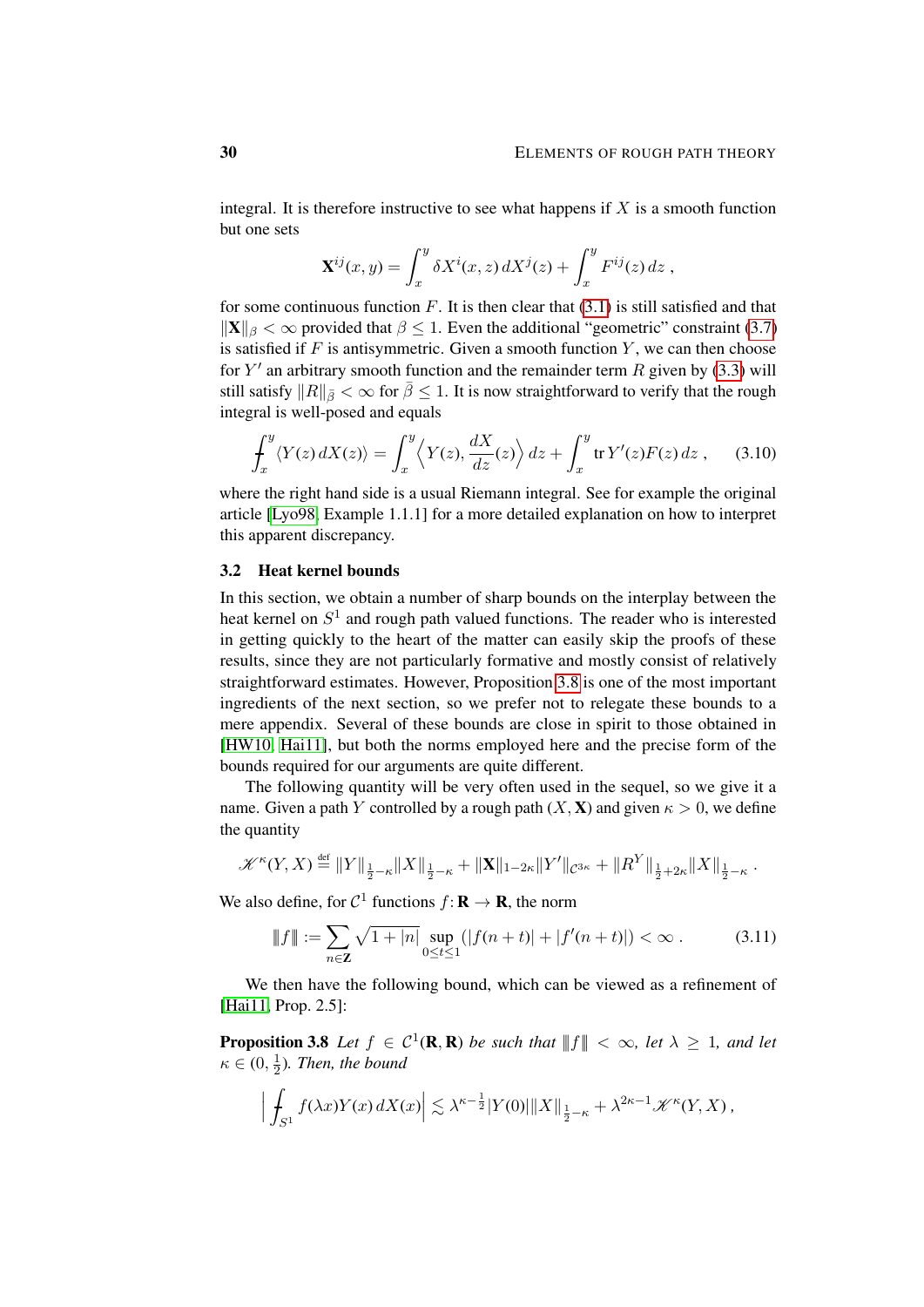*holds uniformly for all* λ > 1*, with a proportionality constant depending only on*  $|||f||.$ 

<span id="page-30-0"></span>Remark 3.9 One very important feature of this bound is that the first term on the right hand side only depends on  $|Y(0)|$  and not on  $||Y||_{\infty}$  as in [\[Hai11\]](#page-100-8). This is achieved thanks to the control provided by the norm  $\|\cdot\|$ , which ensures that f decays sufficiently fast at infinity. One place where this plays a crucial role is the proof of Corollary [3.13](#page-31-0) below.

*Proof.* We use the same technique of proof as in [\[Hai11,](#page-100-8) Prop. 2.5], but we are more careful with our bounds and exploit the knowledge from  $(3.11)$  that f decays relatively fast at infinity. To shorten our notations, we set  $Y_f(x) = f(\lambda x)Y(x)$  and  $Y'_f(x) = f(\lambda x) Y'(x)$ , and we also set

$$
a_k = \sup_{0 \le t \le 1} (|f(k+t)| + |f'(k+t)|).
$$

Setting  $N = \lfloor 2\pi\lambda \rfloor$ ,  $\delta x = 2\pi/N$  and writing  $x_k = k \, \delta x$ , we have

$$
\left| \int_{S^1} f(\lambda x) Y(x) \, dX(x) \right| \leq \sum_{k=0}^{N-1} \left| \int_{x_k}^{x_{k+1}} Y_f(x) \, dX(x) \right| \stackrel{\text{def}}{=} \sum_{k=0}^{N-1} T_k \, .
$$

Note furthermore that, for  $x \in [x_k, x_{k+1}]$ , one has  $\lambda x \in [k, k+2]$  so that, for every  $\alpha \in (0, 1]$ , one has the bounds

$$
||Y_f||_{\alpha,k} \lesssim (a_k + a_{k+1})(||Y||_{\alpha} + \lambda^{\alpha}||Y||_{\infty}), \qquad (3.12a)
$$

$$
||Y'_f||_{\alpha,k} \lesssim (a_k + a_{k+1})(||Y'||_{\alpha} + \lambda^{\alpha} ||Y'||_{\infty}), \qquad (3.12b)
$$

$$
||R^{Y_f}||_{\alpha,k} \lesssim (a_k + a_{k+1})(||R^Y||_{\alpha} + \lambda^{\alpha}||Y||_{\infty}), \qquad (3.12c)
$$

where we denoted by  $\|\cdot\|_{\alpha,k}$  the corresponding Hölder seminorm restricted to the interval  $[x_k, x_{k+1}]$ .

It then follows from Theorem [3.2](#page-27-0) that

$$
T_k = f(\lambda x_k) Y(x_k) \, \delta X_k + f(\lambda x_k) Y'(x_k) \mathbf{X}_k + R_k \,, \tag{3.13}
$$

where the remainder term  $R_k$  is bounded by

$$
|R_k| \lesssim \lambda^{-\kappa-1} (\|Y'_f\|_{3\kappa,k} \|\mathbf{X}\|_{1-2\kappa} + \|R^{Y_f}\|_{\frac{1}{2}+2\kappa,k} \|X\|_{\frac{1}{2}-\kappa}). \tag{3.14}
$$

At this point, we note that the supremum norm of Y over the interval  $[x_k, x_{k+1}]$  is bounded by

<span id="page-30-3"></span><span id="page-30-2"></span><span id="page-30-1"></span>
$$
||Y||_{\infty,k} \lesssim |Y(0)| + ||Y||_{\alpha} \lambda^{-\alpha} (1+|k|)^{\alpha} , \qquad (3.15)
$$

for any  $\alpha \in (0, 1]$ . Using this identity with  $\alpha = \frac{1}{2} - \kappa$  and the fact that  $(1 + |k|)^{1/2} a_k$ is summable by assumption, we can combine  $(3.14)$  with  $(3.12)$ , so that

$$
\sum_{k=0}^{N-1} |R_k| \lesssim \lambda^{\kappa - \frac{1}{2}} |Y(0)| \|X\|_{\frac{1}{2} - \kappa} + \lambda^{2\kappa - 1} (\|Y'\|_{\infty} \|X\|_{1 - 2\kappa} + \|Y\|_{\frac{1}{2} - \kappa} \|X\|_{\frac{1}{2} - \kappa})
$$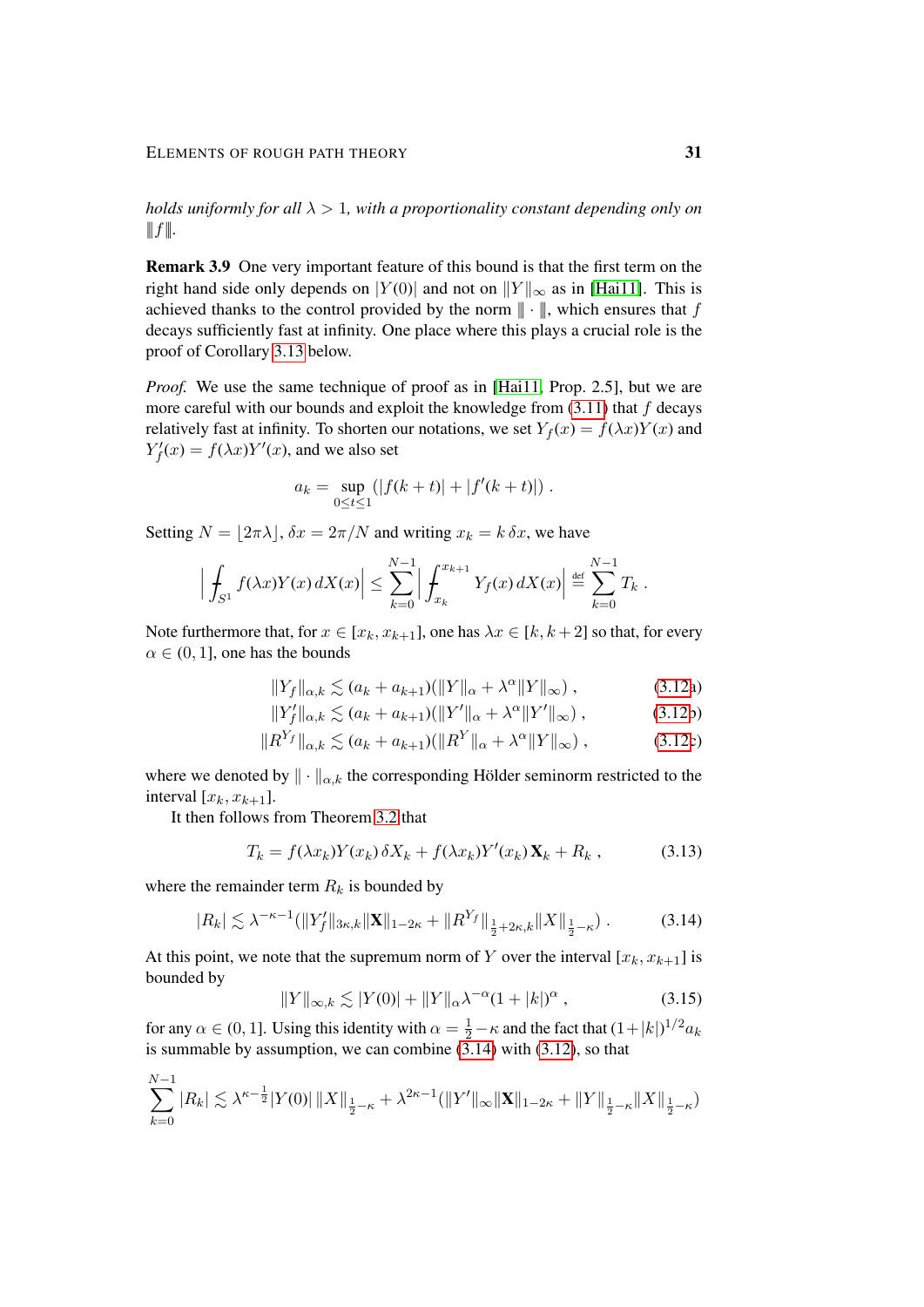$$
+ \lambda^{-\kappa-1} (\|\mathbf{X}\|_{1-2\kappa} \|Y'\|_{3\kappa} + \|R^Y\|_{\frac{1}{2}+2\kappa} \|X\|_{\frac{1}{2}-\kappa}) ,
$$

which is actually slightly better than the desired bound. In order to conclude, it remains to bound the other two terms appearing in the right hand side of [\(3.13\)](#page-30-2). To do so, we use again [\(3.15\)](#page-30-3) to obtain

$$
|f(\lambda x_k)Y(x_k)\,\delta X_k + f(\lambda x_k)Y'(x_k)\,\mathbf{X}_k| \lesssim (a_k + a_{k+1})\lambda^{\kappa - \frac{1}{2}}|Y(0)||X||_{\frac{1}{2} - \kappa} + (a_k + a_{k+1})\lambda^{2\kappa - 1}(|k|^{\frac{1}{2} - \kappa}||Y||_{\frac{1}{2} - \kappa}||X||_{\frac{1}{2} - \kappa} + ||Y'||_{\infty}||\mathbf{X}||_{1 - 2\kappa}),
$$

and the claim follows at once.

**Remark 3.10** We think of  $\kappa$  as being a small parameter. As a consequence, this bound is especially strong in the case  $Y(0) = 0$  (or small), which will play a crucial role in the sequel.

<span id="page-31-1"></span>**Corollary 3.11** Let  $p_t$  denote the heat kernel on  $S^1$  and let  $p_t^{(k)}$  be its kth (spatial) *derivative. Then, the bound*

$$
\left| \int_{S^1} p_t^{(k)}(x - y) \, dX(y) \right| \lesssim t^{-\frac{1}{4} - \frac{k + \kappa}{2}} \|X\|_{\frac{1}{2} - \kappa} \, ,
$$

*holds uniformly over all* x*.*

*Proof.* Setting  $Y(x) = 1$ , this is an immediate consequence of Proposition [3.8,](#page-29-1) using the fact that there exist functions  $f_t$  such that, for every  $k \geq 0$ ,  $|| f_t^{(k)} ||$  is uniformly bounded for  $t \in (0, 1]$ , and such that

$$
p_t^{(k)}(x) = t^{-\frac{1+k}{2}} f_t^k(t^{-1/2}x) .
$$

The claim then follows by setting  $\lambda = t^{-1/2}$ .

<span id="page-31-2"></span>**Corollary 3.12** Let  $p_t$  denote the heat kernel on  $S^1$  and let  $p_t^{(k)}$  be its kth (spatial) *derivative. Then, the bound*

$$
\left| \int_{S^1} p_t^{(k)}(z-y) Y(y) \, dX(y) \right| \lesssim t^{-\frac{1}{4} - \frac{k+\kappa}{2}} |Y(z)| \|X\|_{\frac{1}{2}-\kappa} + t^{-\frac{k}{2}-\kappa} \mathscr{K}^\kappa(Y,X) \, ,
$$

*holds uniformly over all* z*.*

*Proof.* This follows from Proposition [3.8](#page-29-1) and the scaling properties of the heat kernel in the same way as Corollary [3.11.](#page-31-1) It furthermore suffices to translate the origin to  $y = z$ .  $\Box$ 

<span id="page-31-0"></span>**Corollary 3.13** Let  $p_t$  denote the heat kernel on  $S^1$  and let  $p_t^{(k)}$  be its kth (spatial) *derivative. Then, the bound*

$$
\left| \int_{S^1} p_t^{(k)} (z - y) (Y(y) - Y(x)) \, dX(y) \right| \lesssim t^{-\frac{1}{4} - \frac{k + \kappa}{2}} |z - x|^{\frac{1}{2} - \kappa} \|Y\|_{\frac{1}{2} - \kappa} \|X\|_{\frac{1}{2} - \kappa} + t^{-\frac{k}{2} - \kappa} \mathcal{K}^{\kappa}(Y, X) ,
$$

*holds uniformly over all x and z.* 

 $\Box$ 

 $\Box$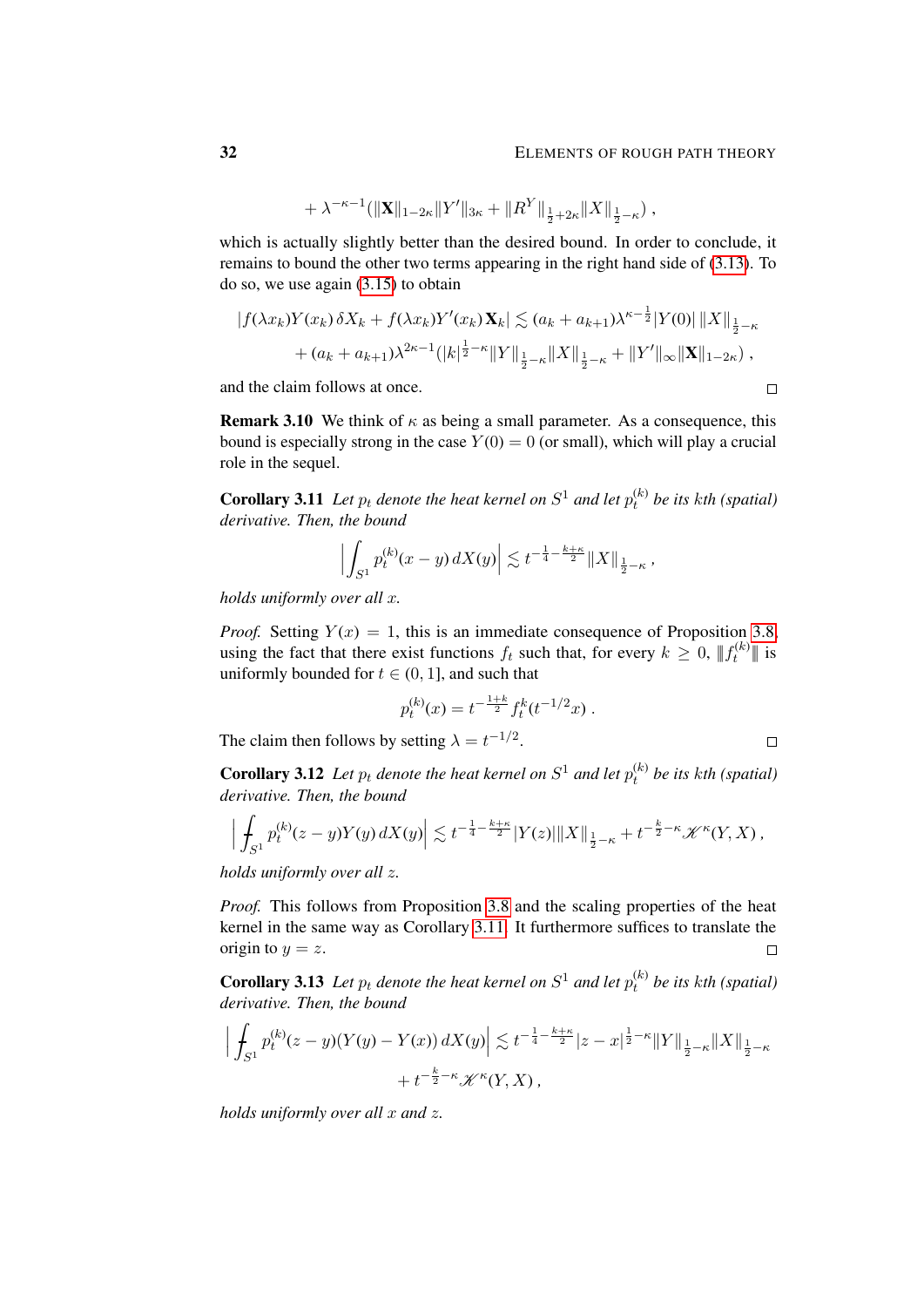*Proof.* This is a particular case of Corollary [3.12,](#page-31-2) using the fact that  $|Y(z)-Y(x)| \le$  $|z-x|^{\frac{1}{2}-\kappa}||Y||_{\kappa-\frac{1}{2}}.$  $\Box$ 

Actually, a similar bound also holds if we replace  $p_t^{(k)}$  by a kind of "fractional derivative" as follows:

<span id="page-32-2"></span>**Proposition 3.14** Let  $p_t$  denote the heat kernel on  $S^1$ , let  $p_t^{(k)}$  be its kth (spatial) *derivative, let*  $\kappa \in (0, \frac{1}{2})$  $\frac{1}{2}$ ), and let  $\alpha \in [\frac{1}{2} - \kappa, 1]$ . Then, the bound

$$
\left| \int_{S^1} \frac{p_t^{(k)}(z-y) - p_t^{(k)}(z'-y)}{|z-z'|^{\alpha}} (Y(y) - Y(x)) dX(y) \right|
$$
  
 
$$
\lesssim t^{-\kappa - \frac{k+\alpha}{2}} \|Y\|_{\frac{1}{2}-\kappa} \|X\|_{\frac{1}{2}-\kappa} + t^{-\kappa - \frac{k+\alpha}{2}} \mathcal{K}^{\kappa}(Y, X), \quad (3.16)
$$

*holds uniformly over all z, z' and x, such that*  $|x - z| \vee |x - z'| \le |z - z'|$ *, and over all*  $t \leq 1$ *.* 

*Proof.* Denote the first term on the right hand side of  $(3.16)$  by  $T_1$  and the second term by  $T_2$ . As a shorthand, we also write

$$
\mathcal{I} \stackrel{\text{def}}{=} \int_{S^1} (p_t^{(k)}(z-y) - p_t^{(k)}(z'-y))(Y(y) - Y(x)) dX(y) ,
$$

so that we aim to show that

<span id="page-32-1"></span><span id="page-32-0"></span>
$$
|\mathcal{I}| \lesssim |z - z'|^{\alpha} (T_1 + T_2) . \tag{3.17}
$$

With these notations, it follows immediately from Corollary [3.13](#page-31-0) that

$$
|\mathcal{I}| \lesssim t^{\frac{\alpha + \kappa}{2} - \frac{1}{4}} |z - z'|^{\frac{1}{2} - \kappa} T_1 + t^{\frac{\alpha}{2}} T_2 \,. \tag{3.18}
$$

This shows that [\(3.17\)](#page-32-1) holds on the set  $\{|t| \leq |z - z'|^2\}$ . On the other hand, we can write  $\overline{a}$ 

$$
\mathcal{I} = \int_{z}^{z'} \int_{S^1} p_t^{(k+1)}(z'' - y)(Y(y) - Y(x)) dX(y) dz''
$$

Applying again Corollary [3.13](#page-31-0) (this time with  $k + 1$  instead of k) for the integrand and integrating over  $z''$ , we conclude that the bound

$$
|\mathcal{I}| \lesssim t^{\frac{\alpha+\kappa-1}{2}-\frac{1}{4}}|z-z'|^{\frac{3}{2}-\kappa}T_1+t^{\frac{\alpha-1}{2}}|z-z'|T_2 \,,\tag{3.19}
$$

holds. This in turn shows that [\(3.17\)](#page-32-1) holds on the set  $\{|t| \geq |z - z'|^2\}$ , so that the proof is complete.  $\Box$ 

<span id="page-32-3"></span>**Corollary 3.15** Let  $p_t^{(k)}$  be as above, let  $\kappa \in (0, \frac{1}{2})$  $(\frac{1}{2})$ *, and let*  $\alpha \in [\frac{1}{2} - \kappa, 1]$ *. Then, the bound*

$$
\Big| \int_{S^1} \frac{p_t^{(k)}(z-y) - p_t^{(k)}(z'-y)}{|z-z'|^{\alpha}} Y(y) dX(y) \Big|
$$
  
 
$$
\lesssim t^{-\frac{1}{4} - \frac{k+\alpha+\kappa}{2}} \|Y\|_{\infty} \|X\|_{\frac{1}{2}-\kappa} + t^{-\kappa - \frac{k+\alpha}{2}} \mathscr{K}^{\kappa}(Y,X) ,
$$

*holds uniformly over all z, z', and over all*  $t \leq 1$ *.*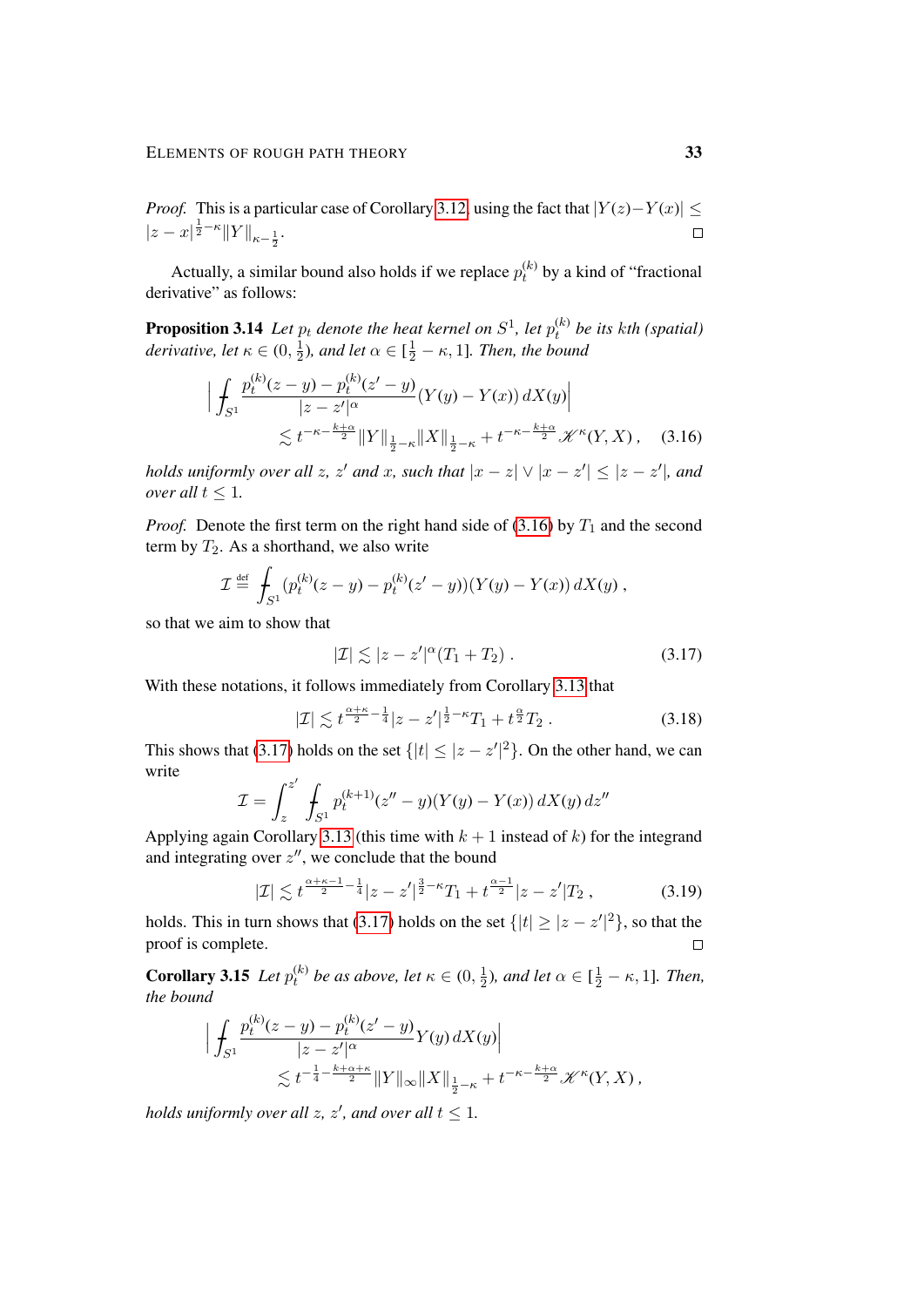*Proof.* The proof is the same as that of Proposition [3.14,](#page-32-2) but using Corollary [3.12](#page-31-2) instead of Corollary [3.13.](#page-31-0)  $\Box$ 

Combining both results, we also obtain

**Corollary 3.16** *Let*  $p_t^{(k)}$  *be as above, let*  $\kappa, \delta \in (0, \frac{1}{2})$  $(\frac{1}{2})$ *, and let*  $\alpha \in [\frac{1}{2} - \kappa, 1]$ *. Then, the bound*

$$
\Big| \int_{S^1} \frac{p_t^{(k)}(z-y) - p_t^{(k)}(z'-y)}{|z-z'|^{\alpha}} Y(y) dX(y) \Big| \lesssim t^{-\kappa - \frac{k+\alpha}{2}} \|Y\|_{\frac{1}{2}-\kappa} \|X\|_{\frac{1}{2}-\kappa} + t^{-\kappa - \frac{k+\alpha}{2}} \mathcal{K}^{\kappa}(Y, X) + t^{-\frac{1}{4} - \frac{k+\alpha+\delta}{2}} \|Y\|_{\infty} \|X\|_{\frac{1}{2}-\delta} ,
$$

*holds uniformly over all z, z', and over all*  $t \leq 1$ *.* 

*Proof.* It suffices to write  $Y(y)$  as  $(Y(y) - Y(x)) + Y(x)$  for x between z and z'. One then applies Proposition [3.14](#page-32-2) to the first term and Corollary [3.15](#page-32-3) to the second term.  $\Box$ 

### <span id="page-33-0"></span>4 Fixed point argument

With these bounds at hand, we can now set up the spaces for our fixed point argument. Our aim is to provide a rigorous meaning for local solutions to equations of the type

<span id="page-33-2"></span>
$$
\partial_t v_t = \partial_x^2 v_t + \partial_x (G(v_t, t) \partial_x Y_t) + \partial_x F(v_t, t) , \qquad (4.1)
$$

where Y is a fixed process taking values in  $C^{\frac{1}{2} - \bar{\kappa}}$  for some  $\bar{\kappa} > 0$ , and F and G are sufficiently "nice" nonlinearities. The precise conditions on  $F$  and  $G$  will be spelled out in Section [4.3](#page-40-0) below. For the moment, a typical example to keep in mind is

$$
G(v_t, t) = v_t + w_t, \qquad F(v_t, t) = v_t^2 + \bar{w}_t, \qquad (4.2)
$$

for some fixed processes w and  $\bar{w}$ .

In full generality, such an equation simply does not make sense in the regularity class that we are interested in. However, it turns out that it is well-posed if we are able to find a sufficiently regular "cross-area" Y between Y and  $\Phi$ , where  $\Phi$  is given by the centred stationary solution to

<span id="page-33-3"></span><span id="page-33-1"></span>
$$
\partial_t \Phi_t = \partial_x^2 \Phi_t + \partial_x^2 Y_t , \qquad (4.3)
$$

and if, in the example [\(4.2\)](#page-33-1), we assume that for every fixed  $t > 0$ ,  $w_t$  is controlled by  $(\Phi_t, Y_t)$ . Indeed, if this is the case, then we can "guess" that the solution v to  $(4.1)$  will locally "look like"  $\Phi$ , so that we will search for solutions belonging to a space of paths controlled by Φ.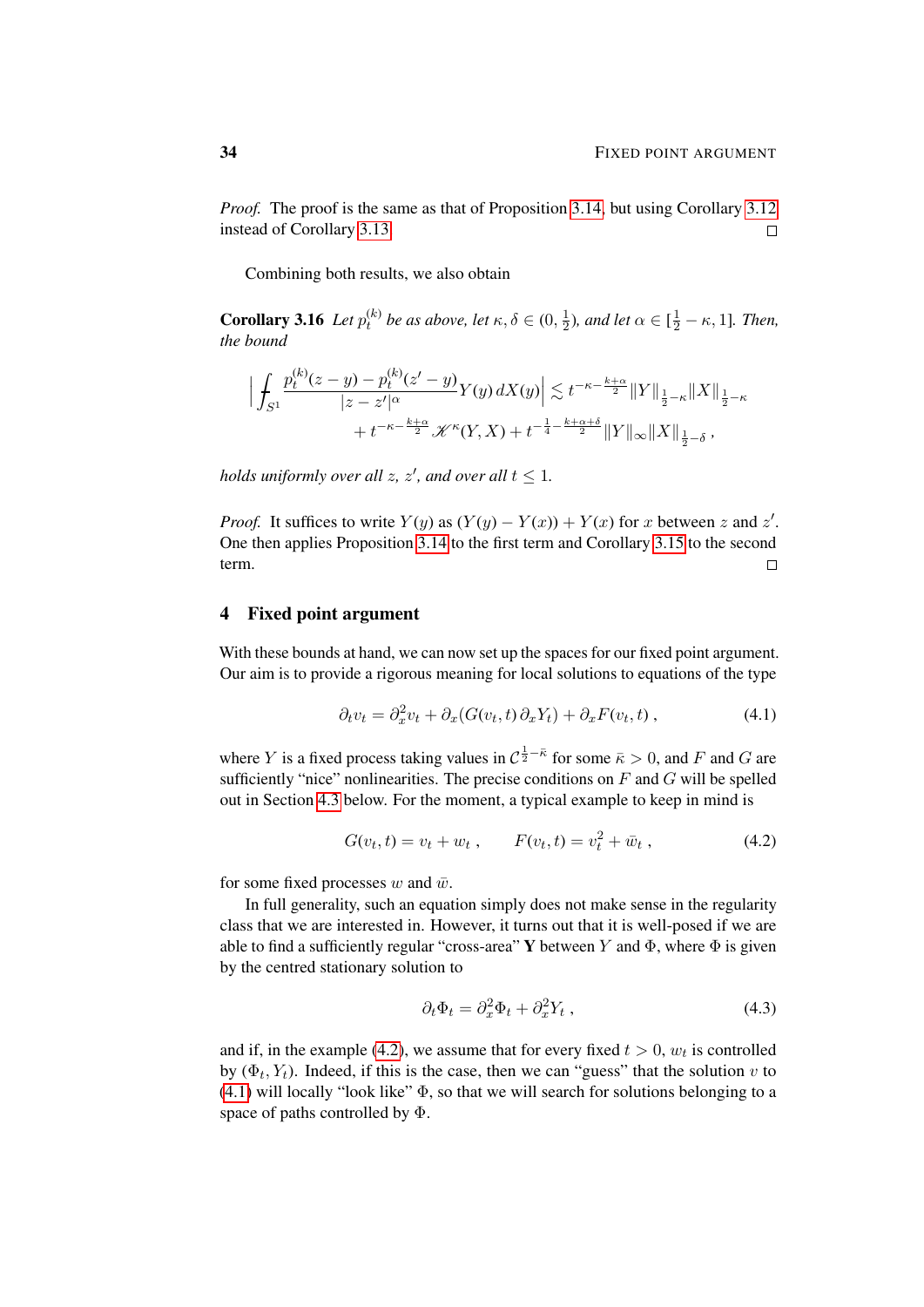#### 4.1 Preliminary computations

In this subsection, we consider the following setting. We assume that we are given processes Y and Z taking values in  $C^{\frac{1}{2} - \bar{\kappa}}$  for some  $\bar{\kappa} > 0$ , and we define a process Φ by setting

$$
\Phi_t = P_t \Phi_0 + \int_0^t \partial_x^2 P_{t-s} Y_s ds.
$$

We also assume that we are given a process Y such that, for every  $t > 0$  and every  $x, y, z \in S^1$ 

$$
\mathbf{Y}_{t}(x,y) + \mathbf{Y}_{t}(y,z) - \mathbf{Y}_{t}(x,z) = \delta Y_{t}(x,y) \, \delta Z_{t}(y,z) \,, \tag{4.4}
$$

and such that  $\sup_{t\leq 1} \|\mathbf{Y}_t\|_{1-2\bar\kappa}<\infty.$  This allows to construct a rough path-valued process  $\hat{Y}$  with components  $\hat{Y}_t = (Y_t, Z_t)$ , and with the antisymmetric part of its area process given by Y. (Its symmetric part is canonically given by half of the increment squared, as in  $(3.7)$ .) In the sequel, we will mostly use the case where  $Z_t = \Phi_t$  for  $\Phi$  given by [\(4.3\)](#page-33-3), but this is not essential, and it will be useful in Section [7](#page-79-0) below to have the freedom to consider different choices of Z and Y.

We assume that, for almost every  $t > 0$ ,  $v_t$  is controlled by  $Z_t$ . With this notation fixed, we can then define a map  $\mathcal M$  by

$$
(\mathcal{M}v)_t(x) = \int_0^t \int_{S^1} p'_{t-s}(x-y) v_s(y) dY_s(y) ds.
$$

Here, the inner integral is to be interpreted in the sense of Theorem [3.2.](#page-27-0) The map M will be our main building block for providing a rigorous way of interpreting [\(4.1\)](#page-33-2) in a "mild formulation". However, it is important to remember that, as already noted in [\[Hai11\]](#page-100-8), the notion of solution obtained in this way does depend on the choice of Y, which is not unique.

Our aim is to show that, provided that  $\hat{Y}$  and v are regular enough,  $(\mathcal{M}v)_t$  is controlled by  $\Phi_t$ . In the light of Corollary [3.13](#page-31-0) and Proposition [3.14,](#page-32-2) we set as a shorthand

$$
\mathscr{K}^\kappa_s\stackrel{\text{\tiny def}}{=}\mathscr{K}^\kappa(v_s,\hat{Y}_s)\,,
$$

and we define  $R_t^{\mathcal{M}}$  to be the "remainder term" given by

$$
R_t^{\mathcal{M}}(x,y) \stackrel{\text{def}}{=} (\mathcal{M}v)_t(y) - (\mathcal{M}v)_t(x) - v_t(x)(\Phi_t(y) - \Phi_t(x)).
$$

With these notations at hand, we obtain the following bound as a straightforward corollary of the previous section:

**Proposition 4.1** *For every*  $\kappa \in (0, \frac{1}{4})$  $(\frac{1}{4})$  and every  $\bar{\kappa} \in (0, \frac{1}{2})$  $\frac{1}{2}$ ), the bound

$$
||R_t^{\mathcal{M}}||_{\frac{1}{2}+2\kappa} \lesssim t^{-\frac{3\kappa}{2}}||v_t||_{\infty} ||\Phi_0||_{\frac{1}{2}-\kappa} + \int_0^t (t-s)^{-1-\kappa-\frac{\bar{\kappa}}{2}} ||Y_s||_{\frac{1}{2}-\bar{\kappa}} ||v_s-v_t||_{\infty} ds + \int_0^t \left( (t-s)^{-\frac{3}{4}-\kappa-\bar{\kappa}} ||v_s||_{\frac{1}{2}-\bar{\kappa}} ||Y_s||_{\frac{1}{2}-\bar{\kappa}} + (t-s)^{-\frac{3}{4}-\kappa-\bar{\kappa}} \mathcal{K}_s^{\bar{\kappa}} \right) ds ,
$$

*holds uniformly over*  $t \in (0, T]$  *for every*  $T > 0$ *.*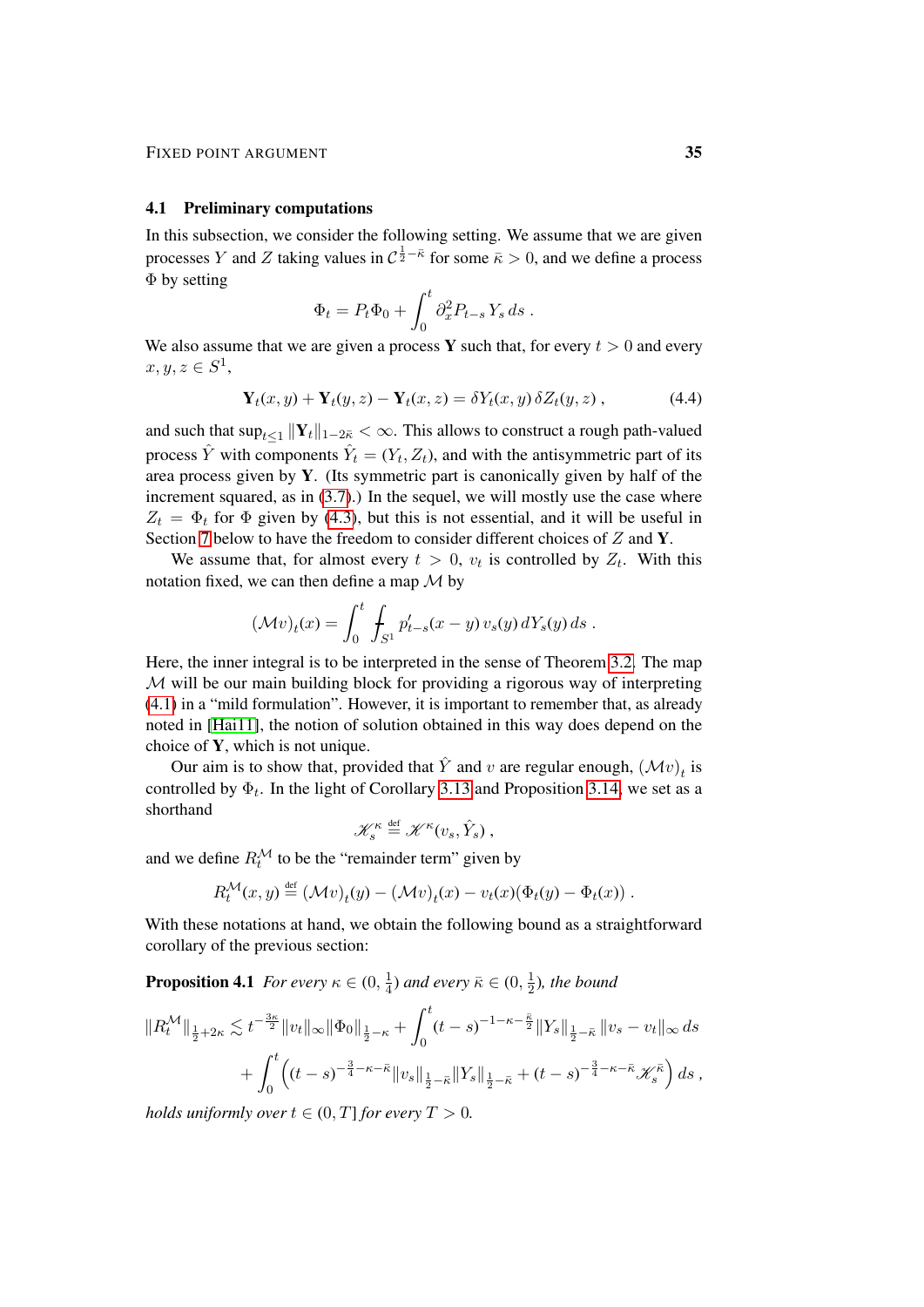*Proof.* We have the identity

$$
R_t^{\mathcal{M}}(x,y) = \int_0^t \int_{S^1} (p'_{t-s}(y-z) - p'_{t-s}(x-z))(v_s(z) - v_t(x)) dY_s(z) ds
$$
  
+  $v_t(x)(P_t \Phi_0(y) - P_t \Phi_0(x)),$ 

where  $P_t$  denotes the heat semigroup. Here, we have made use of the fact that Y solves [\(4.3\)](#page-33-3). We can rewrite this as

$$
R_t^{\mathcal{M}}(x,y) = T_t^1(x,y) + T_t^2(x,y) + T_t^3(x,y) ,
$$

with

$$
T_t^1(x, y) = \int_0^t \int_{S^1} (p'_{t-s}(y-z) - p'_{t-s}(x-z))(v_s(z) - v_s(x)) dY_s(z) ds,
$$
  
\n
$$
T_t^2(x, y) = \int_0^t (v_s(x) - v_t(x)) \int_{S^1} (p'_{t-s}(y-z) - p'_{t-s}(x-z)) dY_s(z) ds,
$$
  
\n
$$
T_t^3(x, y) = v_t(x)(P_t \Phi_0(y) - P_t \Phi_0(x)).
$$

As a shorthand, we furthermore rewrite  $T_t^i$  as

$$
T_t^i(x,y) = \int_0^t T_{t,s}^i(x,y) \, ds \,, \qquad i = 1,2 \, .
$$

Setting  $\alpha = \frac{1}{2} + 2\kappa$ , it then follows from Proposition [3.14](#page-32-2) that one has the inequality

$$
||T_{t,s}^1||_{\frac{1}{2}+2\kappa} \lesssim (t-s)^{-\frac{3}{4}-2\kappa} ||v_s||_{\frac{1}{2}-\kappa} ||Y_s||_{\frac{1}{2}-\kappa} + (t-s)^{-\frac{3}{4}-\kappa} \mathcal{K}_s . \tag{4.5}
$$

On the other hand, it follows from Corollary [3.15](#page-32-3) that

$$
||T_{t,s}^2||_{\frac{1}{2}+2\kappa} \lesssim (t-s)^{-1-\frac{3\kappa}{2}}||Y_s||_{\frac{1}{2}-\kappa}||v_s-v_t||_{\infty}.
$$
 (4.6)

Finally, we have

<span id="page-35-0"></span>
$$
||T_t^3||_{\frac{1}{2}+2\kappa} \lesssim t^{-\frac{3\kappa}{2}}||v_t||_{\infty} ||\Phi_0||_{\frac{1}{2}-\kappa},
$$
\n(4.7)

as a consequence of the regularising properties of the heat equation. Collecting all of these bounds concludes the proof.  $\Box$ 

In order to make the bound  $(4.6)$  integrable in s, we see that if we want to be able to set up a fixed point argument, we also need to obtain some time regularity estimates on  $\mathcal{M}\nu$ . We achieve this with the following bound:

**Proposition 4.2** Let v be a smooth function and let  $\tilde{v} \stackrel{\text{def}}{=} \mathcal{M}v$ . Then, the bound

$$
\|\tilde{v}_t - \tilde{v}_s\|_{\infty} \lesssim \int_0^s \int_s^t ((q - r)^{-\frac{7}{4} - \frac{\kappa}{2}} \|v_r\|_{\infty} \|Y_r\|_{\frac{1}{2} - \kappa} + (q - r)^{-\frac{3}{2} - \kappa} \mathcal{K}_r^{\kappa}) dq dr + \int_s^t (t - r)^{-\frac{3}{4} - \frac{\kappa}{2}} \|v_r\|_{\infty} \|Y_r\|_{\frac{1}{2} - \kappa} dr + \int_s^t (t - r)^{-\frac{1}{2} - \kappa} \mathcal{K}_r^{\kappa} dr . \tag{4.8}
$$

*holds.*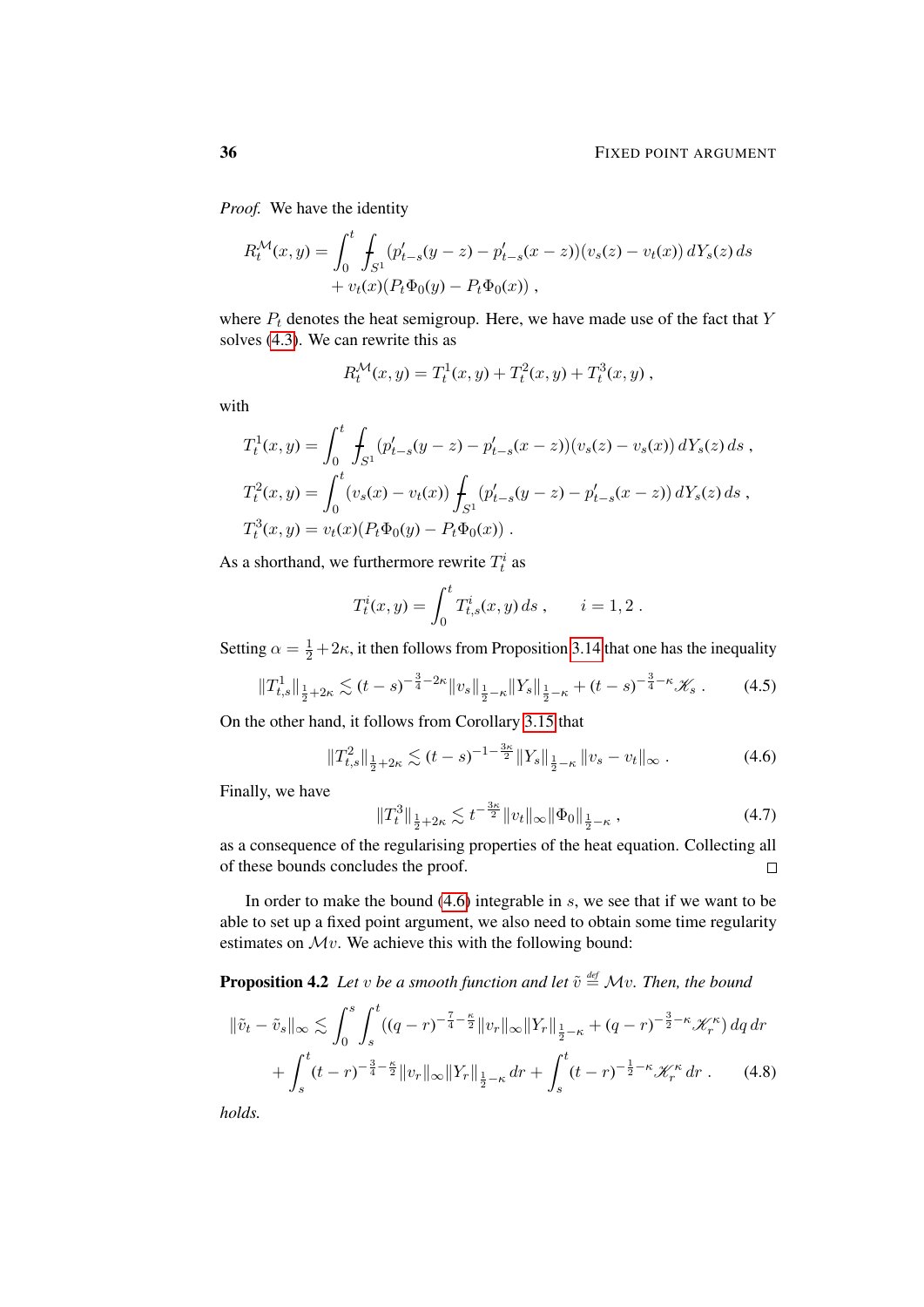*Proof.* In order to achieve such a bound, we write for  $0 < s \leq t$ 

$$
(\mathcal{M}v)_t(x) - (\mathcal{M}v)_s(x) = \int_0^s \int_{S^1} (p'_{t-r}(y-z) - p'_{s-r}(y-z))v_r(z) dY_r(z) dr + \int_s^t \int_{S^1} p'_{t-r}(y-z)v_r(z) dY_r(z) dr = \int_0^s \int_s^t \int_{S^1} p''_{q-r}(y-z)v_r(z) dY_r(z) dq dr + \int_s^t \int_{S^1} p'_{t-r}(y-z)v_r(z) dY_r(z) dr ,
$$

where we used the identity  $\partial_t p_t(x) = p''_t(x)$  to obtain the second identity. The claimed bound then follows in a straightforward way from Corollary [3.12.](#page-31-0)  $\Box$ 

We can also obtain a bound on the Hölder norm of  $\mathcal{M}v$  that is slightly better than the one that can be deduced from the bound on  $R_t^{\mathcal{M}}$ . It follows indeed from Corollary [3.16](#page-33-0) that, for every  $\bar{\kappa} \in (0, \kappa)$  and every  $\kappa < \frac{1}{2}$ , one has the bound

<span id="page-36-1"></span><span id="page-36-0"></span>
$$
\|(\mathcal{M}v)_t\|_{\frac{1}{2}-\kappa} \lesssim \int_0^t (t-s)^{-\frac{3}{4}-\frac{\kappa}{2}} (\|v_s\|_{\frac{1}{2}-\kappa} \|Y_s\|_{\frac{1}{2}-\kappa} + \mathcal{K}_s^{\kappa}) ds + \int_0^t (t-s)^{\frac{\kappa-\bar{\kappa}}{2}-1} \|v_s\|_{\infty} \|Y_s\|_{\frac{1}{2}-\bar{\kappa}} ds .
$$
\n(4.9)

Finally, we obtain from Corollary [3.12](#page-31-0) the following bound on the supremum norm of Mv:

$$
\|(\mathcal{M}v)_t\|_{\infty} \lesssim \int_0^t \left( (t-s)^{-\frac{3}{4}-\frac{\kappa}{2}} \|v_s\|_{\infty} \|Y_s\|_{\frac{1}{2}-\kappa} + (t-s)^{-\frac{1}{2}-\kappa} \mathcal{K}_s^{\kappa} \right) ds \quad (4.10)
$$

With these calculations at hand, we are now ready to build a norm in which we can solve [\(4.1\)](#page-33-1) by a standard Banach fixed point argument.

## 4.2 Bounds on the fixed point map

We are now almost ready to tackle the problem of constructing local solutions to [\(4.1\)](#page-33-1). In the remainder of this section, we will apply the results from the previous subsection with the special case  $Z = \Phi$ . We furthermore assume that there exists a process Y such that [\(4.4\)](#page-34-0) holds, again with the choice  $Z = \Phi$ .

The above calculations suggest the introduction of a collection of space-time norms controlling the various quantities appearing there for functions taking values in spaces of rough paths controlled by  $\Phi$ . Given a pair of functions v and v' in  $\mathcal{C}([0,T] \times S^1)$ , we define the corresponding "remainder" process  $R_t$  as before by

<span id="page-36-2"></span>
$$
R_t^v(x, y) \stackrel{\text{def}}{=} v_t(y) - v_t(x) - v'_t(x) (\Phi_t(y) - \Phi_t(x)), \qquad (4.11)
$$

where the process  $\Phi$  is as in [\(4.3\)](#page-33-2). We also *define* the derivative process of  $\mathcal{M}v$  to be given by  $(\mathcal{M}v)' = v$ .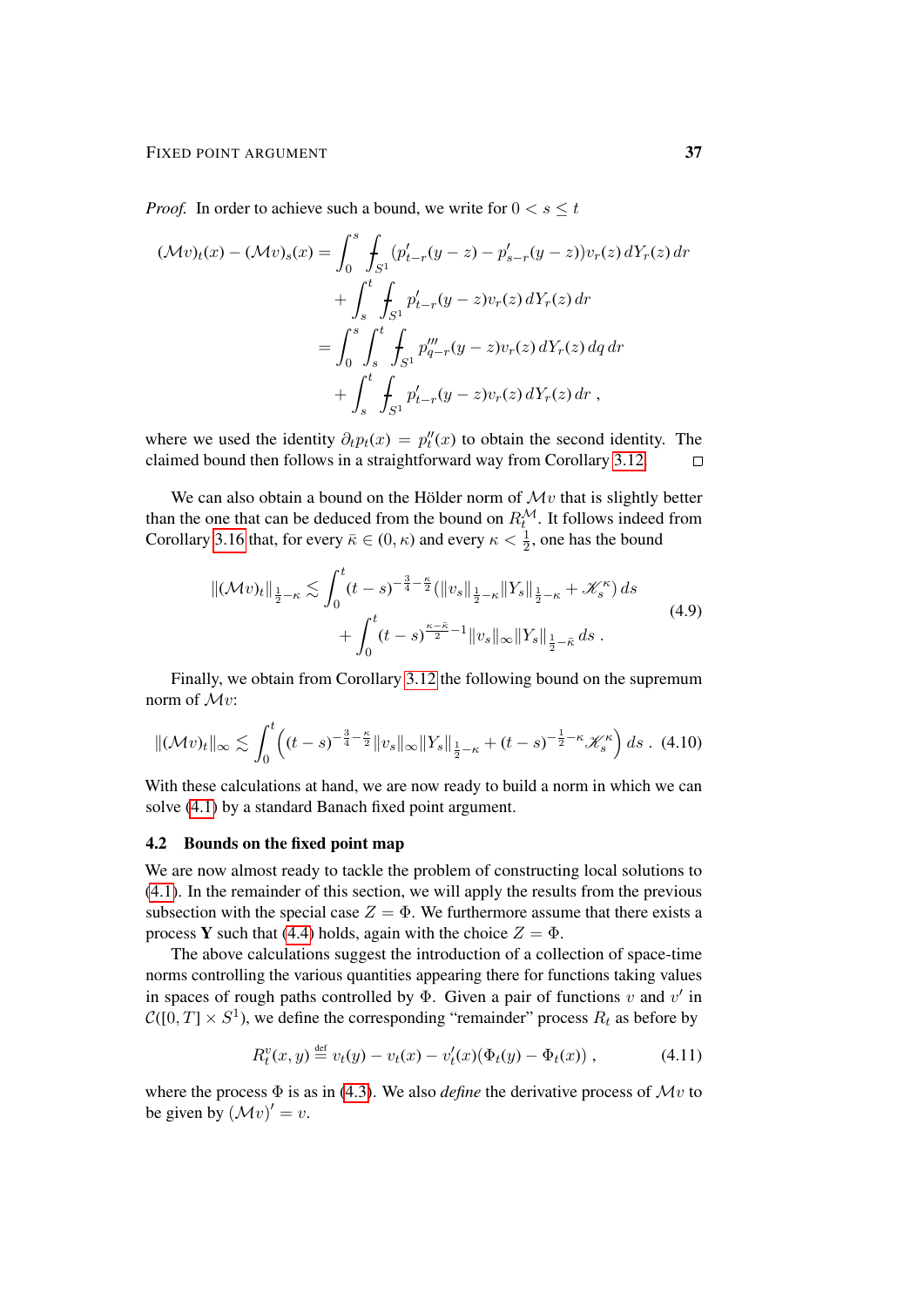Withe these notations at hand, we fix a (small) value  $\kappa > 0$  and we define the norms

$$
||v||_{1,T} \stackrel{\text{def}}{=} \sup_{0 < t \leq T} t^{\alpha} ||v_t||_{\frac{1}{2} - \kappa} , \qquad ||v||_{2,T} \stackrel{\text{def}}{=} \sup_{0 < t \leq T} t^{\alpha} ||v_t'||_{\mathcal{C}^{3\kappa}} ,
$$
  
\n
$$
||v||_{3,T} \stackrel{\text{def}}{=} \sup_{0 < t \leq T} t^{\alpha} ||R_t^v||_{\frac{1}{2} + 2\kappa} , \qquad ||v||_{4,T} \stackrel{\text{def}}{=} \sup_{0 < t \leq T} t^{\beta} ||v_t||_{\infty} ,
$$
  
\n
$$
||v||_{5,T} \stackrel{\text{def}}{=} \sup_{0 < s < t \leq T} \frac{s^{\gamma}}{|t - s|^{\delta}} ||v_t - v_s||_{\infty} , \quad ||v||_{\star,T} \stackrel{\text{def}}{=} \sum_{j=1}^{5} ||v||_{j,T} ,
$$

where  $\alpha$ ,  $\beta$ ,  $\gamma$ , and  $\delta$  are exponents in (0, 1) that are at this stage still to be determined. We furthermore denote by  $\mathcal{B}_{\star,T}$  the closure of  $C^{\infty}([0,T] \times S^1)$  under  $\|\cdot\|_{\star,T}$ . Here, we made an abuse of notation, since these (semi-)norms really are norms on the pair of processes  $(v, v')$  and not just on v. However, it will always be clear from the context what  $v'$  is, so we will usually omit it from our notations.

Our main result in this section is the following:

<span id="page-37-1"></span>**Proposition 4.3** Assume that Y,  $\Phi$  and **Y** are as in [\(4.3\)](#page-33-2) and [\(4.4\)](#page-34-0) and that, for *some*  $\bar{\kappa} < \kappa$ ,

$$
\sup_{t\leq 1} (\|\Phi_t\|_{\frac{1}{2}-\bar{\kappa}} + \|Y_t\|_{\frac{1}{2}-\bar{\kappa}} + \|\mathbf{Y}_t\|_{1-2\bar{\kappa}}) < \infty.
$$
 (4.12)

*Then, for every*  $\kappa < \frac{1}{10}$ *, there exist choices of*  $\alpha$ *,*  $\beta$ *,*  $\gamma$ *, and*  $\delta$  *in*  $(0,1)$  *such that* 

<span id="page-37-0"></span>
$$
\|\mathcal{M}v\|_{\star,T} \lesssim T^{\theta} \|v\|_{\star,T} ,
$$

*for some*  $\theta > 0$ *, and all*  $T \leq 1$ *. Here, the proportionality constant only depends on the quantity appearing in [\(4.12\)](#page-37-0).*

*Proof.* In the sequel, we always take for granted that  $\alpha, \beta, \gamma, \delta \in (0, 1)$ . We will bound the various norms appearing in  $\|\cdot\|_{\star,T}$  separately, using the results from the previous subsection. Noting that, by the definitions of  $\|\cdot\|_{\star,T}$  and  $\mathscr K$ , we have the bound

$$
\mathscr{K}_t \lesssim t^{-\alpha} \|v\|_{\star,T} .
$$

As a consequence, we have from [\(4.9\)](#page-36-0) that

$$
\|(\mathcal{M}v)_t\|_{\frac{1}{2}-3\kappa} \lesssim \|v\|_{\star,T} \int_0^t ((t-s)^{\frac{\kappa-\bar{\kappa}}{2}-1} s^{-\beta} + (t-s)^{-\frac{3}{4}-\frac{\kappa}{2}} s^{-\alpha}) ds ,
$$

so that, provided that

$$
\kappa < \frac{1}{8} \,,\tag{4.13a}
$$

we obtain the bound

$$
\|\mathcal{M}v\|_{1,T} \lesssim (T^{\alpha + \frac{\kappa - \bar{\kappa}}{2} - \beta} + T^{\frac{1}{4} - \frac{\kappa}{2}}) \|v\|_{\star,T}.
$$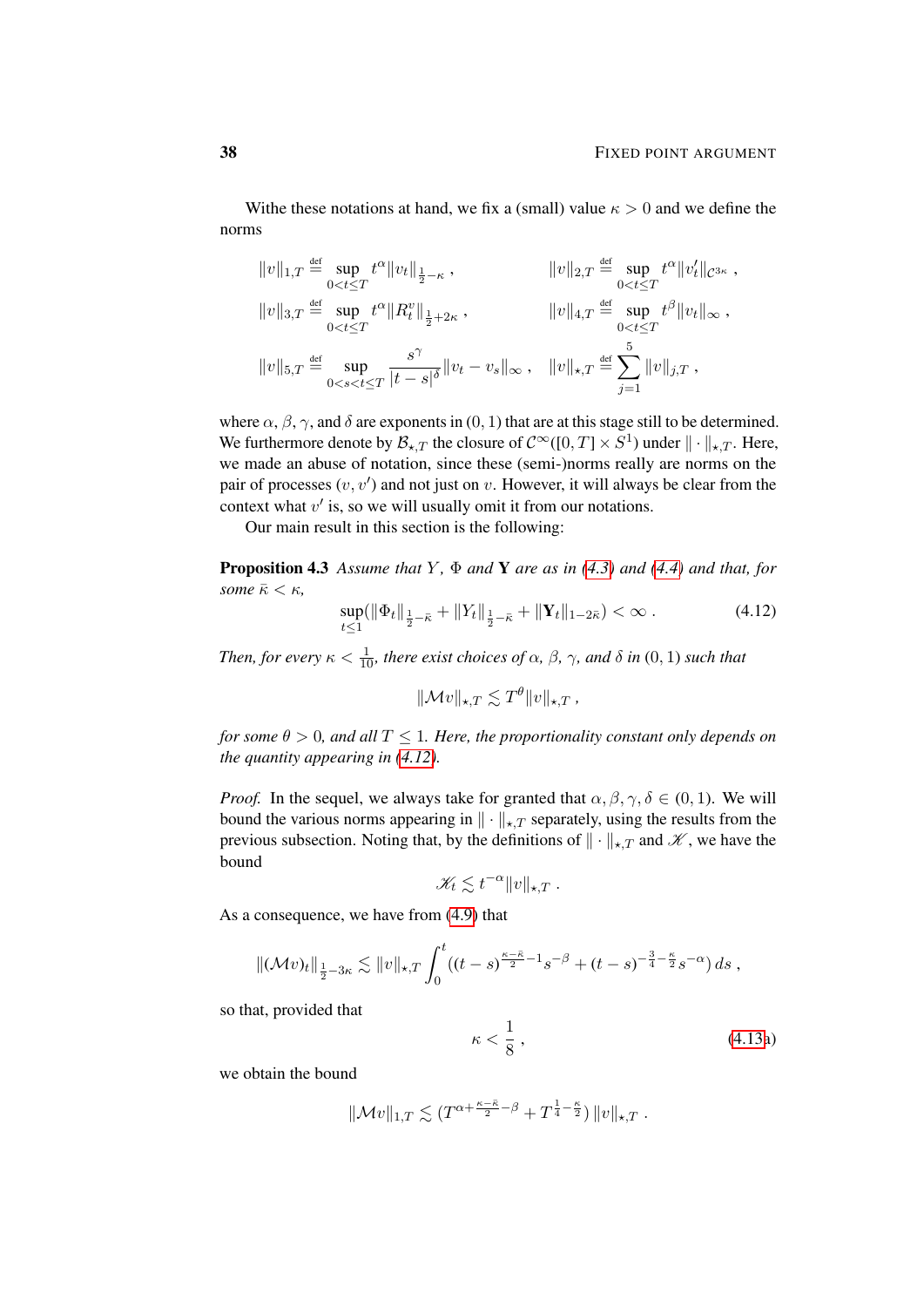In order for this to be bounded by a positive power of  $T$ , we impose the additional condition

$$
\alpha > \beta \tag{4.13b}
$$

Since  $(\mathcal{M}v)_t' = v_t$  by definition, the bound on  $\|\mathcal{M}v\|_{2,T}$  is somewhat trivial. Using the simple interpolation bound  $||u||_{\alpha} \lesssim ||u||_{\infty}^{(\bar{\alpha}-\alpha)/\bar{\alpha}} ||u||_{\bar{\alpha}}^{\alpha/\bar{\alpha}}$  $\frac{\alpha}{\bar{\alpha}}$ , which holds for  $0 < \alpha < \bar{\alpha} < 1$ , one has indeed the bound

$$
\|\mathcal{M}v\|_{2,T} = \sup_{t\leq T} t^{\alpha} \|v_s\|_{\mathcal{C}^{3\kappa}} \lesssim \sup_{t\leq T} t^{\alpha} (\|v_t\|_{\infty}^{\frac{1-8\kappa}{1-2\kappa}} \|v_t\|_{\frac{1}{2}-\kappa}^{\frac{6\kappa}{1-2\kappa}} + \|v_t\|_{\infty})
$$
  

$$
\lesssim (T^{(\alpha-\beta)\frac{1-8\kappa}{1-2\kappa}} + T^{\alpha-\beta}) \|v\|_{\star,T},
$$

which is bounded by a positive power of T, since we assumed that  $\alpha > \beta$ .

For the bound on  $R_t$ , we make use of Proposition [4.1,](#page-34-1) which yields the bound

$$
\|\mathcal{M}v\|_{3,T} \lesssim \|v\|_{\star,T} \sup_{t \leq T} t^{\alpha} \int_0^t ((t-s)^{-\frac{3}{4}-2\kappa} s^{-\alpha} + (t-s)^{\delta-1-\frac{3\kappa}{2}} s^{-\gamma}) ds + \|v\|_{\star,T} T^{\alpha-\frac{3\kappa}{2}-\beta}.
$$

Provided that the additional condition

$$
\delta > \frac{3\kappa}{2} \tag{4.13c}
$$

holds, we conclude that

$$
\|\mathcal{M}v\|_{3,T} \lesssim (T^{\frac{1}{4}-2\kappa}+T^{\alpha+\delta-\gamma-\frac{3\kappa}{2}}+T^{\alpha-\beta-\frac{3\kappa}{2}})\|v\|_{\star,T},
$$

yielding the additional conditions

$$
\alpha + \delta > \gamma + \frac{3\kappa}{2}, \quad \alpha > \beta + \frac{3\kappa}{2} \,. \tag{4.13d}
$$

We now turn to the bound on  $||v_t||_{\infty}$ . It follows from [\(4.10\)](#page-36-1) that

$$
\|(\mathcal{M}v)_t\|_{\infty} \lesssim \|v\|_{\star,T} \int_0^t ((t-s)^{-\frac{\kappa}{2}-\frac{3}{4}}s^{-\beta} + (t-s)^{-\kappa-\frac{1}{2}}s^{-\alpha}) ds ,
$$

which yields the bound

$$
\|\mathcal{M}v\|_{4,T} \lesssim (T^{\frac{1}{4}-\frac{\kappa}{2}}+T^{\beta-\alpha+\frac{1}{2}-\kappa})\|v\|_{\star,T},
$$

so that we have the additional condition

$$
\beta > \alpha - \frac{1}{2} + \kappa \,. \tag{4.13e}
$$

The last bound turn out to be slightly less straightforward. Indeed, we obtain from Proposition [4.2](#page-35-0) the bound

$$
\|(\mathcal{M}v)_t - (\mathcal{M}v)_s\|_{\infty} \lesssim \|v\|_{\star,T} \int_0^s \int_s^t \left(\frac{(q-r)^{-\frac{7}{4}-\frac{\kappa}{2}}}{r^{\beta}} + \frac{(q-r)^{-\frac{3}{2}-\kappa}}{r^{\alpha}}\right) dq dr
$$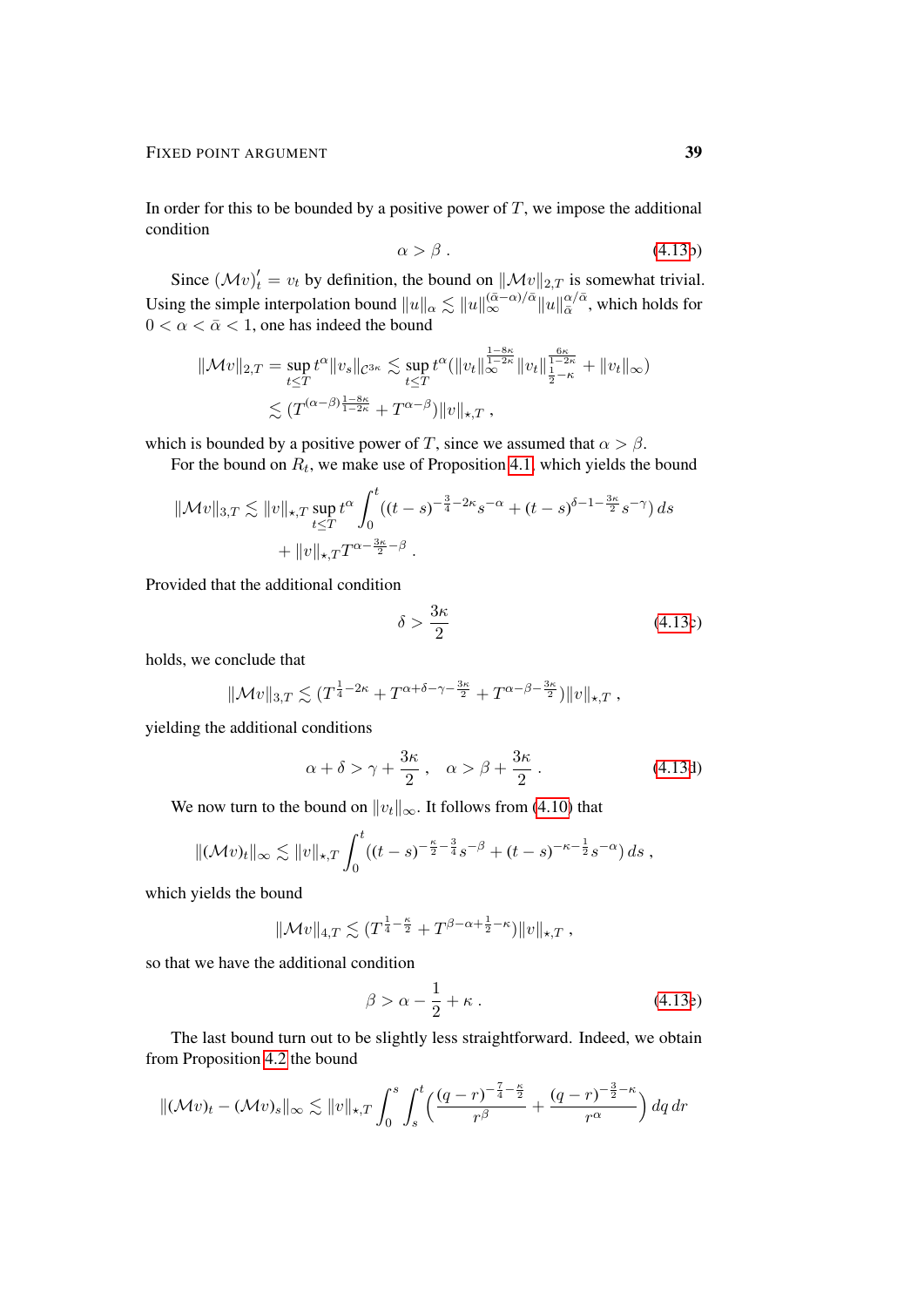### **40 FIXED POINT ARGUMENT**

<span id="page-39-3"></span><span id="page-39-0"></span>,

$$
+ \|v\|_{\star,T} \int_{s}^{t} \frac{dr}{r^{\beta}(t-r)^{\frac{3}{4}+\frac{\kappa}{2}}} + \|v\|_{\star,T} \int_{s}^{t} \frac{dr}{r^{\alpha}(t-r)^{\frac{1}{2}+\kappa}} \ . \tag{4.14}
$$

In order to bound the first term, we make use of the inequality

$$
\int_{s}^{t} \frac{dq}{(q-r)^{\zeta}} \lesssim \frac{|t-s|}{|s-r|^{\zeta}} \wedge |s-r|^{1-\zeta} \leq |t-s|^{\delta} |s-r|^{1-\delta-\zeta}
$$

which is valid for every  $\zeta > 1$ ,  $\delta \in [0, 1]$ , and  $r < s < t$ . In particular, this implies that

$$
\int_0^s \int_s^t \left( \frac{(q-r)^{-\frac{7}{4}-\frac{\kappa}{2}}}{r^{\beta}} + \frac{(q-r)^{-\frac{3}{2}-\kappa}}{r^{\alpha}} \right) dq dr \lesssim |t-s|^{\delta} (s^{\frac{1}{4}-\frac{\kappa}{2}-\beta-\delta}+s^{\frac{1}{2}-\kappa-\alpha-\delta}) .
$$

A similar calculation allows to bound the terms on the second line of [\(4.14\)](#page-39-0). Indeed, for  $\zeta$ ,  $\eta \in (0, 1)$ ,  $\delta \in [0, 1 - \zeta]$ , and  $s < t$ , one has the bound

$$
\int_s^t \frac{dr}{r^{\eta}(t-r)^{\zeta}} \lesssim |t-s|^{1-\zeta} (s^{-\eta} \wedge |t-s|^{-\eta}) \lesssim |t-s|^{\delta} (1 \vee s^{1-\zeta-\eta-\delta}). \tag{4.15}
$$

It follows from all of these considerations that, provided that

<span id="page-39-2"></span><span id="page-39-1"></span>
$$
\delta \le \frac{1}{4} - \frac{\kappa}{2} \,,\tag{4.13f}
$$

one obtains the bound

$$
\|\mathcal{M}v\|_{5,T} \lesssim (T^{\gamma-\beta-\delta+\frac{1}{4}-\frac{\kappa}{2}}+T^{\gamma-\alpha-\delta+\frac{1}{2}-\kappa})\|v\|_{\star,T}.
$$

As a consequence, we impose the condition

$$
\gamma > \left(\beta + \delta - \frac{1}{4} + \frac{\kappa}{2}\right) \vee \left(\alpha + \delta - \frac{1}{2} + \kappa\right). \tag{4.13g}
$$

It now remains to check that the conditions [\(4.13a\)](#page-30-0)–[\(4.13g\)](#page-39-1) can be satisfied simultaneously for  $\kappa$  small enough. For example, we can set

$$
\alpha = 1 - 2\kappa \,, \quad \beta = \frac{1 - \kappa}{2} \,, \quad \gamma = 1 - 2\kappa \,, \quad \delta = 2\kappa \,. \tag{4.16}
$$

With these definitions, it is straightforward to check that the conditions [\(4.13a\)](#page-30-0)– [\(4.13g\)](#page-39-1) are indeed satisfied, provided that one chooses  $\kappa < \frac{1}{10}$ .  $\Box$ 

Remark 4.4 It follows from the proof of Proposition [4.3](#page-37-1) and from Proposition [3.3](#page-27-0) that the map  $M$  is actually uniformly continuous on bounded sets.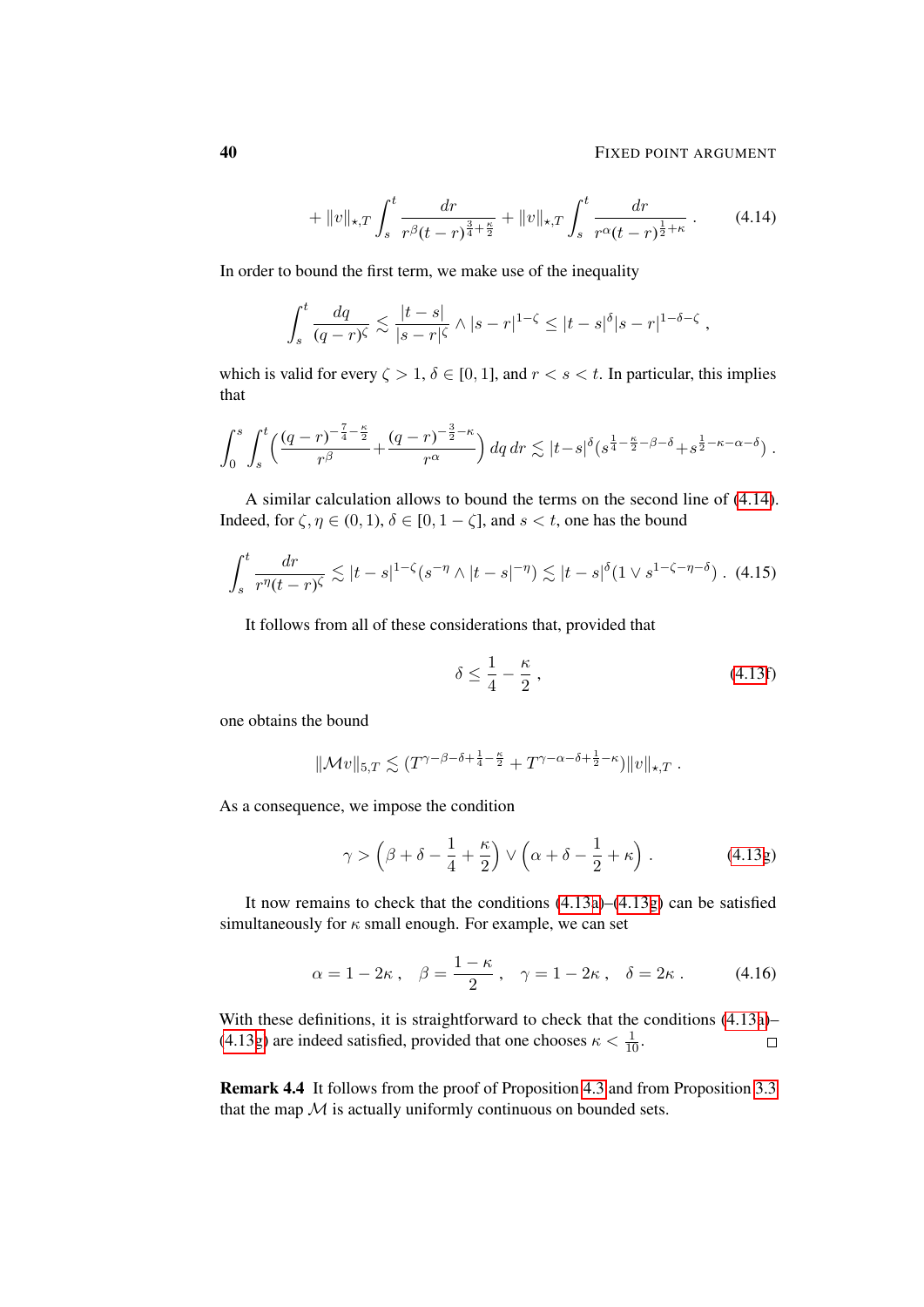#### 4.3 Construction of solutions

We now have all the ingredients in place for the proof of our main uniqueness result. We *define* solutions to [\(4.1\)](#page-33-1) as solutions to the fixed point problem

<span id="page-40-3"></span><span id="page-40-0"></span>
$$
v = \mathcal{\hat{M}}(v) \tag{4.17}
$$

where  $\hat{\mathcal{M}}$  is the nonlinear operator given by

$$
(\hat{\mathcal{M}}(v))_t = P_t v_0 + (\mathcal{M}G(v, \cdot))_t + \partial_x \int_0^t P_{t-s} F(v_s, s) ds , \qquad (4.18)
$$

where  $P_t$  denotes the heat semigroup. For fixed  $t > 0$ , we will consider  $(\hat{\mathcal{M}}(v))_t$  as a path controlled by  $\Phi_t$  and we *define* its derivative process as

$$
(\hat{\mathcal{M}}'(v))_t = G(v_t, t) .
$$

We will assume in this section that the nonlinearity  $F$  can be split into two parts  $F = F_1 + F_2$ , with different regularity properties. Our precise assumptions on  $F_1$ ,  $F_2$  and  $G$  are summarised in the following three assumptions:

<span id="page-40-1"></span>**Assumption 4.5** For every  $t > 0$ , the map  $F_1(\cdot, t)$  maps  $C(S^1)$  into itself. Further*more, it satisfies the bounds*

 $||F_1(v,t)||_{\infty} \lesssim 1+||v||_{\infty}^2$ ,  $||F_1(u,t)-F_1(v,t)||_{\infty} \lesssim ||u-v||_{\infty}(1+||u||_{\infty}+||v||_{\infty})$ ,

*for all* u *and* v *in* C(S 1 )*, with a proportionality constant that is uniform over bounded time intervals.*

**Assumption 4.6** *There exists*  $\eta < \frac{1}{2}$  *such that, for every*  $t > 0$ *, the map*  $F_2(\cdot, t)$ *maps*  $C(S<sup>1</sup>)$  *into*  $C<sup>−η</sup>$ *. Furthermore, it satisfies the bounds* 

$$
||F_2(v,t)||_{-\eta} \lesssim 1 + ||v||_{\infty}, \quad ||F_2(u,t) - F_2(v,t)||_{-\eta} \lesssim ||u - v||_{\infty},
$$

*for all* u *and* v *in* C(S 1 )*, with a proportionality constant that is uniform over bounded time intervals.*

<span id="page-40-2"></span>**Assumption 4.7** For every  $t > 0$ , the map  $G(\cdot, t)$  maps  $C(S^1)$  into itself. Further*more, if*  $(v, v')$  *is controlled by*  $\Phi_t$ *, then this is also the case for*  $G(v, t)$ *, for some* "*derivative process*"  $G'(v, v', t)$ . Denote by  $R_t^v$  the remainder for  $(v, v')$  and by  $R_t^G$ *the remainder for*  $(G(v, t), G'(v, v', t))$ *. Then, there exists*  $\kappa \in (0, \frac{1}{4})$  $\frac{1}{4}$ ) such that, for  $every \zeta \in (0, \frac{1}{2} - \kappa)$ , one has the bounds

$$
||G(v,t)||_{\zeta} \lesssim 1 + ||v||_{\zeta}, \qquad ||G(u,t) - G(v,t)||_{\zeta} \lesssim ||u - v||_{\zeta}.
$$

*Furthermore, for the same*  $\kappa > 0$ *, one has the bounds* 

$$
||G(v,t) - G(v,s)||_{\infty} \lesssim |t-s|^{2\kappa},
$$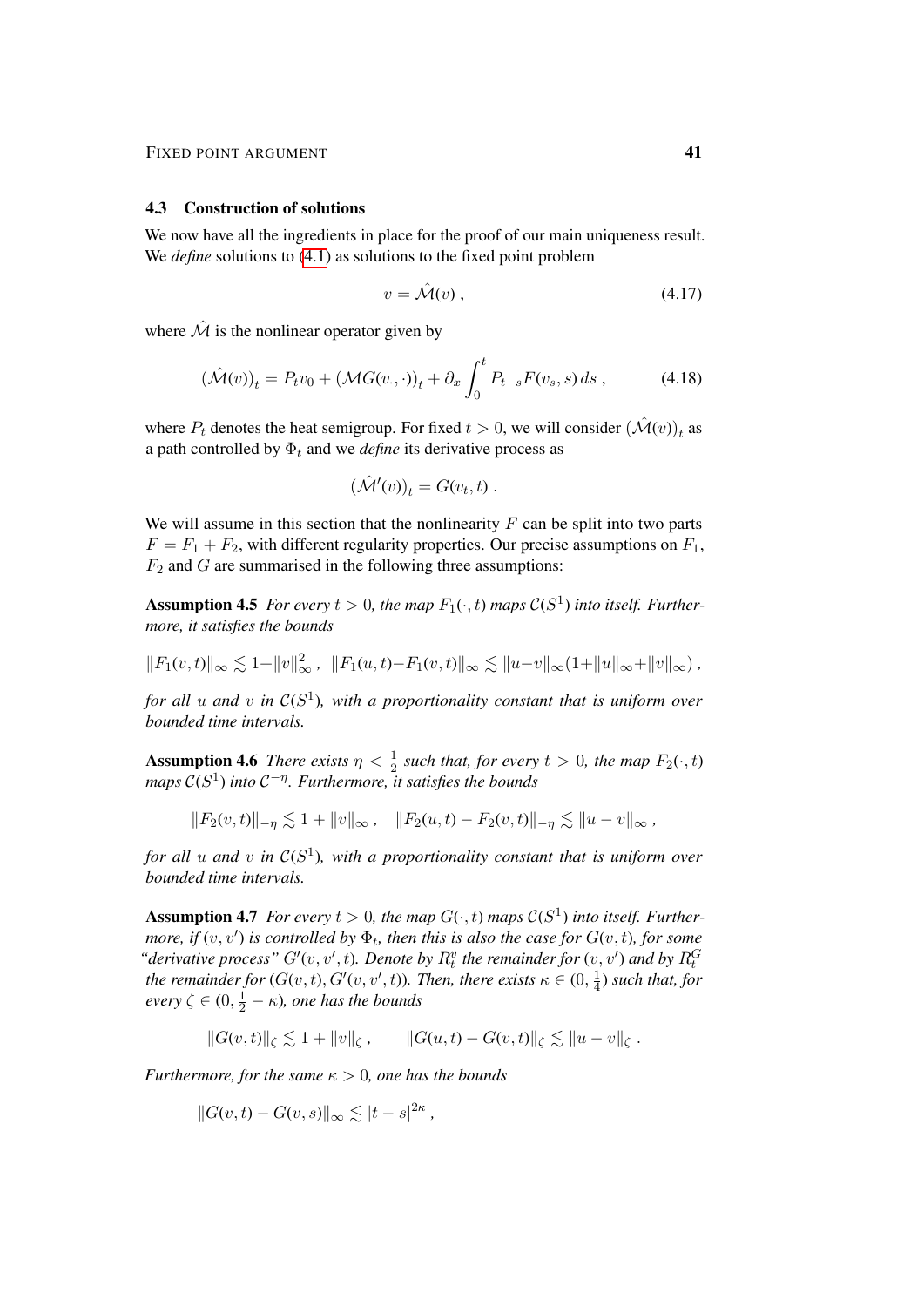### **42 FIXED POINT ARGUMENT**

$$
||G(v,t) - G(u,t) - G(v,s) + G(u,s)||_{\infty} \lesssim ||u - v||_{\infty},
$$
  
\n
$$
||G'(v,t)||_{C^{3\kappa}} \lesssim 1 + ||v'||_{C^{3\kappa}} + ||v||_{C^{\frac{1}{2}-\kappa}} + ||R_v^v||_{\frac{1}{2}+2\kappa},
$$
  
\n
$$
||G'(u,u',t) - G'(v,v',t)||_{C^{3\kappa}} \lesssim ||u' - v'||_{C^{3\kappa}} + ||u - v||_{C^{\frac{1}{2}-\kappa}} + ||R_v^u - R_v^v||_{\frac{1}{2}+2\kappa},
$$
  
\n
$$
||R_t^{G(v)}||_{\frac{1}{2}+2\kappa} \lesssim 1 + ||v'||_{C^{3\kappa}} + ||v||_{C^{\frac{1}{2}-\kappa}} + ||R_v^v||_{\frac{1}{2}+2\kappa},
$$
  
\n
$$
||R_t^{G(u)}(u) - R_t^{G(v)}(v)||_{\frac{1}{2}+2\kappa} \lesssim ||u' - v'||_{C^{3\kappa}} + ||u - v||_{C^{\frac{1}{2}-\kappa}} + ||R_v^u - R_v^v||_{\frac{1}{2}+2\kappa},
$$

*with a proportionality constant that is uniform over bounded time intervals.*

We now have all the necessary ingredients to solve [\(4.18\)](#page-40-0) by a fixed point argument.

<span id="page-41-1"></span>**Theorem 4.8** Assume that there exist  $\kappa < \frac{1}{12}$  and  $\eta < \frac{1}{2} - 2\kappa$  such that Assump*tions* [4.5](#page-40-1)[–4.7](#page-40-2) *hold.* Assume furthermore that Y,  $\Phi$  *and*  $\tilde{Y}$  *are as in* [\(4.3\)](#page-33-2) *and* [\(4.4\)](#page-34-0) *and that the bound* [\(4.12\)](#page-37-0) *holds for some*  $\bar{\kappa} \in (0, \kappa)$ *.* 

*Then, for every initial condition*  $v_0 \in C^{\zeta-1}$  *with*  $\zeta > 2\kappa$ *, there exists a choice of exponents*  $\alpha$ ,  $\beta$ ,  $\gamma$  *and*  $\delta$  *such that the nonlinear operator*  $\hat{\mathcal{M}}$  *maps*  $\mathcal{B}_{\star T}$  *into itself for every*  $T > 0$ *. Furthermore, there exists*  $T_{\star} > 0$  *such that the fixed point equation [\(4.17\)](#page-40-3) admits a solution in*  $\mathcal{B}_{\star,T_{\star}}$ *, and this solution is unique.* 

*Proof.* We choose  $\alpha$ ,  $\beta$ ,  $\gamma$  and  $\delta$  as in [\(4.16\)](#page-39-2). With this choice, it suffices to show that there exists  $T > 0$  such that  $\hat{\mathcal{M}}$  maps some ball of  $\mathcal{B}_{\star,T}$  into itself and is a contraction there.

We first consider the first term in  $\hat{\mathcal{M}}$ , namely  $P_t v_0$ . It follows from Proposition [A.11](#page-98-0) that one has the bounds

$$
||P_t v_0||_{\frac{1}{2}+2\kappa} \lesssim t^{-\frac{3}{4}} ||v_0||_{\zeta-1} , \qquad ||P_t v_0||_{\infty} \lesssim t^{\kappa-\frac{1}{2}} ||v_0||_{\zeta-1} ,
$$

as well as

$$
||P_t v_0 - P_s v_0||_{\infty} = ||(P_{t-s} - 1)P_s v_0||_{\infty} \lesssim |t - s|^{\delta} ||P_s v_0||_{2\delta}
$$
  
\$\lesssim |t - s|^{\delta} s^{\kappa - \delta - \frac{1}{2}} ||v\_0||\_{\zeta - 1} . \qquad (4.19)\$

Here, we made use of the fact that  $\zeta > 2\kappa$  by assumption. Since, by our assumptions, we have  $\alpha > \frac{3}{4}$ ,  $\beta > \frac{1}{2} - \kappa$ , and  $\gamma > \frac{1}{2} + \delta - \kappa$ , it follows that we have the bound

<span id="page-41-0"></span>
$$
||P.v_0||_{\star,T} \lesssim T^{\theta} ||v_0||_{\zeta-1} ,
$$

for some  $\theta > 0$ . (Note that we consider the derivative process of  $P_t v_0$  to be simply 0.)

In the next step, define a nonlinear map  $\mathcal N$  by

$$
(\mathcal{N}v)_t = \partial_x \int_0^t P_{t-s} F(v_s, s) ds.
$$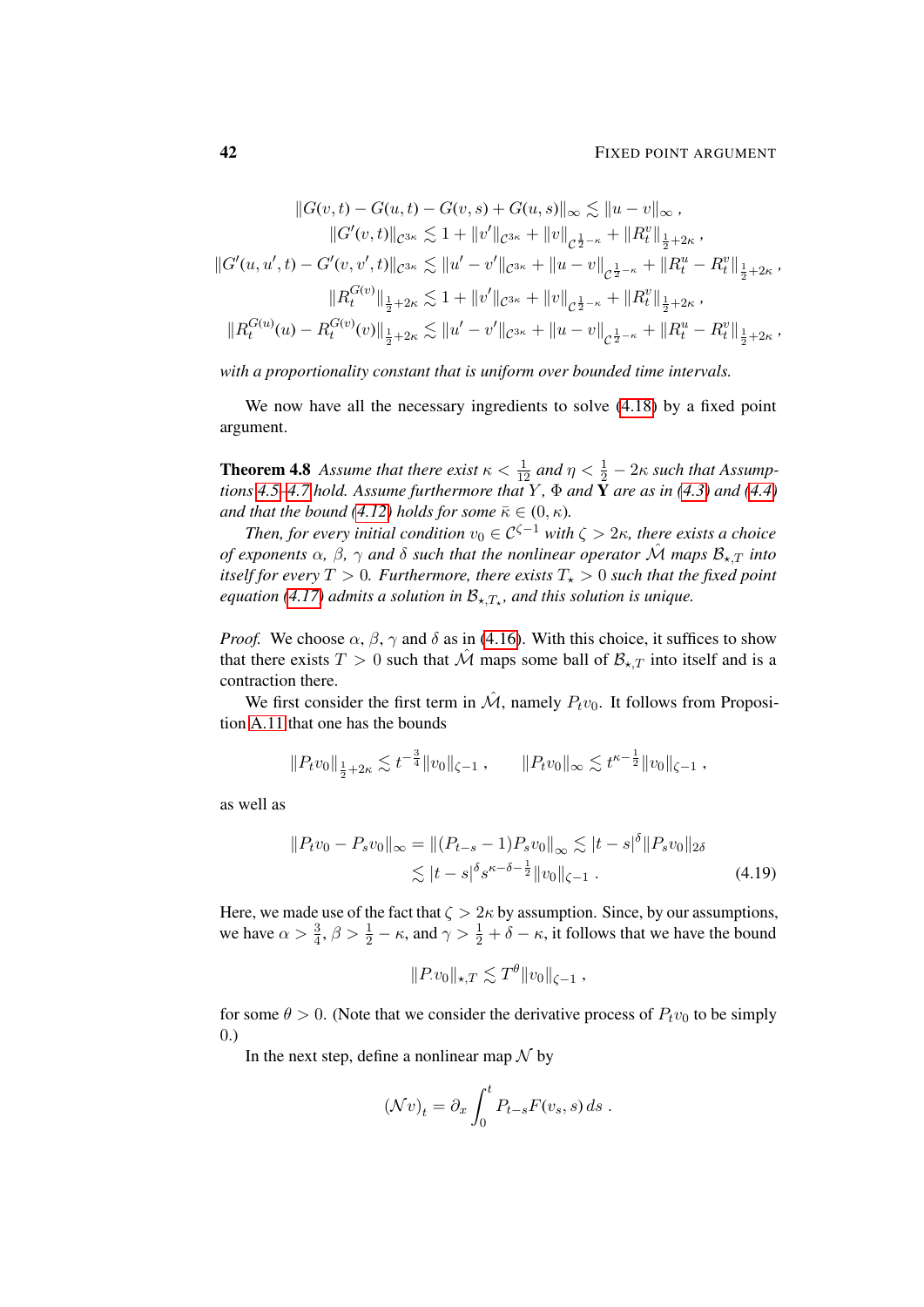It then follows from Proposition [A.11](#page-98-0) and the assumptions on  $F$  that

$$
\|(\mathcal{N}v)_t\|_{\frac{1}{2}+2\kappa} \lesssim \int_0^t \left( (t-s)^{-\kappa-\frac{3}{4}} \|F_1(v_s, s)\|_{\infty} + (t-s)^{-\frac{\eta}{2}-\frac{3}{4}-\kappa} \|F_2(v_s, s)\|_{-\eta} \right) ds
$$
  
\$\lesssim (1+\|v\|\_{\star,T})^2 \int\_0^t \left( (t-s)^{-\kappa-\frac{3}{4}} s^{-2\beta} + (t-s)^{-\frac{\eta}{2}-\frac{3}{4}-\kappa} s^{-\beta} \right) ds\$  
\$\lesssim (1+\|v\|\_{\star,T})^2 \left( T^{\frac{1}{4}-\kappa-2\beta} + T^{\frac{1}{4}-\frac{\eta}{2}-\kappa-\beta} \right). \tag{4.20a}

Similarly, the supremum norm is bounded by

$$
\|\mathcal{(N}v)_t\|_{\infty} \lesssim (1 + \|v\|_{\star,T})^2 \left(T^{\frac{1}{2}-2\beta} + T^{\frac{1}{2}-\frac{\eta}{2}-\beta}\right). \tag{4.20b}
$$

Regarding the time regularity bound, we have as in [\(4.19\)](#page-41-0) the bound

$$
\|(\mathcal{N}v)_t - (\mathcal{N}v)_s\|_{\infty} \lesssim \int_s^t \left( (t-r)^{-\frac{1}{2}} \|F_1(v_r, r)\|_{\infty} + (t-r)^{-\frac{\eta}{2} - \frac{1}{2}} \|F_2(v_r, r)\|_{-\eta} \right) dr
$$
  
+ 
$$
|t-s|^{\delta} \int_0^s (s-r)^{-\frac{1}{2} - \delta} \|F_1(v_r, r)\|_{\infty} dr
$$
  
+ 
$$
|t-s|^{\delta} \int_0^s (s-r)^{-\frac{\eta}{2} - \frac{1}{2} - \delta} \|F_2(v_r, r)\|_{-\eta} dr
$$
. (4.21)

Making use of the bound [\(4.15\)](#page-39-3) and otherwise proceeding as before, we conclude that

$$
\|(\mathcal{N}v)_t - (\mathcal{N}v)_s\|_{\infty} \lesssim |t - s|^{\delta} (1 + \|v\|_{\star,T})^2 \left( T^{\frac{1}{2} - 2\beta - \delta} + T^{\frac{1}{2} - \frac{\eta}{2} - \beta - \delta} \right). \tag{4.20c}
$$

Note here that, since  $\kappa < \frac{1}{12}$  by assumption, we have  $\eta < 1 - 8\kappa$ . This ensures that the bound  $\delta < \frac{1}{2} - \frac{\eta}{2} - \delta$ , which is required in [\(4.15\)](#page-39-3), does indeed hold.

Collecting the bounds from [\(4.20\)](#page-41-0), it is lengthy but straightforward to check that, thanks to our assumptions on  $\kappa$ ,  $\eta$ , and  $\delta$ , there exists  $\theta > 0$  such that one does have the bound

<span id="page-42-1"></span><span id="page-42-0"></span>
$$
\|\mathcal{N}v\|_{\star,T} \lesssim T^{\theta} (1 + \|v\|_{\star,T})^2.
$$

Similarly, one can verify in exactly the same way that one also has the bound

$$
\|\mathcal{N}u-\mathcal{N}v\|_{\star,T}\lesssim T^{\theta}\|u-v\|_{\star,T}(1+\|u\|_{\star,T}+\|v\|_{\star,T}).
$$

Furthermore, the assumptions on the map  $G$  are set up precisely in such a way that one has

$$
||G(v, \cdot)||_{\star,T} \lesssim 1 + ||v||_{\star,T} , \quad ||G(u, \cdot) - G(v, \cdot)||_{\star,T} \lesssim ||u - v||_{\star,T} .
$$

Combining this with Proposition [4.3,](#page-37-1) as well as the bounds on  $N$  and  $P_t v_0$  that we just obtained, we conclude that

$$
\|\hat{\mathcal{M}}v\|_{\star,T} \lesssim T^{\theta}(1 + \|v\|_{\star,T})^{2},
$$
  

$$
\|\hat{\mathcal{M}}u - \hat{\mathcal{M}}v\|_{\star,T} \lesssim T^{\theta}(1 + \|u\|_{\star,T} + \|v\|_{\star,T})\|u - v\|_{\star,T}. \tag{4.22}
$$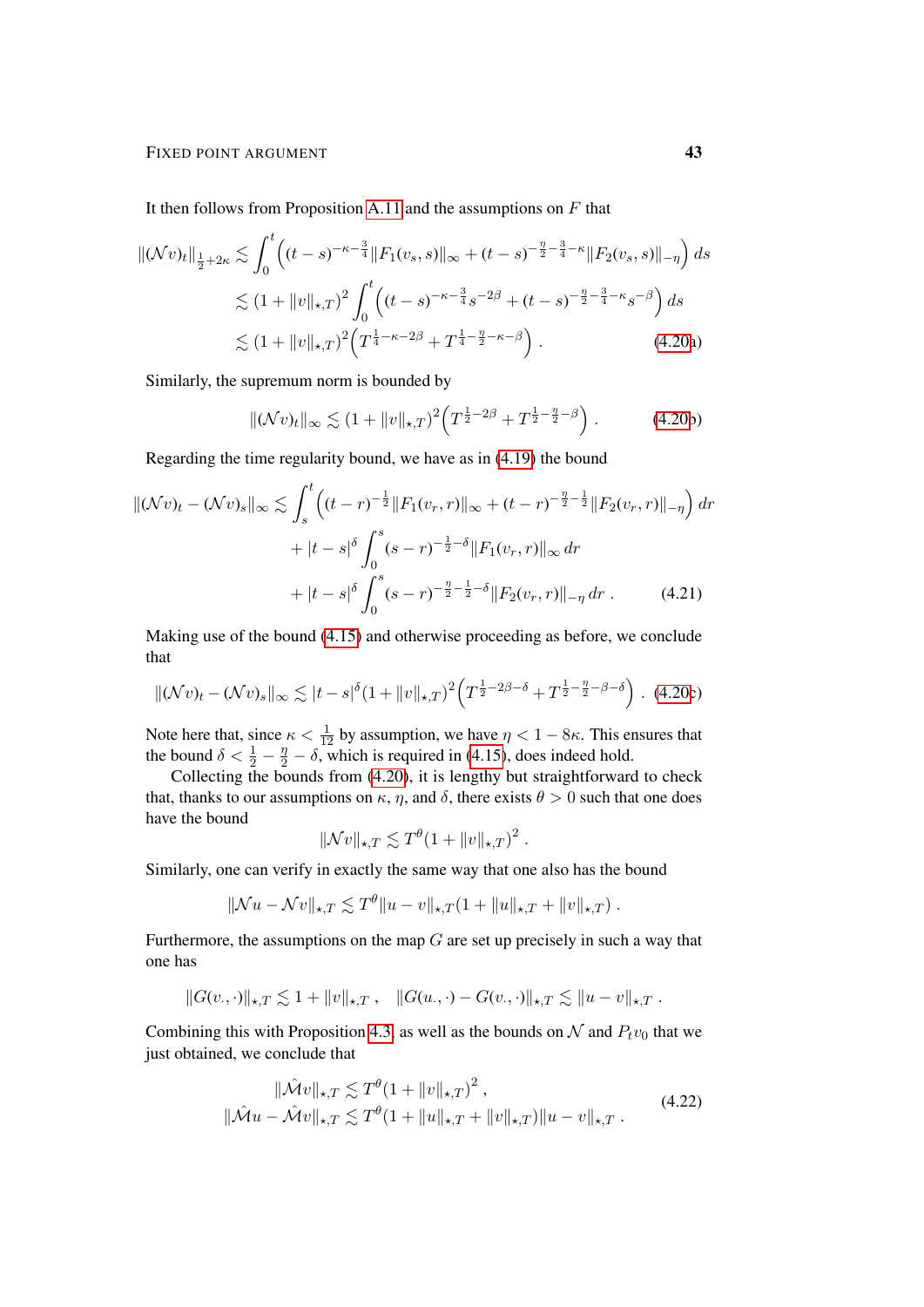It follows immediately that, for  $T > 0$  small enough, there exists a ball around the origin in  $\mathcal{B}_{\star T}$  which is left invariant by  $\hat{\mathcal{M}}$  and such that  $\hat{\mathcal{M}}$  admits a unique fixed point in this ball.

The uniqueness of this fixed point in all of  $\mathcal{B}_{\star,T}$  now follows from the following argument. Denote by  $T_{\star}$  and  $v_{\star}$  the time horizon and fixed point that were just constructed and assume that there exists a fixed point  $v \neq v_*$  for  $\mathcal{M}$ . Note now that, by the definition of the norm  $\|\cdot\|_{\star,T}$ , the natural restriction operator from  $\mathcal{B}_{\star,T_{\star}}$  to  $\mathcal{B}_{\star,T}$  is a contraction for every  $T < T_{\star}$ . Since it follows from [\(4.22\)](#page-42-0) that there exists some  $T \in (0, T_*)$  such that  $\hat{\mathcal{M}}$  is a contraction in the ball of radius  $||v||_{\star, T_{\star}}$  in  $\mathcal{B}_{\star, T}$ , this shows that on the interval [0, T], v must agree with  $v<sub>\star</sub>$ . The uniqueness claim then follows by iterating this argument.  $\Box$ 

Once we do have a unique solution to a PDE, we can perform the usual kind of bootstrapping argument to improve the regularity estimates provided "for free" by the fixed point argument. In our case, we can certainly not expect the solution  $v$  to be more regular than the process  $\Phi$ , which in turn cannot be expected to be more regular than  $Y$ . However, it is possible to slightly improve the regularity estimates for the remainder term  $R_t^v(x, y)$  defined in [\(4.11\)](#page-36-2). Our current bounds show that  $\|R_t^v\|_{\frac{1}{2}+2\kappa} < \infty$ , which is not a very good bound in general.

Given the (lack of) regularity of  $F_1$ , we certainly do not expect  $||R_t^v||_1$  to be finite, but it turns out that this can be approached arbitrarily close:

<span id="page-43-1"></span>Proposition 4.9 *Let the assumptions of Theorem [4.8](#page-41-1) hold, let* v *be the unique maximal solution to [\(4.18\)](#page-40-0)* with lifetime  $T_*$ . Then, for  $0 < s < t < T_*$ , one has

$$
||v_t - v_s||_{\infty} \lesssim |t - s|^{\gamma}, \qquad (4.23)
$$

*for every*  $\gamma < \frac{1}{4} - \frac{\bar{\kappa}}{2}$  $\frac{\kappa}{2}$ . The proportionality constant is uniform over every compact *time interval in*  $(0, T_{\star})$ *. Furthermore, one has* 

<span id="page-43-0"></span> $||R_t^v||_{\bar{\gamma}} < \infty$ ,

*for every*  $\bar{\gamma} < 1 - (2\bar{\kappa} \vee \eta)$  *and every*  $t \in (0, T_*)$ *.* 

*Proof.* Since it is possible to concatenate solutions to  $(4.18)$ , we can restart the solution at some positive time. As a consequence, since we know that the solution belongs to  $\mathcal{B}_{\star,T}$ , we can assume that  $||v_t||_{\frac{1}{2}-\kappa}$  and  $||R_t^v||_{\frac{1}{2}+2\kappa}$  are bounded uniformly in time. Since we furthermore know that  $v_t$  is controlled by  $\Phi_t$  with remainder  $R_t^v$ , we obtain that actually  $||v_t||_{\frac{1}{2} - \bar{\kappa}}$  is bounded. Furthermore, since  $v_t' = G(v_t, t)$  by construction, we also have  $\|\tilde{v}'_t\|_{\frac{1}{2}-\bar{\kappa}}$  uniformly bounded.

It then follows form [\(4.21\)](#page-42-1) that

$$
\|\mathcal{N}v_t-\mathcal{N}v_s\|\lesssim |t-s|^\gamma,
$$

provided that  $\gamma < \frac{1}{2} - \frac{\eta}{2}$  $\frac{\eta}{2}$ . It follows from Proposition [4.2](#page-35-0) that a similar bound holds for the term  $\mathcal{M}G(v_t, t)$ , provided that  $\gamma < \frac{1}{4} - \frac{\overline{\kappa}}{2}$  $\frac{\kappa}{2}$ , so that the first bound follows.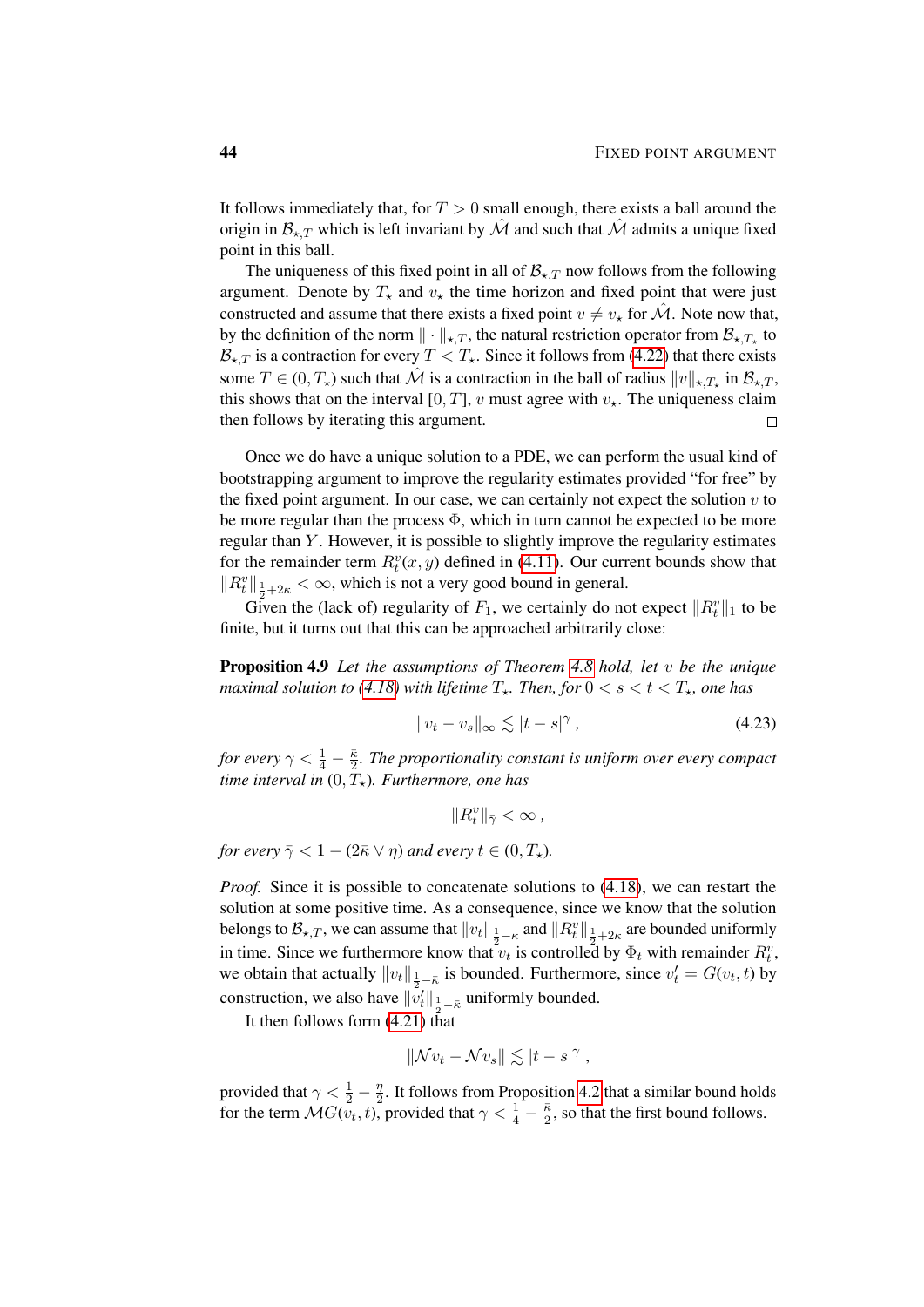For the second bound, it follows from Proposition [A.11](#page-98-0) that the bound holds for  $\mathcal{N} v_t$ . To show that it also holds for  $\mathcal{M}G(v_t,t)$ , it suffices to apply Proposition [4.1](#page-34-1) by noting that the right hand side of that bound is integrable as soon as  $\kappa < \frac{1}{4} - \bar{\kappa}$ , thanks to the bound [\(4.23\)](#page-43-0).  $\Box$ 

An important special case is given by the case when

<span id="page-44-2"></span><span id="page-44-0"></span>
$$
G(v,t)=v+w_t,
$$

for some fixed process w such that  $w_t$  is controlled by  $\Phi_t$  for every t with

$$
\sup_{t \le T} \|w_t'\|_{\mathcal{C}^{3\kappa}} < \infty \,, \quad \sup_{t \le T} \|R_t^w\|_{\frac{1}{2} + 2\kappa} < \infty \,, \quad \sup_{s,t \le T} \frac{\|w_t - w_s\|_{\infty}}{|t - s|^{\kappa}} < \infty \,, \tag{4.24}
$$

<span id="page-44-1"></span>One then has:

**Proposition 4.10** Let the assumptions of Theorem [4.8](#page-41-1) hold and let  $G(v, t) = cv +$ w<sub>t</sub> with w as above and  $c \in \mathbf{R}$ . Let v be the unique maximal solution to [\(4.18\)](#page-40-0) with *lifetime*  $T_*$ *. Then, for every*  $t \in (0, T_*)$ *, one has the decomposition* 

$$
e^{-c\Phi_t(x)}v_t(x) = \int_0^x e^{-c\Phi_t(z)}w_t(z) d\Phi_t(z) + R_t(x), \qquad (4.25)
$$

*with*  $R_t \in \mathcal{C}^{\bar{\gamma}}$  for every  $\bar{\gamma} < 1 - (2\bar{\kappa} \vee \eta)$ .

Remark 4.11 The rough integral appearing on the right hand side is well-posed since, by assumption,  $w_t$  is controlled by  $\Phi_t$ , so that the same is true for the integrand in [\(4.25\)](#page-44-0).

**Remark 4.12** It is not guaranteed that  $\int_0^{2\pi} e^{-c\Phi_t(z)} w_t(z) d\Phi_t(z) = 0$ , so the two functions appearing in the right hand side of [\(4.25\)](#page-44-0) are not necessarily periodic. This is irrelevant however, since one can easily rectify this by adding to each of them a suitable multiple of  $x$ .

*Proof of Proposition [4.10.](#page-44-1)* Setting  $\tilde{v}_t(x) = \int_0^x e^{-c\Phi_t(z)} w_t(z) d\Phi_t(z)$ , it follows from [\(4.24\)](#page-44-2) and Theorem [3.2](#page-27-1) that

<span id="page-44-3"></span>
$$
\delta\tilde{v}_t(x,y) = e^{-c\Phi_t(x)}w_t(x)\delta\Phi_t(x,y) + R_t^{\tilde{v}}(x,y) ,\qquad (4.26)
$$

with  $\|R_t^{\tilde{v}}\|_{1-2\bar{\kappa}} < \infty$ .

On the other hand, we know from Proposition [4.9](#page-43-1) that

$$
\delta v_t(x,y) = (cv_t(x) + w_t(x))\delta \Phi_t(x,y) + R_t^v(x,y) ,
$$

with  $\|R_t^v\|_{\bar{\gamma}} < \infty$ . In particular, this implies that

$$
v_t(y) = v_t(x)(1 + c\delta\Phi_t(x, y)) + w_t(x)\delta\Phi_t(x, y) + R_t^v(x, y)
$$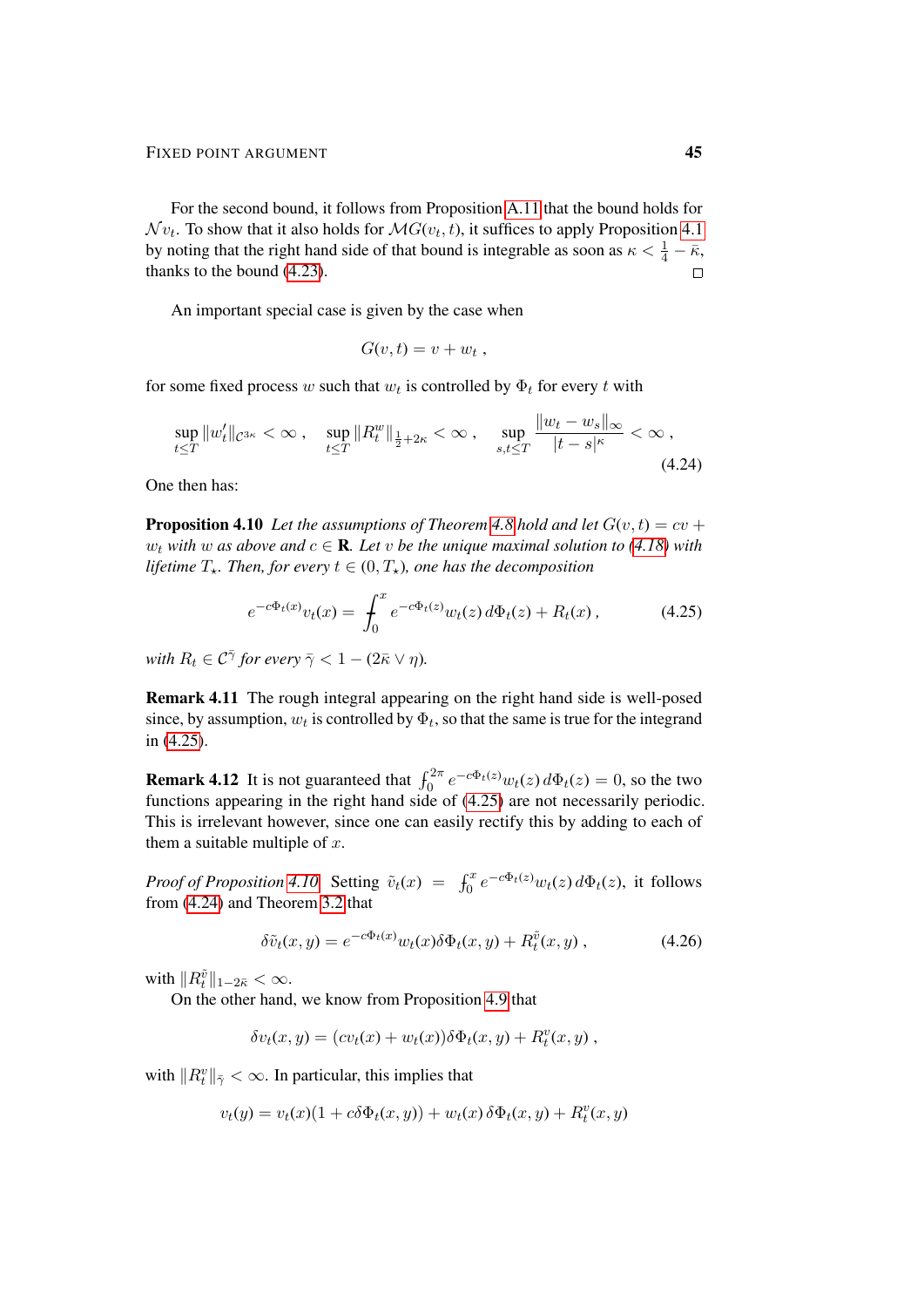$$
= v_t(x)e^{c\delta\Phi_t(x,y)} + w_t(x)\delta\Phi_t(x,y) + \tilde{R}_t^v(x,y),
$$

where we also have  $\|\tilde{R}^v_t\|_{\bar{\gamma}} < \infty$ . Multiplying both sides by  $e^{-c\Phi_t(y)}$  and subtracting [\(4.26\)](#page-44-3) from the resulting expression, we obtain the identity

$$
e^{-c\Phi_t(y)}v_t(y) - e^{-c\Phi_t(x)}v_t(x) = \int_x^y e^{-c\Phi_t(z)}w_t(z) d\Phi_t(z) + e^{-c\Phi_t(y)}\tilde{R}_t^v(x,y) - R_t^{\tilde{v}}(x,y).
$$

It follows that the function  $R_t$  defined in [\(4.25\)](#page-44-0) satisfies the identity  $\delta R_t(x, y) =$  $e^{-c\Phi_t(y)} \tilde{R}_t^v(x, y) - R_t^{\tilde{v}}(x, y)$ , so that the claim follows at once.  $\Box$ 

## 5 Construction of the universal process

The aim of this section is to prove the convergence of the processes  $Y_{\varepsilon}^{\tau}$  to some limiting processes  $Y^{\tau}$ . Actually, it turns out that the constant Fourier mode requires a separate treatment, so we only consider the centred processes  $X_{\varepsilon}^{\tau}$  here, which were defined in [\(2.1\)](#page-11-0). The aim of this section is to show that, for every binary tree  $\tau$ , there exists a process  $X^{\tau}$  such that

$$
X^{\tau} = \lim_{\varepsilon \to 0} X_{\varepsilon}^{\tau} ,
$$

in a suitable sense, and to obtain quantitative estimates on  $X^{\tau}$ .

## 5.1 Construction of  $X^V$ .

to

A crucial observation for the sequel is that, for  $k \neq 0$ , the covariance of the Fourier modes of  $X_{\varepsilon}^{\bullet}$  is given by

$$
\mathbf{E} X_{\varepsilon,k}^{\bullet}(s) X_{\varepsilon,\ell}^{\bullet}(t) = \delta_{k,-\ell} \frac{\varphi^2(\varepsilon k)}{k^2} \exp(-k^2|t-s|) .
$$

Since  $X_{\varepsilon}$  and  $X_{\varepsilon}^{\bullet}$  will virtually always arise via their spatial derivatives, it will be convenient to introduce a notation for this. We therefore define  $\bar{X}^{\tau} \stackrel{\text{def}}{=} \partial_x X^{\tau}$  as in [\(2.8\)](#page-13-0), and similarly for  $\bar{X}_{\varepsilon}^{\tau}$ , so that one has the identity

$$
\mathbf{E}\bar{X}_{\varepsilon,k}^{\bullet}(s)\bar{X}_{\varepsilon,\ell}^{\bullet}(t) = \delta_{k,-\ell}\varphi^{2}(\varepsilon k) \exp(-k^{2}|t-s|) , \qquad (5.1)
$$

provided that  $k \neq 0$ . This is where our convention [\(1.2\)](#page-1-0) shows its advantage: this choice of normalisation for the driving noise ensures that we do not have any constant prefactor appearing in [\(5.1\)](#page-45-0) so that, except for the constant mode, the space-time correlation function of  $\bar{X}^{\bullet}$  is precisely equal to the heat kernel.

With these notations at hand, the process  $X_{\varepsilon}^{\vee}$  is given as the stationary solution

<span id="page-45-1"></span><span id="page-45-0"></span>
$$
\partial_t X_{\varepsilon}^{\mathsf{V}} = \partial_x^2 X_{\varepsilon}^{\mathsf{V}} + \Pi_0^{\perp} |\bar{X}_{\varepsilon}^{\bullet}|^2 \,, \tag{5.2}
$$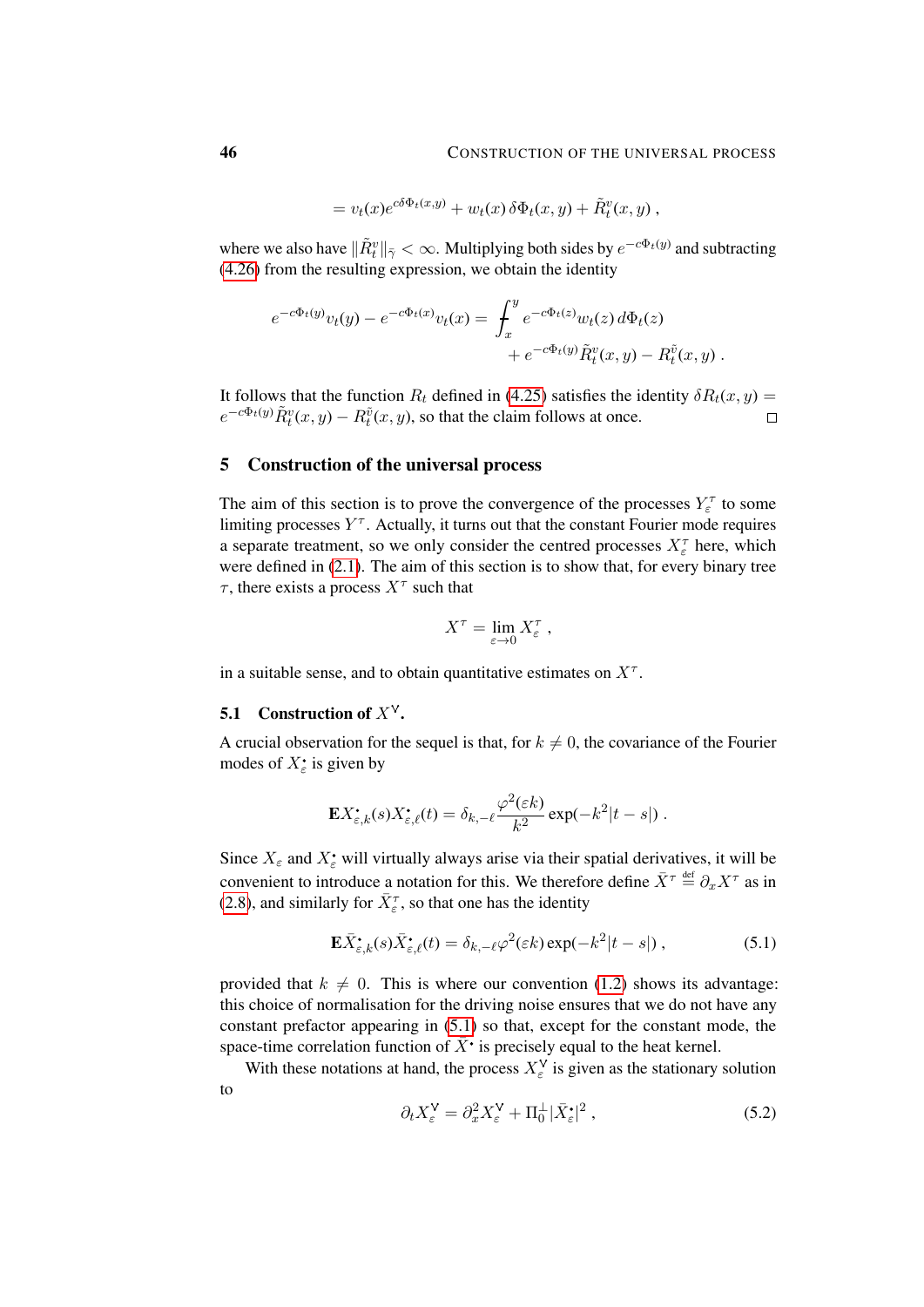so that its Fourier modes are given for  $k \neq 0$  by the identity

<span id="page-46-1"></span>
$$
X_{\varepsilon,k}^{\mathbf{V}}(t) = \int_{-\infty}^{t} e^{-k^2(t-s)} \sum_{\ell \in \mathbf{Z}} \bar{X}_{\varepsilon,\ell}^{\bullet}(s) \bar{X}_{\varepsilon,k-\ell}^{\bullet}(s) ds . \tag{5.3}
$$

<span id="page-46-0"></span>We now show that  $X_{\varepsilon}^{\vee}$  converges to a limiting process  $X^{\vee}$  in the following sense:

**Proposition 5.1** *There exists a process*  $X^V$  *such that the weak convergence*  $X^V_\varepsilon \rightarrow$  $X^{\mathsf{V}}$  takes place in  $\mathcal{C}([-T,T],\mathcal{C}^{\alpha})\cap\mathcal{C}^{\beta}([-T,T],\mathcal{C})$  for every  $\alpha<1,$  every  $\beta<\frac{1}{2},$ *and every*  $T > 0$ *.* 

Before we proceed to the proof, we recall Wick's theorem (sometimes also called Isserlis's theorem) on the higher order moments of Gaussian random variables:

**Proposition 5.2** *Let* T *be a finite index set and let*  $\{X_{\alpha}\}_{{\alpha \in T}}$  *be a collection of real or complex-valued centred jointly Gaussian random variables. Then,*

<span id="page-46-2"></span>
$$
\mathbf{E} \prod_{\alpha \in T} X_{\alpha} = \sum_{P \in \mathcal{P}(T)} \prod_{\{\alpha,\beta\} \in P} \mathbf{E} X_{\alpha} X_{\beta} .
$$

*Proof of Proposition [5.1.](#page-46-0)* The proof is an almost direct application of Proposi-tion [A.2](#page-92-0) below. Indeed, writing  $\mathbf{Z}_{\star} = \mathbf{Z} \setminus \{0\}$  as a shorthand, we can set  $\mathscr{J} = \mathbf{Z}_{\star}^2$ and write elements in  $\mathscr J$  as  $\kappa = (k, \ell) \in \mathscr J$ . For  $\kappa = (k, \ell)$ , we furthermore set  $g_{\kappa}(x) = \exp(ikx)$  and  $C_{\varepsilon}(\kappa) = \varphi(\varepsilon \ell) \varphi(\varepsilon (k - \ell))$ . With this notation, the involution  $\iota$  appearing in the assumptions is given by  $(k, \ell) \leftrightarrow (-k, \ell)$ .

Since it follows from [\(5.3\)](#page-46-1) and Proposition [5.2](#page-46-2) that

$$
X_{\varepsilon}^{\mathsf{V}}(x,t) = \sum_{\kappa = (k,\ell) \in \mathscr{J}} g_{\kappa}(x) C_{\varepsilon}(\kappa) \int_{-\infty}^{t} e^{-k^2(t-s)} \bar{X}_{\ell}^{\bullet}(s) \bar{X}_{k-\ell}^{\bullet}(s) ds ,
$$

we set

$$
f_{\kappa}(t) = \int_{-\infty}^{t} e^{-k^2(t-s)} \bar{X}_{\ell}^{\bullet}(s) \bar{X}_{k-\ell}^{\bullet}(s) ds ,
$$

in order to be in the framework of Proposition [A.2.](#page-92-0) It then follows from [\(5.1\)](#page-45-0) that

$$
\mathbf{E} f_{\kappa}(t) f_{\bar{\kappa}}(s) = \delta_{k,-\bar{k}} (\delta_{\ell,-\bar{\ell}} + \delta_{\ell-k,\bar{\ell}}) K_{\kappa}(s,t) ,
$$

where the kernels  $K_{\kappa}(s, t)$  are given for  $\kappa = (k, \ell)$  by

$$
K_{\kappa}(s,t) = \int_{-\infty}^{t} \int_{-\infty}^{s} e^{-k^{2}(t+s-r-r')-\ell^{2}|r-r'|-(k-\ell)^{2}|r-r'|} dr dr'
$$
  
= 
$$
\int_{-\infty}^{t-s} \int_{-\infty}^{0} e^{-k^{2}(t-s-r-r')-\ell^{2}|r-r'|- (k-\ell)^{2}|r-r'|} dr dr'.
$$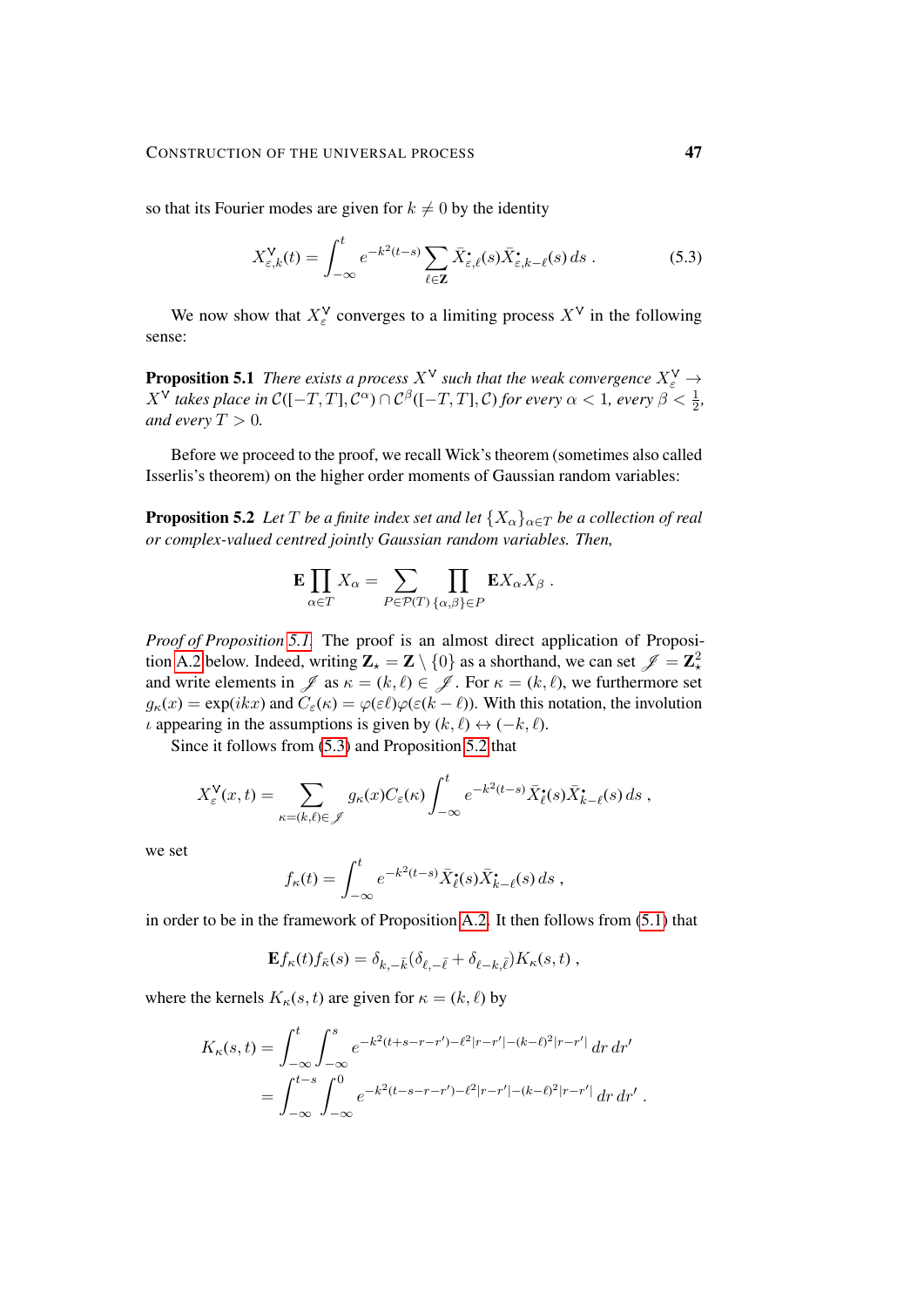Here we assumed  $t > s$  for simplicity, but the kernels are of course symmetric in s and  $t$ . A lengthy but straightforward calculation then shows that one has the identity

<span id="page-47-0"></span>
$$
K_{\kappa}(s,t) = \frac{k^2 e^{-(\ell^2 + (k-\ell)^2)|t-s|} - (\ell^2 + (k-\ell)^2)e^{-k^2|t-s|}}{k^2(k^2 - \ell^2 - (k-\ell)^2)(k^2 + \ell^2 + (k-\ell)^2)}.
$$
(5.4)

It will be convenient in the sequel to introduce the shorthand notation

$$
\Delta_{\kappa,\bar{\kappa}} = \delta_{k,-\bar{k}} (\delta_{\ell,-\bar{\ell}} + \delta_{\ell-k,\bar{\ell}}) , \qquad \kappa = (k,\ell) , \quad \bar{\kappa} = (\bar{k},\bar{\ell}) .
$$

With this notation, we then have, for  $F_{\kappa\eta}$  as in Proposition [A.2,](#page-92-0) the identity

$$
F_{\kappa\eta}(t) \propto \Delta_{\kappa,\eta} K_{\kappa}(t,t) = \frac{\Delta_{\kappa,\eta}}{k^2(k^2 + \ell^2 + (k-\ell)^2)} = \frac{\Delta_{\kappa,\eta}}{2k^2(k^2 - k\ell + \ell^2)}.
$$

Using Proposition [A.3](#page-94-0) below, we furthermore obtain from [\(5.4\)](#page-47-0) the bound

$$
\hat{F}_{\kappa\eta}(s,t) \propto \Delta_{\kappa,\eta} |K_{\kappa}(s,t) - K_{\kappa}(0,0)| \leq F_{\kappa\eta} \wedge \frac{\ell^2 + (k-\ell)^2}{k^2 - k\ell + \ell^2} |t-s|^2.
$$

In particular, for every  $\beta \leq 1$ , one has

$$
\hat{F}_{\kappa\eta}(s,t) = \Delta_{\kappa,\eta} |t-s|^{2\beta} \frac{|\ell^2 + (k-\ell)^2|^{\beta} |k|^{2\beta - 2}}{k^2 - k\ell + \ell^2}.
$$

Since furthermore the Lipschitz constant of  $g_{\kappa}$  is given by  $G_{\kappa} = |k|$ , the conditions [\(A.2\)](#page-93-0) boil down to

$$
\sum_{k\neq 0} |k|^{2\alpha} \sum_{\ell \neq 0} \frac{1}{k^2(k^2 - k\ell + \ell^2)} < \infty ,
$$
  

$$
\sum_{k\neq 0} |k|^{2\beta - 2} \sum_{\ell \neq 0} \frac{|\ell^2 + (k - \ell)^2|^{\beta}}{k^2 - k\ell + \ell^2} < \infty .
$$

Approximating the sum by an integral, one can check that

$$
\sum_{\ell \neq 0} \frac{1}{k^2 (k^2 - k\ell + \ell^2)} \lesssim \frac{1}{k^3} \; ,
$$

so that the first condition is indeed satisfied as soon as  $\alpha < 1$ .

Regarding the second condition, one similarly obtains

$$
\sum_{\ell \in \mathbf{Z}} \frac{|\ell^2 + (k - \ell)^2|^\beta}{k^2 - k\ell + \ell^2} \lesssim \frac{1}{k^{1-2\beta}},
$$

provided that  $\beta < \frac{1}{2}$  (otherwise, the expression is not summable). As a consequence, the second condition reduces to  $k^{4\beta-3}$  being summable, which is again the case if and only if  $\beta < \frac{1}{2}$ . This concludes the proof.  $\Box$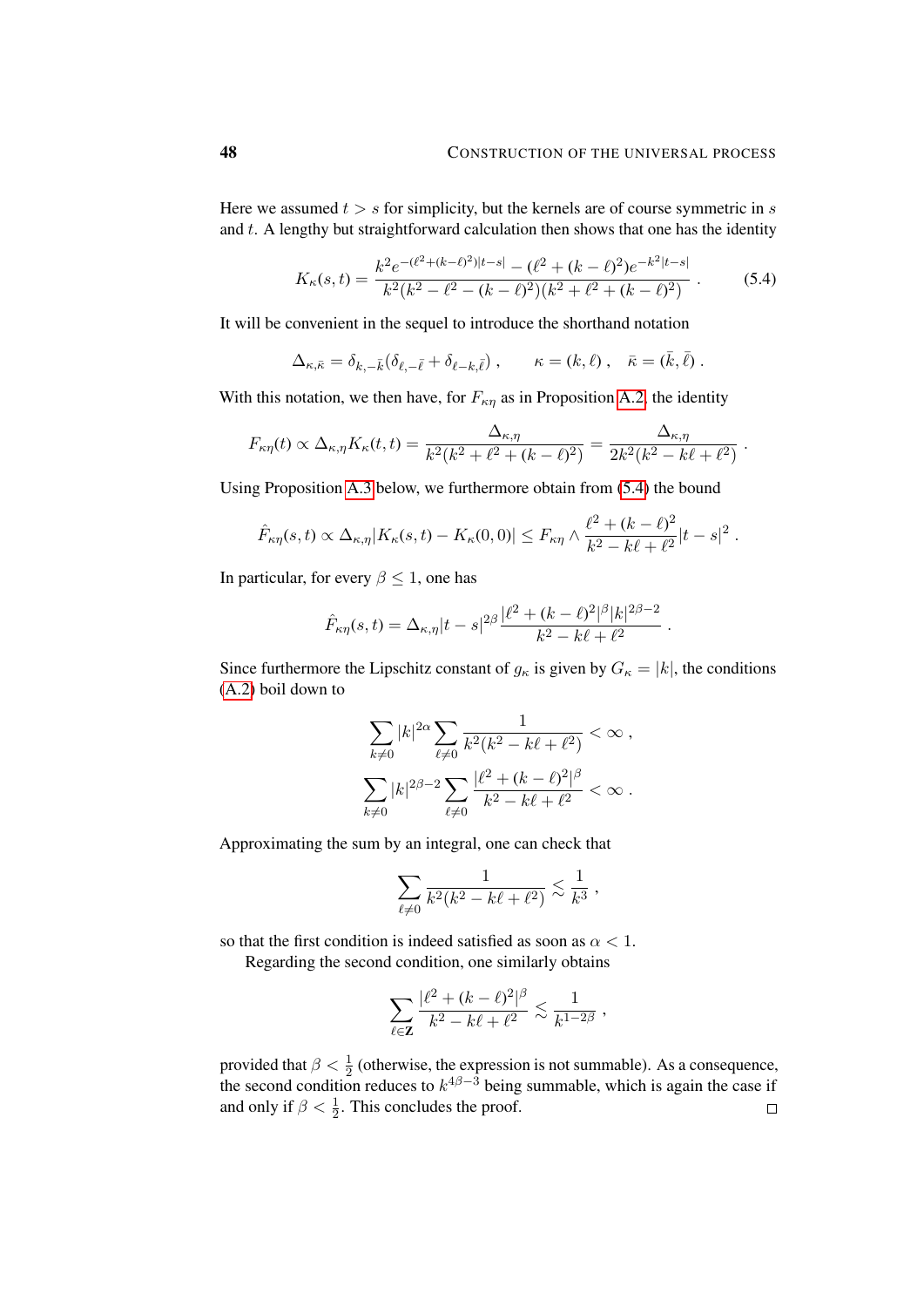**Remark 5.3** It also follows from the proof that, for any fixed  $t$ ,  $X^V(t) \notin H^1$  almost surely, since one has  $\mathbf{E}(X_k^{\mathbf{V}}(t))^2 \sim \frac{1}{k^3}$  $\frac{1}{k^3}$ .

Remark 5.4 In light of the construction just explained, we can understand how the limit  $\alpha = \frac{1}{8}$  $\frac{1}{8}$  arises in [\(1.6\)](#page-3-0). Indeed, it turns out that  $\alpha > \frac{1}{8}$  is precisely the borderline for which the right hand side in [\(5.2\)](#page-45-1) converges to a limit for every *fixed* value of t. The reason why we can break through this barrier is that, instead of making sense of the right hand side for fixed  $t$ , we only need to make sense of its time integral. (This was already remarked in [\[GJ10,](#page-100-0) [Ass11\]](#page-99-0).)

If we use this trick and then continued with the classical tools as in [\[DPDT07\]](#page-99-1), we would however hit another barrier at  $\alpha = \frac{1}{20}$  when the product  $\bar{X}$ <sup>\*</sup>  $\bar{X}$ <sup>\*</sup> ceases to make sense classically (i.e. in the sense of Proposition [A.9\)](#page-98-1). Treating this term also "by hand" in order to overcome that barrier, it would not be too difficult to make sense of [\(1.6\)](#page-3-0) for every  $\alpha > 0$ . The most difficult barrier to break is the passage from  $\alpha > 0$  to  $\alpha = 0$  since there are then *infinitely many* products that cease to make sense classically. More precisely, it will be clear from the remainder of this section that if  $\tau$  is any tree of the form  $\tau = [\bullet, \overline{\tau}]$ , then the product  $\overline{X}^{\bullet} \overline{X}^{\tau}$  does not make sense classically.

## 5.2 A more systematic approach

We would now like to similarly construct a process  $X^{\vee}$  that is the limit of  $X_{\varepsilon}^{\vee}$  as  $\varepsilon \to 0$ . For  $k \neq 0$ , it follows from the definitions that

$$
X_{\varepsilon,k}^{\mathbf{V}}(t) = i \sum_{\ell \in \mathbf{Z}} \int_{-\infty}^{t} e^{-k^2(t-s)} (k-\ell) \bar{X}_{\varepsilon,\ell}^{\bullet}(s) X_{\varepsilon,k-\ell}^{\mathbf{V}}(s) ds
$$
  

$$
= i \sum_{\ell+m+p=k} \int_{-\infty}^{t} \int_{-\infty}^{s} e^{-k^2(t-s) - (k-\ell)^2(s-r)} (k-\ell)
$$
  

$$
\times \bar{X}_{\varepsilon,\ell}^{\bullet}(s) \bar{X}_{\varepsilon,m}^{\bullet}(r) \bar{X}_{\varepsilon,p}^{\bullet}(r) dr ds .
$$

At this stage, it becomes clear that a somewhat more systematic approach to the estimation of the correlations is needed. In principle, one could try the same "brute force" approach as in Proposition [5.1](#page-46-0) and obtain exact expressions for the correlations of  $X_{\varepsilon}^{\vee}$ , but it rapidly becomes clear that bounding the resulting expressions is a rather boring and not very instructive task. By the time we want to construct  $X^{\mathcal{X}}$ , a brute force approach is definitely out of the question. Instead, we will now provide a more systematic approach to estimating the correlations of  $X_{\varepsilon}^{\tau}$  for more complicated trees  $\tau$ .

Although the setting is quite different, our approach is inspired by the classical construction of Feynman diagrams in perturbative quantum field theory (see for example [\[Pol05\]](#page-101-0) for an introduction), with the heat kernel playing the role of the propagator. We will associate to any given process  $X^{\tau}$  a number of "Feynman diagrams", that turn out in our case to be graphs with certain properties. Each of these graphs encodes a multiple sum of a multiple integral that needs to be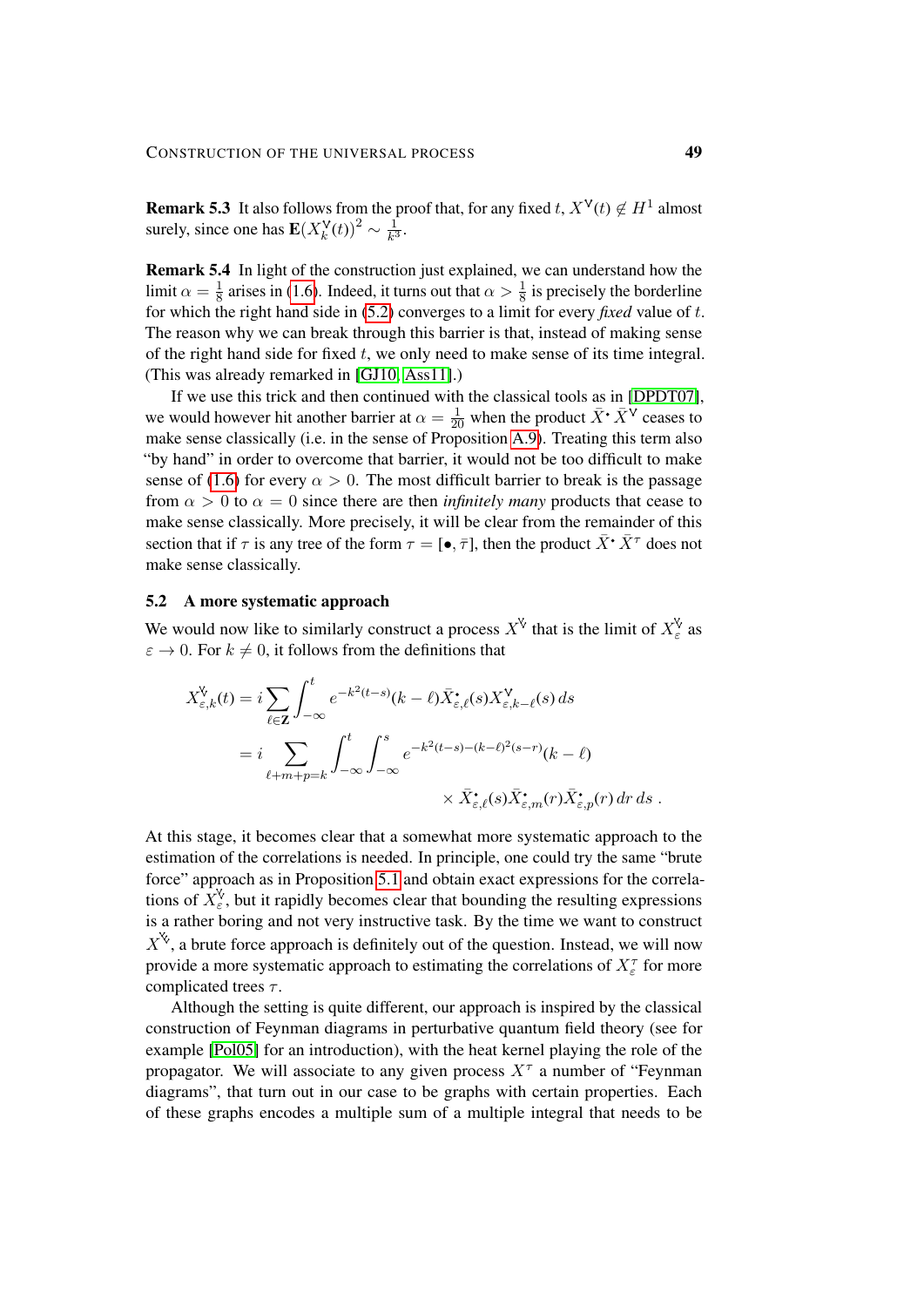| Symbol               | Meaning                                                                             |
|----------------------|-------------------------------------------------------------------------------------|
| $\mathcal{E}(\tau)$  | Edges of $\tau$                                                                     |
| $\mathcal{V}(\tau)$  | Vertices of $\tau$ (including leaves)                                               |
| $\ell(\tau)$         | Leaves of $\tau$                                                                    |
| $i(\tau)$            | Inner vertices of $\tau$                                                            |
| $\mathscr{L}^{\tau}$ | Proper integer labelling of edges of the tree $\tau$                                |
| $\mathscr{T}^{\tau}$ | Ordered real labelling of vertices of the tree $\tau$                               |
| $\mathcal{P}^\tau$   | Pairings of two copies of the leaves of $\tau$                                      |
| $\mathscr{L}^\tau_P$ | Elements in $\mathscr{L}^{\tau} \times \mathscr{L}^{\tau}$ respecting the pairing P |
| $S_{\tau}$           | Group of isometries of $\tau$                                                       |

Table 1: Notations for various objects associated to a given tree  $\tau$ .

bounded in order to ascertain the convergence of the corresponding process  $X_{\varepsilon}^{\tau}$  to a limit. The main achievement of this section is to describe a very simple "graphical" algorithm that provides a sufficient condition for this convergence which is not too difficult to check in practice.

First, for a given binary tree  $\tau \neq \bullet$ , we introduce the set  $\mathscr{L}^{\tau}$  of "proper" labellings of  $\tau$  which consists of all possible ways of associating to each edge  $e$  of  $\tau$  a non-zero integer  $L_e \in \mathbb{Z}_{\star}$ , with the additional constraints that Kirchhoff's law should be satisfied. In other words, for every node  $v$  that is neither the root nor a leaf, the sum of the labels of the two edges connecting  $v$  to its children should be equal to the label of the edge connecting  $v$  to its parent. For example, we have

$$
\begin{matrix}\n\mathbf{1} & \mathbf{1} & \mathbf{1} & \mathbf{1} \\
\mathbf{1} & \mathbf{1} & \mathbf{1} & \mathbf{1} \\
\mathbf{1} & \mathbf{1} & \mathbf{1} & \mathbf{1}\n\end{matrix}
$$

Given a labelling  $L \in \mathcal{L}^{\tau}$ , we also denote by  $\varrho$  the root vertex and by  $\varrho(L)$  the sum of the labels of the edges attached to  $\rho$ . (In the first example above, we would have  $\rho(L) = 7$ .) Each label of a proper labelling should be thought of as a "Fourier mode" and the reason behind Kirchhoff's law is the way exponentials behave under multiplication. The precise meaning of this will soon become clear.

For a given binary tree  $\tau$ , we denote by  $\ell(\tau)$  the set of leaves and by  $i(\tau)$  the set of inner vertices (the complement of  $\ell(\tau)$  in the set  $V(\tau)$  of all vertices of  $\tau$ ). It will then be useful to introduce a labelling of the interior vertices of a binary tree by real numbers, which should this time be thought of as "times" instead of "Fourier modes". Denoting by " $\leq$ " the canonical partial order of a rooted tree (i.e.  $u \leq v$  if u lies on the path from v to the root), we denote by  $\mathscr{T}^{\tau}$  the set of all labellings that associate to each vertex  $v \in i(\tau)$  a real number  $T_v \in \mathbf{R}$  with the constraints that  $T_v \leq T_{\overline{v}}$  if  $\overline{v} \leq v$ . In our example, we have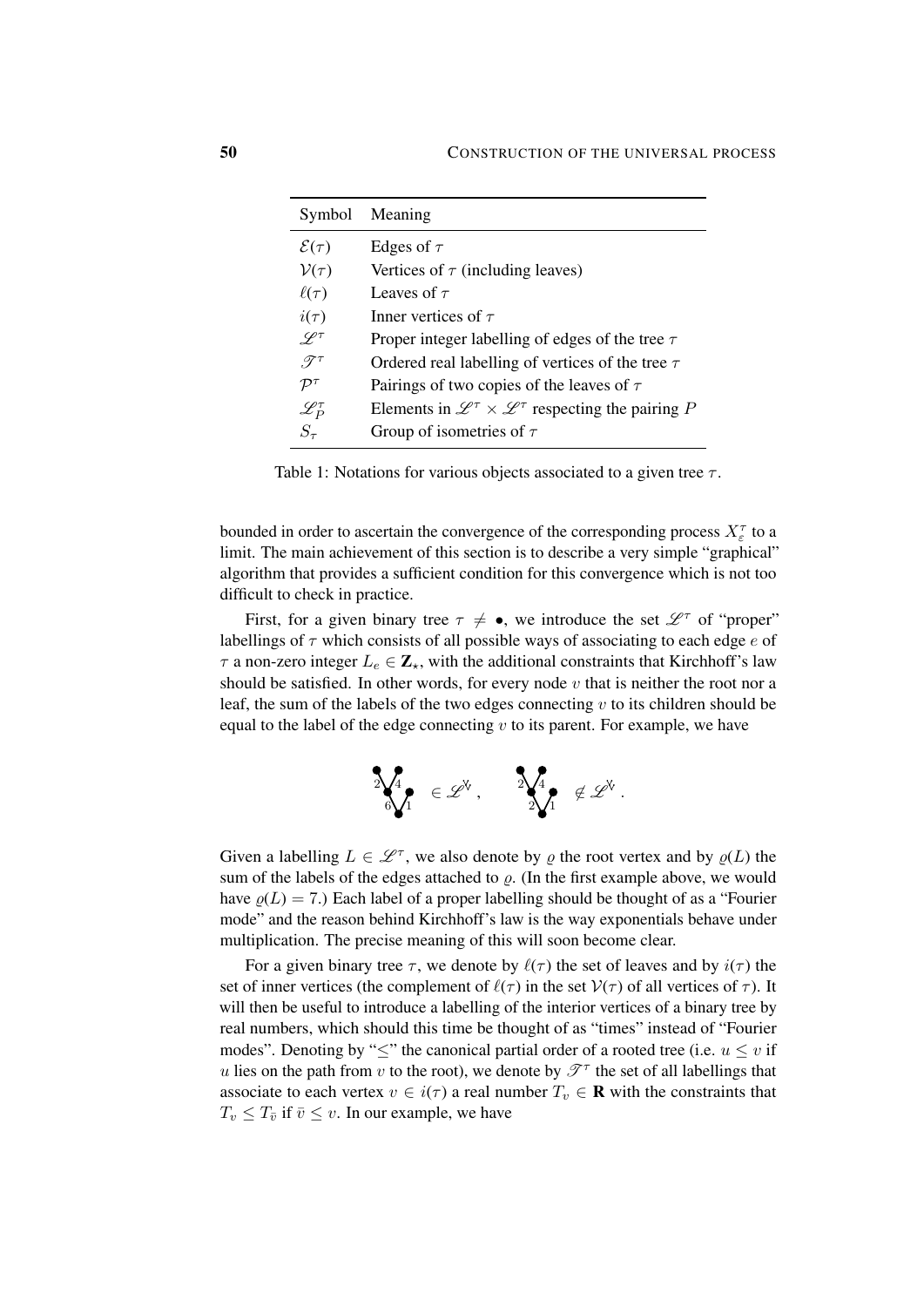<span id="page-50-0"></span>
$$
\begin{cases}\n\mathbf{r}_s & \in \mathscr{T}^{\mathbb{V}}, \\
\mathbf{r}_s & \in \mathscr{T}^{\mathbb{V}}.\n\end{cases} (5.5)
$$

provided that  $r \leq s$ . We furthermore denote by  $\mu_t^{\tau}$  the restriction of Lebesgue measure to the subset  $\mathcal{T}_t^{\tau}$  of  $\mathcal{T}^{\tau}$  given by  $\{T_{\varrho} \leq t\}$ . With this notation, the example shown in [\(5.5\)](#page-50-0) belongs to  $\mathcal{T}_t^{\vee}$ , provided that  $s \leq t$ . A special case is given by  $\tau = \bullet$ in which case we set  $\mathcal{T}_{t} = \mathcal{T} = \{0\}$  and  $\mu_{t} = \delta_{0}$ .

Denoting by  $\hat{\iota}(\tau) = i(\tau) \setminus {\varrho}$  the set of those interior vertices of  $\tau$  that are not the root vertex, we define, for each  $L \in \mathcal{L}^{\tau}$ , a stochastic process  $Z_L^{\tau}$  on  $\{(t,T)\in \mathbf{R}\times \mathscr{T}^\tau\,:\,T\in\mathscr{T}_t^\tau\}$  by

$$
Z_L^{\tau}(t,T) = e^{-\varrho(L)^2(t-T_{\varrho})} \Big( \prod_{v \in \hat{\iota}(\tau)} i L_{e(v)} e^{-L_{e(v)}^2 |\delta T_{e(v)}|} \Big) \Big( \prod_{v \in \ell(\tau)} \bar{X}_{L_{e(v)}}^{\bullet}(T_{v_{\downarrow}}) \Big) , \tag{5.6}
$$

where  $v_{\perp}$  denotes the parent of v,  $e(v)$  denotes the edge  $(v, v_{\perp})$ , and  $\delta T_e = T_v - T_u$ for an edge  $e = (u, v)$ .

Even though the tree • has an empty edge set, we set  $\mathcal{L}^{\bullet} \sim \mathbf{Z}_{\star}$  by convention, by specifying  $\rho(L)$  as an arbitrary value in  $\mathbb{Z}_{*}$ . With this convention in place, we also set

<span id="page-50-2"></span>
$$
Z_L^{\bullet}(t,T) = X_{\varrho(L)}^{\bullet}(t) .
$$

Finally, for  $L \in \mathscr{L}^{\tau}$ , we write

<span id="page-50-1"></span>
$$
C_{\varepsilon}(L) \stackrel{\text{def}}{=} \prod_{v \in \ell(\tau)} \varphi(\varepsilon L_{e(v)}) , \qquad (5.7)
$$

with the additional convention  $C_{\varepsilon}(L) = \varphi(\varepsilon \varrho(L))$  for  $L \in \mathcal{L}^{\bullet}$ .

With all of these notations at hand, we then have the following identity:

<span id="page-50-3"></span>**Proposition 5.5** *For every binary tree*  $\tau$  *and every index*  $k \neq 0$ *, one has the identity* 

$$
X_{\varepsilon,k}^{\tau}(t) = \sum_{\substack{L \in \mathcal{L}^{\tau} \\ \varrho(L)=k}} C_{\varepsilon}(L) \int_{\mathcal{J}_{t}^{\tau}} Z_{L}^{\tau}(t,T) \,\mu_{t}^{\tau}(dT) \,.
$$
 (5.8)

*Proof.* We proceed by induction over the set of all binary trees, taking as induction parameter the number of leaves of  $\tau$ . The identity is true by definition if  $\tau = \bullet$ . If  $\tau \neq \bullet$ , we can always write  $\tau = [\kappa, \bar{\kappa}]$ , where  $\kappa$  and  $\bar{\kappa}$  are trees that have less leaves than  $\tau$ , so that we assume that the identity [\(5.8\)](#page-50-1) holds true when  $\tau$  is replaced by either  $\kappa$  or  $\bar{\kappa}$ .

We then have the identity

$$
X_{\varepsilon,k}^{\tau}(t) = \sum_{\ell+m=k} \int_{s\leq t} e^{-k^2|t-s|} \bar{X}_{\varepsilon,\ell}^{\kappa}(s) \bar{X}_{\varepsilon,m}^{\bar{\kappa}}(s) ds
$$
  
= 
$$
\sum_{\ell+m=k} \sum_{L\in\mathscr{L}^{\kappa}} \sum_{\substack{\bar{L}\in\mathscr{L}^{\bar{\kappa}} \\ \varrho(\bar{L})=m}} C_{\varepsilon}(L) C_{\varepsilon}(\bar{L})
$$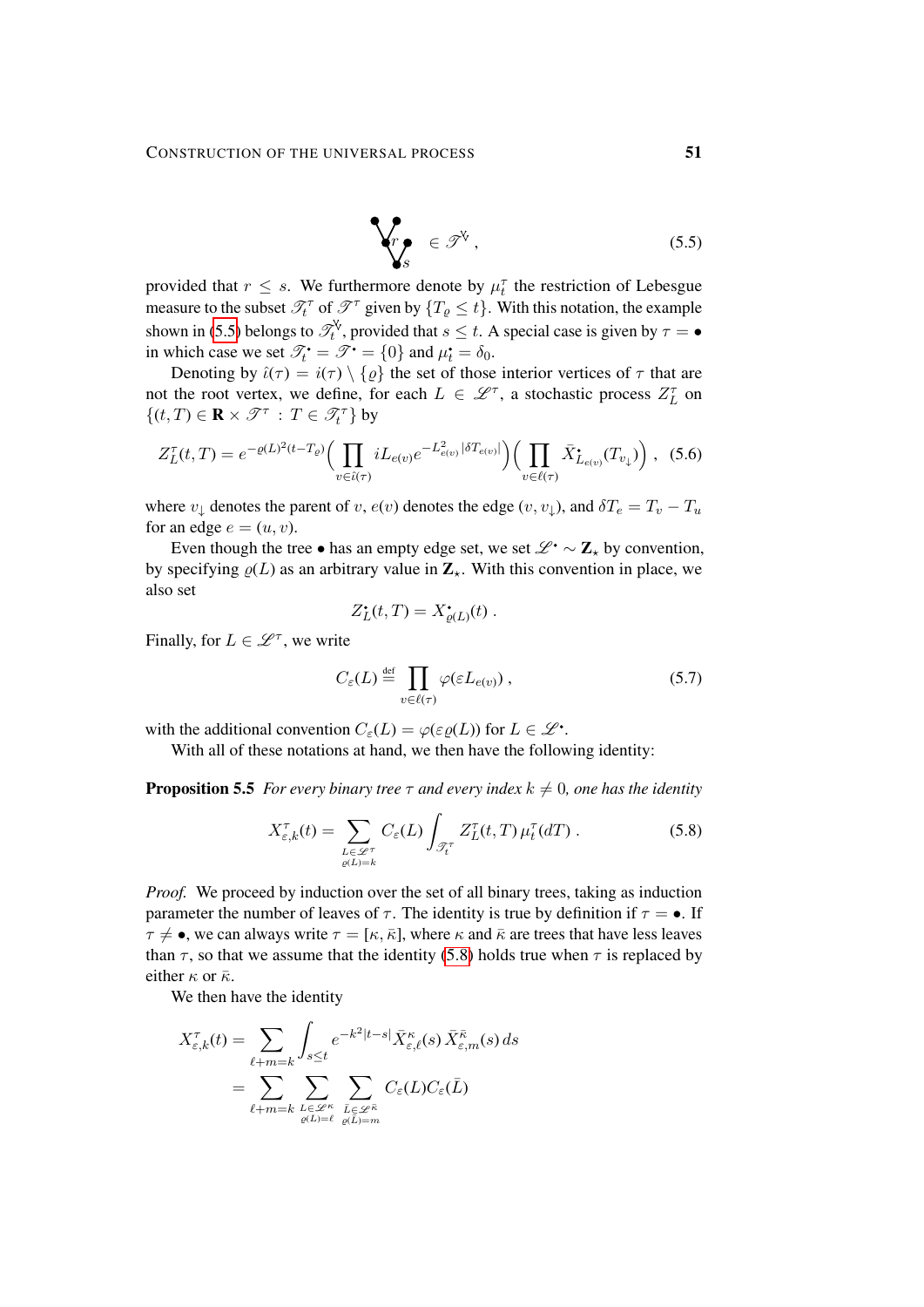$$
\times \int_{s\leq t} (i\ell)(im)e^{-k^2|t-s|} Z_L^{\kappa}(s,T) Z_{\bar{L}}^{\bar{\kappa}}(s,\bar{T}) \,\mu_s^{\kappa}(dT) \,\mu_s^{\bar{\kappa}}(d\bar{T})\,ds \;,
$$

where we used the induction hypothesis and the fact that  $k = \ell + m$  to go from the first to the second line. Note now that one has the following simple facts:

- For  $\tau = [\kappa, \bar{\kappa}]$ , there is a natural bijection  $K : \mathscr{L}^{\kappa} \times \mathscr{L}^{\bar{\kappa}} \to \mathscr{L}^{\tau}$  as follows. Given  $L \in \mathcal{L}^{\kappa}$  and  $\bar{L} \in \mathcal{L}^{\bar{\kappa}}$ , one identifies the edges of  $\kappa$  and  $\bar{\kappa}$  with the corresponding subset of the edges of  $\tau$  and uses the labels L and  $\bar{L}$  to label them. One then labels the two edges connecting the root of  $\tau$  to  $\kappa$  and  $\bar{\kappa}$  by  $\rho(L)$  and  $\rho(\bar{L})$  respectively. Note that thanks to our convention for  $\mathscr{L}^{\bullet}$ , this recipe also yields a bijection when one of the trees is the trivial tree.
- For  $\tau = [\kappa, \bar{\kappa}]$  and  $s \in \mathbf{R}$ , there is a natural map  $\bar{K}_s \colon \mathscr{T}_s^{\kappa} \times \mathscr{T}_s^{\bar{\kappa}} \to \mathscr{T}_s^{\tau}$ obtained by associating s to the root vertex of  $\tau$ , but otherwise leaving the labels of the interior vertices of  $\kappa$  and  $\bar{\kappa}$  untouched. Furthermore, one has the disintegration

$$
\int_{\mathcal{T}_t^{\tau}} F(T) \mu_t^{\tau}(dT) = \int_{-\infty}^t \int_{\mathcal{T}_s^{\kappa}} \int_{\mathcal{T}_s^{\bar{\kappa}}} F(\bar{K}_s(T,\bar{T})) \mu_s^{\kappa}(dT) \mu_s^{\bar{\kappa}}(d\bar{T}) ds ,
$$

for every integrable function  $F: \mathcal{T}_t^{\tau} \to \mathbf{R}$ .

As a consequence, we can rewrite the desired identity [\(5.8\)](#page-50-1) as

$$
X_{\varepsilon,k}^{\tau}(t) = \sum_{\ell+m=k} \sum_{L \in \mathcal{L}^{\kappa} \atop \varrho(L)=\ell} \sum_{\bar{L} \in \mathcal{L}^{\bar{\kappa}} \atop \varrho(L)=m} C_{\varepsilon}(K(L,\bar{L}))
$$

$$
\times \int_{s\leq t} Z_{K(L,\bar{L})}^{\kappa}(\bar{K}_{s}(T,\bar{T})) \,\mu_{s}^{\kappa}(dT) \,\mu_{s}^{\bar{\kappa}}(d\bar{T}) \,ds .
$$

However, it follows from the definition  $(5.6)$  of Z and from the definition of the isometry  $K$  that one has the identity

$$
Z^{\tau}_{K(L,\bar{L})}(t,\bar{K}_s(T,\bar{T})) = ike^{-k^2|t-s|}Z^{\kappa}_{L}(s,T)Z^{\bar{\kappa}}_{\bar{L}}(s,\bar{T}) ,
$$

whenever  $\tau = [\kappa, \bar{\kappa}]$  and  $L_{\varrho} + \bar{L}_{\varrho} = k$ . Our conventions are set up in such a way that this is true even if some of the trees involved are the trivial tree. Since one has furthermore the identity  $C_{\varepsilon}(K(L,\bar{L})) = C_{\varepsilon}(L)C_{\varepsilon}(\bar{L})$ , the claim follows.  $\Box$ 

The computation of the correlations of  $X_{\varepsilon}^{\tau}$  is thus reduced to the computation of the correlations of  $Z_L^{\tau}$ , even though these then have to be integrated over  $\mathcal{T}_t^{\tau}$  and summed over  $L$ , which is potentially no easy task.

In order to compute correlations of polynomials of Gaussian random variables, a useful notion is that of a *pairing* of a set T with  $|T| \in 2N$ . We first denote the set of all possible pairs of T by  $S_2(T) \stackrel{\text{def}}{=} \{A \subset T : |A| = 2\}$ . With this notation, the set of all pairings of  $T$  is given by

$$
\mathcal{P}(T) \stackrel{\text{def}}{=} \left\{ P \subset \mathcal{S}_2(T) : \bigcup P = T \quad \& \quad p \cap q = \emptyset \,\,\forall p \neq q \in P \right\}.
$$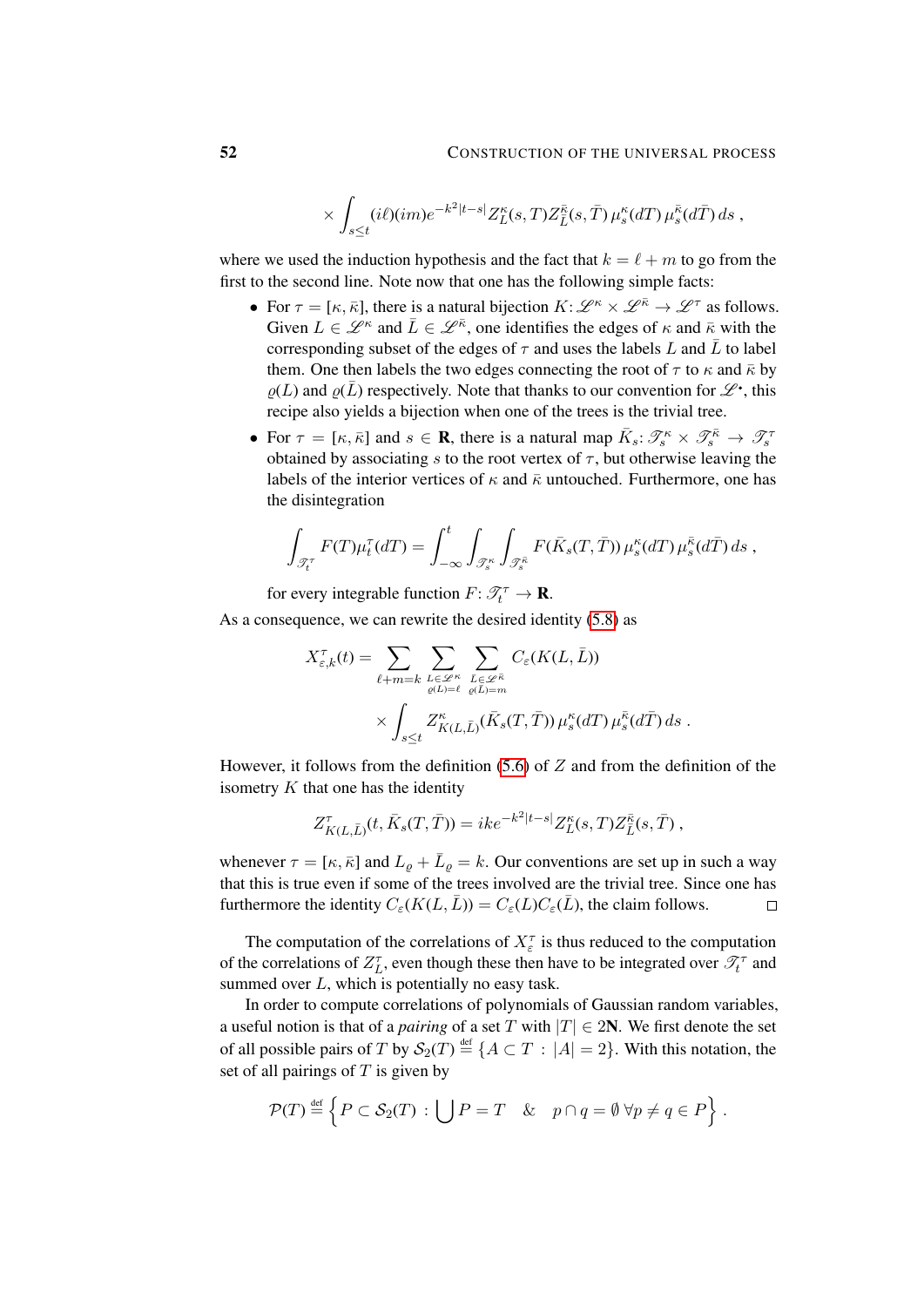In other words,  $\mathcal{P}(T)$  consists of all partitions of T that are made up of pairs. By definition,  $\mathcal{P}(T) = \emptyset$  whenever |T| is odd.

Since we want to estimate second moments of the processes  $Z_L^{\tau}$ , the relevant notion of pairing arising from Wick's theorem will be that of a pairing of two copies of the leaves of a binary tree  $\tau$ . We thus introduce the shorthand notation

$$
\mathcal{P}^{\tau} = \mathcal{P}(\ell(\tau) \sqcup \ell(\tau)).
$$

See [\(5.12\)](#page-54-0) below for a graphical representation of an element of  $\mathcal{P}^{\tau}$  for  $\tau = \mathcal{L}$ .

**Definition 5.6** Given two labellings  $L, \bar{L} \in \mathcal{L}^{\tau}$ , we denote by  $L \sqcup \bar{L}$  the map

<span id="page-52-0"></span>
$$
(L \sqcup \overline{L}) : \mathcal{E}(\tau) \sqcup \mathcal{E}(\tau) \to \mathbf{Z},
$$

which restricts to L (respectively  $\overline{L}$ ) on the first (respectively second) copy of  $\mathcal{E}(\tau)$ . Here,  $\mathcal{E}(\tau)$  denotes the set of edges of the binary tree  $\tau$ .

**Definition 5.7** Given a pairing  $P \in \mathcal{P}^{\tau}$  and  $L, \overline{L} \in \mathcal{L}^{\tau}$ , we say that  $L \sqcup \overline{L}$  is adapted to the pairing  $P$  if

$$
(L \sqcup \bar{L})_{e(u)} + (L \sqcup \bar{L})_{e(v)} = 0 , \qquad \forall \{u, v\} \in P . \tag{5.9}
$$

We denote by  $\mathcal{L}_P^{\tau}$  the set of all labellings of the form  $L \sqcup \overline{L}$  that are adapted to P.

**Remark 5.8** Since  $\varrho(L) = \sum_{v \in \ell(\tau)} L_{e(v)}$ , it follows from the definition that one automatically has the identity  $\rho(\bar{L}) + \rho(\bar{L}) = 0$  if  $L \sqcup \bar{L} \in \mathcal{L}_P^{\tau}$ . As a consequence, for every  $\hat{L} = L \sqcup \bar{L} \in \mathscr{L}_P^{\tau}$ , the quantity  $|\varrho(\hat{L})|$  is well-defined by  $|\varrho(\hat{L})| = |\varrho(L)| =$  $|\rho(L)|$ .

Given an inner node  $u \in i(\tau)$ , we denote by  $D(u) = \{v \in \ell(\tau) : u \le v\}$  the set of its descendants. In the case where two copies of a tree are considered, we extend this definition in the natural way. A very important remark is the following:

<span id="page-52-1"></span>**Lemma 5.9** One has  $\mathscr{L}_P^{\tau} \neq \emptyset$  if and only if, for every inner node  $u \in i(\tau) \sqcup i(\tau)$ , *there exists at least one pair*  $\{v, \overline{v}\} \in P$  *such that*  $v \in D(u)$  *and*  $\overline{v} \notin D(u)$ *.* 

*Proof.* To see that the condition is necessary, we note that if it fails, there exists at least one inner node  $u$  such that all of its descendants are paired together. It then follows from [\(5.9\)](#page-52-0) and the definition of a proper labelling that  $L_{e(u)} = 0$ , which is excluded.

<span id="page-52-2"></span>To see sufficiency, we can construct  $(L,\bar{L})$  as follows. First, we order the pairs in  $P$ , so that each one is assigned a strictly positive integer  $p$ , and we label the pth pair by  $(3^p, -3^p)$ . The claim now follows form the fact that a sum of the form  $\sum_{p=0}^{n} a_p 3^p$  with  $a_p \in \{-1, 0, 1\}$  vanishes if and only if all the  $a_p$  vanish. (This can be seen by expressing the number  $\sum_{p=0}^{n} (a_p + 1) 3^p$  in basis 3.)  $\Box$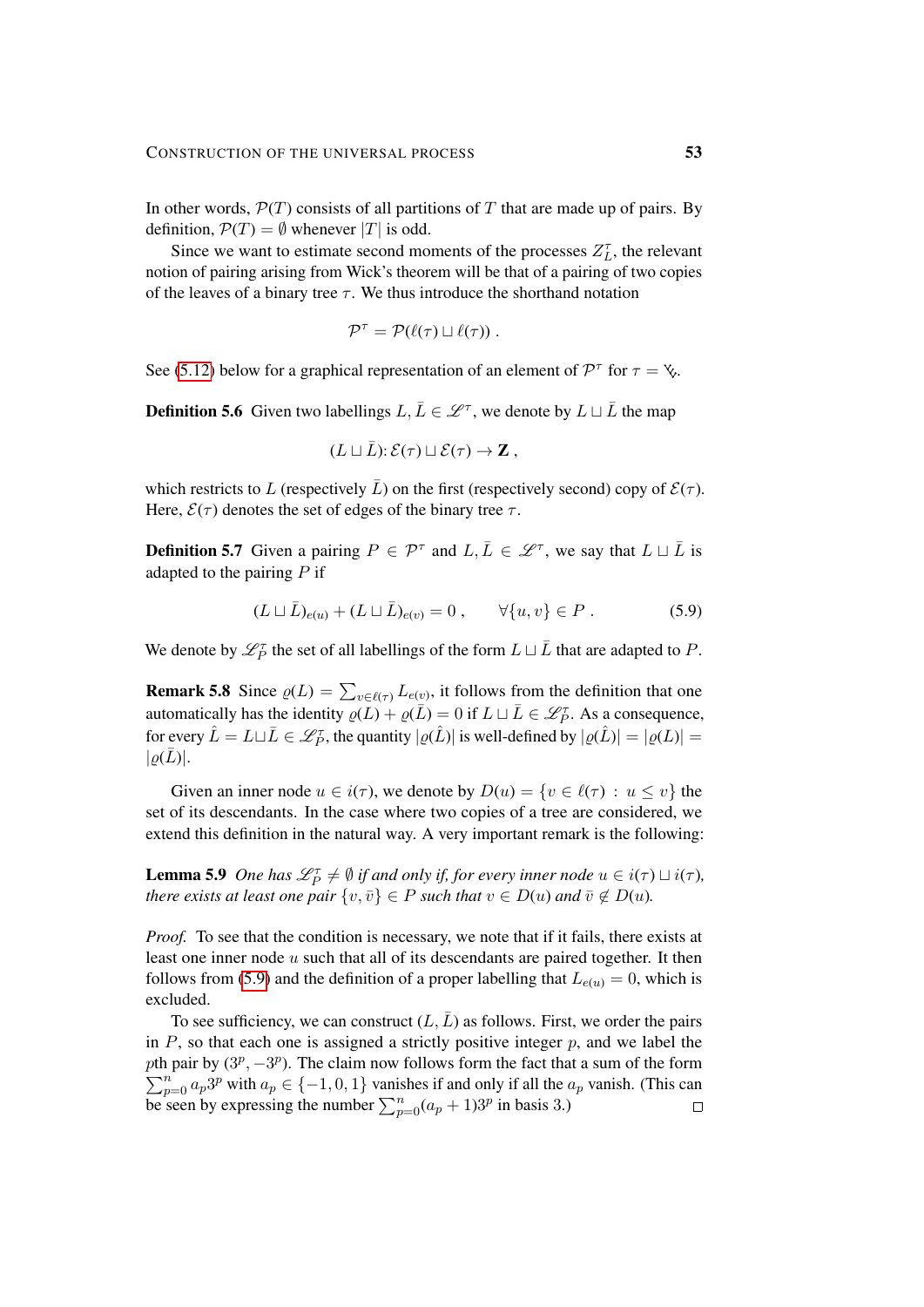**Remark 5.10** We can introduce an equivalence relation on nodes of  $\tau$  by setting  $u \sim v$  if and only if  $u_{\perp} = v_{\perp}$ , i.e. if u and v share the same parent. As a consequence of Lemma [5.9,](#page-52-1) we then note that if  $P \in \mathcal{P}^{\tau}$  contains a pair  $\{u, v\}$  with  $u \sim v$ , then  $\mathscr{L}_P^{\tau}=\emptyset.$ 

The importance of knowing for which pairings P one has  $\mathscr{L}_P^{\tau} \neq \emptyset$  is illustrated by the following result:

**Lemma 5.11** Let  $\tau$  be a binary tree and let  $L, \overline{L} \in \mathcal{L}^{\tau}, T \in \mathcal{I}^{\tau}$  and  $\overline{T} \in \mathcal{I}^{\tau}_{\overline{t}}$ . Then,  $\mathbf{E}Z_L^{\tau}(t,T)Z_{\bar{L}}^{\tau}(\bar{t},\bar{T})\neq 0$  if and only if there exists at least one pairing  $P\in \mathcal{P}^\tau$ such that  $\overline{L} \sqcup \overline{L} \in \mathscr{L}_P^{\tau}$ .

*Proof.* It follows from [\(5.6\)](#page-50-2) that, up to a non-vanishing numerical factor (that still depends on  $\tau$ , t,  $\bar{t}$ , T and  $\bar{T}$  but is not random), one has

$$
Z_L^{\tau}(t,T)Z_{\bar{L}}^{\tau}(\bar{t},\bar{T}) \propto \prod_{u,v \in \ell(\tau)} \bar{X}_{L_{e(u)}}^{\bullet}(T_{u_{\downarrow}}) \bar{X}_{\bar{L}_{e(v)}}^{\bullet}(\bar{T}_{v_{\downarrow}}) .
$$

Writing  $\hat{L} = L \sqcup \bar{L}$  and similarly  $\hat{T} = T \sqcup \bar{T}$ , it then follows from [\(5.2\)](#page-46-2) that

$$
\mathbf{E}Z_{L}^{\tau}(t,T)Z_{\bar{L}}^{\tau}(\bar{t},\bar{T}) \propto \sum_{P \in \mathcal{P}^{\tau}} \prod_{\{u,v\} \in P} \mathbf{E}\bar{X}^{\bullet}_{\hat{L}_{e(u)}}(\hat{T}_{u_{\downarrow}}) \bar{X}^{\bullet}_{\hat{L}_{e(v)}}(\hat{T}_{v_{\downarrow}}) . \tag{5.10}
$$

This shows that the condition is necessary since, by  $(5.1)$ , the terms in this product are all non-vanishing if and only if  $\hat{L} \in \mathscr{L}_P^{\tau}$ . Its sufficiency is then a consequence of the positivity of [\(5.1\)](#page-45-0).  $\Box$ 

We finally introduce a notion of isometry of a tree  $\tau$  that will be useful to identify terms that yield identical contributions.

**Definition 5.12** Denote by  $V(\tau) = i(\tau) \sqcup \ell(\tau)$  the set of all vertices of  $\tau$ . A bijection  $\sigma: V(\tau) \to V(\tau)$  is called an *isometry* of  $\tau$  if  $v \sim u$  if and only if  $\sigma(u) \sim \sigma(v)$ , with "∼" as in Remark [5.10.](#page-52-2) In other words, it is an isometry if it preserves "family relations". We denote by  $S_{\tau}$  the group of all isometries of  $\tau$ .

**Remark 5.13** Any isometry  $\sigma$  extends in a natural way to  $\mathcal{E}(\tau)$  by  $\sigma(u, v)$  =  $(\sigma(u), \sigma(v))$ , where the definition of an isometry ensures that the object on the right is again an edge of  $\tau$ .

**Remark 5.14** The tree  $\&\circ$  contains only one non-trivial isometry, which is the one that exchanges the two top leaves. The tree  $\mathbb {V}$  on the other hand contains many more isometries since one can also exchange the two branches attached to the root for example.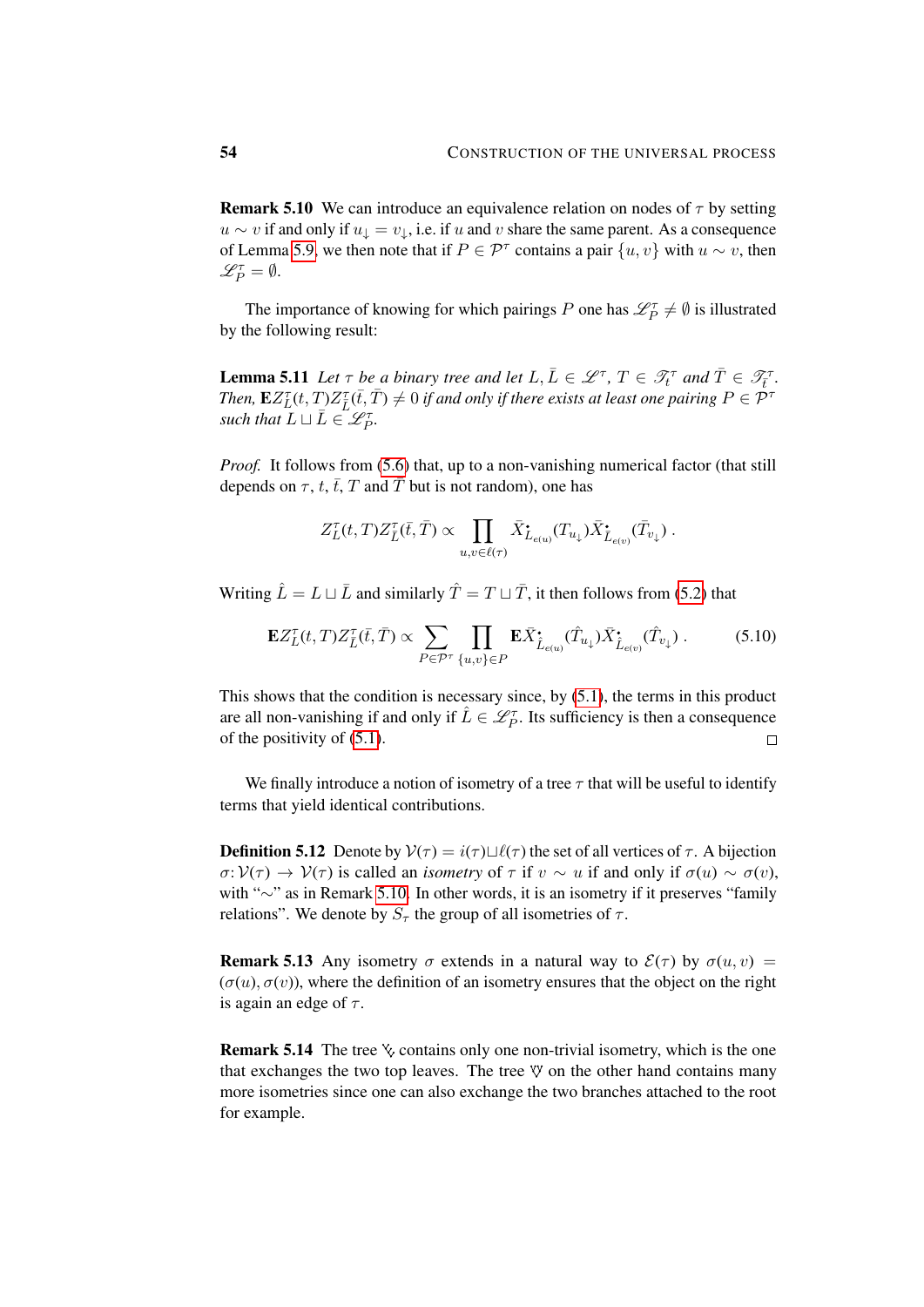#### CONSTRUCTION OF THE UNIVERSAL PROCESS 55

As a consequence, there are natural actions of  $S_{\tau}$  on  $\mathscr{L}^{\tau}$  and  $\mathscr{T}^{\tau}$  by

$$
(\sigma L)_e = L_{\sigma^{-1}e} , \qquad (\sigma T)(v) = T(\sigma^{-1}v) ,
$$

for  $L \in \mathcal{L}^{\tau}$  and  $T \in \mathcal{T}^{\tau}$ . There is also a natural action of  $S_{\tau} \times S_{\tau}$  on  $\mathcal{P}^{\tau}$  by

<span id="page-54-2"></span>
$$
\hat{\sigma}P = \{\{\hat{\sigma}u, \hat{\sigma}v\} : \{u, v\} \in P\},\
$$

where we interpret elements in  $S_\tau \times S_\tau$  as bijections of  $\ell(\tau) \sqcup \ell(\tau)$ . Note that  $\mathcal{L}_P^{\tau}$ is covariant under this action in the sense that, for  $\sigma, \bar{\sigma} \in S_{\tau}$ , one has

$$
L \sqcup \overline{L} \in \mathscr{L}_P^{\tau} \quad \Leftrightarrow \quad (\sigma L) \sqcup (\bar{\sigma} \overline{L}) \in \mathscr{L}_{(\sigma \times \bar{\sigma})P}^{\tau} .
$$

For every binary tree  $\tau$ , every  $P \in \mathcal{P}^{\tau}$ , and every  $\hat{L} \in \mathcal{L}_P^{\tau}$ , we now define a quantity  $\mathcal{K}^{\tau}(P, \hat{L}; \delta)$ , which will be the basic building block for computing the correlations of  $X_{\varepsilon}^{\tau}$ , by

$$
\mathcal{K}^{\tau}(P,\hat{L};\delta) \stackrel{\text{def}}{=} \int_{\mathcal{J}_{0}^{\tau}} \int_{\mathcal{J}_{\delta}^{\tau}} e^{-\varrho(\hat{L})^{2}(\delta - T_{\varrho} - \bar{T}_{\bar{\varrho}})} \Biggl( \prod_{v \in \hat{\iota}(\tau) \sqcup \hat{\iota}(\tau)} \hat{L}_{e(v)} e^{-\hat{L}_{(v)}^{2}(\hat{T}_{v_{\downarrow}} - \hat{T}_{v})} \Biggr) \times \Biggl( \prod_{\{u,v\} \in P} e^{-\hat{L}_{e(v)}^{2}|\hat{T}_{u_{\downarrow}} - \hat{T}_{v_{\downarrow}}|} \Biggr) \mu_{\delta}^{\tau}(dT) \mu_{0}^{\tau}(d\bar{T}), \tag{5.11}
$$

where we used the shorthand notation  $\hat{T} = T \sqcup \bar{T}$  and where we denoted by  $\rho$  and  $\bar{\rho}$  the two copies of the root of  $\tau$ . For v belonging to one of the two copies of the original tree  $\tau$ , we again denote by  $v_{\downarrow}$  its parent and by  $e(v)$  the edge that connects it to its parent. On the second line, we could of course have written  $\hat{L}_{e(u)}$  instead of  $\hat{L}_{e(v)}$  since, by the definition of  $\mathscr{L}_P^{\tau}$ , they only differ by a sign.

One then has the following fact:

# <span id="page-54-1"></span>**Lemma 5.15** *For every*  $\hat{\sigma} \in S_{\tau} \times S_{\tau}$ , one has  $\mathcal{K}^{\tau}(\hat{\sigma}P, \hat{\sigma}\hat{L}; \cdot) = \mathcal{K}^{\tau}(P, \hat{L}; \cdot)$ .

*Proof.* It suffices to notice that the integrand is preserved under isometries, provided that one also applies it to  $T \sqcup \overline{T}$ . The claim now follows from the fact that isometries leave  $\mu_t^{\tau}$  invariant.  $\Box$ 

We are now almost ready to state the main result in this section. Before we do so however, we still need to introduce one final notation. Given a tree  $\tau$  and a pairing  $P \in \mathcal{P}^{\tau}$ , we denote by  $\ell_{\ell}^{P}(\tau)$  the set of leaves in  $\ell(\tau) \sqcup \ell(\tau)$  with the property that, for every  $v \in \ell_{\ell}^P(\tau)$ , there exists a pair  $\{u, \bar{u}\} \in P$  such that  $v \in \{u, \bar{u}\}$  and such that the parent of u is equal to the grandparent of  $\bar{u}$ . (In terms of genealogy,  $\ell_{\ell}^{P}(\tau)$  contains all pairings between a nephew and his uncle.) For example, in the following pairing of the tree  $\zeta$ , the set  $\ell_{\ell}^P(\tau)$  consists of exactly two leaves that are distinguished by being filled with white:

<span id="page-54-0"></span>
$$
\bigotimes_{(5.12)}
$$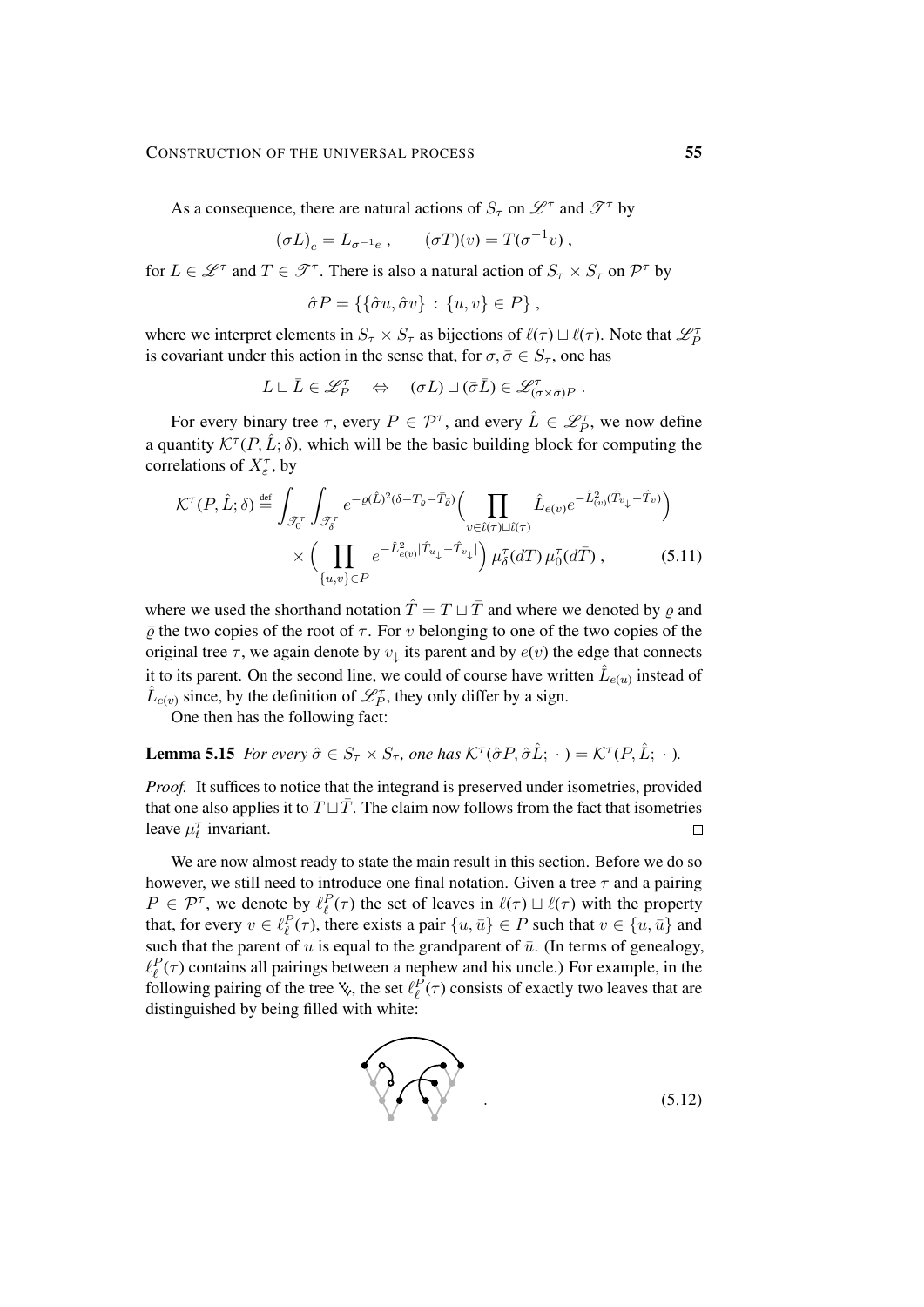Given any two labellings  $L, \bar{L} \in \mathscr{L}_P^{\tau}$ , we then write  $L \overset{P}{\sim} \bar{L}$  if  $|L_{e(v)}| = |\bar{L}_{e(v)}|$  for all  $v \in \ell(\tau) \sqcup \ell(\tau)$  and furthermore  $L_{e(v)} = \bar{L}_{e(v)}$  for all  $v \in (\ell(\tau) \sqcup \ell(\tau)) \setminus \ell_{\ell}^P(\tau)$ . In other words,  $L$  and  $\bar{L}$  are only allowed to differ by changing the signs of the labels adjacent to  $\ell_{\ell}^P(\tau)$ . This allows to define a "symmetrised" kernel  $\mathcal{K}^{\tau}_{sym}$  by

$$
\mathcal{K}_{sym}^{\tau}(P,L;\delta) \stackrel{\text{def}}{=} \frac{1}{|[L]_P|} \sum_{\bar{L} \sim L} \mathcal{K}^{\tau}(P,\bar{L};\delta) ,
$$

where  $[L]_P$  denotes the equivalence class of L under  $\sim$  and  $|\cdot|$  denotes its cardinality. With this final notation at hand, the main result of this section is the following:

<span id="page-55-0"></span>**Theorem 5.16** *For a given*  $\tau \in \mathcal{T}_2 \setminus \{\bullet\}$ *, if there exist*  $\alpha > 0$  *and*  $\beta \in (0,1)$  *such that, for every*  $P \in \mathcal{P}^{\tau}/(S_{\tau} \times S_{\tau})$ 

$$
\sum_{\hat{L}\in\mathscr{L}_{P}^{\tau}}\sup_{\delta\in\mathbf{R}}|\varrho(\hat{L})|^{2\alpha}|\mathcal{K}_{\text{sym}}^{\tau}(P,\hat{L};\delta)|<\infty,\tag{5.13a}
$$

$$
\sum_{\hat{L}\in\mathscr{L}_{P}^{\tau}}\sup_{|\delta|\leq 1}\frac{|\mathcal{K}_{\text{sym}}^{\tau}(P,\hat{L};0)-\mathcal{K}_{\text{sym}}^{\tau}(P,\hat{L};\delta)|}{\delta^{2\beta}}<\infty\,,\tag{5.13b}
$$

then the sequence of processes  $X_{\varepsilon}^{\tau}$  converges to a limit  $X^{\tau}$  in probability in  $\mathcal{C}([0,T],\mathcal{C}^\gamma)\cap\mathcal{C}^\delta([0,T],\mathcal{C})$ , provided that  $\gamma<\alpha$  and  $\delta<\beta$ .

*Proof.* This is a rather straightforward application of Proposition [A.2.](#page-92-0) Without loss of generality, we can assume that  $\alpha \leq 1$ , since otherwise it suffices to consider the appropriate derivative of  $X_{\varepsilon}^{\tau}$ . We first introduce an equivalence relation  $\sim$  on  $\mathscr{L}^{\tau}$ by stipulating that  $L \sim \bar{L}$  if and only if  $|L_{e(v)}| = |\bar{L}_{e(v)}|$  for every  $v \in \ell(\tau)$  and  $\rho(L) = \rho(\bar{L})$ . We then define a symetrised family of processes  $F_L$  by

$$
F_L(t) = \frac{1}{|[L]|} \sum_{\bar{L} \in [L]} \int_{\mathcal{T}_t} Z_{\bar{L}}^{\tau}(T) \mu_t^{\tau}(dT) ,
$$

where we denote by [L] the equivalence class of L under  $\sim$ . Writing furthermore  $g_L(x) = e^{i\varrho(L)x}$  and noting that both  $C_{\varepsilon}(L) = C_{\varepsilon}(\bar{L})$  and  $g_L = g_{\bar{L}}$  for  $L \sim \bar{L}$  by definition, it then follows from Proposition [5.5](#page-50-3) that

<span id="page-55-1"></span>
$$
X_{\varepsilon}^{\tau}(x,t) = \sum_{L \in \mathscr{L}^{\tau}} C_{\varepsilon}(L) F_{L}(t) g_{L}(x),
$$

so that we are precisely in the framework considered in Proposition [A.2,](#page-92-0) provided that we set  $\mathscr{J} = \mathscr{L}^{\tau}$  for our index set.

With these notations at hand, it then follows from  $(5.6)$ , Proposition [5.2,](#page-46-2) and the definition of  $K^{\tau}$  that

$$
\mathbf{E}F_{L}(t)F_{L'}(t') = \frac{1}{|[L]| |L'|!} \sum_{\substack{\bar{L}\in [L] \\ \bar{L}'\in [L']} } \sum_{P\in \mathcal{P}^{\tau}} \mathbf{1}_{\bar{L}\sqcup \bar{L}'\in \mathscr{L}_{P}^{\tau}} \mathcal{K}^{\tau}(P, \bar{L}\sqcup \bar{L}'; t-t') . (5.14)
$$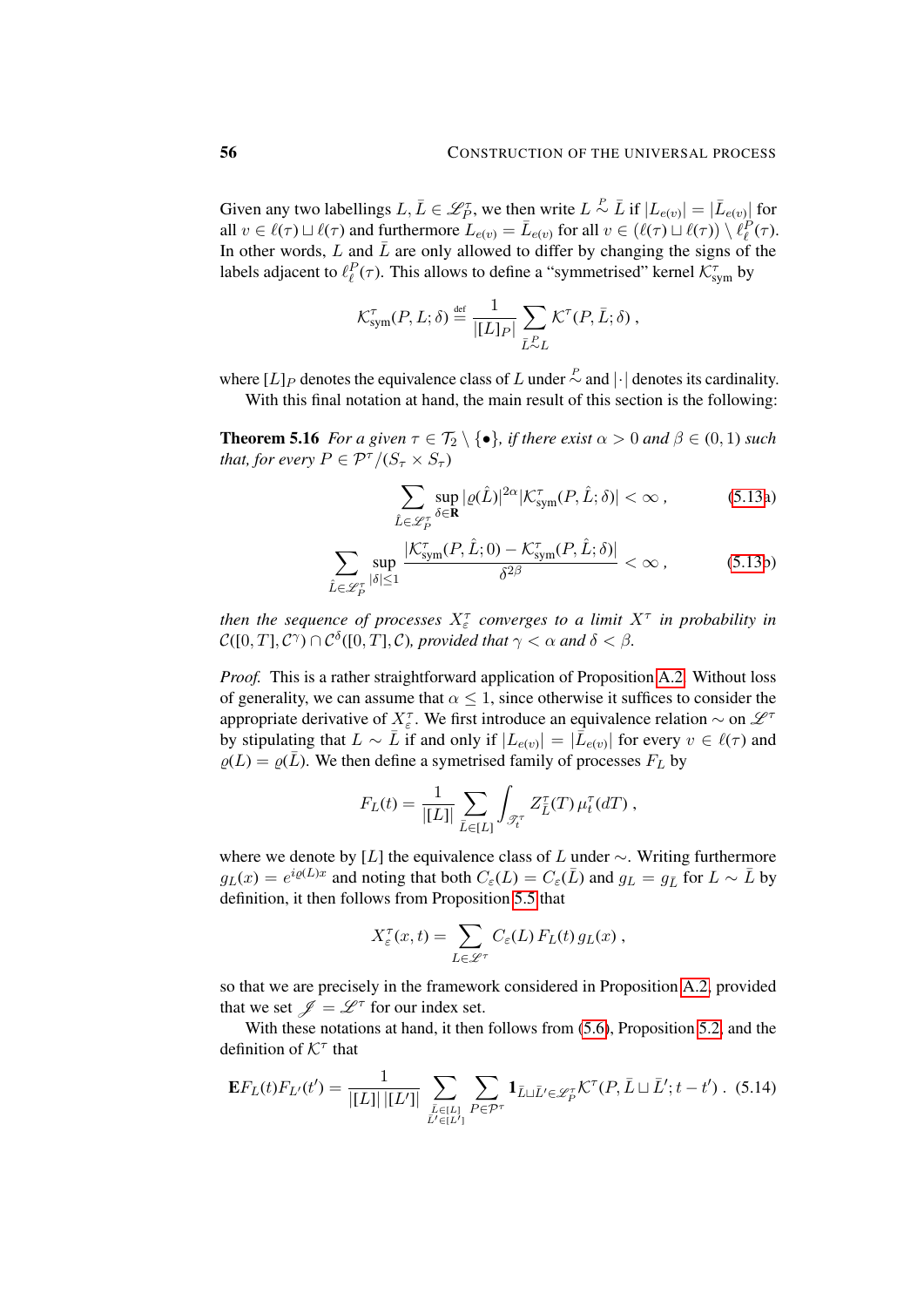Note now that if  $\bar{L} \sqcup \bar{L}' \stackrel{P}{\sim} L \sqcup L'$  then, by the definition of  $\sim$ , one also has  $\bar{L} \sim L$ and  $\bar{L}' \sim L'$ . As a consequence, we can replace K by  $\mathcal{K}_{sym}$  in [\(5.14\)](#page-55-1), so that the claim follows Proposition [A.2,](#page-92-0) noting that we can restrict ourselves to equivalence classes of  $\mathcal{P}^{\tau}$  under isometries by Lemma [5.15.](#page-54-1)  $\Box$ 

**Remark 5.17** Of course, since  $\mathcal{K}_{sym}^{\tau}$  is constructed from a finite number of copies of  $K^{\tau}$ , we also have the same criterion with  $K^{\tau}$  instead. However, it turns out that in some of the situations that we are lead to consider,  $K^{\tau}$  fails to satisfy [\(5.13\)](#page-55-0), while  $\mathcal{K}_{sym}^{\tau}$  does, due to some cancellations.

## 5.3 Reduction to simpler trees

There is one situation in which the estimate of  $\mathcal{K}^{\tau}_{sym}(P, \cdot; \cdot)$  for one tree can benefit from bounds on a simpler tree. This is when we consider a tree  $\bar{\tau}$  of the form  $\bar{\tau} = [\tau, \bullet]$  and a pairing  $\bar{P}$  consisting of pairing the two copies of  $\tau$  according to some pairing  $P \in \mathcal{P}^{\tau}$  and then pairing the two remaining leaves. We denote by  $\mathcal{P}_{s}^{\bar{\tau}}$ the set of all such pairings.

In this case, we have:

<span id="page-56-0"></span>**Proposition 5.18** Let  $\bar{\tau}$  and  $\bar{P} \in \mathcal{P}_{s}^{\bar{\tau}}$  be as above and assume that the bound *[\(5.13a\)](#page-30-0) holds for*  $\mathcal{K}_{sym}^{\tau}(P, \cdot; \cdot)$  *with some*  $\alpha \geq 0$ *. Then, the bounds* [\(5.13\)](#page-55-0) *hold for*  $\mathcal{K}_{\textrm{sym}}^{\bar{\tau}}(\bar{P},\cdot;\cdot)$  with  $\bar{\alpha}<\frac{3}{2}$  $\frac{3}{2} \wedge (\alpha + \frac{1}{2})$  $(\frac{1}{2})$  and  $\bar{\beta} < \frac{1 \wedge \bar{\alpha}}{2}$ .

*Proof.* Let  $L \in \mathcal{L}_P^{\tau}$  be a labelling with  $\varrho(L) = k$ . Then, for every  $m \in \mathbb{Z}_{*}$ , we can construct a corresponding labelling  $\bar{L} \in \mathscr{L}_{\bar{P}}^{\bar{\tau}}$  with  $\varrho(\bar{L}) = m$  by labelling the two paired copies of  $\tau$  according to L, using the labels  $(k, -k)$  for the edges joining the roots of the copies of  $\tau$  to the roots of the copies of  $\bar{\tau}$ , and assigning the labels  $(m - k, k - m)$  to the two remaining edges. With this notation, it follows from the definition of  $\mathcal{K}^{\tau}_{sym}$  that we have the identity

$$
\mathcal{K}_{sym}^{\bar{\tau}}(\bar{P}, \bar{L}; \delta) = k^2 \int_{-\infty}^0 \int_{-\infty}^{\delta} \mathcal{K}_{sym}^{\tau}(P, L, s - s') e^{-(k - m)^2 |s - s'| - m^2 (\delta - s - s')} ds ds'.
$$

In particular, it follows from Lemma [A.7](#page-96-0) that

$$
\mathcal{K}_{\text{sym}}^{\bar{\tau}}(\bar{P}, \bar{L}; 0) \lesssim \frac{k^2 \|\mathcal{K}_{\text{sym}}^{\tau}(P, L; \cdot)\|_{\infty}}{m^2 (k^2 + m^2)},
$$
  

$$
|\mathcal{K}_{\text{sym}}^{\bar{\tau}}(\bar{P}, \bar{L}; \delta) - \mathcal{K}_{\text{sym}}^{\bar{\tau}}(\bar{P}, \bar{L}; 0)| \lesssim (1 \wedge \delta m^2) \frac{k^2 \|\mathcal{K}_{\text{sym}}^{\tau}(P, L; \cdot)\|_{\infty}}{m^2 (k^2 + m^2)}
$$

For  $\alpha \geq 1$ , the numerators of these expressions are summable by assumption, so that the corresponding bound holds. For  $\alpha \leq 1$ , we use the bound

$$
\frac{k^2}{m^2(k^2+m^2)} \le \frac{k^{2\alpha}}{m^{2+2\alpha}} \ ,
$$

so that the claim follows at once.

.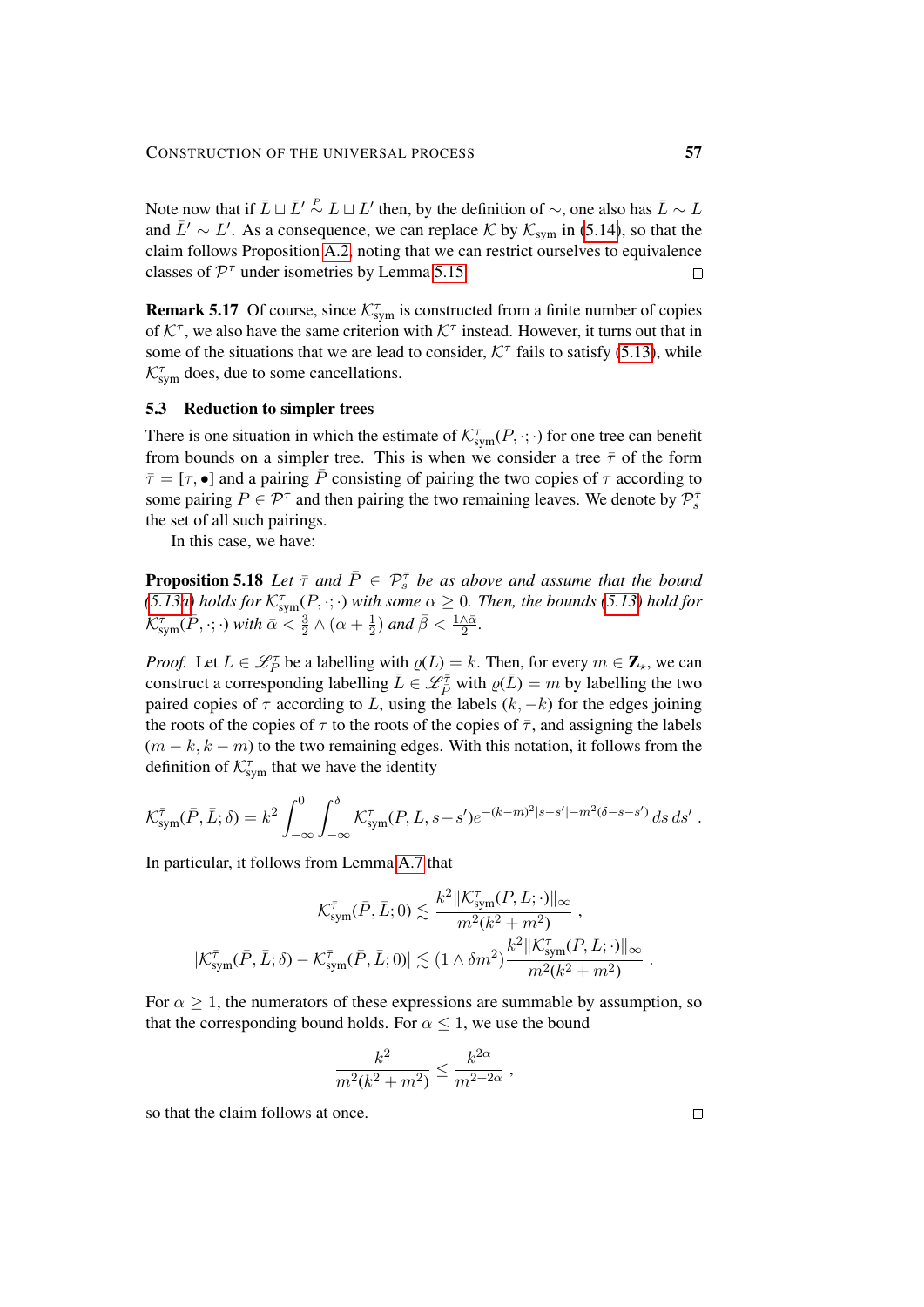#### <span id="page-57-1"></span>5.4 General summability criterion

In this section, we introduce a graphical criterion to verify whether  $\mathcal{K}^{\tau}_{sym}$  satisfies the bounds of Theorem [5.16](#page-55-0) for a given pairing  $P \in \mathcal{P}^{\tau}$ . Our criterion consists of two steps: in a first step, we associate to a given pair  $(\tau, P)$  a family of weighted graphs  $\mathcal{G}_{\kappa}^{\tau}(P)$ . Elements of  $\mathcal{G}_{\kappa}^{\tau}(P)$  all share the same underlying graph and only differ by the weights given to their edges. In a second step, we need to check that  $\mathscr{G}_{\kappa}^{\tau}(P)$  contains at least one element that can be reduced to a loop-free graph by a certain reduction procedure.

The weighted graphs in  $\mathcal{G}_{\kappa}^{\tau}(P)$  are built in several steps in the following way.

**1. Construction of the underlying graph.** Informally, we build a graph  $(\mathcal{G}, \mathcal{E})$  by taking two disjoint copies of  $\tau$ , joining all the vertices that belong to the same pair of  $P$ , as well as the two roots, and then erasing all "superfluous" vertices that only have two incoming edges. We will also henceforth denote by  $\mathcal{T} \subset \mathcal{E}$  the spanning tree given by the interior edges of the two copies of the original tree  $\tau$ , together with the new edge  $\bar{e}$  connecting the two roots.

**Example 5.19** *For a typical pairing of the tree*  $\chi$ , we obtain the following graph, *where some oriented pairing* P *is depicted on the left (with two nodes belonging to* P if they are connected by a black arc) and the corresponding oriented graph  $(G, \mathcal{E})$ *is depicted on the right, with the spanning tree* T *drawn in grey and the glued edges in black:*

<span id="page-57-0"></span>

*The distinguished edge*  $\bar{e}$  *joining the two copies of the root vertex is drawn as a thicker grey line.*

Formally, this can be achieved by setting  $\mathcal{G} = (\mathcal{V}(\tau) \sqcup \mathcal{V}(\tau)) / \stackrel{P}{\approx}$  and

$$
\mathcal{E} = \{(\varrho, \bar{\varrho})\} \cup (\mathcal{E}(\tau) \sqcup \mathcal{E}(\tau))/\stackrel{P}{\approx} ,
$$

where  $V(\tau)$  and  $\mathcal{E}(\tau)$  are the vertex (resp. edge) set of  $\tau$  and  $\rho$  and  $\bar{\rho}$  are the two copies of the root. We will henceforth use the shorthand  $\bar{e} = (\rho, \bar{\rho})$  for the distinguished edge connecting the two roots, as this will sometimes play a special role.

Here, the equivalence relation  $\stackrel{P}{\approx}$  is defined on  $V(\tau) \sqcup V(\tau)$  by setting  $u \stackrel{P}{\approx} v_{\downarrow}$ and  $v \approx u_{\downarrow}$  for every pair  $(u, v) \in P$ . This then induces a natural equivalence relation on the edge set by  $(u, u_{\downarrow}) \stackrel{P}{\approx} (v, v_{\downarrow})$ . Since  $\tau$  is a binary tree, every vertex of the graph  $(\mathcal{G}, \mathcal{E})$  constructed in this way is of degree exactly 3. It inherits the ordering of  $\tau$ , but this ordering does not extend to the edges "glued" by  $\stackrel{P}{\approx}$ , since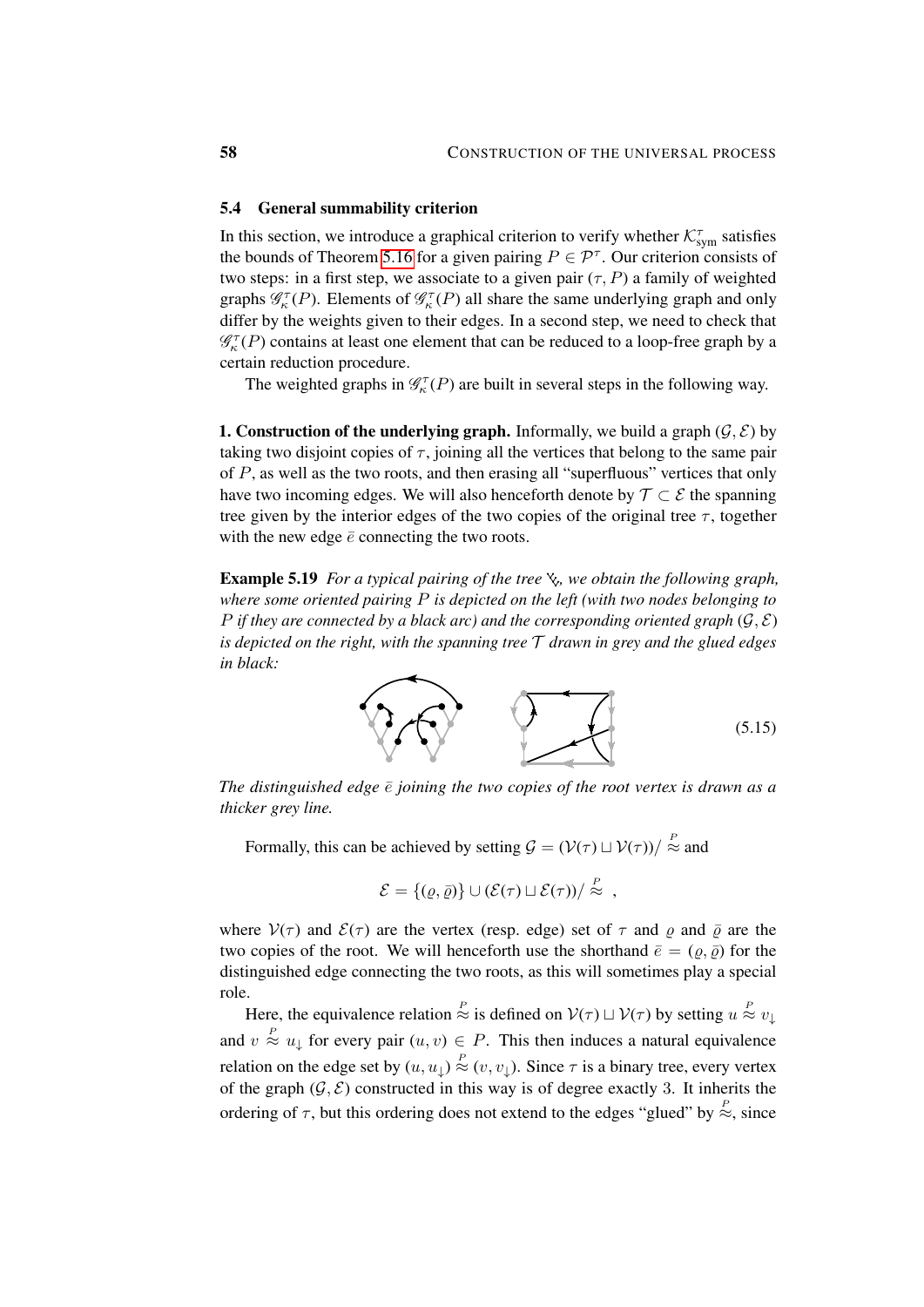they are always glued in "opposite directions". However, if we order the pairs in P, then this naturally defines an ordering on all of  $\mathcal{E}$ .

**2. Temporarily weigh edges.** Build a weighting  $\overline{\mathcal{L}}_0$ :  $\mathcal{E} \to \mathbf{R}$  of the graph by giving the weight  $\kappa$  to the edge  $\bar{e}$  connecting the two roots, the weight  $-1$  to the remaining edges in T, and the weight 0 to the remaining edges in  $\mathcal{E} \setminus \mathcal{T}$ .

3. Treat small loops. It turns out that occurrences of certain small loops (a pair of vertices connected by two edges) cause summability problems that have to be cured by a special procedure.

There are two types of such loops: either one of its edges belongs to  $\mathcal T$  (let's call these "type 1"), or both of its edges belong to  $\mathcal{E} \setminus \mathcal{T}$  ("type 2"). Loops of the first kind are the only "dangerous" ones, and they are handled by the following special procedure. For each such loop, we shift a weight  $\frac{1}{3}$  into the loop from one of its adjacent edges. More precisely, we build a weight  $\mathcal{L}_0$  from  $\bar{\mathcal{L}}_0$  by performing the substitution



Note that the small loop appearing in the example [\(5.15\)](#page-57-0) is of type 1. It does not matter which one of the two adjacent edges we shift the weights to.

**4. Finalise the weights of the edges.** We now finally construct the family  $\mathscr{G}_{\kappa}^{\tau}$  of weightings of the graph ( $\mathcal{G}, \mathcal{E}$ ). Denote by  $\mathcal{L}_0: \mathcal{E} \to \mathbf{R}$  the weighting obtained at the end of the previous step and denote by  $W: \mathcal{G} \to \mathbf{R}_{+}$  the map defined by  $W(v) = 0$ for  $v \in \bar{e}$  and  $\mathcal{W}(v) = 2$  otherwise. In other words, we associate a weight 2 to every vertex except the two roots.

Define now  $\mathcal{E}_0 = \emptyset$  and  $\mathcal{G}_0 = \emptyset$  and recursively construct subsets  $\mathcal{E}_n \subset \mathcal{E}$ and  $\mathcal{G}_n \subset \mathcal{G}$  in the following way. Assuming that  $\mathcal{E}_n$  and  $\mathcal{G}_n$  have already been constructed and that  $\mathcal{L}_n$  has been defined, we pick an arbitrary vertex  $v \in \mathcal{G} \setminus \mathcal{G}_n$ and consider the set  $E_v^n$  of edges attached to v that are not in  $\mathcal{E}_n$ . We then choose an arbitrary function  $W_n: E_v^n \to \mathbf{R}_+$  with  $\sum_{e \in E_v^n} W_n(e) = \mathcal{W}(v)$  and we set  $\mathcal{L}_{n+1} = \mathcal{L}_n + W_n$ ,  $\mathcal{E}_{n+1} = \mathcal{E}_n \cup E_v^n$ ,  $\mathcal{G}_{n+1} = \mathcal{G}_n \cup \{v\}$ . The construction terminates when  $\mathcal{E}_n = \mathcal{E}$ , and we denote the weight constructed in this way by  $\mathcal{L}$ .

Loosely speaking, we distribute the weights "2" given by  $W$  among each vertex's neighbouring edges, with the constraint that once the weight of a given vertex has been distributed, none of its adjacent edges can receive any more weight from its other vertex.

**Definition 5.20** The set  $\mathcal{G}_{\kappa}^{\tau}(P)$  consists of all the possible weightings  $\mathcal{L}: \mathcal{E} \to \mathbf{R}$ that can be obtained from the procedure outlined above and that are such that  $\mathcal{L}(e) > 0$  for all edges e belonging to a small loop.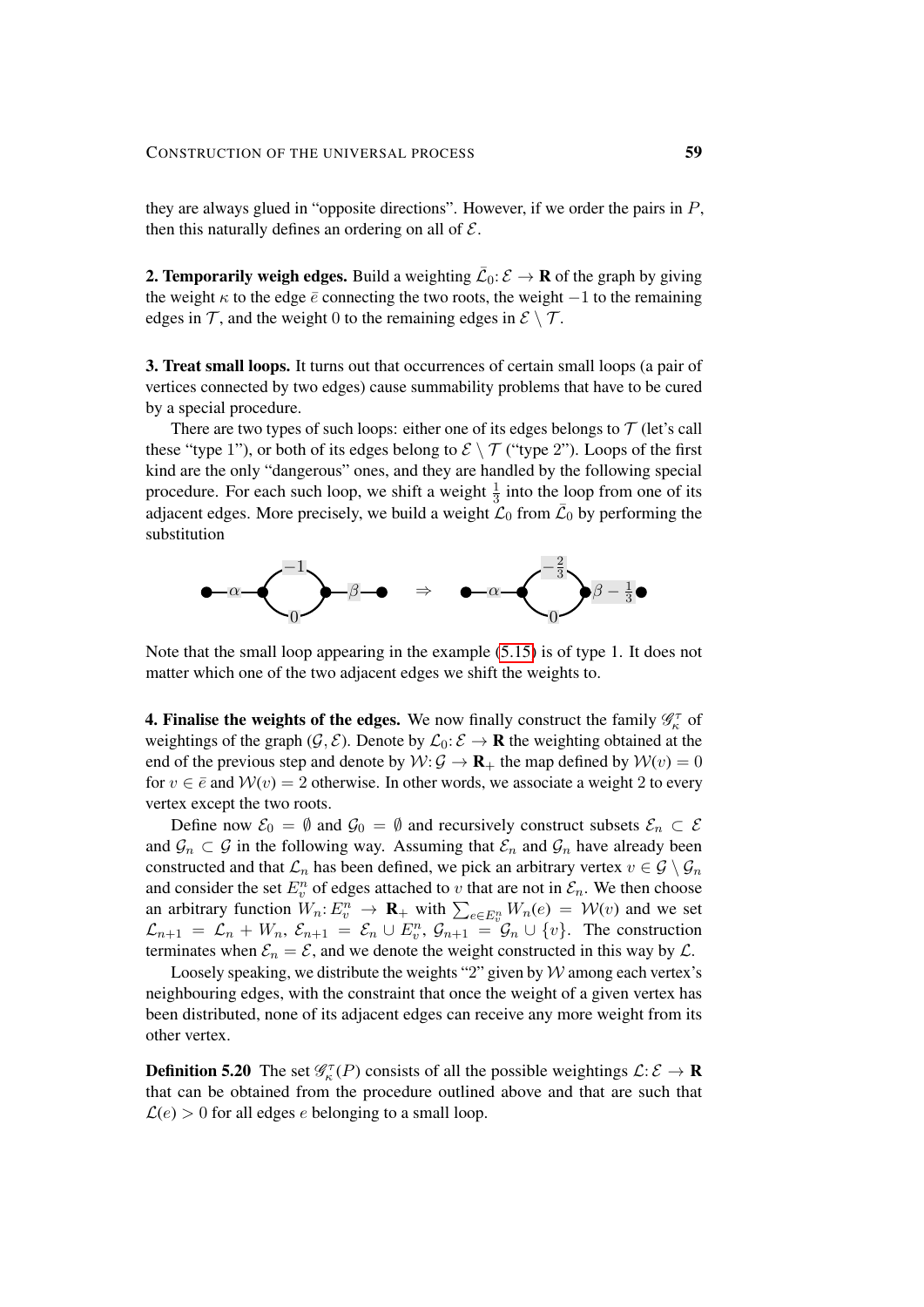Remark 5.21 Since it will usually be advantageous to have only positive weights left, and since the elements in the original spanning tree  $\mathcal T$  have weight  $-1$  before the vertex weights are distributed, it is usually be a good idea in Step 4 to traverse vertices in G in a way that respects the ordering of  $\mathcal T$ , i.e. from the outside of  $\mathcal T$ towards the two root vertices.

The point of this construction is that it is quite straightforward to obtain a bound on  $\mathcal{K}^{\tau}_{sym}(P,\cdot,\cdot)$  from the weights in  $\mathscr{G}_{\kappa}^{\tau}(P)$ , but understanding why this is so requires a few notions of elementary graph theory, which we now present.

Given an arbitrary directed graph ( $\mathcal{G}, \mathcal{E}$ ), we write  $e \to v$  for an edge e entering a vertex v (i.e.  $e = (u, v)$  for some  $u \in \mathcal{G}$ ) and  $e \leftarrow v$  for an edge e exiting v (i.e.  $e = (v, u)$  for some  $u \in \mathcal{G}$ ). With this notation, the *integral cycle group*  $\mathcal{C}(\mathcal{G}, \mathcal{E})$ of a graph is given by all labellings  $L: \mathcal{E} \to \mathbb{Z}$  such that, for each vertex  $v \in \mathcal{G}$ , Kirchhoff's law is satisfied in the sense that

$$
\sum_{e \to v} L_e = \sum_{e \gets v} L_e.
$$

Note that even though we used the fact that we specified an orientation to define  $\mathscr{C}(\mathcal{G}, \mathcal{E})$ , it really does not depend on it. Indeed, if we consider two different orientations on the same graph, we should identify elements in their respective cycle groups if they agree on those edges that do not change orientation and have opposite signs on those edges that do change orientation. We also introduce a notation for the set of nowhere vanishing elements of the cycle group:

$$
\mathscr{C}_{\star}(\mathcal{G}, \mathcal{E}) = \{ L \in \mathscr{C}(\mathcal{G}, \mathcal{E}) : L_e \neq 0 \ \forall \ e \in \mathcal{E} \}.
$$

<span id="page-59-0"></span>The reason why we introduced this notation is the following fact:

**Lemma 5.22** *There is a canonical identification of*  $\mathscr{L}_P^{\tau}$  *with*  $\mathscr{C}_{\star}(\mathcal{G}, \mathcal{E})$ *, where*  $(\mathcal{G}, \mathcal{E})$ *is the graph associated to* τ *and* P *as in Step 1 above.*

*Proof.* Elements  $L \in \mathcal{L}_P^{\tau}$  are defined on  $\mathcal{E}(\tau) \sqcup \mathcal{E}(\tau)$  with the canonical orientation that goes from the leaves to the roots, and they do satisfy Kirchhoff's law there. Furthermore, for any two edges e, e' that are identified under  $\approx$ , one has  $L_e$  =  $-L_{e'}$ . As a consequence, a choice of orientation on P corresponds to a choice of representative in each equivalence class of  $\mathcal{E}(\tau) \sqcup \mathcal{E}(\tau)$  under  $\stackrel{P}{\approx}$ . Denoting this choice of representative by  $\pi$ , we then define an element  $C \in \mathcal{C}_{*}(\mathcal{G}, \mathcal{E})$  by  $C_e = L_{\pi(e)}$  for  $e \neq \overline{e}$  and  $C_{\overline{e}} = \pm |\varrho(L)|$ , with the sign determined in such a way that Kirchhoff's law also holds at the roots.  $\Box$ 

As an abelian group,  $\mathscr{C}(\mathcal{G}, \mathcal{E})$  is isomorphic to  $\mathbb{Z}^n$  for some  $n \geq 0$ , called the *dimension* of  $\mathscr C$ . An *integral basis*  $\mathscr B \subset \mathscr C(\mathcal G, \mathcal E)$  then consists of exactly *n* elements, with the property that every element of  $\mathcal{C}(\mathcal{G}, \mathcal{E})$  can be written uniquely as

$$
L = \sum_{B \in \mathcal{B}} L_B B , \qquad L_B \in \mathbf{Z} .
$$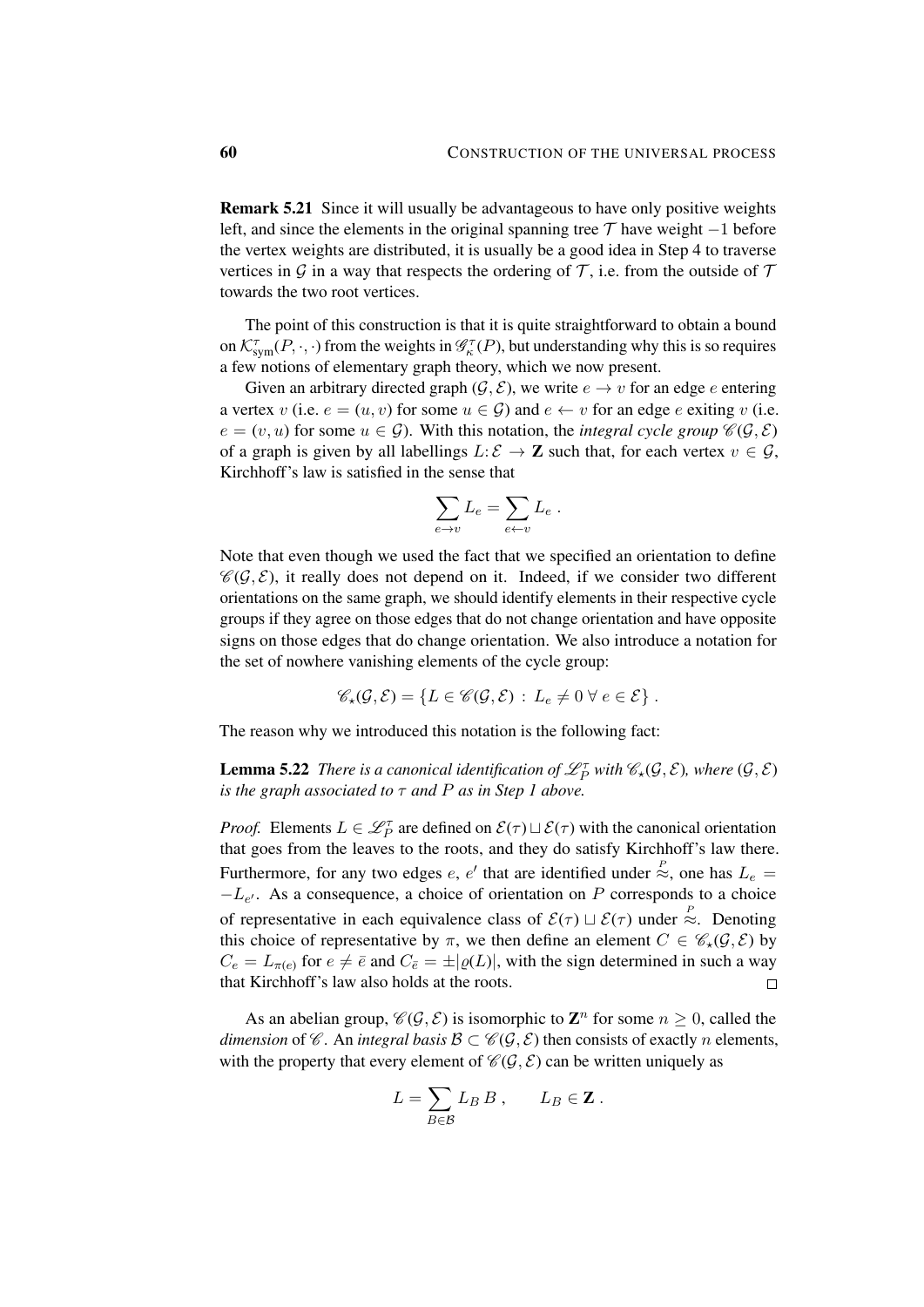In other words, an integral basis provides a decomposition that realises the isomorphism with  $\mathbf{Z}^n$ .

We call an element L of the cycle group *elementary* if there exists a simple cycle of G (i.e. one traversing each edge at most once) such that L takes the values  $\pm 1$  on the edges belonging to the cycle and 0 otherwise. There are exactly two elementary elements in  $\mathcal{C}(\mathcal{G}, \mathcal{E})$  for each simple cycle, one for each orientation. Finally, for any spanning tree  $\mathcal T$  of a graph  $(\mathcal G, \mathcal E)$ , we can construct a collection  $\mathcal B_{\mathcal T}$  of elementary cycles by considering, for each edge  $e \in \mathcal{E} \setminus \mathcal{T}$ , the unique (modulo orientation) cycle passing through e that otherwise only traverses edges in  $\mathcal T$ . One then has the following classical result, which can be found for example in [\[GR01\]](#page-100-1):

<span id="page-60-0"></span>**Proposition 5.23** *For each spanning tree*  $\mathcal{T}$  *of* ( $\mathcal{G}, \mathcal{E}$ )*, the collection*  $\mathcal{B}_{\mathcal{T}}$  *forms an integral basis of*  $\mathcal{C}(\mathcal{G}, \mathcal{E})$ *.* 

Let now  $(\mathcal{G}, \mathcal{E}, \mathcal{L})$  be a weighted graph, i.e.  $\mathcal{L}$  is a real-valued function over the edge set  $\mathcal{E}$ . We then introduce the following definition:

**Definition 5.24** A weighted graph  $(\mathcal{G}, \mathcal{E}, \mathcal{L})$  is *summable* if

$$
\sum_{L\in\mathscr{C}_{\star}(\mathcal{G},\mathcal{E})}\prod_{e\in\mathcal{E}}|L_e|^{-\mathcal{L}_e} < \infty.
$$

With all of these definitions in place, we are now finally ready to state the criterion for the bounds on  $\mathcal{K}_{sym}$  announced earlier.

<span id="page-60-1"></span>**Theorem 5.25** Let  $\mathscr{G}_{\kappa}^{\tau}(P)$  be as above and let  $\kappa \in (0,2)$ . If there exists an element *of*  $\mathscr{G}_{\kappa}^{\tau}(P)$  *that is summable, then the kernel*  $\mathcal{K}_{sym}^{\tau}(P, \cdot)$  *satisfies the bounds* [\(5.13\)](#page-55-0) *with*  $\alpha = 2 - \frac{\kappa}{2}$  $\frac{\kappa}{2}$  and  $\beta < \frac{1 \wedge \alpha}{2}$ .

*Proof.* It follows from the definition [\(5.11\)](#page-54-2) that one can rewrite  $\mathcal{K}_{sym}^{\tau}$  in a natural way as

$$
\mathcal{K}_{sym}^{\tau}(P,L;\delta) = \int_{-\infty}^{0} \int_{-\infty}^{\delta} e^{L_{\varrho}^{2}(\delta - s - s')} \mathcal{F}_{sym}^{\tau}(P,L;s - s') ds ds'.
$$

Here, the fact that  $\mathcal{F}_{sym}^{\tau}$  only depends on the difference between s and s' is a consequence of the invariance of the integrand in [\(5.11\)](#page-54-2) under translations, but this is not relevant. Both claimed bounds then follow at once from Lemma [A.7](#page-96-0) if we are able to show that the constants  $\mathcal{F}_{sym}^{\tau}(P,L) \stackrel{\text{def}}{=} \sup_{\delta} |\mathcal{F}_{sym}^{\tau}(P,L;\delta)|$  satisfy the summability condition

$$
\sum_{L \in \mathcal{C}_{\star}(\mathcal{G}, \mathcal{E})} |L_{\bar{e}}|^{-\kappa} \mathcal{F}_{sym}^{\tau}(P, L) < \infty \;, \tag{5.16}
$$

where we made the slight abuse of notation of considering  $L$  as an element in  $\mathscr{C}_\star(\mathcal{G}, \mathcal{E})$  instead of  $\mathcal{L}_P^{\tau}$ , which is justified by Lemma [5.22.](#page-59-0)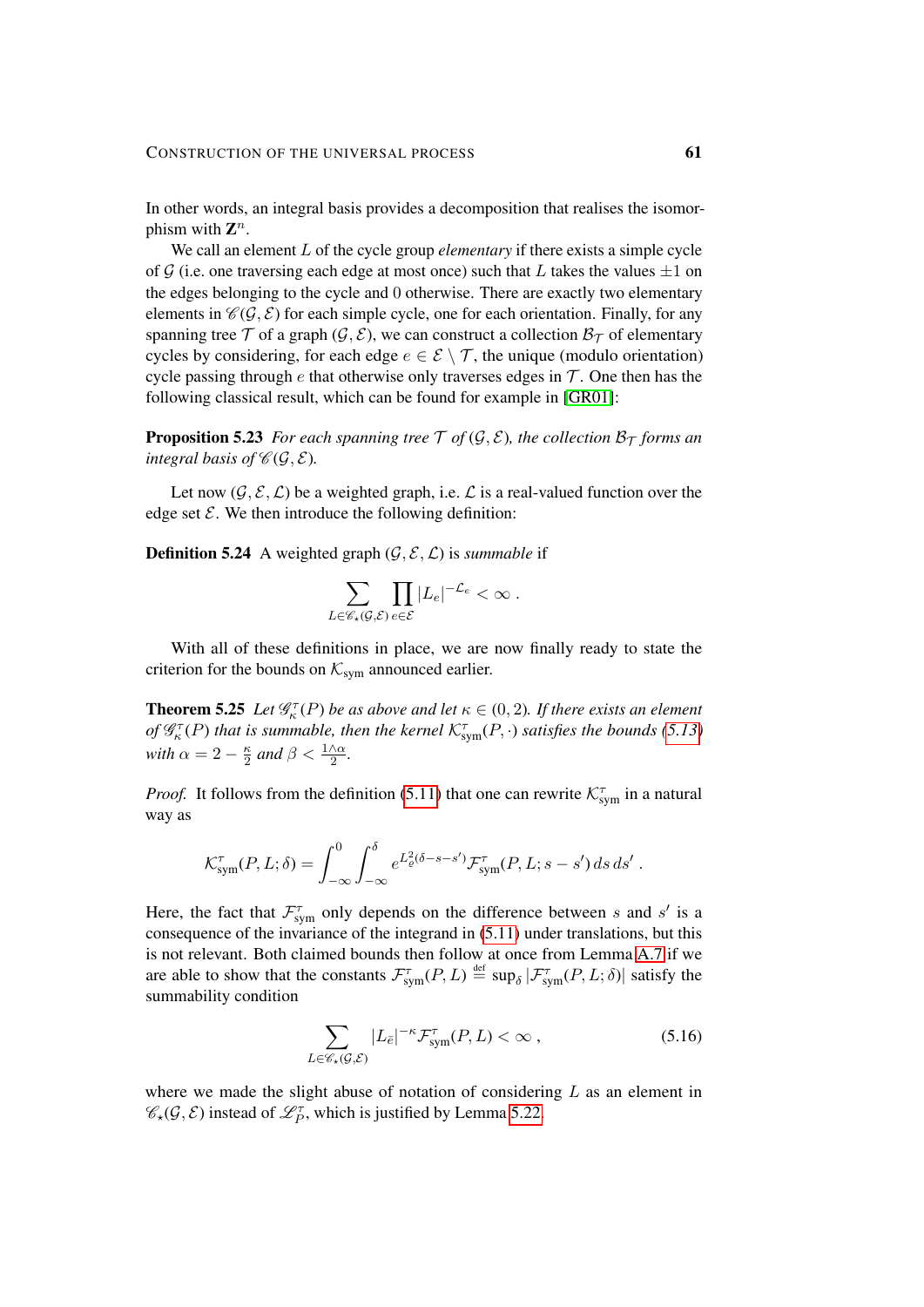Denote now  $\bar{\mathcal{E}} = \mathcal{E} \setminus \{\bar{e}\}\$ and  $\bar{\mathcal{T}} = \mathcal{T} \setminus \{\bar{e}\}\$ . It then follows from the expression [\(5.11\)](#page-54-2) that  $\mathcal{F}_{sym}^{\tau}(P, L, \eta)$  can be written as

$$
\mathcal{F}_{sym}^{\tau}(P, L; \eta) = \frac{1}{|[L]_P|} \sum_{\bar{L}^P \sim L} \left( \prod_{e \in \bar{\mathcal{T}}} \bar{L}_e \right) \int \exp\left(-\sum_{e \in \bar{\mathcal{E}}} |\bar{L}_e|^2 |\delta T_e|\right) \mu_{\eta}(dT)
$$
  

$$
\stackrel{\text{def}}{=} \int \mathcal{G}_P^{\tau}(L) \mu_{\eta}(dT) . \tag{5.17}
$$

Here,  $\mu_{\eta}$  is the measure on  $\mathbf{R}^{\mathcal{G}}$  which fixes the vertices adjacent to  $\bar{e}$  to 0 and  $\eta$ respectively, and is given by Lebesgue measure, restricted to  $\mathscr{T}_0^{\tau} \times \mathscr{T}_\eta^{\tau}$ , for the remaining components. As before,  $\delta T_e = T_v - T_u$  for any edge  $e = (u, v)$ .

Consider now the case when the graph contains loops of type 1. By Proposi-tion [5.23,](#page-60-0) we can assume without loss of generality that the graph  $(\mathcal{G}, \mathcal{E})$ , the cycle  $L$ , and the collection of "times"  $T$  are locally given by the configuration

<span id="page-61-0"></span>

<span id="page-61-1"></span>,

*,*

with  $r \leq s$ , and  $k, m \in \mathbb{Z}_{\star}$  with  $k + m \neq 0$ . The left edge necessarily belongs to  $\mathcal T$ , but the right edge could be either in  $\mathcal T$  or not. With this notation, let us write M for the subset of  $\mathcal E$  containing the two edges that form the loop under consideration. It then follows from [\(5.17\)](#page-61-0) that  $\mathcal{G}_P^{\tau}$  can be factored as

$$
\mathcal{G}_P^{\tau}(L) = \frac{1}{2} \mathcal{J}_{k,m}(s-r) \mathcal{G}_{P,M}^{\tau}(L) ,
$$

where he prefactor  $\mathcal J$  is given by

$$
\mathcal{J}_{k,m}(s-r) \stackrel{\text{def}}{=} (k+m)e^{-(k+m)^2+m^2)|s-r|} + (k-m)e^{-(k-m)^2+m^2)|s-r|}
$$

and the remainder  $\mathcal{G}^{\tau}_{P,M}$  is given by

$$
\mathcal{G}_{P,M}^{\tau}(L) = \frac{1}{|[L]_P|} \sum_{\bar{L}^P \sim L} \left( \prod_{e \in \bar{\mathcal{T}} \setminus M} \bar{L}_e \right) \exp \left( - \sum_{e \in \bar{\mathcal{E}} \setminus M} |\bar{L}_{(u,v)}|^2 |\delta T_e| \right).
$$

This follows from the fact that the configuration with m replaced by  $-m$  in [\(5.18\)](#page-61-1) belongs to  $[L]_P$  by the definition of  $\stackrel{P}{\sim}$ , and that the factor  $\mathcal{G}^{\tau}_{P,M}(L)$  does not depend on m. We then have the bound

**Lemma 5.26** *For every*  $\varepsilon \in [0,1]$ *, there exist constants c and* C *such that the bound*

$$
|\mathcal{J}_{k,m}(\delta)| \lesssim e^{-c(m^2 + (k+m)^2)\delta} |k|^{\varepsilon} (|m| + |k+m|)^{1-\varepsilon}
$$

*holds for all*  $k, m \in \mathbb{Z}_*$  *with*  $|k| \neq |m|$  *and for all*  $\delta > 0$ *.*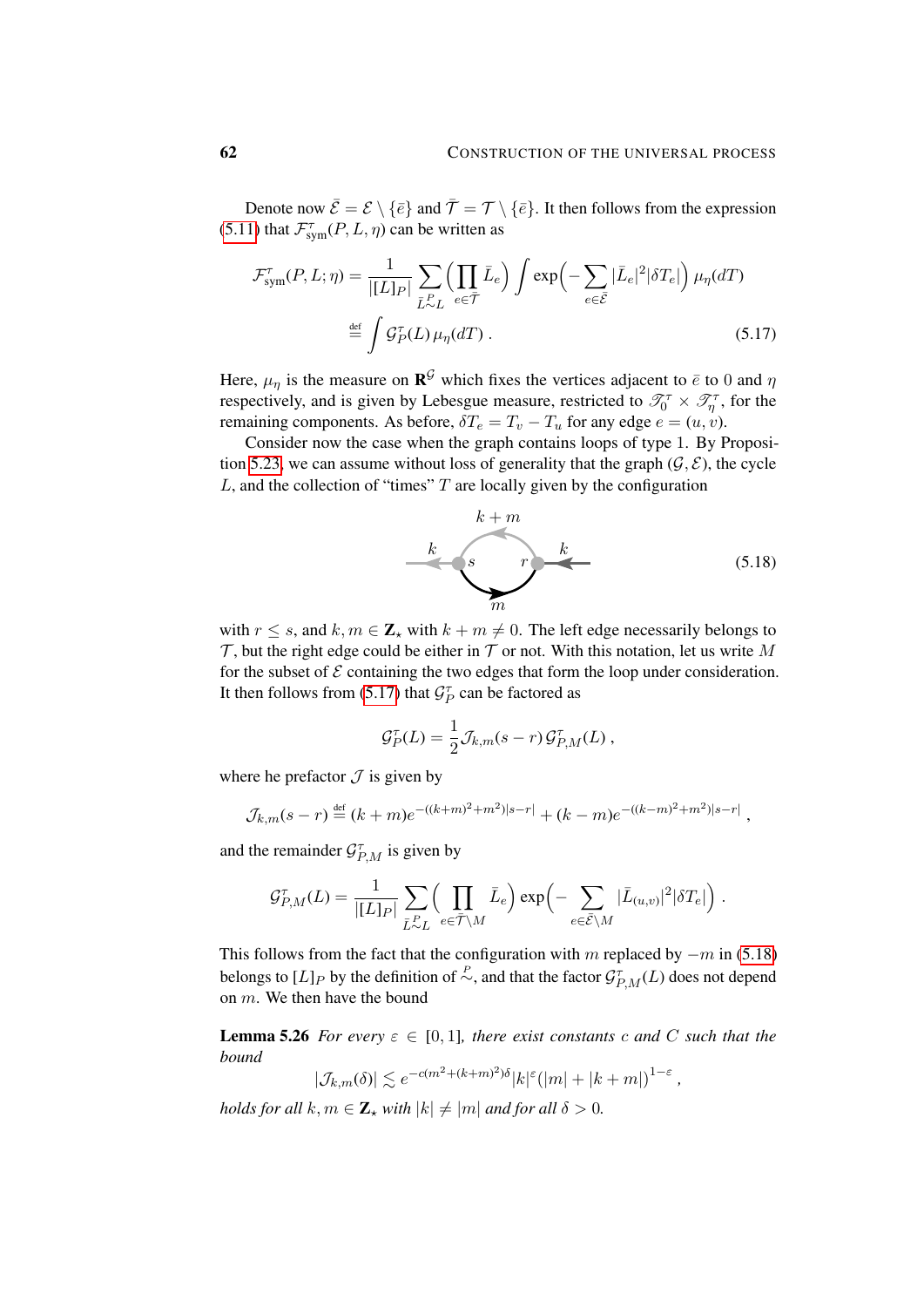*Proof.* Using the identity

$$
ac + bd = \frac{1}{2}((a+b)(c+d) + (a-b)(c-d)),
$$

and the fact that  $|e^{-x} - e^{-y}| \le (1 \wedge |x - y|)e^{-(x \wedge y)}$ , we obtain the bound

$$
|\mathcal{J}_{k,m}| \leq e^{-(k^2 + 2m^2 - 2|km|)|s-r|} (2|k| + |m|(1 \wedge 4|km||s-r|)).
$$

At this stage, we make use of the fact that  $\sup_{x>0} xe^{-ax} \leq 1/a$  and that there exists a constant  $c > \frac{1}{3}$  such that  $k^2 + 2m^2 - 2|km| > c(k^2 + m^2)$ . This implies that

$$
|s-r|e^{-(k^2+2m^2-2|km|)|s-r|} \lesssim \frac{e^{-\frac{1}{3}(k^2+m^2)|s-r|}}{k^2+m^2}
$$
,

so that we conclude that the bound

$$
|\mathcal{J}_{k,m}| \lesssim e^{-c(m^2 + (k+m)^2)|s-r|} \Big( |k| + |m| \Big( 1 \wedge \frac{|km|}{k^2 + m^2} \Big) \Big)
$$
  
 
$$
\lesssim e^{-c(m^2 + (k+m)^2)|s-r|} (|k| + |m|^{1-\varepsilon}|k|^{\varepsilon}),
$$

holds for every  $\varepsilon \in [0, 1]$ . This bound is equivalent to the one in the statement.  $\square$ 

For any  $L \in \mathcal{C}_*(\mathcal{G}, \mathcal{E})$ , denote now by  $SL: \mathcal{E} \to \mathbf{R}$  the function given by  $SL_e = |L_e| + |L_{e'}|$  if the two edges e and e' are part of a loop of type 1, and  $SL_e = |L_e|$  otherwise. The above considerations show that with this notation, there exists a constant  $c > 0$  such that one then has the bound

$$
\mathcal{F}_{sym}^{\tau}(P, L; \eta) \lesssim \int \left( \prod_{e \in \bar{\mathcal{E}}} |\mathcal{S}L_e|^{-\mathcal{L}_0(e)} e^{-c(\mathcal{S}L)_e^2 |\delta T_e|} \right) \mu_{\eta}(dT) \qquad (5.19)
$$

$$
\lesssim \int_{\mathbf{R}^{\bar{\mathcal{G}}}} \left( \prod_{e \in \bar{\mathcal{E}}} |\mathcal{S}L_e|^{-\mathcal{L}_0(e)} e^{-c(\mathcal{S}L)_e^2 |\delta T_e|} \right) \prod_{u \in \bar{\mathcal{G}}} dT_u ,
$$

where  $\mathcal{L}_0$  is the weighting constructed in Step 3. Here, the passage from the first to the second line is trivial since the integrand is positive by construction, so that integrating over a larger domain can only increase the value of the integral. (Here, we use the convention that  $T_u = 0$  or  $\eta$  respectively for  $u \in \overline{e}$ .)

To conclude the proof, we note that a repeated application of Hölder's inequality yields the bound

<span id="page-62-0"></span>
$$
\int_{\mathbf{R}} \exp\left(-\sum_{j=1}^{n} a_j |x - x_j|\right) \lesssim \prod_{j=1}^{m} a_j^{-\ell_j}, \tag{5.20}
$$

for any  $a_1, \ldots, a_n \in \mathbf{R}$  and any exponents  $\ell_j > 0$  with  $\sum_{j=1}^n \ell_j = 1$ . We now fix an arbitrary order on  $\bar{G}$  and we apply [\(5.20\)](#page-62-0) repeatedly, every time integrating over the time variable associated to the corresponding element of  $\bar{G}$ .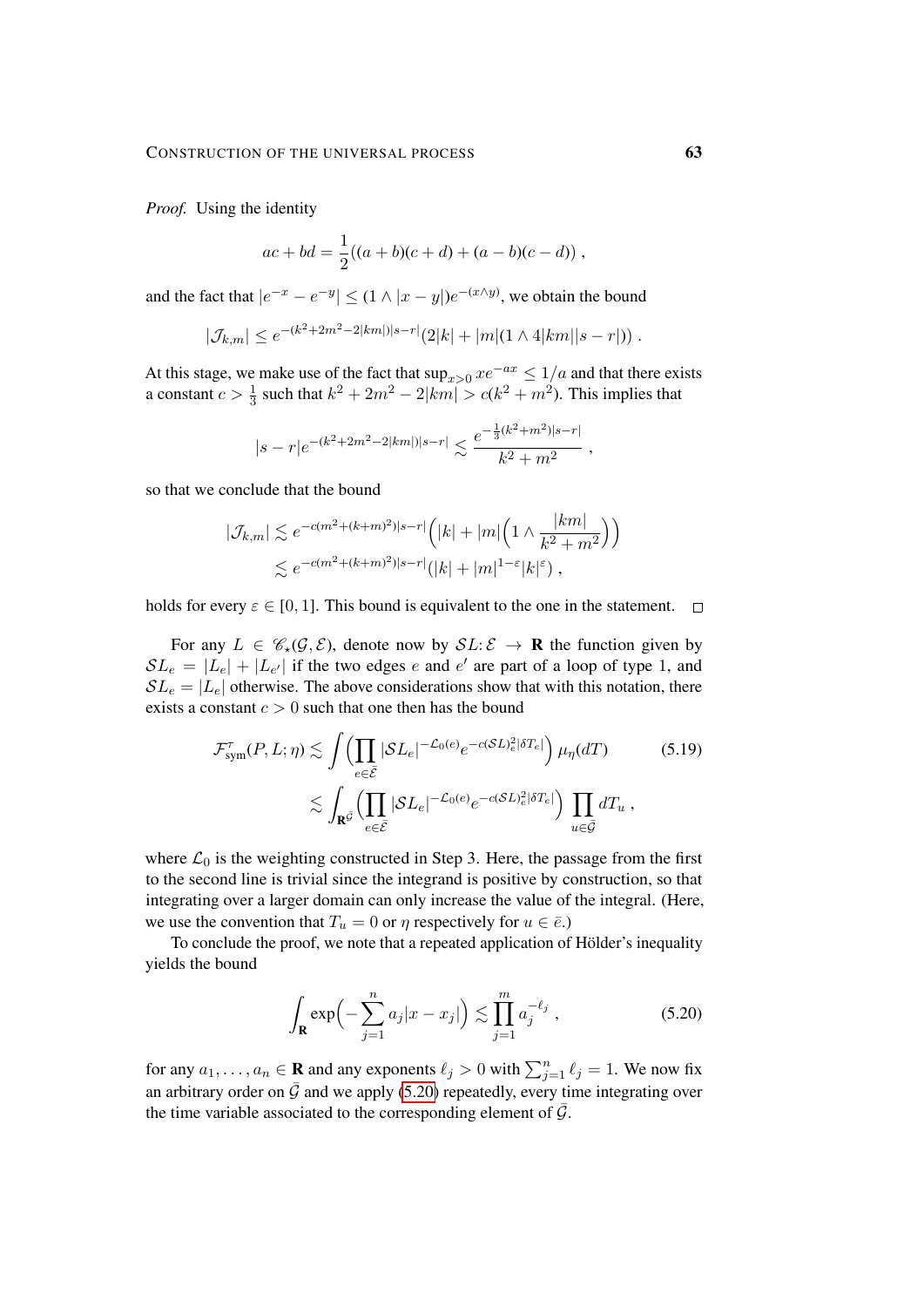Each such integration corresponds exactly to one iteration of Step 4 of the construction of  $\mathcal{L} \in \mathcal{G}_{\kappa}^{\tau}$ . This shows that, for any of the weights  $\mathcal{L} \in \mathcal{G}_{\kappa}^{\tau}$ , one has indeed the bound

$$
\mathcal{F}_{sym}^{\tau}(P,L) \leq \prod_{e \in \bar{\mathcal{E}}} |\mathcal{S}L_e|^{-\mathcal{L}(e)}.
$$

Since  $|SL_e| \geq |L_e|$  and since we only retain weights such that  $\mathcal{L}(e) > 0$  for e belonging to a loop, the claim then follows.  $\Box$ 

## 5.5 On the summability of graphs

As a consequence of the results in the previous subsection, the construction of  $X^{\tau}$  is now reduced to verifying the existence of a summable graph in  $\mathcal{G}^{\tau}_{\kappa}(P)$  for every pairing  $P \in \mathcal{P}^{\tau}$ . It is therefore useful to have a simple criterion to check the summability of a graph. This is achieved by the following algorithm:

<span id="page-63-0"></span>Algorithm 1 *Apply the following operations successively, until the procedure stabilises. Edges with weight* 0 *are removed and consecutive edges without intermediate branching point are merged:*

$$
\leftarrow \alpha \rightarrow \beta \rightarrow \Rightarrow \alpha + \beta \rightarrow (5.21a)
$$

<span id="page-63-2"></span>
$$
\leftarrow 0 \quad \Leftrightarrow \quad \times \quad (5.21b)
$$

*Simple loops are erased, provided that their total weight is strictly greater than* 1*:*

$$
\bigcirc \mathfrak{a} \quad \Rightarrow \quad \bigg\}
$$
 (5.22)

*Small loops are "flattened", provided that their weights* α *and* β *add to a value strictly greater than* 1*:*

<span id="page-63-1"></span>
$$
\times \qquad \qquad \overbrace{\beta} \qquad \Rightarrow \qquad \overbrace{\gamma - \langle} \qquad (5.23)
$$

*with*  $\gamma = \alpha + \beta - 1$  *if*  $\alpha \vee \beta < 1$ ,  $\gamma = \alpha \wedge \beta$  *if*  $\alpha \vee \beta > 1$ , and  $\gamma < \alpha \wedge \beta$  *if*  $\alpha \vee \beta = 1.$ 

The main result of this subsection is then the following.

<span id="page-63-3"></span>**Proposition 5.27** Let  $(G, \mathcal{E}, \mathcal{L})$  be a weighted graph such that the application of *Algorithm [1](#page-63-0) yields a loop-free graph. Then,*  $(\mathcal{G}, \mathcal{E}, \mathcal{L})$  *is summable.* 

*Proof.* Since, for a loop-free graph,  $\mathcal{C}(\mathcal{G}, \mathcal{E})$  contains only one element (the one that associates 0 to every edge), it suffices to check that for each step of the algorithm, we can show that the original graph is summable, provided that the simplified graph is summable.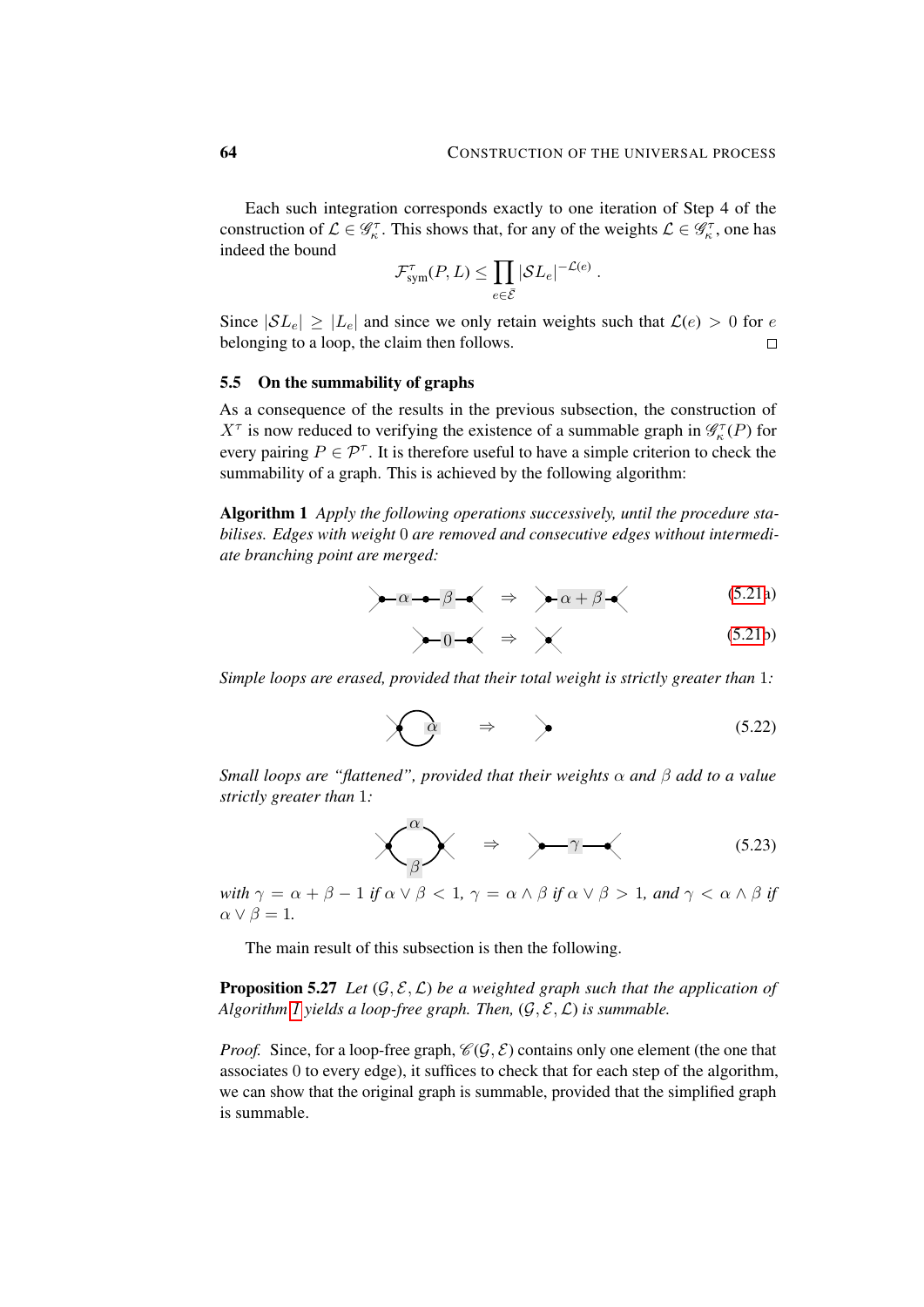#### CONSTRUCTION OF THE UNIVERSAL PROCESS 65

We define a function  $F: \mathcal{C}(\mathcal{G}, \mathcal{E}) \to \mathbf{R}$  by

<span id="page-64-0"></span>
$$
F(C) = \prod_{e \in \mathcal{E}} (1 \vee |C_e|)^{-\mathcal{L}_e},\tag{5.24}
$$

so that we want to verify the summability of F. Consider now one of the steps of the algorithm and denote by  $(\mathcal{G}, \mathcal{E}, \mathcal{L})$  the graph before the step and by  $(\bar{\mathcal{G}}, \bar{\mathcal{E}}, \bar{\mathcal{L}})$ the graph after the step. Similarly, we denote by  $\bar{F}$  the function associated as in [\(5.24\)](#page-64-0) to the weighted graph  $(\bar{G}, \bar{\mathcal{E}}, \bar{\mathcal{L}})$ . Again, orientations do not matter, but it is convenient to fix an orientation for the sake of definiteness. We will therefore assume from now on that all the edges appearing in [\(5.21\)](#page-63-0) and [\(5.23\)](#page-63-1) are oriented from left to right.

For each of the operations appearing in Algorithm [1,](#page-63-0) there is an obvious projection operator

$$
\Pi: \mathscr{C}(\mathcal{G}, \mathcal{E}) \to \mathscr{C}(\bar{\mathcal{G}}, \bar{\mathcal{E}}).
$$

For those edges unaffected by the merging / erasing operation, we identify  $\Pi C$  with  $C$  in the obvious way. In the case of the merging operation [\(5.21a\)](#page-30-0), if we denote by f and f' the two edges being merged and by  $\bar{f}$  the resulting edge in  $\bar{\mathcal{E}}$ , we set  $(\Pi C)_{\bar{f}} = C_f = C_{f'}$ . In the case of [\(5.21b\)](#page-30-1) and [\(5.22\)](#page-63-2) there is nothing to do since  $\bar{\mathcal{E}}$ is identified with a subset of  $\mathcal E$ . In the case [\(5.23\)](#page-63-1), denoting by f,  $f^{\dagger}$  and  $\bar{f}$  the old and new edges as before, we set  $(\Pi C)_{\bar{f}} = C_f + C_{f'}$ . (In all cases, the identification is very natural if we think of elements in  $\mathcal{C}(\mathcal{G}, \mathcal{E})$  as describing flows on the graph. It is also clear that  $\Pi C$  then again describes a flow on the new graph.)

For the first two operations, the preservation of summability is now obvious, since  $\Pi$  is a bijection and one has the identity

$$
\bar{F}(\Pi C) = F(C) .
$$

For the operation [\(5.22\)](#page-63-2), observe that, denoting the flow in the loop by  $k$ , one has the identity

$$
\sum_{\mathscr{C}(\mathcal{G},\mathcal{E})} F(C) = \sum_{\overline{C} \in \mathscr{C}(\overline{\mathcal{G}},\overline{\mathcal{E}})} \overline{F}(\overline{C}) \sum_{k \in \mathbf{Z}} (1 \vee |k|)^{-\alpha} .
$$

Therefore, since  $\alpha > 1$  by assumption, it does follow that the summability of F implies that of  $F$ .

Finally, for the operation [\(5.23\)](#page-63-1), denote by  $C_0$  the elementary cycle going through the two edges that are being merged so that any two elements in  $\Pi^{-1}\bar{C}$ differ by an integer multiple of  $C_0$ . With this notation, one then has the identity

$$
\sum_{\mathscr{C}(\mathcal{G},\mathcal{E})} F(C) = \sum_{\bar{C} \in \mathscr{C}(\bar{\mathcal{G}},\bar{\mathcal{E}})} \sum_{C \in \Pi^{-1}\bar{C}} F(C)
$$
  
= 
$$
\sum_{\bar{C} \in \mathscr{C}(\bar{\mathcal{G}},\bar{\mathcal{E}})} \bar{F}(\bar{C}) \sum_{k \in \mathbb{Z}} \frac{(1 \vee |\bar{C}_{\bar{f}}|)^{\gamma}}{(1 \vee |k|)^{\alpha} (1 \vee |\bar{C}_{\bar{f}} - k|)^{\beta}},
$$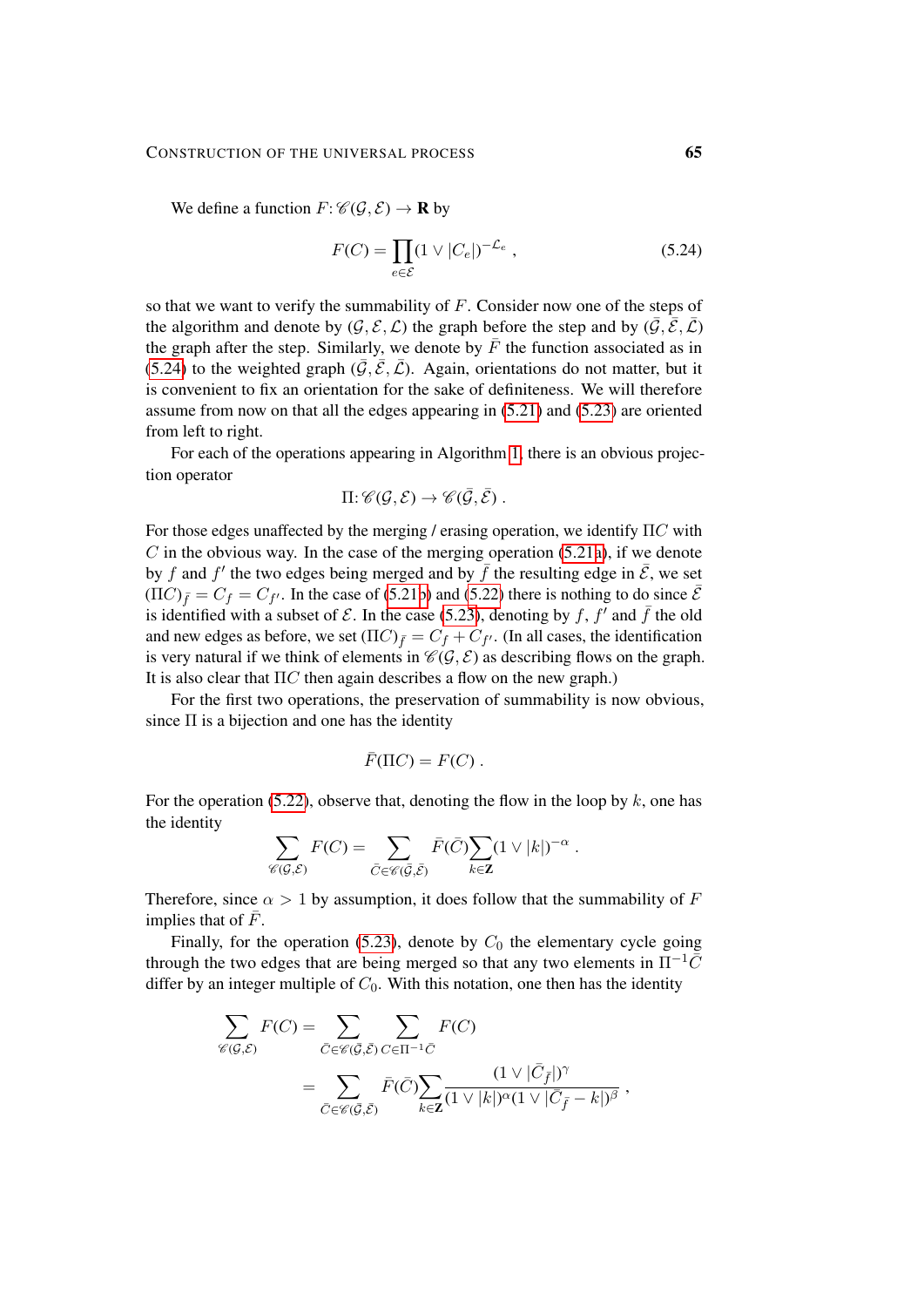where as before  $\bar{f}$  is the new edge replacing the loop. It is straightforward to check that the conditions on  $\alpha$ ,  $\beta$ , and  $\gamma$  given below [\(5.21b\)](#page-30-1) are precisely the conditions guaranteeing that

$$
\sup_{a\in\mathbf{Z}}\sum_{k\in\mathbf{Z}}\frac{(1\vee|a|)^{\gamma}}{(1\vee|k|)^{\alpha}(1\vee|a-k|)^{\beta}}<\infty\;,
$$

so that the summability of  $\bar{F}$  does indeed imply that of F, thus concluding the proof.  $\Box$ 

Remark 5.28 It is clear from the proof that another allowed step would be to decrease the weight of any edge. In particular, edges with positive weights can also be contracted to a node. However, we will always consider weights in  $\mathcal{G}^{\tau}_{\kappa}$  such that this step is unnecessary.

One may legitimately ask whether the criterion given in Proposition [5.27](#page-63-3) is sharp. This is not known to the author and is probably not the case, even though the author is not aware of any counterexample. An obvious necessary condition for summability is that  $\sum_{e \in \mathcal{C}} \mathcal{L}_e > 1$  for every elementary cycle  $\mathcal{C} \subset \mathcal{T}$ , but it is unfortunately easy to construct counterexamples showing that this naive condition is not sufficient, even within the class of homogeneous graphs of degree 3. (Take the tetrahedron and give each edge the same weight  $\alpha \in (\frac{1}{3})$  $\frac{1}{3}, \frac{1}{2}$  $(\frac{1}{2})$ .)

<span id="page-65-1"></span>Before we proceed, we summarise the results of the preceding subsections in one convenient statement:

Proposition 5.29 *Let* τ *be a binary tree with at least two interior vertices. Set*  $\kappa = 4 - 2\alpha$  and, for any pairing  $P \in \bar{\mathcal{P}}^{\tau}$ , denote by  $(\mathcal{E}, \mathcal{G})$  and  $\mathscr{G}_{\kappa}^{\tau}(P)$  the graph and set of weightings constructed in Section [5.4.](#page-57-1) If, for a given  $P \in \overline{P}^{\tau}$ , there exists  $\mathcal{L} \in \mathscr{G}_{\kappa}^{\tau}(P)$  such that the application of Algorithm 1 allows to contract the graph to *a point, then the bounds [\(5.13\)](#page-55-0) do hold for*  $\mathcal{K}^{\tau}_{sym}(P, \cdot; \cdot)$ *.* 

*Proof.* This is just a combination of Theorem [5.25](#page-60-1) with Proposition [5.27.](#page-63-3)  $\Box$ 

## 5.6 Construction of  $X^{\vee}$

Were are now in a position to apply the abstract result of the previous two subsections to the construction of  $X^{\vee}$ . If we discard pairings such that  $\mathscr{L}_P^{\tau}$  is empty (by Remark [5.10,](#page-52-2) these are the pairings containing at least one of the two top pairs of leaves), it can be checked by inspection that the remainder of  $P \in \mathcal{P}^{\tau}/(S_{\tau} \times S_{\tau})$ for  $\tau = \gamma$  consists of exactly three elements, which can be represented graphically as follows:

<span id="page-65-2"></span><span id="page-65-0"></span>
$$
\widehat{\mathbb{Q}}\widehat{\mathbb{Q}}\cdot\widehat{\mathbb{Q}}\widehat{\mathbb{Q}}\cdot\widehat{\mathbb{Q}}\widehat{\mathbb{Q}}\cdot\mathbb{Q}\cdot\mathbb{Q}^{(5.25)}
$$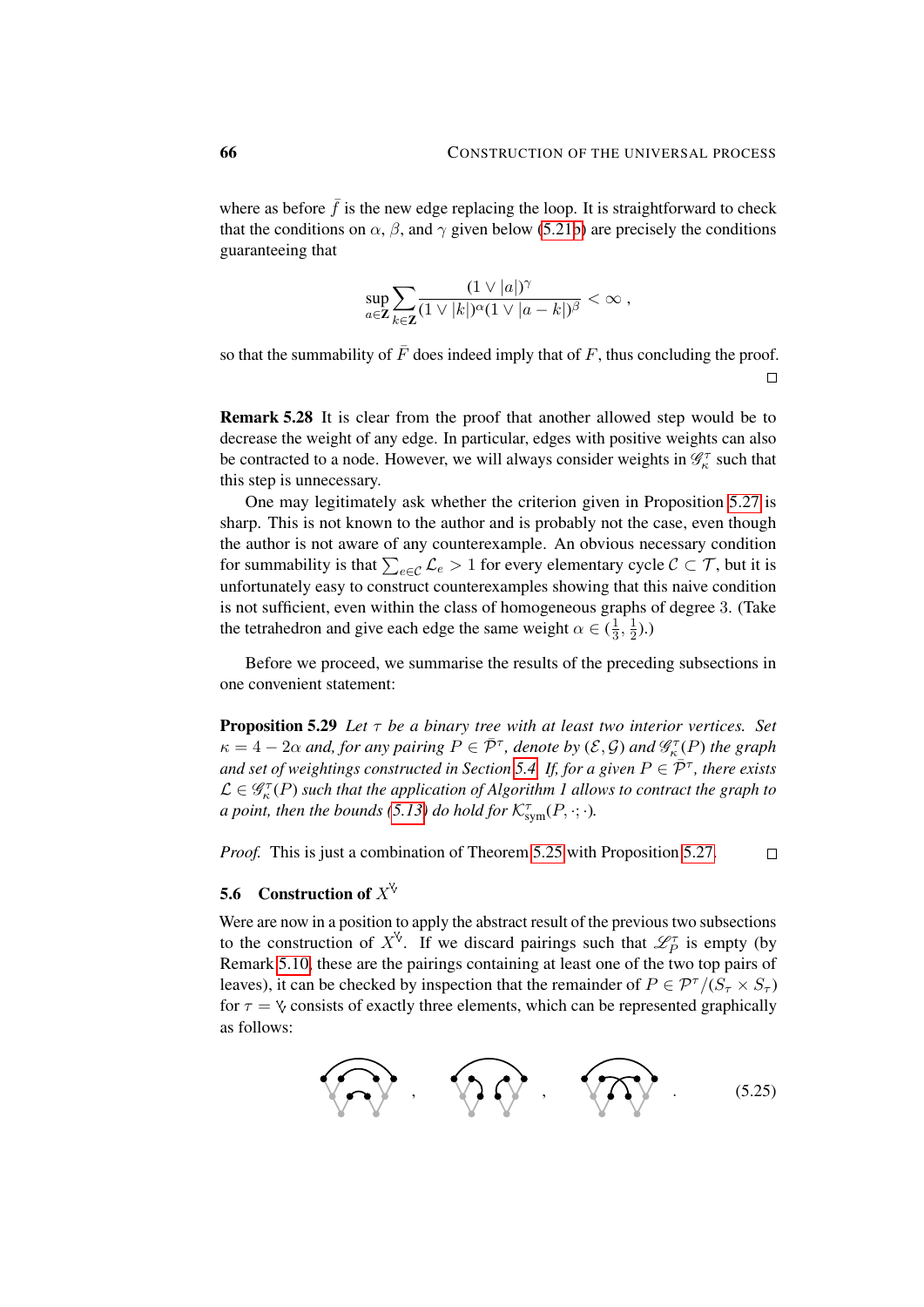**Proposition 5.30** *For every*  $P \in \mathcal{P}^{\vee}$ , *the bounds* [\(5.13\)](#page-55-0) *hold for*  $\mathcal{K}_{sym}^{\vee}(P, \cdot; \cdot)$  *for every*  $\alpha < \frac{3}{2}$  and every  $\beta < \frac{1}{2}$ .  $\frac{1}{2}$  and every  $\rho \searrow \frac{1}{2}$ 

As a consequence, there exists a process  $X^{\vee}$  with sample paths that are almost *surely continuous with values in*  $\mathcal{C}^{\alpha}$  *for every*  $\alpha < \frac{3}{2}$ *. Furthermore,*  $X^{\vee}_{\varepsilon} \to X^{\vee}$  *in probability in*  $C([-T, T], \mathcal{C}^{\alpha}) \cap \mathcal{C}^{\beta}([-T, T], \mathcal{C})$  *for every*  $\beta < \frac{1}{2}$  and every  $T > 0$ .

*Proof.* The second claim follows from Theorem [5.16,](#page-55-0) so that it suffices to check that the bounds  $(5.13)$  hold for each of the pairings  $P$  depicted in  $(5.25)$ . The first pairing is treated by Proposition [5.18,](#page-56-0) noting that the required bounds on  $\mathcal{K}_{sym}^V$  were already obtained in the proof of Proposition [5.1.](#page-46-0)

The second pairing is treated by Proposition [5.29,](#page-65-1) noting that the following element belongs to  $\mathcal{G}_{1+\delta}^{\tau}(P)$  for every  $\delta > 0$ :



It is straightforward to verify that Algorithm [1](#page-63-0) terminates and yields a loop-free graph.

Unfortunately, the last remaining pairing does not seem to be covered by Proposition [5.29,](#page-65-1) so we need to treat it "by hand". A generic labelling for this pairing looks like the following:

<span id="page-66-0"></span>

The kernel  $K^{\tau}$  associated to [\(5.27\)](#page-66-0) can then be written as

$$
K^{\tau}(P,\hat{L};t'-t) = \mathcal{F}(k,\ell,m) \int_{\mathcal{F}_t^{\tau}} \int_{\mathcal{F}_{t'}^{\tau}} \exp(-\mathcal{I}_{k,\ell,m}(T,T')) \,\mu_t(dT) \,\mu_{t'}(dT'),\tag{5.28}
$$

where the prefactor  $\mathcal F$  is given by

$$
\mathcal{F}(k,\ell,m)=(k+\ell)(k+m)(k+\ell+m)^2,
$$

whereas the exponent  $\mathcal I$  is given by  $\mathcal I = \mathcal I_1 + \mathcal I_2$  with

$$
\mathcal{I}_1 = k^2 |r - r'| + (k + \ell)^2 (s - r) + (k + m)^2 (s' - r') + \ell^2 |s' - r| + m^2 |r' - s|,
$$
  
\n
$$
\mathcal{I}_2 = (k + \ell + m)^2 (t + t' - s - s').
$$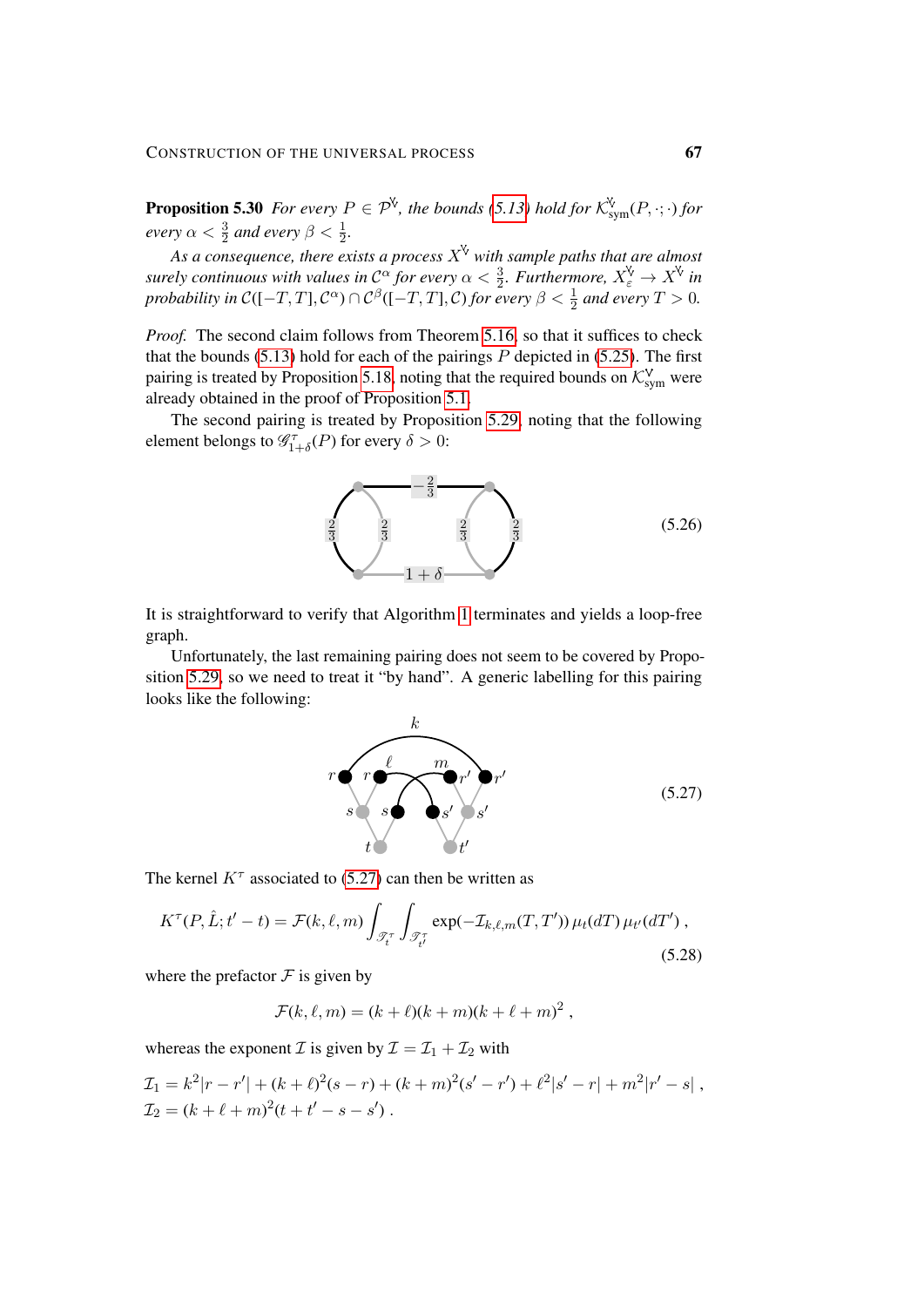,

This time, we make use of Proposition [A.8](#page-96-1) in order to bound the integral of  $\mathcal{I}_1$ , which yields the bound

$$
\int_{-\infty}^{s} \int_{-\infty}^{s'} e^{-\mathcal{I}_1} dr' dr \lesssim \frac{e^{-(\ell^2 \wedge m^2)|s-s'|}}{((k+\ell)^2 + \ell^2)((k+m)^2 + m^2)}.
$$

As in the proof of Theorem [5.25,](#page-60-1) it follows from Lemma [A.7](#page-96-0) that, in order to verify the assumptions of Theorem [5.16,](#page-55-0) it suffices to verify the summability of

$$
K_{k\ell m} \stackrel{\text{def}}{=} \frac{|k+\ell||k+m|(k+\ell+m)^{1-2\kappa}}{((k+\ell)^2+\ell^2)((k+m)^2+m^2)((k+\ell+m)^2+(\ell^2\wedge m^2))}
$$

for every  $\kappa > 0$ . Since this expression is symmetric in  $(\ell, m)$ , it suffices to check summability over  $|\ell| > |m|$ , say. In this case, one has the bound

$$
K_{k\ell m} \lesssim \frac{1}{(|k+\ell|+|\ell|)(|k+m|+|m|)(|k+\ell+m|+|m|)^{1+2\kappa}}
$$
  

$$
\leq \frac{1}{|\ell||k+m|^{\frac{\kappa}{2}}|m|^{1+\frac{\kappa}{2}}|k+\ell+m|^{1+\kappa}}.
$$

Since, for every  $\kappa > 0$  and  $a \in \mathbb{Z}_{\star}$ , one has the bound  $\sum_{\ell \notin \{0, a\}} \frac{1}{|\ell||\ell - \ell|}$  $\frac{1}{|\ell||\ell-a|^{1+\kappa}} \lesssim \frac{1}{|a|}$  $\frac{1}{|a|}$ , it follows that

<span id="page-67-0"></span>
$$
\sum_{\ell} K_{k\ell m} \lesssim \frac{1}{|m|^{1+\frac{\kappa}{2}}|k+m|^{1+\frac{\kappa}{2}}},
$$

which is indeed summable in k and m for every  $\kappa > 0$ , and the claim follows.  $\square$ 

## 5.7 Construction of  $X^{\nabla}$

Since the tree  $\Psi$  has many symmetries, the calculations for this tree turn out to be easier than for the previous case, even though this is a larger tree. Discarding pairings such that  $\mathcal{L}_P^{\tau}$  is empty, it can again be checked by inspection that the remainder of  $P \in \mathcal{P}^{\tau}/(S_{\tau} \times S_{\tau})$  consists of the following three elements:



We have the following result:

**Proposition 5.31** *There exists a process*  $X^{\vee}$  *with sample paths that are almost surely continuous with values in*  $C^{\alpha}$  *for every*  $\alpha < 2$ . *Furthermore,*  $X_{\varepsilon}^{\nabla} \to X^{\nabla}$  *in probability in*  $C([-T, T], \mathcal{C}^{\alpha}) \cap \mathcal{C}^{\beta}([-T, T], \mathcal{C})$  *for every*  $\beta < \frac{1}{2}$  and every  $T > 0$ .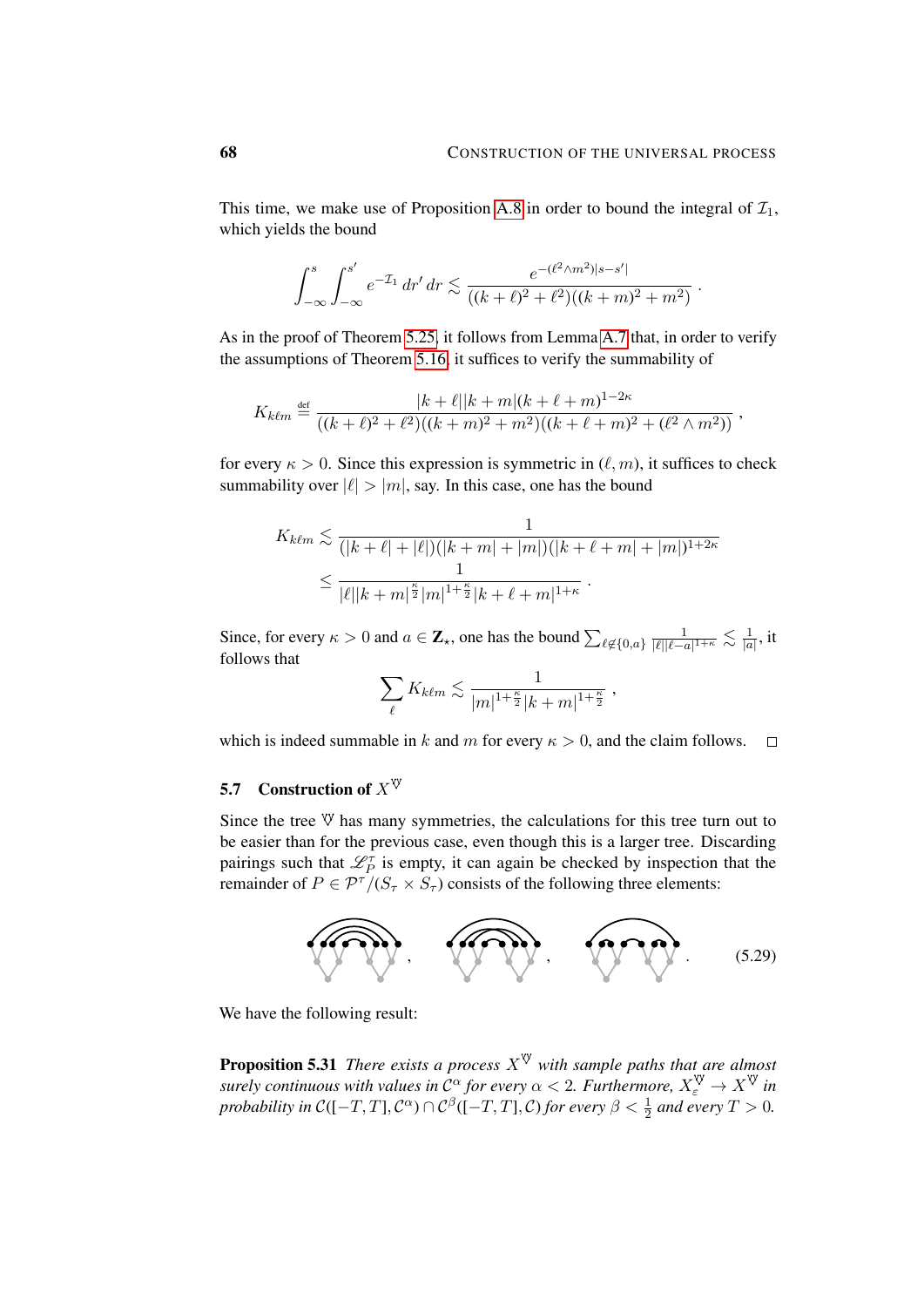*Proof.* For the three pairings shown in [\(5.29\)](#page-67-0), the algorithm of Section [5.4](#page-57-1) allows to verify that the following elements belongs to  $\mathscr{G}_{\kappa}^{\tau}$ :



In each case, we go through the vertices in Step 2 by ordering them from left to right and top to bottom. For each of these three elements, it is then straightforward to verify that Algorithm [1](#page-63-0) indeed yields a loop-free graph for every  $\kappa > 0$ .  $\Box$ 

# 5.8 Construction of  $X^{\check{C}}$

This time, because of the lack of symmetry of  $\mathbf{\check{y}}$ , there are many more cases to consider. Indeed, if we discard again those pairings such that  $\mathscr{L}_P^{\tau}$  is empty, it can be checked by inspection that the remainder of  $P \in \mathcal{P}^{\tau}/(S_{\tau} \times S_{\tau})$  consists of 15 elements.

However, with the tools of the previous subsections at hand, it turns out to be relatively straightforward to show that the following holds, where  $P_s$  is as in Proposition [5.18.](#page-56-0)

<span id="page-68-1"></span>**Proposition 5.32** *For every*  $P \in \mathcal{P}^{\times} \setminus \mathcal{P}_{s}^{\times}$  *and for every*  $\kappa > 0$ *, one has* 

$$
\sum_{L\in\mathscr{L}_P^{\mathsf{V}}}|\varrho(L)|^{-\kappa}\mathcal{F}_{\text{sym}}^{\mathsf{V}}(P,L)<\infty.
$$

*Proof.* We outline a systematic way of constructing an element in  $\mathcal{G}_{\kappa}^{\tau}(P)$  for each pairing P. The spanning tree T underlying the graphs  $(\mathcal{G}, \mathcal{E})$  associated to each pairing is given by a row of five edges, which we represent as

<span id="page-68-0"></span>

with the distinguished edge  $\bar{e}$  being the one with weight  $\kappa$ . The remaining pairings now consist of all possible graphs built by adding edges to [\(5.30\)](#page-68-0) in such a way that

• Every vertex is of degree exactly 3, which is a reflection of the fact that we only consider binary trees.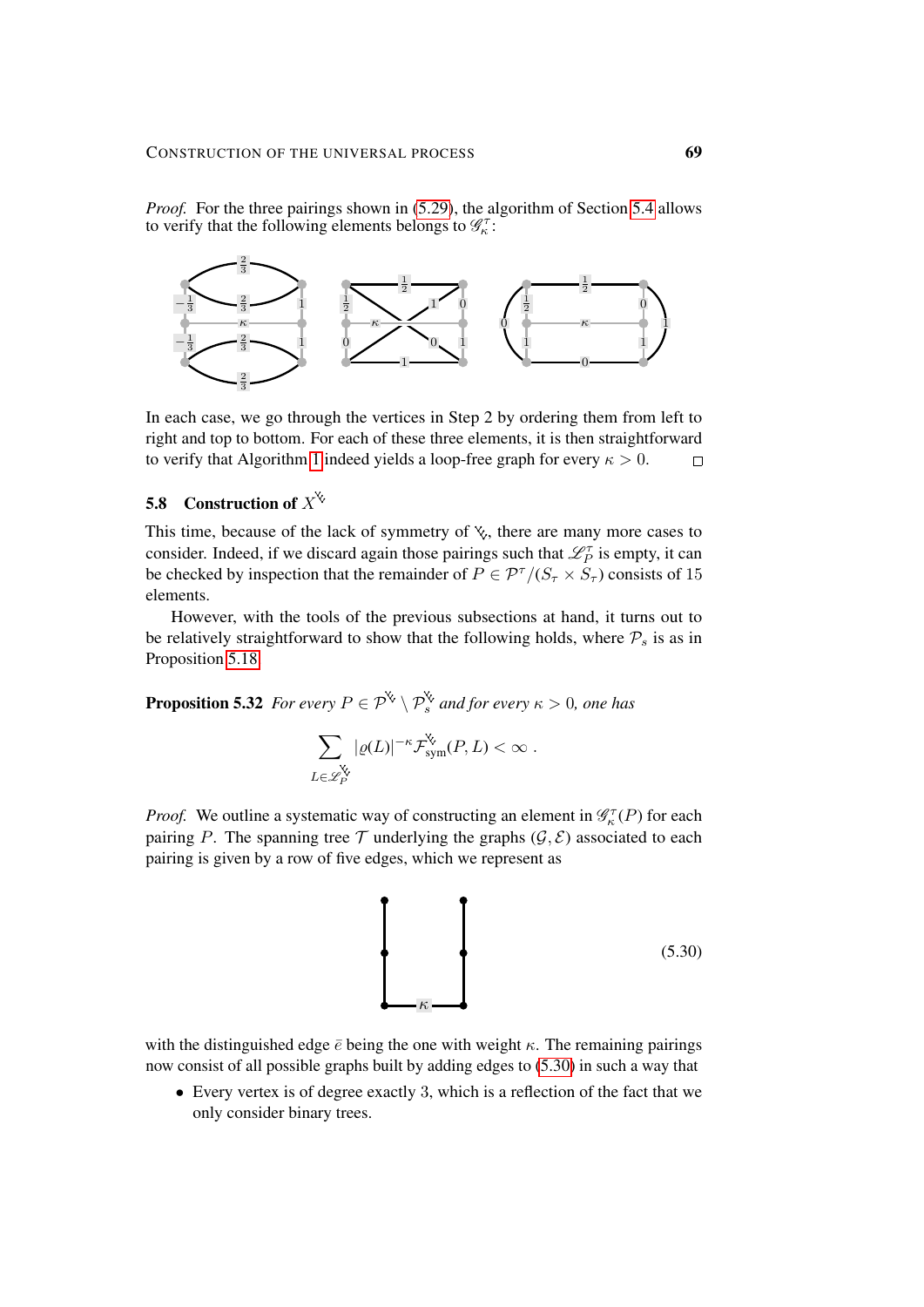- There are no simple loops, i.e. loops of the kind [\(5.22\)](#page-63-2), for otherwise one would have  $\mathscr{L}_P^{\tau} = \emptyset$  by Remark [5.10.](#page-52-2)
- There is at least one edge other than  $\bar{e}$  connecting the left half of the graph to the right half, for otherwise one would have  $\mathscr{L}_P^{\tau} = \emptyset$  by Lemma [5.9.](#page-52-1)
- There is no edge other than  $\bar{e}$  connecting the two vertices adjacent to  $\bar{e}$ , for otherwise one would have  $P \in \mathcal{P}_s^{\tau}$ .

By inspection, one can then check that, modulo isometries, the set of all such graphs consists of 12 elements. We first consider the following 10 elements:



Observe that, for each one of the graphs  $(\mathcal{G}, \mathcal{E})$  appearing in this list, we have distinguished a subset  $\hat{\mathcal{E}} \subset \mathcal{E}$  of the edges by drawing it in boldface, and we have drawn the distinguished edge  $\bar{e}$  as a dashed line.

For each pairing, the weighting represented by these pictures gives weight 1 to edges in  $\hat{\mathcal{E}}$  and weight  $\kappa$  to  $\bar{e}$ . One should furthermore think of it as giving weight 0 to the remaining dotted edges. However, whenever a small loop (whatever its type) followed by a dotted edge appears in one of these graphs, we weigh such a configuration as follows:

$$
\bullet \qquad \bullet \qquad \bullet \qquad \bullet \qquad \bullet \qquad \bullet \qquad \bullet \qquad (5.32)
$$

We see that applying one step of Algorithm [1](#page-63-0) to such a configuration results in two consecutive edges with weights  $-\frac{1}{3}$  $\frac{1}{3}$  and  $\frac{1}{3}$  respectively. As a consequence, by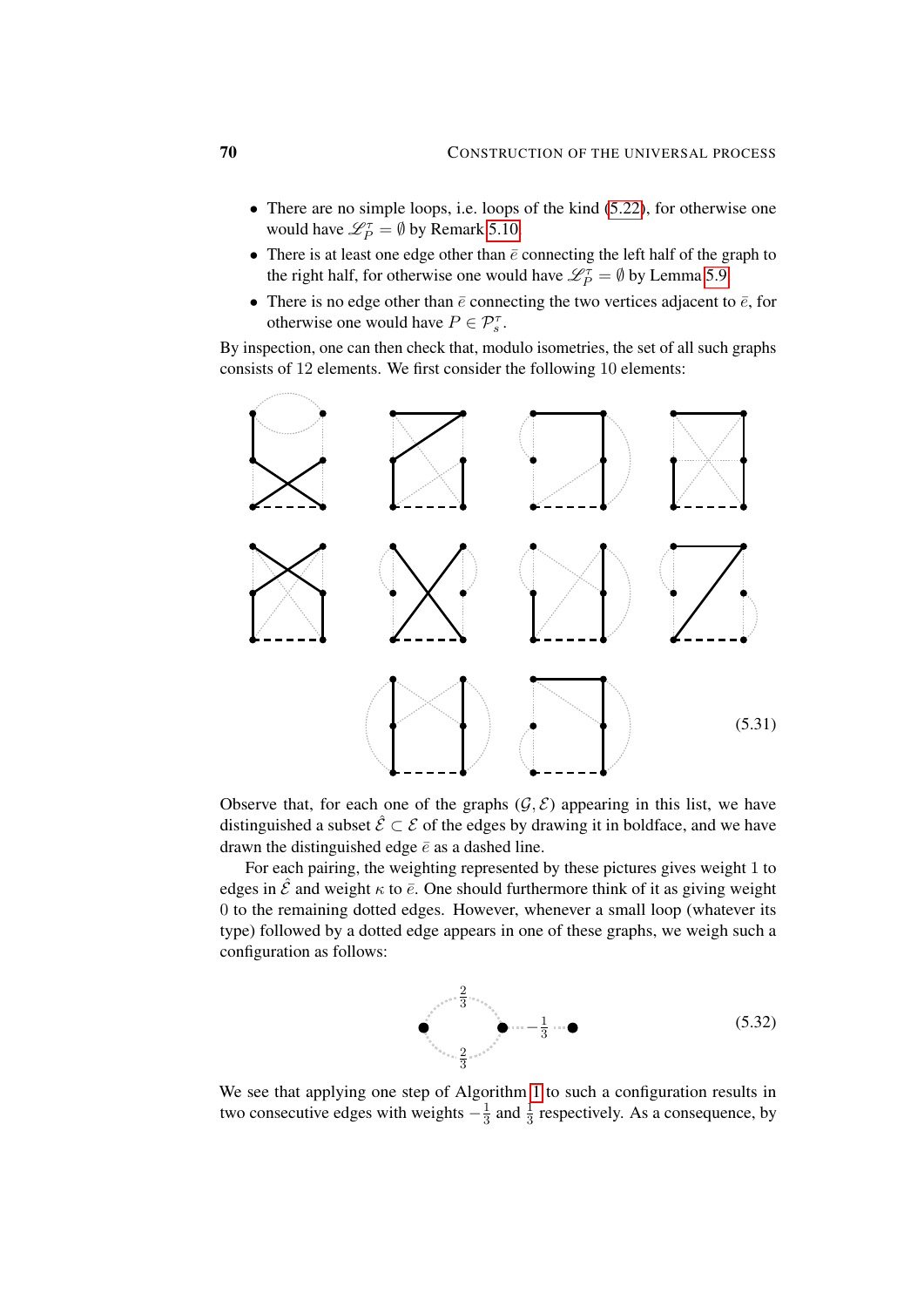applying one more step of the algorithm, such a configuration does indeed behave for all practical purposes as if the loop was erased and all edges had weight 0. For each of the weightings represented in the figure, it is then a straightforward task to verify that, on the one hand they do belong to  $\mathcal{G}_{\kappa}^{\tau}(P)$  for every  $\kappa > 0$  and, on the other hand, that Algorithm [1](#page-63-0) does indeed yield a loop-free graph. This is because, in every single case, contracting the edges with weight 0 yields a graph with only two vertices that are joined by a number of edges, where one edge has weight  $\kappa$  and every other edge has weight 1.

The two remaining pairings require a slightly different weighting:



In the first case, the two grey edges have weights  $\frac{\kappa}{2}$  and  $1 - \frac{\kappa}{2}$  $\frac{\kappa}{2}$  respectively, whereas the weights for all the other edges are as before. In the second case, the two grey edges have weights  $-\frac{2}{3}$  $\frac{2}{3}$  and  $\frac{2}{3}$  respectively, whereas the dotted edges all have weights  $\frac{2}{3}$ .

Again, it can be checked in a straightforward way that in both cases, these weights do indeed belong to  $\mathcal{G}_{\kappa}^{\tau}(P)$  and that Algorithm [1](#page-63-0) yields a loop-free graph in both cases.  $\Box$ 

It follows almost immediately that  $X_{\varepsilon}^{\vee}$  converges to a limit taking "almost" values in  $\mathcal{C}^{\frac{3}{2}}$ . More precisely,

**Proposition 5.33** *There exists a process*  $X^{\vee}$  *with sample paths that are almost surely continuous with values in*  $\mathcal{C}^{\alpha}$  *for every*  $\alpha < \frac{3}{2}$ *. Furthermore,*  $X_{\varepsilon}^{\vee} \to X^{\vee}$  *in probability in*  $C([0,T], \mathcal{C}^{\alpha}) \cap \mathcal{C}^{\beta}([0,T], \mathcal{C})$  *for every*  $\beta < \frac{1}{2}$ *.* 

*Proof.* It follows from Proposition [5.32](#page-68-1) and Theorem [5.25](#page-60-1) that the bound [\(5.13\)](#page-55-0) holds for every  $\alpha < 2$  and  $\beta < \frac{1}{2}$ , provided that  $P \in \mathcal{P}^{\aleph} \setminus \mathcal{P}_{s}^{\aleph}$ .

In view of Theorem [5.16,](#page-55-0) it thus suffices to show that a similar bound, but this time with  $\alpha < \frac{3}{2}$ , holds for  $P \in \mathcal{P}_s^{\mathcal{C}}$ . By Proposition [5.18,](#page-56-0) these pairings can be reduced to the study of the tree  $\vee$ . Applying Proposition [5.30](#page-65-2) then concludes the proof.  $\Box$ 

### 6 Treatment of the constant Fourier mode

So far, we were concerned with the construction of the processes  $X^{\tau}$  defined as the limits of the processes  $X_{\varepsilon}^{\tau}$  from [\(2.1\)](#page-11-0). However, in order to define solutions to the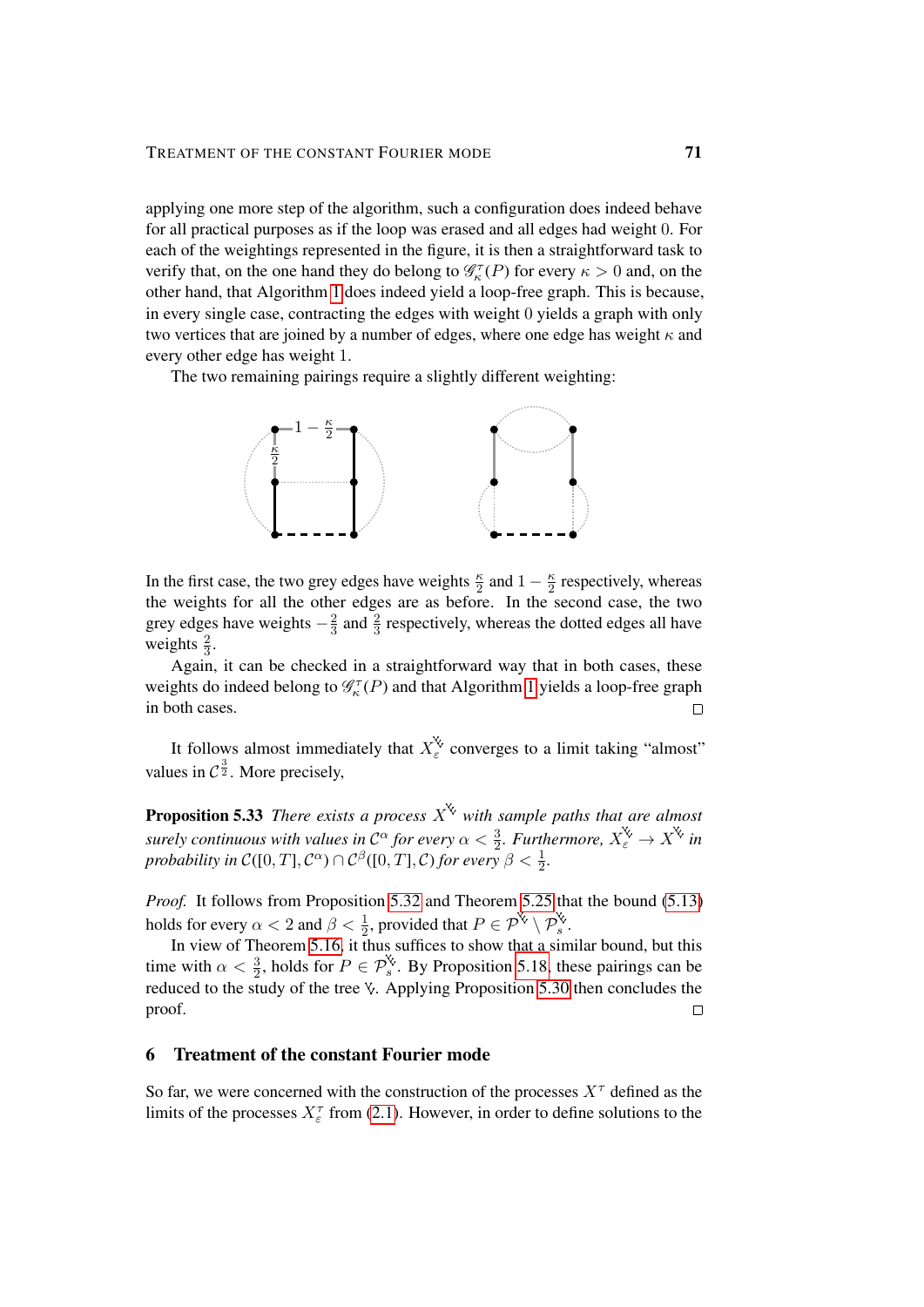original problem, we would really like to build a sequence of processes  $Y^{\tau}$  given by the limit as  $\varepsilon \to 0$  of  $Y_{\varepsilon}^{\tau}$  defined recursively by

<span id="page-71-0"></span>
$$
\partial_t Y_{\varepsilon}^{\tau} = \partial_x^2 Y_{\varepsilon}^{\tau} + \partial_x Y_{\varepsilon}^{\tau_1} \partial_x Y_{\varepsilon}^{\tau_2} - C_{\varepsilon}^{\tau} , \qquad (6.1)
$$

for  $\tau = [\tau_1, \tau_2]$  and for constants  $C_{\varepsilon}^{\tau}$  as in [\(2.4\)](#page-12-0). Here, we start the recursion by setting  $Y_{\varepsilon}^{\bullet}(t, x) = X_{\varepsilon}^{\bullet}(t, x) + \sqrt{2B(t)}$ , for B a standard Brownian motion which is a solution to the additive stochastic heat equation.

Since only spatial derivatives appear in the right hand side of the recursion relation [\(6.1\)](#page-71-0), we see that  $\Pi_0^{\perp} Y_{\varepsilon}^{\tau} = X_{\varepsilon}^{\tau}$ , so that it only remains to show that the constant Fourier modes of  $Y_{\varepsilon}^{\tau}$  converge to a limiting real-valued stochastic process. The proof goes in two steps. In a first step, we define a family of constants  $K_{\varepsilon}^{\tau}$  for  $\tau = [\tau_1, \tau_2]$  by

$$
K^\tau_\varepsilon = \sum_{k\in\mathbf{Z}_\star}\mathbf{E} \bar{X}^{\tau_1}_{\varepsilon,k}\,\bar{X}^{\tau_2}_{\varepsilon,-k}\;,
$$

and we show that the following convergence result holds.

**Proposition 6.1** *For every*  $\tau \in \{v, v, w, w\}$ , there exists a constant  $\overline{K}^{\tau}$  independent *of the mollifier* ϕ *such that*

$$
\lim_{\varepsilon\to 0}(C^\tau_\varepsilon-K^\tau_\varepsilon)=\bar K^\tau
$$

*Proof.* See Lemmas [6.3–](#page-72-0)[6.5](#page-74-0) below, noting that one has  $K^{\vee} = 0$  so that the statement is trivial for  $\tau = \mathcal{V}$ .  $\Box$ 

Once this is established we see that, in order to establish convergence of the processes  $Y_{\varepsilon}^{\tau}$  in [\(6.1\)](#page-71-0), it is sufficient to establish it with  $C_{\varepsilon}^{\tau}$  replaced by  $K_{\varepsilon}^{\tau}$ . With this in mind, we define processes  $F_{\varepsilon}^{\tau}$  by

$$
F_{\varepsilon}^{\tau}(t) = \int_0^t \sum_{k \in \mathbf{Z}_{\star}} \bar{X}_{\varepsilon,k}^{\tau_1}(s) \, \bar{X}_{\varepsilon,-k}^{\tau_2}(s) \, ds - K_{\varepsilon}^{\tau} \, t \,. \tag{6.2}
$$

.

Since  $F_{\varepsilon}^{\tau} = \Pi_0 Y_{\varepsilon}^{\tau} + (C_{\varepsilon}^{\tau} - K_{\varepsilon}^{\tau})$ , the convergence of the processes  $Y_{\varepsilon}^{\tau}$  to a limit is now equivalent to the convergence of  $F_{\varepsilon}^{\tau}$  to a limit process  $F^{\tau}$ . This in turn is ensured by the following result.

**Proposition 6.2** *For every*  $\tau \in \{v, v, w, w\}$ , *there exists a process*  $F^{\tau}$  *such that*  $F_{\varepsilon}^{\tau} \to F^{\tau}$  in probability. Furthermore, for every  $\delta > 0$ , one has  $F^{\vee} \in C^{\frac{3}{4} - \delta}$ , and  $F^{\tau} \in C^{1-\delta}$  for every  $\tau \in \{\mathbf{v}, \mathbf{v}, \mathbf{v}\}.$ 

*Proof.* See Lemmas [6.6](#page-75-0) and [6.10](#page-78-0) below.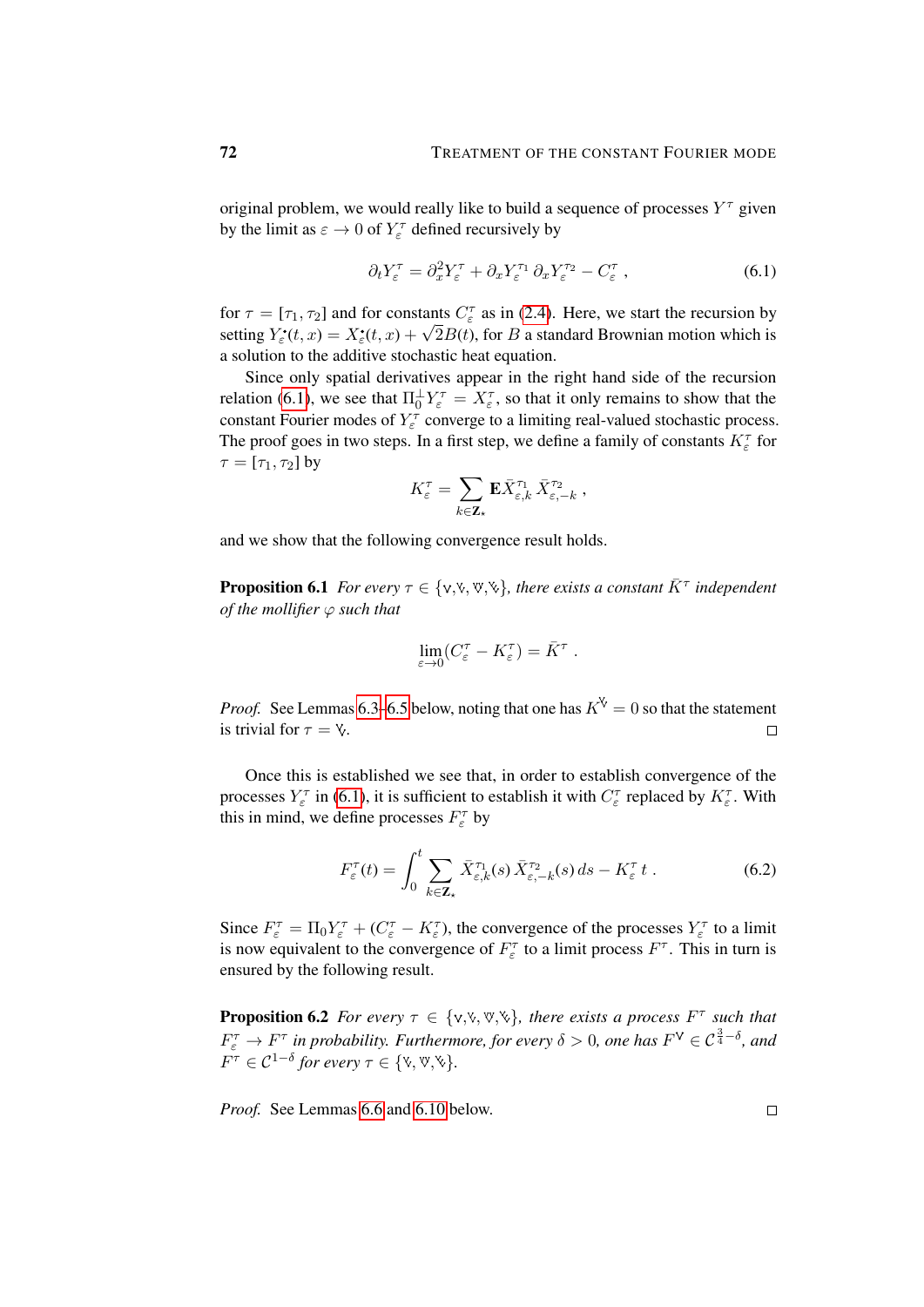### TREATMENT OF THE CONSTANT FOURIER MODE 73

#### 6.1 Convergence of the renormalisation constants

In this section, we show that one does indeed have  $K_{\varepsilon}^{\tau} - C_{\varepsilon}^{\tau} \to K^{\tau}$  as  $\varepsilon \to 0$ , for some constants  $K^{\tau}$  that do not depend on the choice of mollifier  $\varphi$ . The simplest case is when  $\tau = v$ , which is covered by the following lemma.

Lemma 6.3 *The identity*

$$
K_{\varepsilon}^{\mathsf{V}} \approx C_{\varepsilon}^{\mathsf{V}} + 1 = \frac{1}{\varepsilon} \int \varphi^2(x) \, dx + 1 \,,
$$

*holds up to an error of order*  $\mathcal{O}(\varepsilon)$ *.* 

*Proof.* By definition, we have the identity

$$
K_{\varepsilon}^{\mathbf{V}} = \sum_{k \in \mathbf{Z}_{\star}} \varphi^2(k\varepsilon) = \sum_{k \in \mathbf{Z}} \varphi^2(k\varepsilon) - 1.
$$

It now suffices to note that  $\epsilon \sum_k \varphi^2(k\epsilon)$  is a Riemann sum approximation to the integral  $\int \varphi^2(x) dx$ . Since, on the whole of **R**, this approximation agrees with the trapezoidal rule, it is of second order, so that the claim follows.  $\Box$ 

For  $\tau = \mathbf{\mathcal{V}}$  on the other hand, it is much more difficult to get a handle on the corresponding constants. In principle, the precise value of  $K_{\varepsilon}^{\vee}$  does not really matter, since the important fact is only that  $K_{\varepsilon}^{\vee} + 4K_{\varepsilon}^{\vee}$  is approximately constant as  $\varepsilon \to 0$ , but since it is possible to actually compute this constant, we state the result and sketch its proof.

**Lemma 6.4** Let  $\psi(x) = \varphi(x)\varphi'(x)$ . Then, there exists a constant K independent *of* ϕ *such that one has the identity*

$$
K_{\varepsilon}^{\mathbb{V}} \approx \frac{4\pi}{\sqrt{3}}|\log\varepsilon| - 8 \int_{\mathbf{R}_{+}} \int_{\mathbf{R}} \frac{x\psi(y)\varphi^{2}(y-x)\log y}{x^{2}-xy+y^{2}} dx dy + K,
$$

*up to an error of order* O( √ ε log ε)*.*

*Proof.* In the proof, we will denote by K a generic constant independent of  $\varphi$ . We will not keep track of the precise value of  $K$ , so that it may change without warning from expression to expression.

Following the definition of  $X_{\varepsilon}^{\mathsf{V}}$  and using the correlation function of  $\bar{X}_{\varepsilon}^{\bullet}$ , it is tedious but straightforward to check that for  $k \neq 0$ , one has the identity

$$
\mathbf{E}|\bar{X}_{\varepsilon,k}^{\mathbf{V}}|^2 = \sum_{m \notin \{0,k\}} \frac{\varphi^2(\varepsilon m) \varphi^2(\varepsilon (k-m))}{k^2 + m^2 - km}.
$$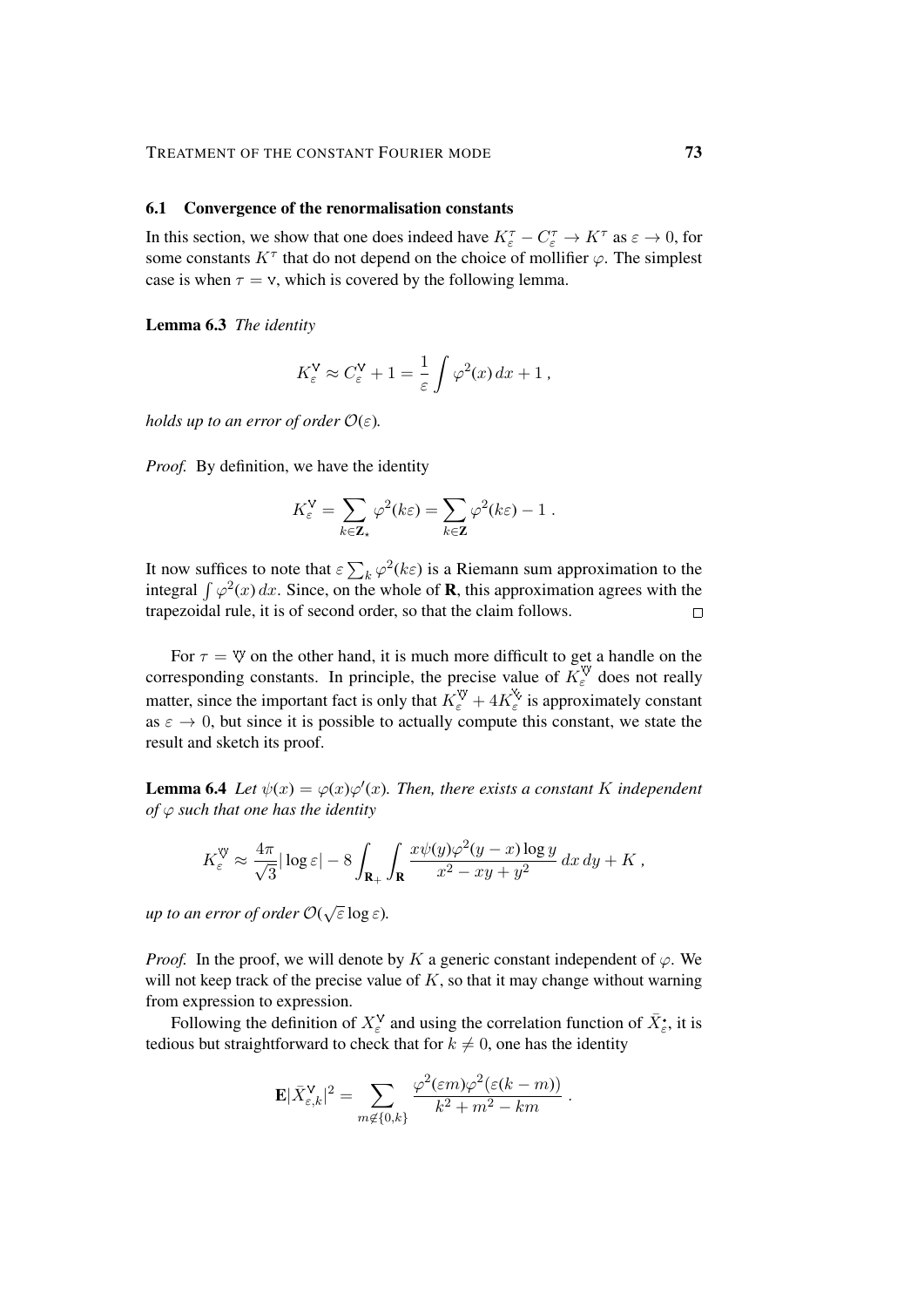(Here, we used again the shorthand  $\bar{X}^{\tau} = \partial_x X^{\tau}$ .) Using the fact that the summand is symmetric under the substitution  $(k, m) \leftrightarrow (-k, -m)$  and treating separately the terms  $m \in \{0, k\}$ , we thus obtain

$$
K_{\varepsilon}^{\mathbb{V}} = \sum_{k \in \mathbb{Z}} \mathbf{E} |\bar{X}_{\varepsilon,k}^{\mathbb{V}}|^2 = 2 \sum_{k \ge 1} \sum_{m \in \mathbb{Z}} \frac{\varphi^2(\varepsilon m) \varphi^2(\varepsilon (k-m))}{k^2 - km + m^2} - 4 \sum_{k \ge 1} \frac{\varphi^2(\varepsilon k)}{k^2}.
$$
 (6.3)

Since the second term differs from  $2\pi^2/3$  only by an error of order  $\mathcal{O}(\varepsilon)$ , we focus on the first term. Note now that for  $k$  large, we can interpret the inner sum as a Riemann sum so that, setting  $\delta = \frac{1}{k}$  $\frac{1}{k}$ , we have

<span id="page-73-1"></span>
$$
\sum_{m\in\mathbf{Z}} \frac{\varphi^2(\varepsilon m)\varphi^2(\varepsilon(k-m))}{k^2 - km + m^2} = \frac{\delta}{k} \sum_{m\in\mathbf{Z}} \frac{\varphi^2(\varepsilon k \,\delta m)\varphi^2(\varepsilon k(1-\delta m))}{1 - \delta m + (\delta m)^2}
$$

$$
= \frac{1}{k} \int_{\mathbf{R}} \frac{\varphi^2(\varepsilon k \,x)\varphi^2(\varepsilon k(1-x))}{1 - x + x^2} \,dx + \frac{G_\delta}{k} + \mathcal{O}(\varepsilon^2 \wedge k^{-2})
$$

$$
\stackrel{\text{def}}{=} C_\varepsilon(k) + \frac{G_\delta}{k} + \mathcal{O}(\varepsilon^2 \wedge k^{-2}),
$$

Where  $G_{\delta}$  is the error in the Riemann sum approximation:

$$
G_{\delta} = \sum_{m \in \mathbf{Z}} \frac{\delta}{1 - \delta m + (\delta m)^2} - \int_{\mathbf{R}} \frac{dx}{1 - x + x^2}.
$$

Since  $G_{\delta} = \mathcal{O}(\delta)$  for  $\delta \ll 1$ , the term  $G(\delta)/k$  is summable, so that

$$
K_{\varepsilon}^{\mathbb{W}} = 2 \sum_{k \geq 1} C_{\varepsilon}(k) + K + \mathcal{O}(\varepsilon).
$$

At this stage, we note that one has

$$
\int_{\mathbf{R}} \frac{dx}{1-x+x^2} = \frac{2\pi}{\sqrt{3}} \ ,
$$

from which it follows immediately that

<span id="page-73-0"></span>
$$
C_{\varepsilon}(k) = \frac{2\pi}{\sqrt{3}k} + \mathcal{O}(\varepsilon) , \qquad (6.4)
$$

where the error is  $\mathcal{O}(\varepsilon)$ , uniformly in k.

4/ε

We now break the sum over  $C_{\varepsilon}(k)$  into two parts. We first obtain from [\(6.4\)](#page-73-0) that

$$
2\sum_{k=1}^{1/\sqrt{\varepsilon}}C_{\varepsilon}(k) = \frac{2\pi}{\sqrt{3}}|\log\varepsilon| + \frac{4\pi\gamma}{\sqrt{3}} + \mathcal{O}(\sqrt{\varepsilon}),
$$

where  $\gamma$  is the Euler-Mascheroni constant. For the remaining terms, we first note that  $C_{\varepsilon}(k) = 0$  for  $k > 4/\varepsilon$  because of the properties of  $\varphi$ . We then write  $y = \varepsilon k$ and we approximate the sum over  $k$  by an integral:

$$
2\sum_{k=1/\sqrt{\varepsilon}}^{4/\varepsilon} C_{\varepsilon}(k) = 2\int_{\sqrt{\varepsilon}}^{4} \int_{\mathbf{R}} \frac{\varphi^2(yx)\varphi^2(y(1-x))}{y(1-x+x^2)} dx dy + \mathcal{O}(\sqrt{\varepsilon}).
$$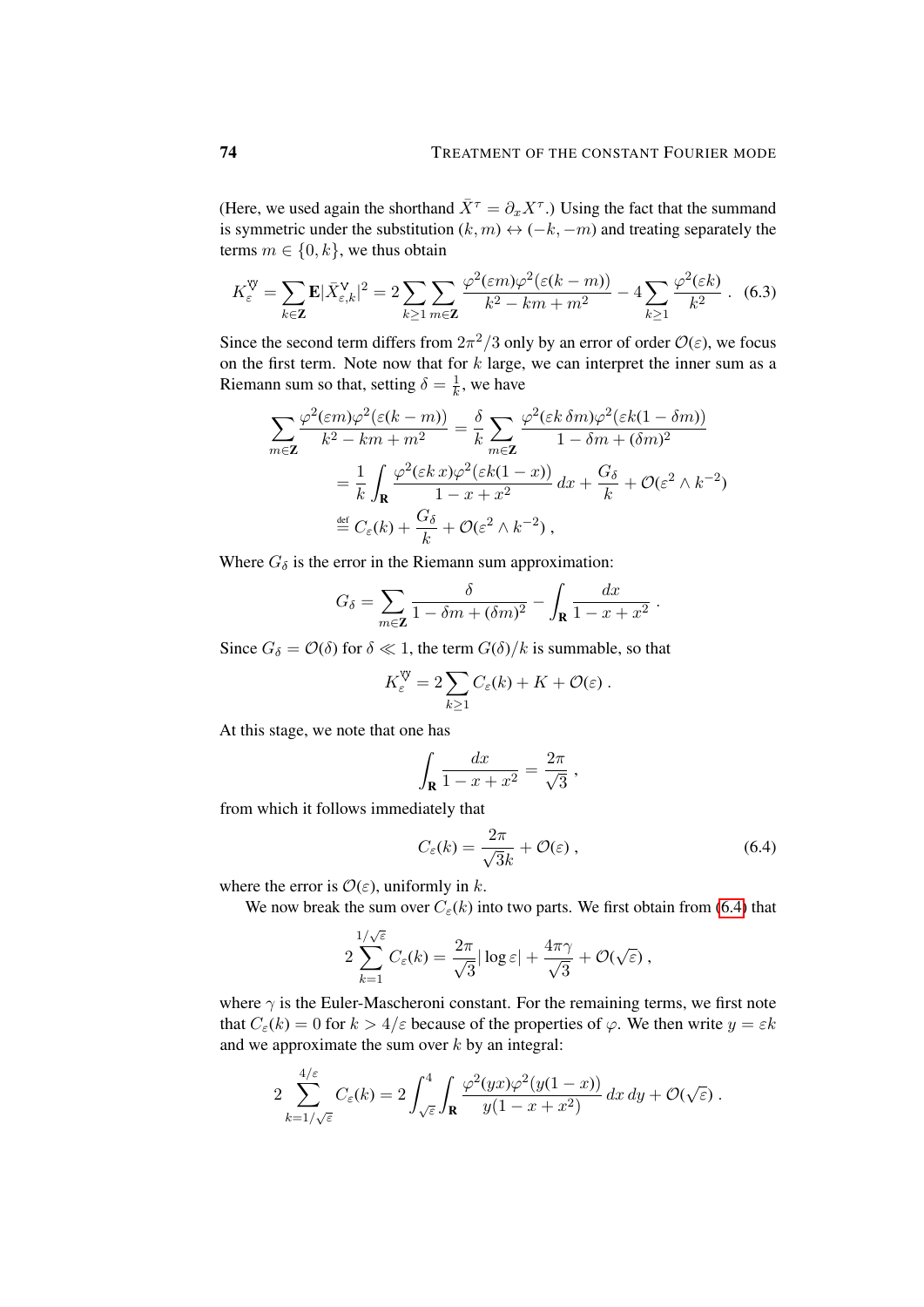Note that the error is of order  $\sqrt{\varepsilon}$  because, for fixed  $x \in \mathbf{R}$ , the variation of the integrand in y is of order  $1/\sqrt{\varepsilon}$ . Integrating by parts over y, we see that this is equal to

$$
\frac{2\pi}{\sqrt{3}}|\log \varepsilon| + \mathcal{O}(\sqrt{\varepsilon}\log \varepsilon)
$$
  
-4
$$
\int_{\mathbf{R}_+} \int_{\mathbf{R}} \frac{(x\psi(yx)\varphi^2(y(1-x)) + (1-x)\psi(y(1-x))\varphi^2(yx))\log y}{1-x+x^2} dx dy.
$$

The claim now follows from the symmetry of the integrand under the substitution  $x \mapsto 1 - x$  and by performing the change of variables  $yx \mapsto x$ .  $\Box$ 

Finally, we show that  $K_{\varepsilon}^{\vee}$  can indeed be expressed in terms of  $K_{\varepsilon}^{\vee}$ .

**Lemma 6.5** One has 
$$
4K_{\varepsilon}^{\vee} = -K_{\varepsilon}^{\vee} - \frac{\pi^2}{3} + \mathcal{O}(\varepsilon)
$$
.

*Proof.* By definition, one has the identity

$$
X_{\varepsilon,k}^{\mathsf{V}}(t) = \sum_{\ell \in \mathbf{Z}} \int_{-\infty}^{t} e^{-k^2(t-s)} \bar{X}_{\varepsilon,\ell}^{\mathsf{V}}(s) \bar{X}_{\varepsilon,k-\ell}^{\bullet}(s) \, ds \;,
$$

so that

$$
K_{\varepsilon}^{\mathbf{V}} = -\sum_{k \in \mathbf{Z}} \sum_{\ell \in \mathbf{Z}} k\ell \int_{-\infty}^{t} e^{-k^{2}(t-s)} X_{\varepsilon,\ell}^{\mathbf{V}}(s) \bar{X}_{\varepsilon,k-\ell}^{\bullet}(s) \bar{X}_{\varepsilon,-k}^{\bullet}(t) ds . \tag{6.5}
$$

To estimate this quantity, the following calculation is helpful. For  $s > 0$  and  $k, \ell \in \mathbb{Z}$ , set

<span id="page-74-0"></span>
$$
H_{k,\ell}(s) = \mathbf{E} X^{\mathsf{V}}_{\varepsilon,\ell}(0) \bar{X}^{\bullet}_{\varepsilon,k-\ell}(0) \bar{X}^{\bullet}_{\varepsilon,-k}(s) .
$$

For  $k, \ell \neq 0$  with  $k \neq \ell$ , one then has the identity

$$
H_{k,\ell}(s) = \sum_{m \in \mathbf{Z}} \int_{-\infty}^0 e^{\ell^2 r} \mathbf{E}(\bar{X}_{\varepsilon,\ell-m}^{\bullet}(r) \bar{X}_{\varepsilon,m}^{\bullet}(r) \bar{X}_{\varepsilon,k-\ell}^{\bullet}(0) \bar{X}_{\varepsilon,-k}^{\bullet}(s)) dr.
$$

One can check that the only non-vanishing terms in this sum are those with  $m =$  $\ell - k$  and with  $m = k$ , which yields

$$
H_{k,\ell}(s) = 2\varphi^2(\varepsilon k)\varphi^2(\varepsilon(k-\ell))\int_{-\infty}^0 e^{\ell^2 r + (k-\ell)^2 r - k^2(s-r)} dr
$$
  
= 
$$
\frac{\varphi^2(\varepsilon k)\varphi^2(\varepsilon(k-\ell))}{\ell^2 + k^2 - k\ell}e^{-k^2 s}.
$$

Inserting this expression into [\(6.5\)](#page-74-0), it follows that one has the identity

$$
K_{\varepsilon}^{\mathbf{X}} = -\sum_{k \in \mathbf{Z}_{\star}} \sum_{\ell \neq k} \frac{\ell \varphi^2(\varepsilon k) \varphi^2(\varepsilon (k - \ell))}{2k(\ell^2 + k^2 - k\ell)},
$$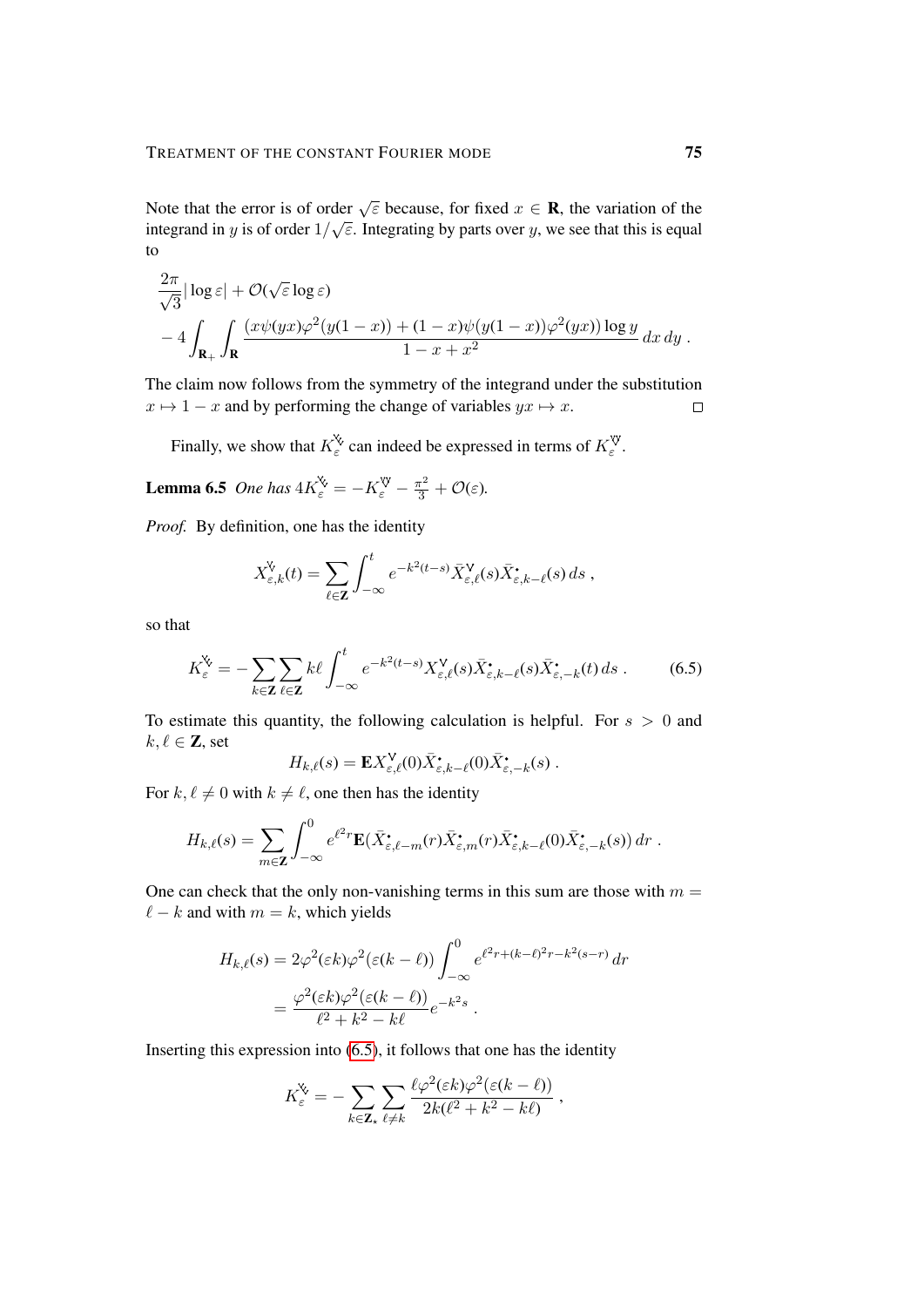<span id="page-75-0"></span>.

which, by performing the substitution  $\ell = k - m$ , we can rewrite as

$$
K_{\varepsilon}^{\mathbf{X}} = -\sum_{k,m \in \mathbf{Z}_{\star}} \frac{(k-m)\varphi^2(\varepsilon k)\varphi^2(\varepsilon m)}{2k(k^2+m^2-km)}
$$

Performing a similar substitution in [\(6.3\)](#page-73-1), we obtain

$$
K_{\varepsilon}^{\mathbb{V}} = \sum_{k,m \in \mathbf{Z}_{\star}} \frac{\varphi^2(\varepsilon k) \varphi^2(\varepsilon m)}{k^2 + m^2 - km} - \sum_{k \in \mathbf{Z}_{\star}} \frac{\varphi^2(\varepsilon k)}{k^2} ,
$$

so that we have the identity

$$
K_{\varepsilon}^{\mathbb{V}} + 4K_{\varepsilon}^{\mathbb{V}} = \sum_{k,m \in \mathbf{Z}_{\star}} \frac{2m - k}{k} \frac{\varphi^2(\varepsilon k) \varphi^2(\varepsilon m)}{k^2 + m^2 - km} - \frac{\pi^2}{3} + \mathcal{O}(\varepsilon) \stackrel{\text{def}}{=} I_{\varepsilon} - \frac{\pi^2}{3} + \mathcal{O}(\varepsilon).
$$

At this stage, we note that, apart from the prefactor  $(2m - k)/k$ , the summand is symmetric under the substitution  $(k, m) \leftrightarrow (m, k)$ . As a consequence, we can rewrite this sum as

$$
I_{\varepsilon} = \frac{1}{2} \sum_{k,m \in \mathbf{Z}_{\star}} \left( \frac{2m - k}{k} + \frac{2k - m}{m} \right) \frac{\varphi^2(\varepsilon k) \varphi^2(\varepsilon m)}{k^2 + m^2 - km} \,. \tag{6.6}
$$

Since one furthermore has the identity

$$
\frac{2m-k}{k} + \frac{2k-m}{m} = \frac{2(m^2 + k^2 - km)}{km},
$$

 $(\frac{k\varepsilon}{k})^2$ . This vanishes identically since  $\varphi$  is  $\varphi(k\varepsilon)$ the quantity in [\(6.6\)](#page-75-0) is equal to  $(\sum_{k \in \mathbb{Z}_{\star}})$ even, thus concluding the proof.  $\Box$ 

## 6.2 Convergence of the fluctuation processes

In this section, we show that the processes  $F_{\varepsilon}^{\tau}$  defined in [\(6.2\)](#page-71-0) have limits as  $\varepsilon \to 0$ . We start with the process  $F^V$ :

**Proposition 6.6** *There exists a limiting process*  $F^V$  *such that*  $F^V_\varepsilon \to F^V$  *in probability in*  $\mathcal{C}^{\alpha}$  for every  $\alpha < \frac{3}{4}$ .

*Proof.* From the definition of  $F_{\varepsilon}^{\vee}$  and the expression for the correlation functions of  $\bar{X}_{\varepsilon}^{\bullet}$ , it is straightforward to see that

$$
\mathbf{E}|F_{\varepsilon}^{V}(t) - F_{\varepsilon}^{V}(s)|^{2} = \sum_{k \in \mathbf{Z}_{\star}} \varphi^{4}(k\varepsilon) \int_{s}^{t} \int_{s}^{t} e^{-k^{2}|r-r'|} dr dr'
$$
  

$$
\lesssim \sum_{k \in \mathbf{Z}_{\star}} \int_{s}^{t} \int_{s}^{r'} \frac{1}{|k|^{2\alpha}|r-r'|^{\alpha}} dr dr'
$$
  

$$
\lesssim \int_{s}^{t} |s-r'|^{1-\alpha} dr' \lesssim |t-s|^{2-\alpha},
$$

provided that  $\alpha > \frac{1}{2}$ . The fact that the sequence is actually Cauchy then follows in the same way as in the proof of Proposition [A.2](#page-92-0) below. $\Box$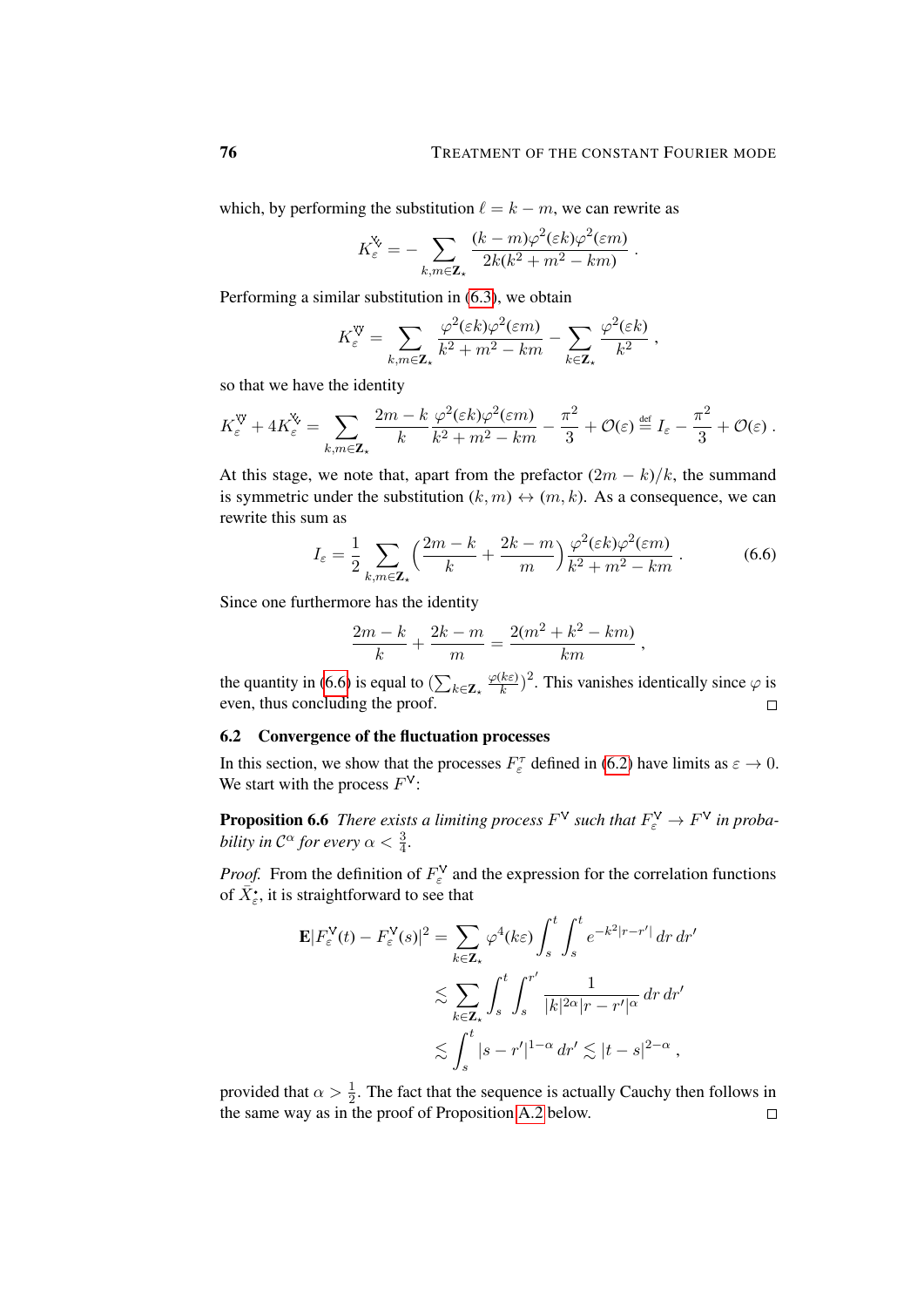For the more complicated trees, a more systematic approach, very similar to the previous two sections, is required. We note that for a general tree  $\tau$  with  $\tau = [\tau_1, \tau_2]$ , one has the identity

$$
\mathbf{E}|F_{\varepsilon}^{\tau}(t) - F_{\varepsilon}^{\tau}(s)|^{2} = \sum_{k,\ell \in \mathbf{Z}_{\star}} \int_{s}^{t} \int_{s}^{t} \left( \mathbf{E}(\bar{X}_{\varepsilon,k}^{\tau_{1}}(r)\bar{X}_{\varepsilon,-k}^{\tau_{2}}(r)\bar{X}_{\varepsilon,\ell}^{\tau_{1}}(r')\bar{X}_{\varepsilon,-\ell}^{\tau_{2}}(r') \right) - \mathbf{E}(\bar{X}_{\varepsilon,k}^{\tau_{1}}(r)\bar{X}_{\varepsilon,-k}^{\tau_{2}}(r)) \mathbf{E}(\bar{X}_{\varepsilon,\ell}^{\tau_{1}}(r')\bar{X}_{\varepsilon,-\ell}^{\tau_{2}}(r') \right) dr dr' . \tag{6.7}
$$

The reason why we can rewrite it in this way is that, by definition,

<span id="page-76-0"></span>
$$
K_{\varepsilon}^{\tau} = \sum_{\ell \in \mathbf{Z}_{\star}} \mathbf{E} (\bar{X}_{\varepsilon,\ell}^{\tau_1}(r) \bar{X}_{\varepsilon,-\ell}^{\tau_2}(r)),
$$

which is independent of r by the stationarity of the processes  $X_{\varepsilon}^{\tau}$ .

As before, we can write this expectation as a sum over pairings of the tree  $\tau$  and all cycles of the corresponding graph. Previously, we always restricted ourselves to cycles in  $\mathscr{C}_*(\mathcal{G}, \mathcal{E}) \sim \mathscr{L}_P^{\tau}$ , which was defined as consisting of those cycles that associate a non-zero value to every edge. This time however, we are precisely interested in only those cycles that do associate the value 0 to the distinguished edge  $\bar{e}$ . We therefore denote by  $\mathcal{L}_{P;0}^{\tau}$  the set of all cycles that associate the label 0 to the distinguished edge  $\bar{e}$  *but not to any other edge.* 

**Remark 6.7** For the pairing associated to the graph depicted in [\(5.26\)](#page-66-0), the set  $\mathcal{L}_{P,0}^{\tau}$ is empty. Indeed, any cycle giving the value 0 to the horizontal edge at the bottom of the graph also necessarily gives the value 0 to the horizontal edge at the top, but this is not allowed. In general, all pairings yielding graphs with a small loop touching  $\bar{e}$ are ruled out in this way.

In principle, the consequence of this is that we have to consider a potentially larger set of pairings than what we did in in Section [5.](#page-45-0) Recall indeed Lemma [5.11,](#page-53-0) which characterised the pairings yielding a non-empty set  $\mathcal{L}_P^{\tau}$  as those pairings which contain at least one element connecting the two copies of  $\tau$ . (Denote these pairings by  $\hat{\mathcal{P}}^{\tau}$ .) While the pairings that do not contain any such connection yield an empty set  $\mathscr{L}_P^{\tau}$ , they would certainly not yield an empty set  $\mathscr{L}_{P;0}^{\tau}$ . In fact, pairings  $P \in \mathcal{P}^{\tau} \setminus \hat{\mathcal{P}}^{\tau}$  are precisely those with the property that *every* cycle of the corresponding graph belongs to  $\mathcal{L}^{\tau}_{P;0}$ ! Fortunately, we see that the pairings in  $P \in \mathcal{P}^{\tau} \setminus \hat{\mathcal{P}}^{\tau}$  are precisely those that appear in the second line of [\(6.7\)](#page-76-0), so that their contribution to [\(6.7\)](#page-76-0) vanishes. As a consequence, we still have the identity

$$
\mathbf{E}|F_{\varepsilon}^{\tau}(t) - F_{\varepsilon}^{\tau}(s)|^{2} = \sum_{P \in \hat{\mathcal{P}}^{\tau}} \sum_{L \in \mathscr{L}_{P,0}^{\tau}} C_{\varepsilon}(L) \int_{s}^{t} \int_{s}^{t} \mathcal{F}_{sym}^{\tau}(P, L; r - r') dr dr',
$$

where  $\mathcal{F}_{sym}^{\tau}$  is defined exactly as in Section [5.2](#page-48-0) and where

$$
C_{\varepsilon}(L) = \prod_{e \in \mathcal{T}} \varphi^2(\varepsilon L_e) .
$$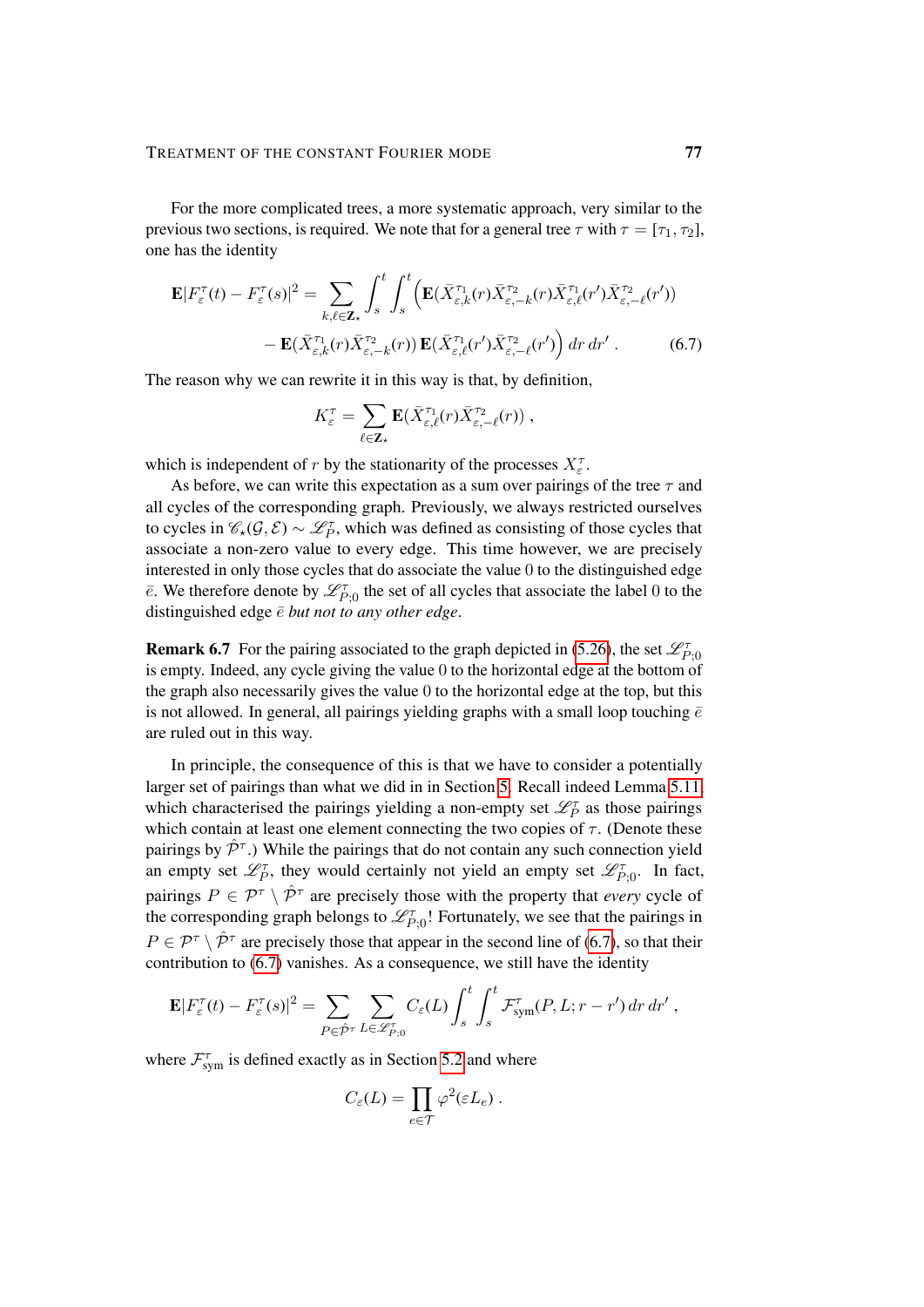With this notation, we have the following result, which is the counterpart in this context to Theorem [5.16:](#page-55-0)

<span id="page-77-1"></span>Proposition 6.8 *Let* τ *be a non-trivial binary tree and assume that there exists*  $\alpha > 0$  *such that* 

$$
\left| \int_{s}^{t} \int_{s}^{t} \mathcal{F}_{sym}^{\tau}(P, L; r - r') dr dr' \right| \leq |t - s|^{2\alpha} \mathcal{F}_{\alpha}(P, L), \tag{6.8}
$$

*for some constants*  $\mathcal{F}_{\alpha}(P, L)$  *and every*  $s < t$  *with*  $|t - s| \leq 1$ *. Then, if* 

<span id="page-77-0"></span>
$$
\sum_{P \in \hat{\mathcal{P}}^{\tau}} \sum_{L \in \mathscr{L}_{P,0}^{\tau}} \mathcal{F}_{\alpha}(P,L) < \infty ,
$$

*there exists a process*  $F^\tau$  *such that*  $F^\tau_\varepsilon \to F^\tau$  *in probability in*  $\mathcal{C}^{\bar \alpha}$  *for every*  $\bar \alpha < \alpha$ *.* 

*Proof.* Using Kolmogorov's continuity criterion, the proof is virtually identical to that of Proposition [A.2.](#page-92-0)  $\Box$ 

It thus remains to provide a criterion for the summability of  $\mathcal{F}_{\alpha}(P, L)$  (which we can define as the smallest constant such that  $(6.8)$  holds) for a given pairing  $P$ . For this, we proceed similarly to Section [5](#page-45-0) but our construction is slightly different. Given a pairing  $P \in \hat{\mathcal{P}}^{\tau}$  and given  $\kappa > 0$ , we now construct a graph  $(\hat{\mathcal{G}}, \hat{\mathcal{E}})$  and a set of weights  $\mathcal{G}_{\kappa}^{\tau}(P;0)$  by following the same procedure as in Section [5.4.](#page-57-0) There are only two differences: first, instead of setting  $\mathcal{W}(v) = 0$  for  $v \in \overline{e}$  in Step 4, we actually set  $W(v) = \kappa$  for these two vertices. Then, at the end of the algorithm, we erase the edge  $\bar{e}$ , so that the graph  $(\hat{G}, \hat{\mathcal{E}})$  that we consider is actually given by  $\hat{\mathcal{G}} = \mathcal{G}$  and  $\hat{\mathcal{E}} = \mathcal{E} \setminus \{\bar{e}\}.$ 

We then have the following result:

<span id="page-77-2"></span>**Proposition 6.9** For a given  $P \in \hat{\mathcal{P}}^{\tau}$ , let  $\mathscr{G}_{\kappa}^{\tau}(P;0)$  and  $(\hat{\mathcal{G}}, \hat{\mathcal{E}})$  be as above. If there *exists*  $\kappa < 2$  *such that there exists a summable element in*  $\mathscr{G}_{\kappa}^{\tau}(P;0)$ *, then* 

$$
\sum_{L\in\mathscr{L}^\tau_{P;0}} \mathcal{F}_\alpha(P,L) < \infty \;,
$$

*for*  $\alpha = 1 - \frac{\kappa}{2}$  $\frac{\kappa}{2}$ .

*Proof.* The proof is virtually identical to that of Theorem [5.25,](#page-60-0) so we only focus on those steps that actually differ. Note first that the reason for erasing the edge  $\bar{e}$  after the last step is that the set of cycles of  $(\mathcal{G}, \mathcal{E})$  that give the value 0 to  $\bar{e}$  and non-zero values to all other edges are, by definition, in a one-to-one correspondence with all cycles of  $(\hat{G}, \hat{\mathcal{E}})$  that give non-zero values to all edges in  $\hat{\mathcal{E}}$ .

This immediately yields the claim for the case  $\kappa = 0$  since in that case the proof of Theorem [5.25](#page-60-0) implies that

$$
\sum_{L\in \mathscr{L}^\tau_{P;0}} \sup_{\delta \in \mathbf{R}} |\mathcal{F}^\tau_{\mathrm{sym}}(P,L;\delta)| < \infty \;,
$$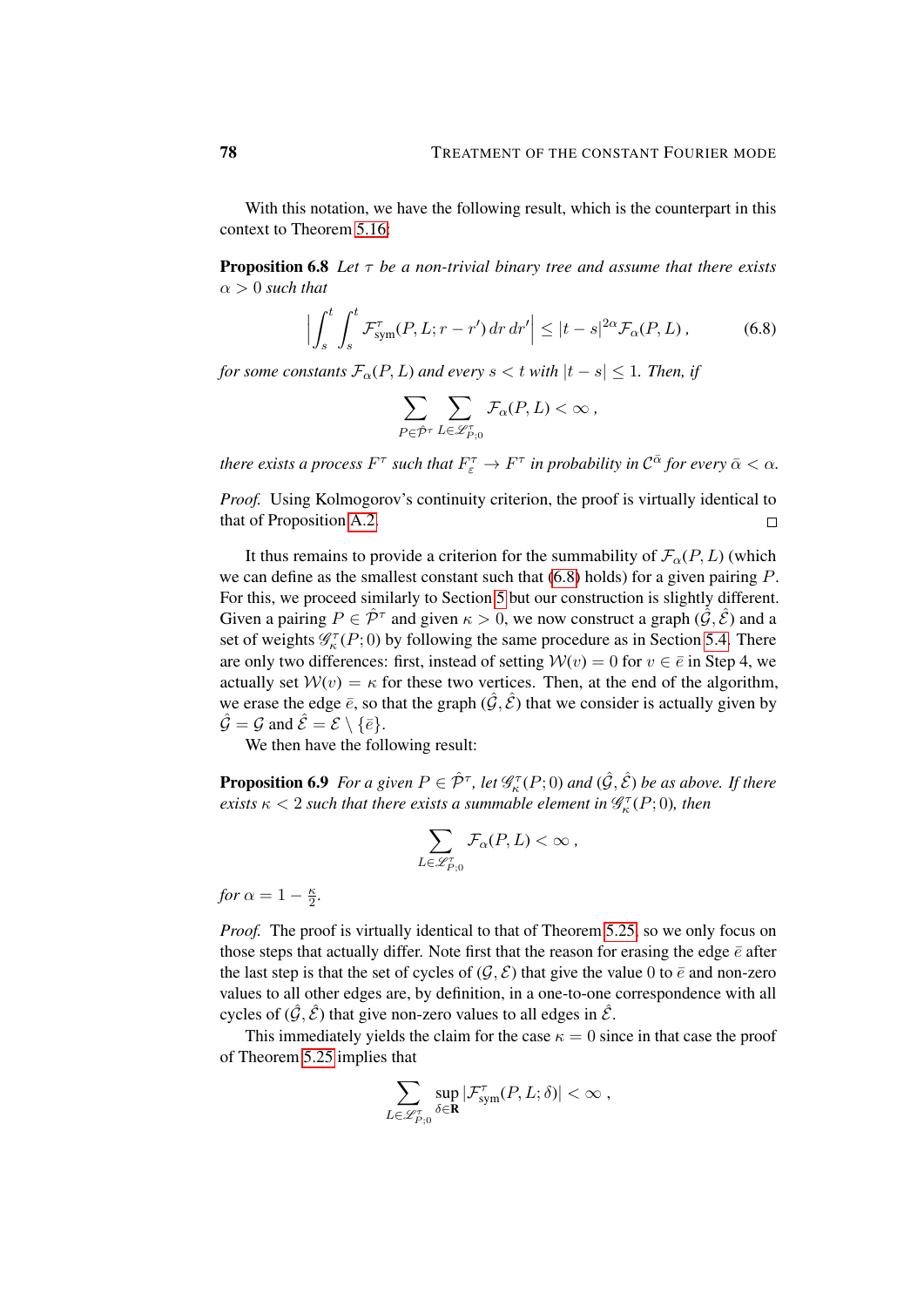so that we do indeed have the required bound with  $\alpha = 1$ . If  $\kappa > 0$ , we use the fact that we only need a bound on the integrated quantity

$$
\int_s^t \int_s^t \mathcal{F}^{\tau}_{sym}(P, L; r - r') dr dr' .
$$

As a consequence, in the last step of the proof of Theorem [5.25,](#page-60-0) we should replace [\(5.19\)](#page-62-0) by the bound

$$
\left| \int_{s}^{t} \int_{s}^{t} \mathcal{F}_{sym}^{\tau}(P, L; r - r') dr dr' \right|
$$
  
\$\lesssim \int\_{s}^{t} \int\_{s}^{t} \int\_{\mathbf{R}^{\bar{\mathcal{G}}}} \left( \prod\_{e \in \hat{\mathcal{E}}} |\mathcal{S}L\_{e}|^{-\mathcal{L}\_{0}(e)} e^{-c(\mathcal{S}L)\_{e}^{2} |\mathcal{S}T\_{e}|} \right) \left( \prod\_{u \in \bar{\mathcal{G}}} dT\_{u} \right) dT\_{v} dT\_{\bar{v}} ,

where we denote by v and  $\bar{v}$  the two vertices adjacent to  $\bar{e}$ . One then proceeds in exactly the same way, but noting that for  $a > 0$  one has the inequality

$$
\int_{s}^{t} e^{-a^{2}|u-x|} dx \leq |t-s|^{\alpha}|a|^{2-2\alpha} = \frac{|t-s|^{\alpha}}{|a|^{\kappa}},
$$

uniformly in u, provided that  $\alpha = 1 - \frac{\kappa}{2}$  $\frac{\kappa}{2}$  as in the statement of the proposition. The claim then follows by repeatedly applying Hölder's inequality, just like in the proof of Theorem [5.25.](#page-60-0)  $\Box$ 

We now have the required tool to construct the remaining processes  $F^{\tau}$ . We have:

**Proposition 6.10** *For every*  $\tau \in \{Y, Y, Y\}$ , *there exists a limiting process*  $F^{\tau}$  *such that*  $F_{\varepsilon}^{\tau} \to F^{\tau}$  *in probability in*  $\mathcal{C}^{\alpha}$  *for every*  $\alpha < 1$ *.* 

*Proof.* By Propositions [6.8](#page-77-1) and [6.9,](#page-77-2) it suffices to exhibit an element in  $\mathcal{G}_{\kappa}^{\tau}(P;0)$  for every pairing  $P \in \hat{\mathcal{P}}^{\tau}$ . In the case of  $\tau = \forall$ , there are only two such pairings that yield a non-empty set  $\mathscr{L}^{\tau}_{P;0}$ :



(Note that we display the graphs  $(\hat{G}, \hat{\mathcal{E}})$  for which the edge  $\bar{e}$  has been removed, this is why the two root vertices now only have degree 2.) As before, dotted lines have weight 0, dashed lines have weight  $\kappa$ , and plain lines have weight 1. Again, the loop and its adjacent edge in the first graph have weights as in [\(5.32\)](#page-69-0), so that after the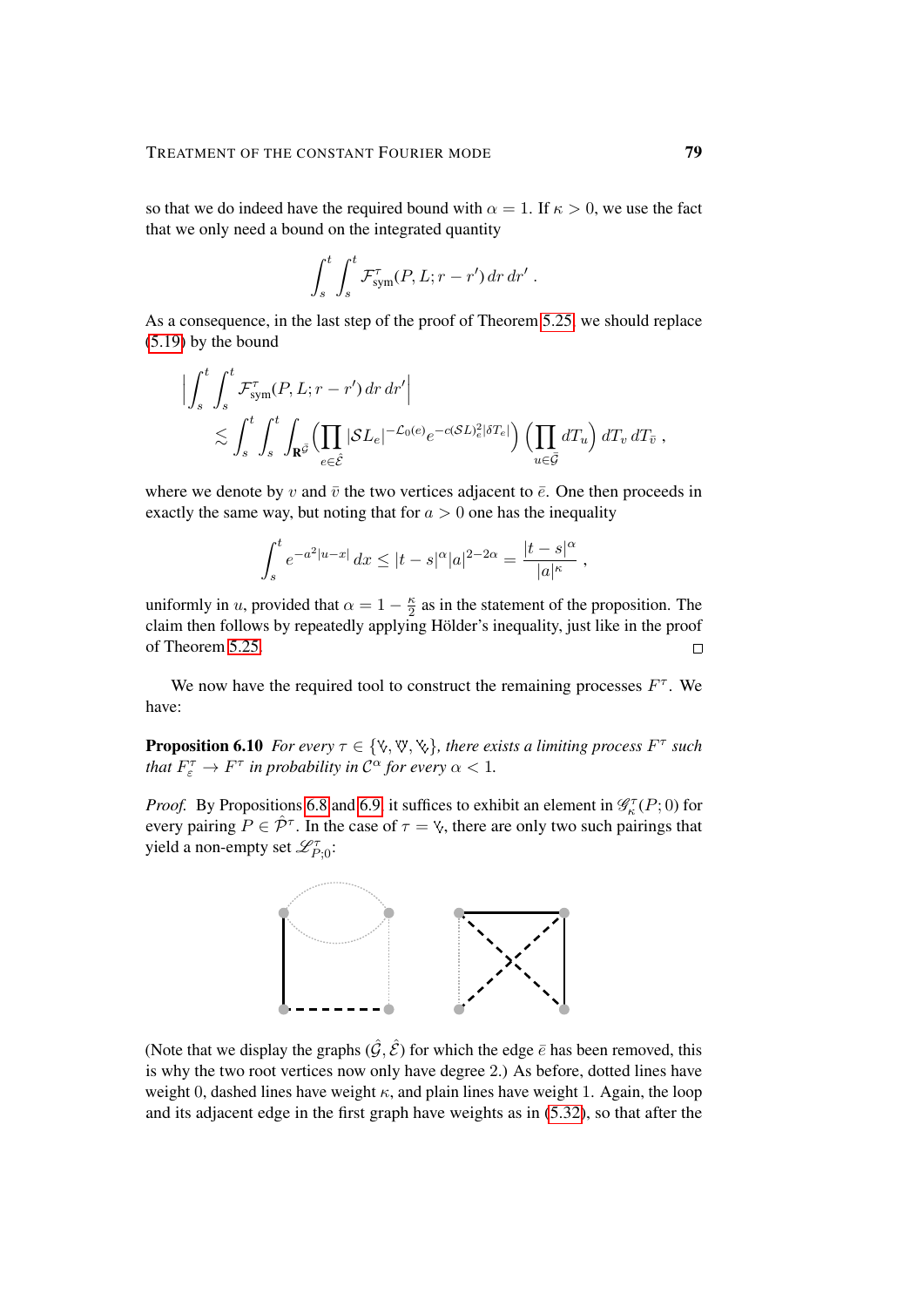application of Algorithm 1, it is indeed equivalent to having an edge with weight 0. It is easy to see that both of these graphs are summable for every  $\kappa > 0$ , thus yielding the claim for  $\tau = \gamma$ .

In the case  $\tau = \nabla$ , we can even take  $\kappa = 0$ . Indeed, recalling that the summability of graphs improves by removing edges, we note that if the criterion of Propo-sition [5.29](#page-65-0) is satisfied for a given pairing  $P$ , then the assumption of Proposition [6.9](#page-77-2) is satisfied with  $\kappa = 0$ .

In the case  $\tau = \mathcal{L}$ , the only pairings for which we have not verified that the criterion of Proposition [5.29](#page-65-0) is satisfied are those for which there is a pairing connecting the two roots. There are exactly three such pairings left (one for each pairing of  $\forall$ ). One can then check that the following weights do belong to  $\mathcal{G}_{\kappa}^{\tau}(P;0)$ with the same colour-coding conventions as before:



Again, it is straightforward to verify that they are all summable, thus concluding the proof.  $\Box$ 

## 7 Fine control of the universal process

The purpose of this section is to show that, for each fixed  $t > 0$ , the process  $\overline{X}^{\mathcal{K}}(t)$ is controlled (in the sense of controlled rough paths) by the process Φ. Recall that, by definition,  $\bar{X}^{\mathcal{K}}$  is given by

$$
\bar{X}^{\mathsf{V}}(t) = \partial_x \int_{-\infty}^t P_{t-s}(\bar{X}^{\bullet}(s) \bar{X}^{\mathsf{V}}(s)) ds ,
$$

where  $P_t$  denotes the heat semigroup. Recall furthermore that the process  $\Phi$  can be written as

$$
\Phi(t) = \partial_x \int_{-\infty}^t P_{t-s} \bar{X}^{\bullet}(s) ds .
$$

Comparing these two expressions, this suggests that  $\overline{X}^{\mathsf{K}}(t)$  is controlled by  $\Phi(t)$ with "derivative process" given by  $\bar{X}^{\vee}(t)$ . The aim of this section is to prove this fact, which is a crucial ingredient of our proofs.

In order to prove this, we would like to show that, for every  $t > 0$ , it is possible to build a rough path over the pair  $(X^{\bullet}(t), \bar{X}^{\vee}(t))$ . This would then enable us to apply the results from Section [4.1](#page-34-0) to show that  $\overline{X}^{\mathcal{K}}(t)$  is indeed controlled by  $\Phi$ . Actually, we will show slightly less, namely that the "rough path norm" for the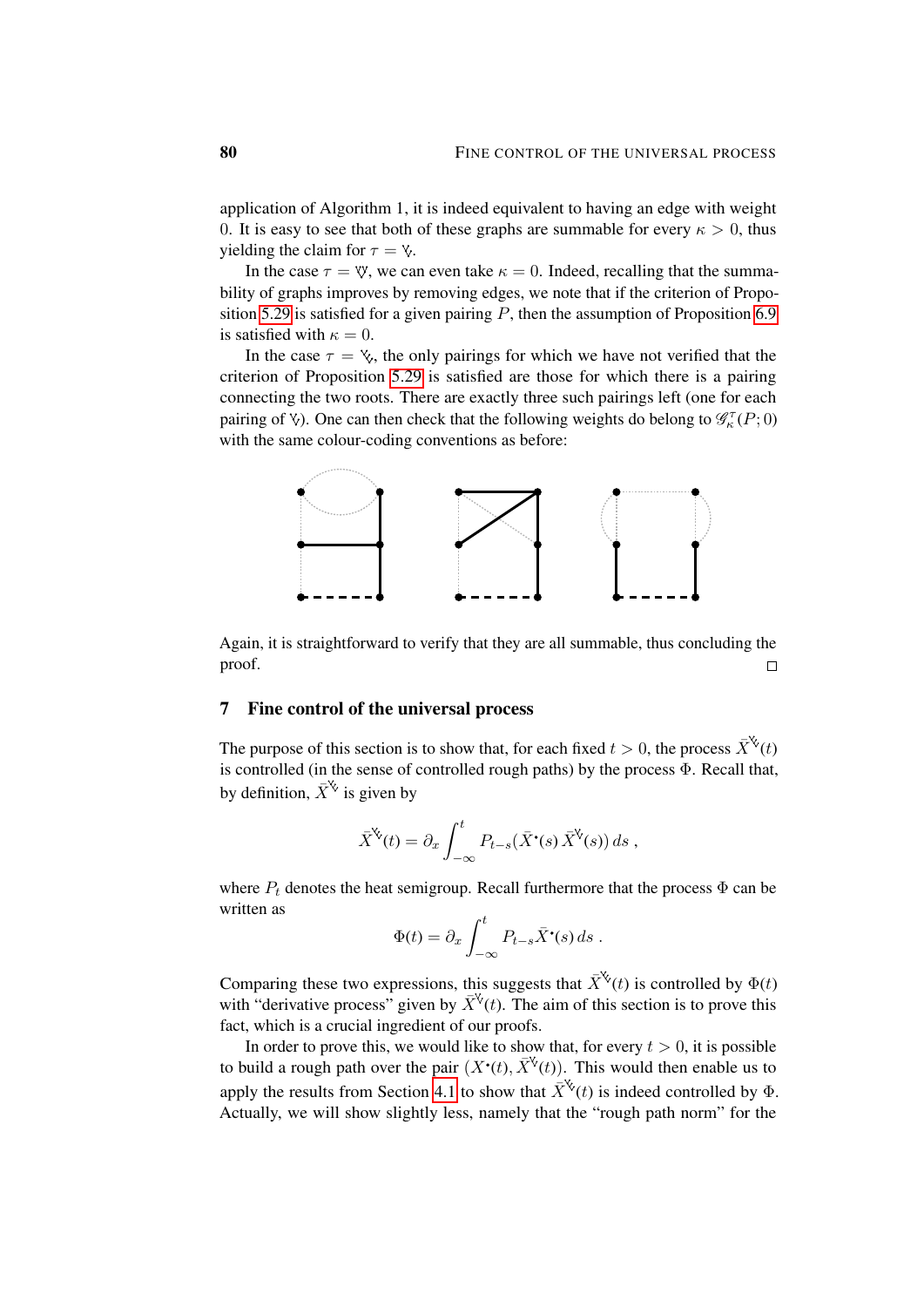pair  $(X_{\varepsilon}^{\bullet}(t), \bar{X}_{\varepsilon}^{\circ}(t))$ , with a suitably defined "area process" has uniformly bounded moments as  $\varepsilon \to 0$ . It is clear from the proofs that one actually has convergence to a limiting rough path, but the rigorous proof of his fact would be slightly tricky so that we skip it since we do not really need it.

For this, we need to build the integral of  $\bar{X}^{\vee}(t)$  against  $X^{\bullet}(t)$ . More precisely, we would like to obtain control, as  $\varepsilon \to 0$ , of the quantity

<span id="page-80-1"></span><span id="page-80-0"></span>
$$
\int_{x}^{y} (\bar{X}_{\varepsilon}^{\mathsf{V}}(t,z) - \bar{X}_{\varepsilon}^{\mathsf{V}}(t,x)) \bar{X}_{\varepsilon}^{\bullet}(t,z) dz . \tag{7.1}
$$

Unfortunately, this turns out to be impossible: the above quantity diverges logarithmically for any pair  $x$  and  $y$ ! Fortunately, this divergence is not too difficult to control: indeed it arises from an "infinite constant", which we subtract. The quantity that we will thus attempt to control is given by

$$
\mathbf{X}_{t}^{\varepsilon}(x,y) \stackrel{\text{def}}{=} \int_{x}^{y} (\bar{X}_{\varepsilon}^{\mathsf{V}}(t,z) - \bar{X}_{\varepsilon}^{\mathsf{V}}(t,x)) \bar{X}_{\varepsilon}^{\bullet}(t,z) dz - \frac{y-x}{2\pi} \int_{0}^{2\pi} \bar{X}_{\varepsilon}^{\mathsf{V}}(t,z) \bar{X}_{\varepsilon}^{\bullet}(t,z) dz = \int_{x}^{y} (\Pi_{0}^{\perp}(\bar{X}_{\varepsilon}^{\mathsf{V}}(t)\bar{X}_{\varepsilon}^{\bullet}(t))(z) - \bar{X}_{\varepsilon}^{\mathsf{V}}(t,x) \bar{X}_{\varepsilon}^{\bullet}(t,z)) dz .
$$
 (7.2)

Using Fourier components, we have the identity

<span id="page-80-2"></span>
$$
\mathbf{X}_{t}^{\varepsilon}(x,y) = \sum_{k \in \mathbf{Z}_{\star}} \sum_{m \in \mathbf{Z}} \int_{x}^{y} \bar{X}_{\varepsilon,k-m}^{\vee}(t) \bar{X}_{\varepsilon,m}^{\bullet}(t) e^{ikz} (1 - e^{-i(k-m)(z-x)}) dz - \sum_{m \in \mathbf{Z}} \int_{x}^{y} \bar{X}_{\varepsilon,-m}^{\vee}(t) \bar{X}_{\varepsilon,m}^{\bullet}(t) e^{im(z-x)} dz .
$$
 (7.3)

Note that, since  $X_t^{\varepsilon}$  differs from [\(7.1\)](#page-80-0) only by a term of the form  $(y - x)K_{\varepsilon}(t)$  for some process  $K_{\varepsilon}$ , it automatically satisfies the required consistency relation [\(3.1\)](#page-26-0) for every  $\varepsilon > 0$ , so that it is a perfectly valid area process for the pair  $(X_{\varepsilon}^{\bullet}(t), \bar{X}_{\varepsilon}^{\vee}(t))$ .

**Remark 7.1** The logarithmic divergence arising in the construction of  $\mathbf{X}_t^{\varepsilon}$  is really *the same* logarithmic divergence  $C_{\varepsilon}^{\vee}$  arising in the construction of  $Y^{\vee}$  in the following sense. If, instead of [\(7.7\)](#page-81-0) below, we considered the same expression with p' replaced by p (which is essentially the definition of  $Y_{\varepsilon,t}^{\mathbf{v}}$ ), then the difference between the rough integral  $\int$  and the usual Riemann integral would precisely result in a term that is constant in space and that kills the divergence in such a way that the resulting expression converges.

Remark 7.2 In a somewhat vague sense, propositions [5.18](#page-56-0) and [5.32](#page-68-0) suggest that  $X^{\vee}$  behaves "as if" it was composed of one part with regularity  $C^{\frac{3}{2}-\beta}$  that is independent of X<sup>•</sup> and one dependent part with regularity  $C^{2-\beta}$ . Indeed, the bound of Proposition [5.32](#page-68-0) would yield  $C^{2-\beta}$  regularity for arbitrary  $\beta > 0$  if it held for all pairings P, while Proposition [5.18](#page-56-0) precisely treats only those pairings that would arise if  $X^{\vee}$  and  $X^{\bullet}$  were independent.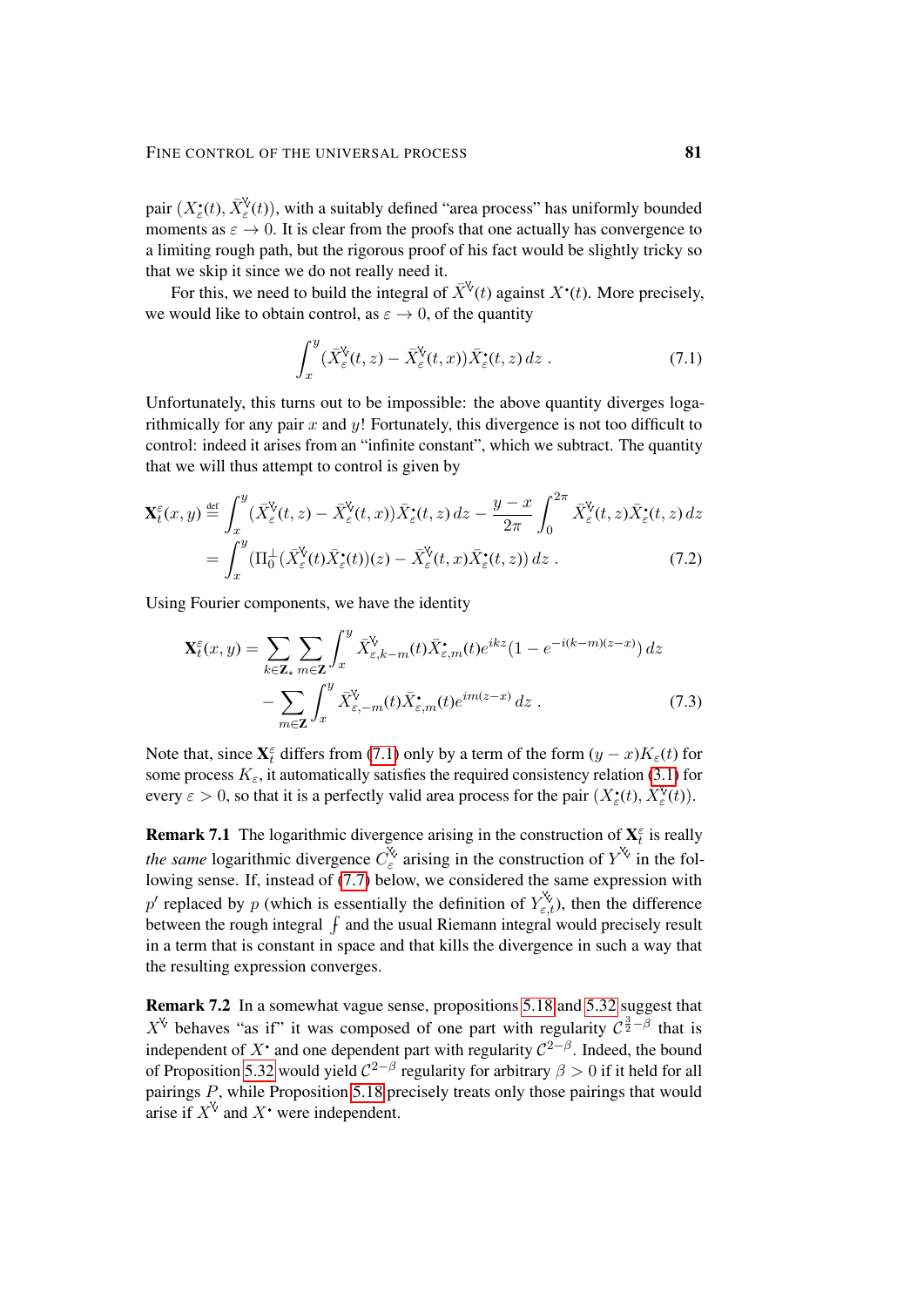If we could really decompose  $X^{\vee}$  as the sum of two processes with these properties, then we could make sense of the limit  $X_t^{\varepsilon} \to X_t$  in almost exactly the same way as in [\[FV10a\]](#page-100-0). Unfortunately, while this argument is undoubtedly appealing, it doesn't seem obvious how to make it work in a direct way.

The main technical bound of this section is the following:

**Proposition 7.3** *For every*  $\bar{\kappa} > 0$ *, one has the bound* 

<span id="page-81-4"></span><span id="page-81-3"></span><span id="page-81-1"></span>
$$
\sup_{\varepsilon \in (0,1]} \sup_{t \in \mathbf{R}} \mathbf{E} \|\mathbf{X}_t^{\varepsilon}\|_{1-2\bar{\kappa}}^2 < \infty \tag{7.4}
$$

*Proof.* In view of the definition [\(7.9\)](#page-82-0), this is the content of propositions [7.10](#page-88-0) and [7.11](#page-89-0) below.  $\Box$ 

Furthermore, it follows immediately from [\(3.10\)](#page-29-0) that, for any smooth function f and for every  $\varepsilon > 0$ , one has the identity

$$
\int_{S^1} f(z) \,\bar{X}^{\mathsf{V}}_{\varepsilon}(t,z) \,dX^{\bullet}_{\varepsilon}(t,z) = \int_{S^1} f(z) \,\Pi_0^{\perp}(\bar{X}^{\mathsf{V}}_{\varepsilon}(t)\bar{X}^{\bullet}_{\varepsilon}(t))(z) \,dz \;, \tag{7.5}
$$

where we used  $X_t^{\varepsilon}$  as the "area process" required to give meaning to the rough integral on the left hand side. Setting

$$
R_{\varepsilon,t}^{\mathsf{V}}(x,y) = \delta \bar{X}_{\varepsilon,t}^{\mathsf{V}}(x,y) - \bar{X}_{\varepsilon,t}^{\mathsf{V}}(x)\,\delta \Phi_{\varepsilon,t}(x,y)\,,
$$

we then have the following consequence of Proposition [7.3,](#page-81-1) which is the main result of this section:

**Theorem 7.4** One has 
$$
R_{\varepsilon}^{\chi} \to R^{\chi}
$$
 in probability in  $C(\mathbf{R}, C_2^{1-\delta})$  for every  $\delta > 0$ .

*Proof.* It is crucial to note that, with  $X_t^{\varepsilon}$  given by [\(7.2\)](#page-80-1), one has the identity

<span id="page-81-2"></span><span id="page-81-0"></span>
$$
\bar{X}_{\varepsilon,t}^{\mathsf{V}} = P_t \bar{X}_{\varepsilon,0}^{\mathsf{V}} + (\mathcal{M}\bar{X}_{\varepsilon}^{\mathsf{V}})_t(x) , \qquad (7.6)
$$

where we define  $\mathcal M$  as in Section [4.1](#page-34-0) by

$$
(\mathcal{M}v)_t(x) = \int_0^t \int_{S^1} p'_{t-s}(x-y) \, v_s(y) \, dX^{\bullet}_{\varepsilon,s}(y) \, ds \,, \tag{7.7}
$$

where v is a rough path controlled by  $\bar{X}_{\varepsilon}^{\vee}$  (in this case trivially with  $v' = 1$  and no remainder) and where we use  $X_\epsilon$  to define the rough integral between the two processes. The reason why  $(7.6)$  holds with  $M$  defined with a "rough integral" is that, if we replace  $\int$  by  $\int$  in the definition of M, then it follows from [\(7.5\)](#page-81-3) that we do not change the resulting expression since  $p'_{t-s}$  integrates to 0.

We are now able to apply the results of Section [4.1](#page-34-0) with  $Y = X_{\varepsilon}^{\bullet}$ ,  $Z = \overline{X}_{\varepsilon}^{\vee}$  and  $Y = X_{\varepsilon}$ . Setting

$$
\mathscr{K}_{\varepsilon,t}^\kappa \stackrel{\text{\tiny def}}{=} \left(1 + \|\bar{X}_{\varepsilon,t}^\forall\|_{\frac{1}{2}-\kappa} + \|X_{\varepsilon,t}^\bullet\|_{\frac{1}{2}-\kappa}\right)^2 + \|\mathbf{X}_{\varepsilon,t}\|_{1-2\kappa},
$$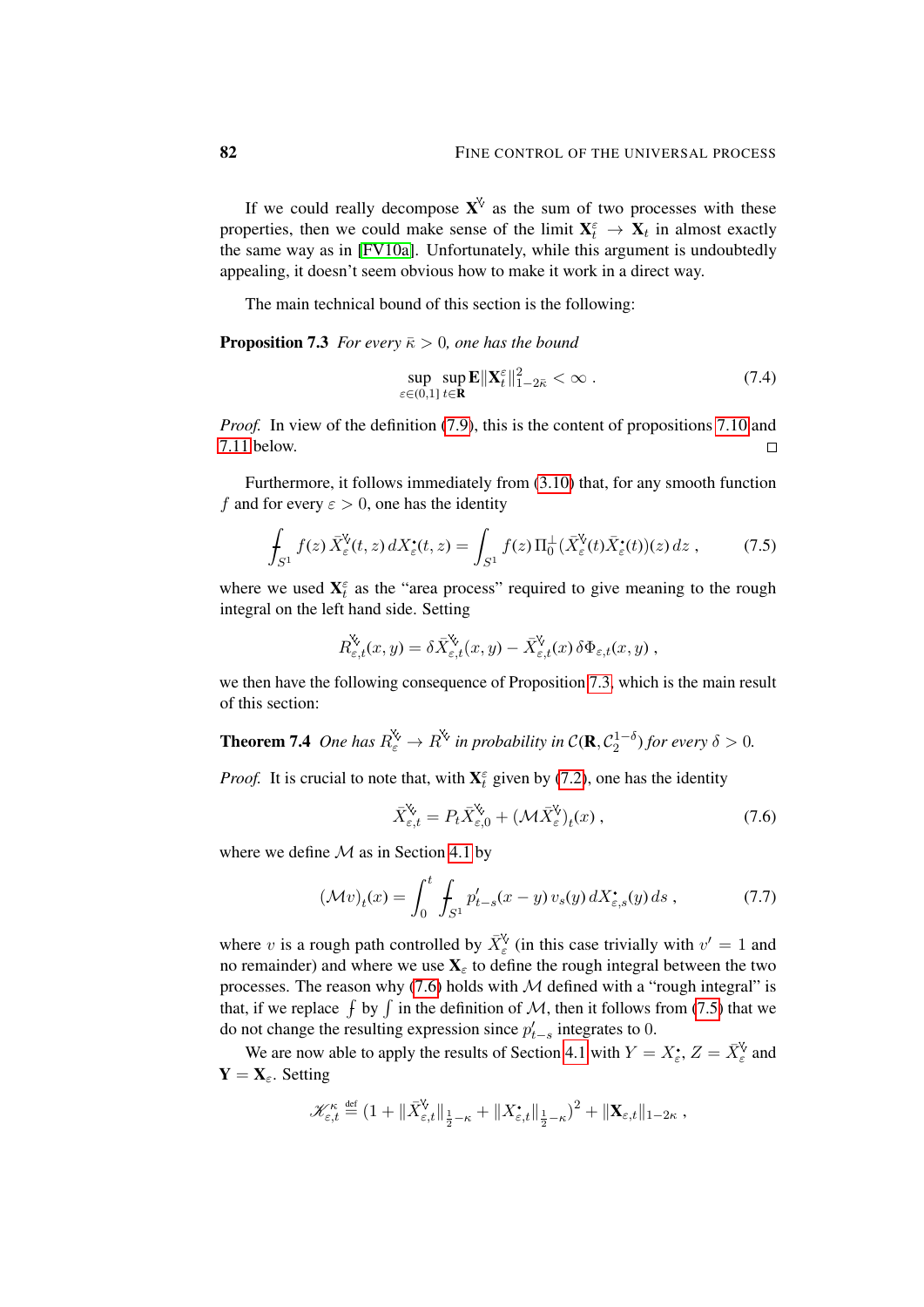it follows from Proposition [4.1](#page-34-1) with  $\kappa = \frac{1-\delta}{4}$  $\frac{-\delta}{4}$  and  $\bar{\kappa} = \kappa$  that one has the bound

$$
\|R^{\circ}_{\varepsilon,t}\|_{1-\frac{\delta}{2}} \lesssim t^{\frac{3}{8}(\delta-1)} \|\bar{X}^{\circ}_{\varepsilon,t}\|_{\infty} \|\Phi_0\|_{\frac{1+\delta}{4}} + \int_0^t (t-s)^{\frac{\delta}{4}-1-\kappa} \mathcal{K}^{\kappa}_{\varepsilon,s} ds + \int_0^t (t-s)^{\frac{\delta-5}{4}-\frac{\kappa}{2}} \|X^{\bullet}_{\varepsilon,s}\|_{\frac{1}{2}-\kappa} \|\bar{X}^{\circ}_{\varepsilon,t} - \bar{X}^{\circ}_{\varepsilon,s}\|_{\infty} ds . \tag{7.8}
$$

Note now that since  $\mathbf{X}_{\varepsilon}$ ,  $\bar{X}_{\varepsilon}^{\vee}$  and  $X_{\varepsilon}$  are all random variables belonging to a finite combination of Wiener chaoses of fixed order, it follows from propositions [7.3](#page-81-1) and [5.30](#page-65-1) that, for every  $p > 0$ , every  $\kappa \in (0, \frac{1}{4})$  $\frac{1}{4}$ ), and every time interval [a, b], one has the bound

<span id="page-82-1"></span>
$$
\mathbf{E}\int_a^b \left(\mathcal{K}_{\varepsilon,s}^\kappa\right)^p ds < \infty \;,
$$

uniformly over  $\varepsilon \in (0, 1]$ . As a consequence, the second term in [\(7.8\)](#page-82-1) is bounded in probability, uniformly over bounded intervals, provided that we choose  $\kappa < \delta$ and that one chooses  $p$  sufficiently large. Similarly, the third term is bounded in probability by Proposition [5.30.](#page-65-1) Since the first term is harmless (except at  $t = 0$ , but it suffices to change the origin of time to deal with that), we have shown that, for every  $T > 0$ , one has the bound

$$
\sup_{\varepsilon\in(0,1]} \mathbf{E} \sup_{t\in[-T,T]} \|R^{\mathsf{V}}_{\varepsilon,t}\|_{1-\frac{\delta}{2}} < \infty.
$$

 $\ddot{\phantom{a}}$ 

To show that one actually has convergence towards  $R^{\mathcal{V}}$ , note first that convergence in the supremum norm follows from propositions [5.30](#page-65-1) and [5.33.](#page-70-0) Since one has the interpolation inequality

$$
||R||_{1-\delta} \leq ||R||_{1-\frac{\delta}{2}}^{\frac{2-2\delta}{2-\delta}} ||R||_{\infty}^{\frac{\delta}{2-\delta}},
$$

the claim then follows.

The remainder of this section is devoted to the proof that the bound [\(7.4\)](#page-81-4) does indeed hold. We are going to exploit the translation invariance so that, for simplicity, we use the shorthand notation

$$
\mathbf{X}_{t}^{\varepsilon}(\delta) \stackrel{\text{def}}{=} \mathbf{X}_{t}^{\varepsilon}(0,\delta) .
$$

Performing the integrals in [\(7.3\)](#page-80-2), one obtains the identity

$$
\mathbf{X}_{t}^{\varepsilon}(\delta) = \sum_{k,m \in \mathbf{Z}_{\star}} \bar{X}_{\varepsilon,k-m}^{\vee}(t) \bar{X}_{\varepsilon,m}^{\bullet}(t) \left( \frac{e^{ik\delta} - 1}{k} - \frac{e^{im\delta} - 1}{m} \right)
$$

$$
- \sum_{m \in \mathbf{Z}_{\star}} \bar{X}_{\varepsilon,-m}^{\vee}(t) \bar{X}_{\varepsilon,m}^{\bullet}(t) \frac{e^{im\delta} - 1}{m}
$$

$$
\stackrel{\text{def}}{=} \mathbf{X}_{t}^{(1),\varepsilon}(\delta) + \mathbf{X}_{t}^{(2),\varepsilon}(\delta) .
$$
(7.9)

<span id="page-82-0"></span> $\Box$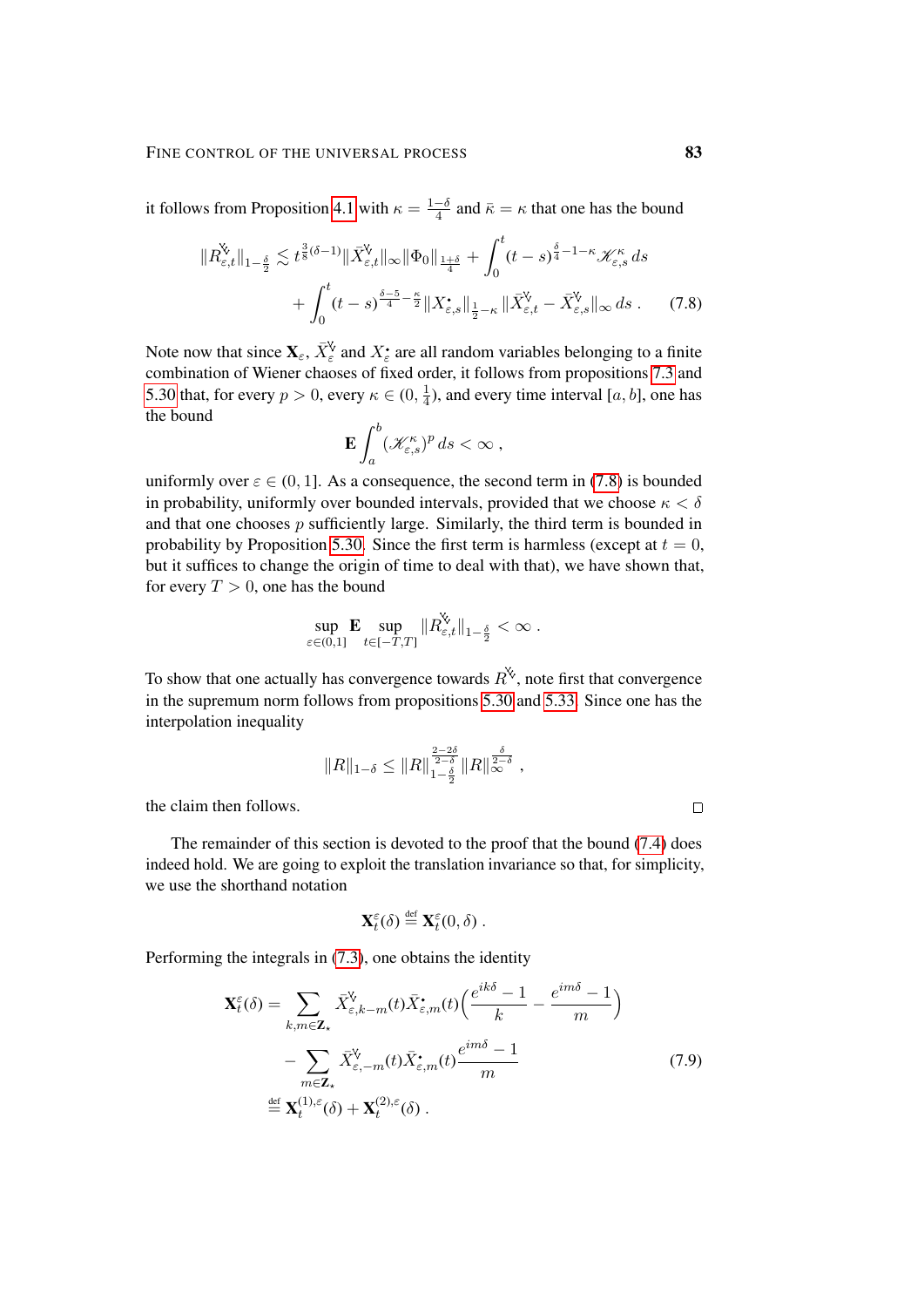We first consider  $X_t^{(1)}$  and postpone the bounds on  $X_t^{(2)}$  to the end of this section. In order to bound  $\mathbf{X}_{t}^{(1)}$ , we rewrite its second moment as

<span id="page-83-1"></span>
$$
\mathbf{E}(\mathbf{X}_{t}^{(1),\varepsilon}(\delta))^{2} = \sum_{k,m,\bar{m}\in\mathbf{Z}_{\star}} \mathbf{E}(\bar{X}_{\varepsilon,k-m}^{\mathbf{V}}(t)\bar{X}_{\varepsilon,m}^{\star}(t)\bar{X}_{\varepsilon,-k-\bar{m}}^{\mathbf{V}}(t)\bar{X}_{\varepsilon,\bar{m}}^{\star}(t)) \qquad (7.10)
$$

$$
\times \left(\frac{e^{ik\delta}-1}{k} - \frac{e^{im\delta}-1}{m}\right) \left(\frac{1-e^{-ik\delta}}{k} - \frac{e^{i\bar{m}\delta}-1}{\bar{m}}\right).
$$

(In principle, one should have a  $\bar{k}$  appearing, but the expectation is non-zero only if  $\bar{k} = -k$ , so that the sum of all indices appearing under the expectation vanishes.) At this stage, it is useful to note that one has the identity

$$
\mathbf{E}(\bar{X}_{\varepsilon,k-m}^{\mathbf{V}}(t)\bar{X}_{\varepsilon,m}^{\bullet}(t))\bar{X}_{\varepsilon,-k-\bar{m}}^{\mathbf{V}}(t)\bar{X}_{\varepsilon,\bar{m}}^{\bullet}(t)) = \sum_{P\in\mathcal{P}^{\mathbf{V}}} \sum_{L\in\mathscr{L}_{P;k,m,\bar{m}}^{\bar{r}}} C_{\varepsilon}(L)\bar{\mathcal{F}}^{\mathbf{V}}(P,L),
$$
\n(7.11)

where, similarly to [\(5.17\)](#page-61-0), we set

<span id="page-83-0"></span>
$$
\mathcal{F}^{\tau}(P,C) = \left(\prod_{e \in \overline{\mathcal{T}}} C_e\right) \int \exp\left(-\sum_{e \in \overline{\mathcal{E}}} |C_e|^2 |\delta T_e|\right) \mu_0(dT),
$$

and where we denoted by  $\mathscr{L}^\tau_{P;k,m,\bar{m}}$  the set of all cycles in  $\mathscr{L}^\tau_P$  such that the edge  $\bar{e}$ has value k and such that the two edges in  $\mathcal{E} \setminus \mathcal{T}$  adjacent to  $\bar{e}$  have values m and  $\bar{m}$  respectively. (By convention, we orient  $\bar{e}$  from the edge with label m to the one with label  $\bar{m}$ .)

Here,  $\mathcal E$  and  $\mathcal T$  are as before the set of edges and the spanning tree for the graph associated to the tree  $\&$  and the pairing P in exactly the same way as in Section [5.4.](#page-57-0) Also, just as in that section,  $\bar{\mathcal{E}}$  and  $\bar{\mathcal{T}}$  denote the same sets, but with the distinguished edge  $\bar{e}$  removed.

**Remark 7.5** Since, at least at this stage, we fix the labels k, m and  $\bar{m}$ , we cannot necessarily replace  $\mathcal{F}^{\tau}$  by  $\mathcal{F}_{sym}^{\tau}$ . This will be the source of some minor headache later on.

Inserting  $(7.11)$  into  $(7.10)$ , we have the identity

$$
\mathbf{E}(\mathbf{X}_t^{(1),\varepsilon}(\delta))^2 = \sum_{P \in \mathcal{P}^{\mathsf{V}}} \mathbf{X}_P^{\varepsilon}(\delta).
$$

The quantity  $X_P^{\varepsilon}$  appearing in this decomposition is defined by

$$
\mathbf{X}_{P}^{\varepsilon}(\delta) = \sum_{k,m,\bar{m}\in\mathbf{Z}_{\star}} \sum_{L\in\mathscr{L}_{P;k,m,\bar{m}}^{\tau}} C_{\varepsilon}(L) \mathcal{F}^{\mathbf{X}}(P,L)(g_{k}(\delta) - g_{m}(\delta))(g_{-k}(\delta) - g_{\bar{m}}(\delta)),
$$
\n(7.12)

where we used the shorthand notation

<span id="page-83-2"></span>
$$
g_k(\delta) \stackrel{\text{def}}{=} \frac{e^{ik\delta} - 1}{k} .
$$

<span id="page-83-3"></span>We now proceed to bounding  $\mathbf{X}_P(\delta)$  for each pairing P.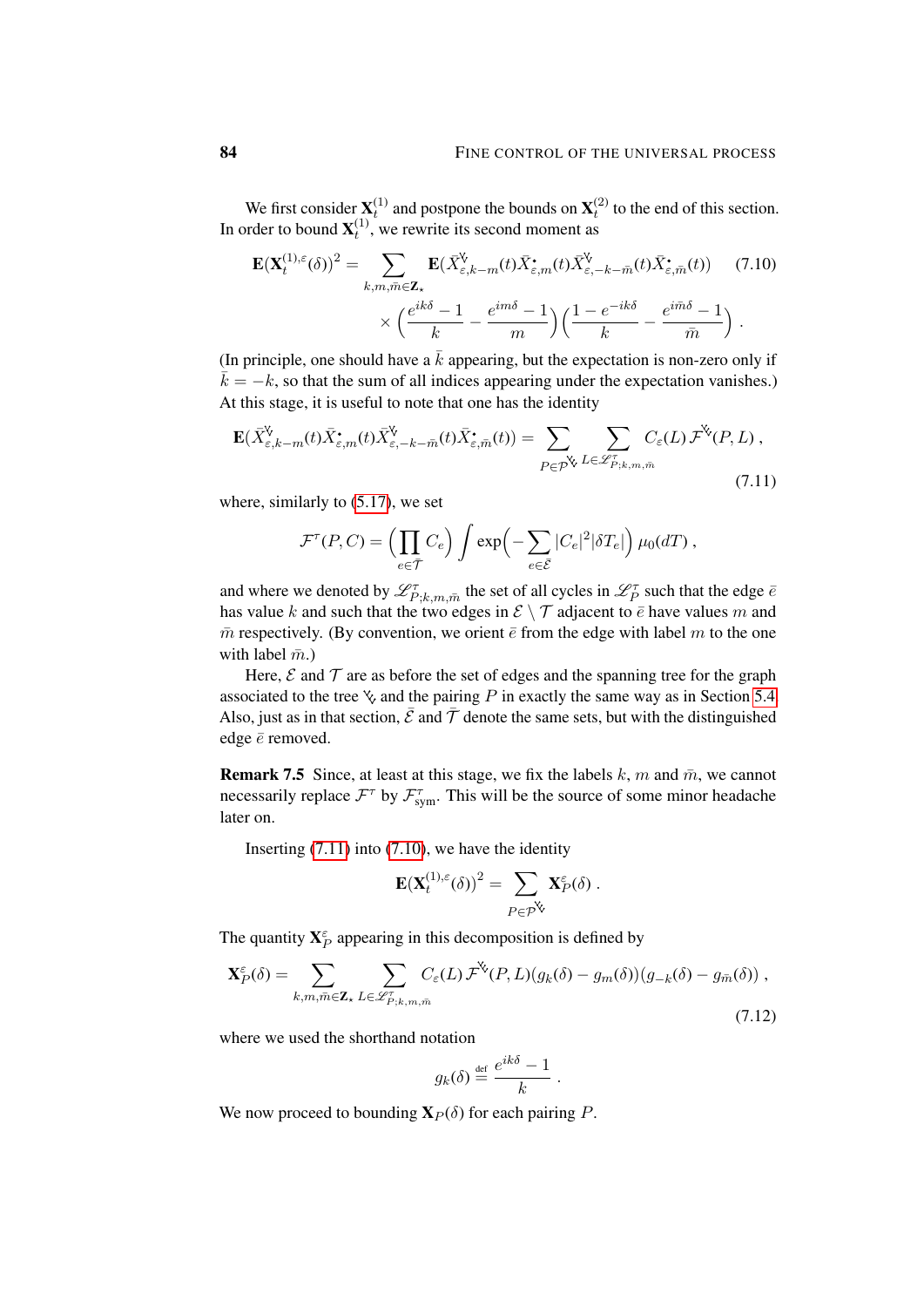**Proposition 7.6** *For every*  $P \in \mathcal{P}_s^{\mathsf{X}}$  *and every*  $\kappa > 0$ *, the bound* 

<span id="page-84-2"></span>
$$
\mathbf{X}_P^{\varepsilon}(\delta) \lesssim \delta^{2-2\kappa} \,, \tag{7.13}
$$

*holds uniformly over*  $\varepsilon, \delta \in (0, 1]$ *.* 

*Proof.* It follows from Proposition [A.3](#page-94-0) below that one has the bound

<span id="page-84-0"></span>
$$
|g_k(\delta) - g_m(\delta)| \le 2|k - m|\delta^2.
$$

Since one also has the trivial bound  $|g_k(\delta)| \leq 2/|k|$ , it follows that one has for every  $\kappa > 0$  the bound

$$
|g_k(\delta) - g_m(\delta)| \lesssim \delta^{2-2\kappa} |k - m|^{1-\kappa} (|k|^{-1} + |m|^{-1})^{\kappa} . \tag{7.14}
$$

Furthermore, by the definition of  $\mathcal{P}_s$ , every  $P \in \mathcal{P}_s^{\mathcal{S}}$  is associated to a  $\bar{P} \in \mathcal{P}_s$ such that the remaining pair in  $P$  connects the two leaves attached to the roots. Similarly, for every  $L \in \mathscr{L}_{P;k,m,\bar{m}}^{\vee}$  there exists a cycle  $\Pi L \in \mathscr{L}_{\bar{P}}^{\vee}$  such that  $\Pi L$ agrees with L on the common parts of the two graphs and such that  $(\Pi L)_{\bar{e}} = k - m$ . Furthermore,  $\Pi$  is a bijection between  $\mathscr{L}_{P;k,m,\bar{m}}^{\vee}$  and the subset  $\mathscr{L}_{\bar{P};k-m}^{\vee}$  of  $\mathscr{L}_{\bar{P}}^{\vee}$ that we just mentioned.

We also note that if  $P \in \mathcal{P}_s^{\vee}$ , one has  $\mathscr{L}_{P;k,m,\bar{m}}^{\vee} = \emptyset$  unless  $\bar{m} = -m$ , since otherwise the cycles in that set are not adapted to the pairing  $P$ . As a consequence, one has the identity

$$
\sum_{L \in \mathscr{L}_{P;k,m,\bar{m}}^{\tau}} C_{\varepsilon}(L) \mathcal{F}^{\mathsf{X}}(P,C)
$$
\n
$$
= (k - m)^2 \delta_{m,-\bar{m}} \sum_{\bar{L} \in \mathscr{L}_{P;k-m}^{\mathsf{Y}}} \varphi(\varepsilon(k - m)) C_{\varepsilon}(\bar{L}) \mathcal{K}_{sym}^{\mathsf{Y}}(\bar{P}, \bar{L}; 0).
$$

Combining this with the bound  $(7.14)$  and summing the resulting expression over k and m, we obtain, for every  $\kappa > 0$  the bound

$$
\mathbf{X}_{P}^{\varepsilon}(\delta) \lesssim \delta^{2-2\kappa} \sum_{\bar{L}\in\mathscr{L}_{\bar{P}}^{\vee}} \sum_{m\in\mathbb{Z}_{\bar{\kappa}} \atop m\neq\bar{L}_{\bar{\epsilon}}}\left|\bar{L}_{\bar{\epsilon}}\right|^{3-\kappa} |\mathcal{K}_{sym}^{\vee}(\bar{P},\bar{L};0)|(|m+\bar{L}_{\bar{\epsilon}}|^{-1-\kappa}+|m|^{-1-\kappa}),\tag{7.15}
$$

uniformly over  $\varepsilon$  and  $\delta$ . Since, by Proposition [5.30,](#page-65-1) the quantity

<span id="page-84-1"></span>
$$
|\bar{L}_{\bar{e}}|^{3-\kappa}|\mathcal{K}_{sym}^{\mathsf{V}}(\bar{P},\bar{L};0)|\ ,
$$

is summable over  $\mathcal{L}_{\bar{P}}^{\vee}$ , the second term in [\(7.15\)](#page-84-1) satisfies the requested bound. The claim now follows from the fact that the first term is essentially identical to the second one, as can be seen by performing the substitution  $m \mapsto m - \overline{L}_{\overline{e}}$ .  $\Box$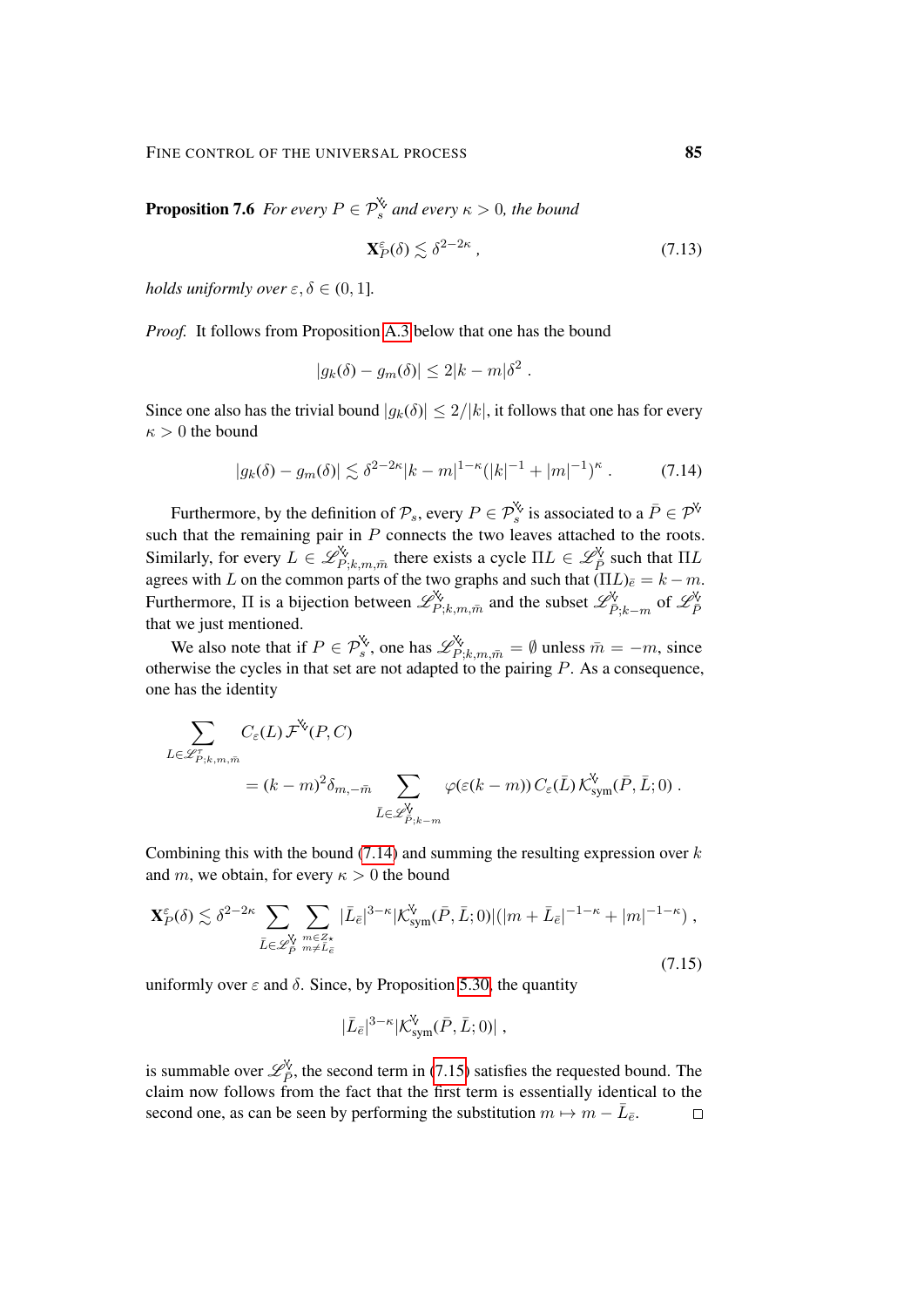We now proceed to bound the terms corresponding to the remaining pairings, which we subdivide into three different classes. Recall that  $\ell_{\ell}^{P}(\tau)$  denotes the set of leaves that are part of a small loop of type 1. Denote furthermore by u and  $\bar{u}$  the two leaves that are attached to either of the roots of the two copies of  $\mathbf{\%}$ . We then define  $\mathcal{P}^k(\mathbf{\check{y}})$  with  $k \in \{0,1,2\}$  as consisting of those pairings in  $\mathcal{P}^{\mathbf{\check{y}}}\setminus \mathcal{P}^{\mathbf{\check{y}}}_s$  such that  $|\{u, \bar{u}\} \cap \ell_{\ell}^P(\mathbf{\check{w}})| = k$ . We then have:

<span id="page-85-2"></span>**Proposition 7.7** *For every*  $P \in \mathcal{P}^0(\mathcal{X})$  *and every*  $\kappa > 0$ *, there exists* C *such that the bound* [\(7.13\)](#page-84-2) *holds for*  $\varepsilon \in (0, 1]$ *.* 

*Proof.* For such a pairing, one has the identity

$$
\sum_{L \in \mathscr{L}_{P;k,m,\bar{m}}^{\tau}} C_{\varepsilon}(L) \mathcal{F}^{\tau}(P, L) = \sum_{L \in \mathscr{L}_{P;k,m,\bar{m}}^{\tau}} C_{\varepsilon}(L) \mathcal{F}_{sym}^{\tau}(P, L) ,
$$

where as before we denote by  $\mathcal{F}_{sym}^{\tau}$  the symmetrised version of  $\mathcal{F}^{\tau}$  under the equivalence relation  $\stackrel{P}{\sim}$ . (Here and below, we sometimes use  $\tau$  instead of  $\chi$  in order to make notations slightly less heavy.) Indeed, if  $P \in \mathcal{P}^0(\mathcal{R})$  and  $L \in \mathcal{L}^{\tau}_{P;k,m,\bar{m}}$ , then  $\bar{L} \in \mathscr{L}_{P;k,m,\bar{m}}^{\tau}$  for every  $\bar{L}$  with  $\bar{L} \stackrel{P}{\sim} L$ , since none of the loops whose labels can change sign touches the distinguished edge  $\bar{e}$ .

Recall furthermore that  $|g_k(\delta)| \leq \delta$  so that, for every  $\kappa \in [0, 1]$ , one has the bound

$$
\delta^{2\kappa-2} |(g_k(\delta) - g_m(\delta))(g_{-k}(\delta) - g_{\bar{m}}(\delta))| \lesssim |k|^{-2\kappa} + (|m|^{-2\kappa} \wedge |\bar{m}|^{-2\kappa})
$$
  

$$
\lesssim |k|^{-2\kappa} + |m|^{-\kappa_1} |\bar{m}|^{-\kappa_2}, \qquad (7.16)
$$

where  $\kappa_1$  and  $\kappa_2$  are any two positive exponents with  $\kappa_1 + \kappa_2 = 2\kappa$ . Recalling the definition of  $X_P^{\varepsilon}$ , we see that the requested bound follows, provided that we are able to show that, for every pairing  $P \in \mathcal{P}^0(\mathcal{X})$  and every  $\kappa > 0$ , one can find exponents  $\kappa_1$  and  $\kappa_2$  as above such that

$$
\sum_{k,m,\bar{m}\in\mathbf{Z}_{\star}}\sum_{L\in\mathscr{L}_{P;k,m,\bar{m}}^{\tau}}(|k|^{-2\kappa}+|m|^{-\kappa_1}|\bar{m}|^{-\kappa_2})|\mathcal{F}_{\text{sym}}^{\mathbf{Y}_{\tau}}(P,L;0)|<\infty.
$$

It follows from Proposition [5.32](#page-68-0) that

<span id="page-85-1"></span><span id="page-85-0"></span>
$$
\sum_{k,m,\bar{m}\in\mathbf{Z}_{\star}}\sum_{L\in\mathscr{L}_{P;k,m,\bar{m}}^{\tau}}|k|^{-2\kappa}|\mathcal{F}_{sym}^{\mathbf{Y}_{\star}}(P,L;0)|<\infty,\qquad\qquad(7.17)
$$

for every  $\kappa > 0$ , so that it remains to show that

$$
\sum_{k,m,\bar{m}\in\mathbf{Z}_{\star}}\sum_{L\in\mathscr{L}_{P;k,m,\bar{m}}^{\tau}}|m|^{-\kappa_{1}}|\bar{m}|^{-\kappa_{2}}\mathcal{F}_{sym}^{\mathbf{V}}(P,L;0)<\infty.
$$
 (7.18)

For  $P \in \mathcal{P}^0(\mathcal{X})$  and  $\kappa > 0$ , we now define a set  $\overline{\mathscr{G}}_{\kappa}^{\tau,0}(P)$  of weightings by following the construction in Section [5.4.](#page-57-0) Comparing [\(7.18\)](#page-85-0) and [\(7.17\)](#page-85-1) we see that,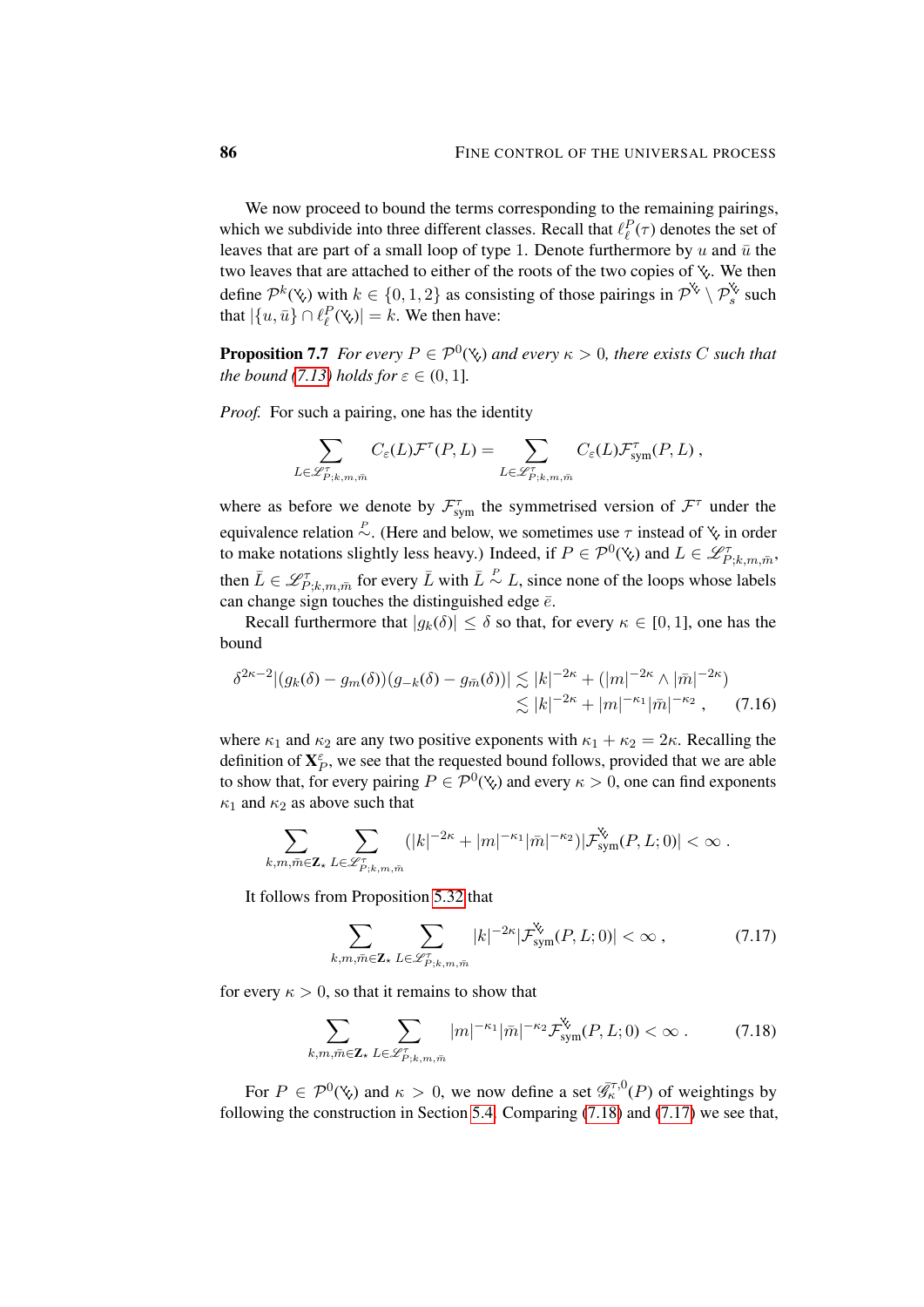in order to obtain a bound on [\(7.18\)](#page-85-0), the only difference in the construction is that, in Step 2, we give weight 0 to the distinguished edge  $\bar{e}$ , and weights  $\kappa_1$  and  $\kappa_2$  to the two edges adjacent to  $\bar{e}$  that do not belong to the spanning tree  $\mathcal{T}$ .

Retracing the proof of Theorem [5.25](#page-60-0) we see that, if we can exhibit an element in  $\bar{\mathcal{G}}_k^{\tau,0}(P)$  such that Algorithm [1](#page-63-0) yields a loop-free graph, then the bound [\(7.18\)](#page-85-0) holds. It can be checked in a straightforward way that the following weightings do indeed belong to  $\overline{\mathscr{G}}_{\kappa}^{\tau,0}(P)$ :



Here, we use again the same convention as in the proof of Proposition [5.32.](#page-68-0) The only difference is that the dashed lines correspond to a weight  $2\kappa$  if only one dashed line is present in a given graph, and  $\kappa$  if two such lines are present. Again, it is straightforward to verify that Algorithm [1](#page-63-0) does indeed yield a loop-free graph for every  $\kappa > 0$  in each instance, thus proving the claim.  $\Box$ 

We now turn to the set  $\mathcal{P}^1$  of pairings that have one small loop touching the distinguished edge. There are actually only two such pairings (modulo isometries), corresponding to the 8th and the 10th pairing in [\(5.31\)](#page-69-1).

<span id="page-86-0"></span>**Proposition 7.8** *For every*  $P \in \mathcal{P}^1(\mathcal{C})$  *and every*  $\kappa > 0$ *, the bound* [\(7.13\)](#page-84-2) *holds uniformly over*  $\varepsilon, \delta \in (0, 1]$ *.* 

*Proof.* By the definition of  $\mathcal{P}^1$ , there is one small loop touching the distinguished edge. We can then fix our naming convention in such a way that the edge of this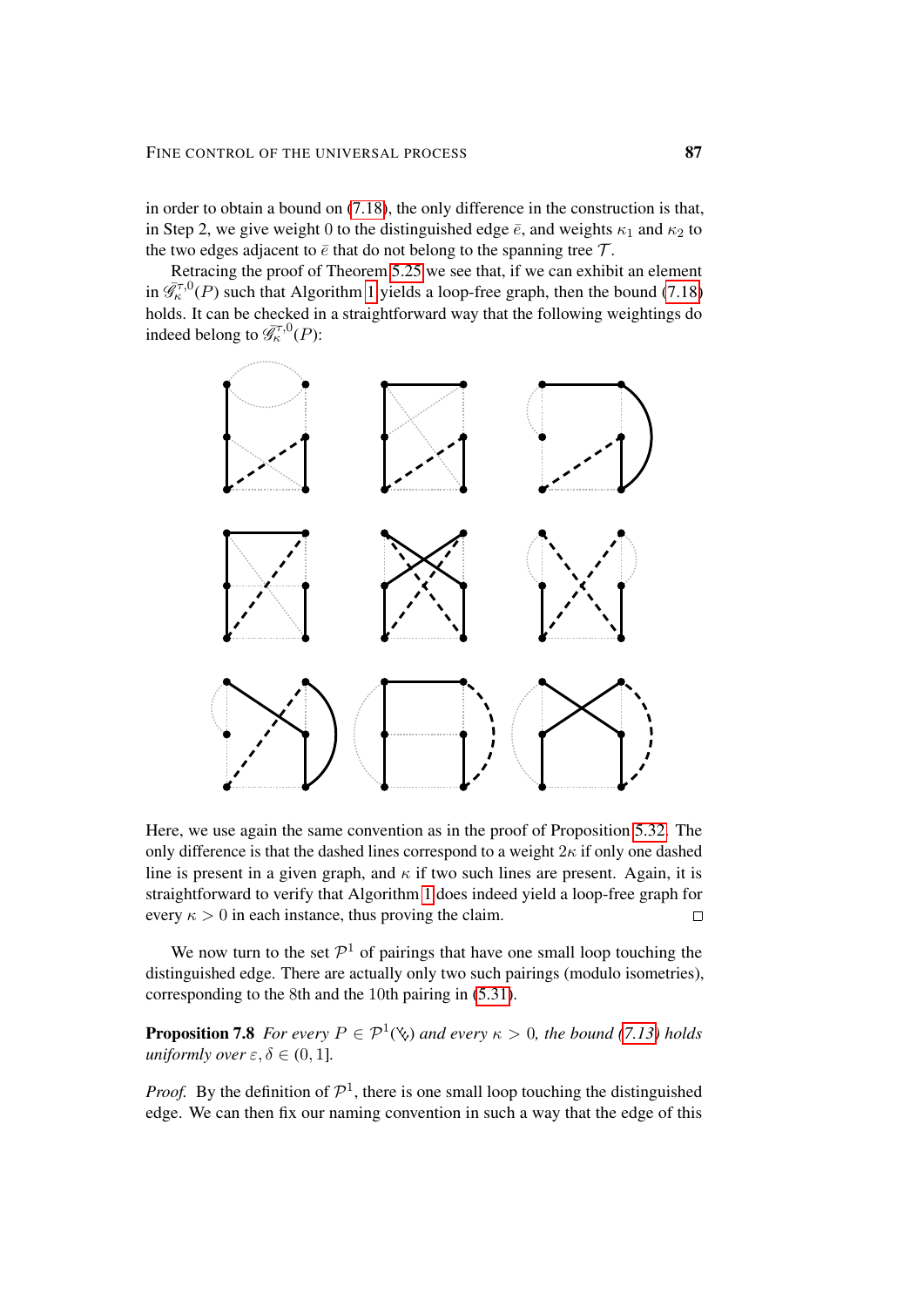loop that doesn't belong to the spanning tree  $T$  is the one labelled m. With this convention, we then introduce a "reflection map"  $\mathcal{R}: \mathscr{L}_{P;k,m,\bar{m}}^{\tau} \to \mathscr{L}_{P;k,-m,\bar{m}}^{\tau}$ which is the bijection which changes the sign of  $m$  and adjust the label of the other edge of the small loop in such a way that no other label is changed. In other words, if we decompose elements in  $\mathcal{L}_{P;k,m,\bar{m}}^{\tau}$  with respect to the integral basis associated with the spanning tree  $\mathcal T$ , then  $\mathcal R$  is the map that changes the sign of the coefficient in front of the elementary cycle spanning the small loop.

With this notation, although we cannot quite replace  $\mathcal{F}^{\tau}$  by  $\mathcal{F}_{sym}^{\tau}$  in [\(7.12\)](#page-83-2), we nevertheless have the identity

$$
\sum_{L \in \mathscr{L}_{P;k,m,\bar{m}}^{\tau}} (\mathcal{F}^{\mathsf{X}}(P,L) + \mathcal{F}^{\mathsf{X}}(P,\mathcal{R}L)) = 2 \sum_{L \in \mathscr{L}_{P;k,m,\bar{m}}^{\tau}} \mathcal{F}^{\mathsf{X}}_{sym}(P,L),
$$

Using this identity, we can decompose [\(7.12\)](#page-83-2) into a symmetric part and a remainder, which yields the expression

$$
\mathbf{X}_{P}^{\varepsilon}(\delta) = \sum_{k,m,\bar{m}\in\mathbf{Z}_{\star}} \Biggl( \sum_{L\in\mathscr{L}_{P;k,m,\bar{m}}^{\tau}} C_{\varepsilon}(L) \mathcal{F}_{sym}^{\mathbf{Y}}(P,L;0) \Biggr) g_{k}(\delta) (g_{-k}(\delta) - g_{\bar{m}}(\delta)) - \sum_{k,m,\bar{m}\in\mathbf{Z}_{\star}} \Biggl( \sum_{L\in\mathscr{L}_{P;k,m,\bar{m}}^{\tau}} C_{\varepsilon}(L) \mathcal{F}^{\mathbf{Y}}(P,L;0) \Biggr) g_{m}(\delta) (g_{-k}(\delta) - g_{\bar{m}}(\delta)) .
$$

The first term in this identity is bounded by

<span id="page-87-0"></span>
$$
\sum_{k,m,\bar{m}\in\mathbf{Z}_{\star}}\sum_{L\in\mathscr{L}_{P;k,m,\bar{m}}^{\tau}}|\mathcal{F}_{\text{sym}}^{\mathbf{Y}_{\star}}(P,L;0)|\,|k|^{-2\kappa}\delta^{2-2\kappa}\;,
$$

which in turn is bounded by  $C\delta^{2-2\kappa}$  by Proposition [5.32.](#page-68-0)

Similarly, the second term is bounded by

$$
\delta^{2-2\kappa} \sum_{k,m,\bar{m}\in\mathbf{Z}_{\star}} \left| \sum_{L\in\mathscr{L}_{P;k,m,\bar{m}}^{\tau}} C_{\varepsilon}(L) \mathcal{F}^{\mathsf{X}}(P,L;0) \right| |m|^{-2\kappa}, \tag{7.19}
$$

which is not quite covered by Proposition [5.32](#page-68-0) since the terms are weighted by a power of m, the label of the edge within the small loop, instead of  $k$ , the label of the distinguished edge.

Similarly to Proposition [7.7,](#page-85-2) we now define a set  $\overline{\mathscr{G}}_{\kappa}^{\tau,1}(P)$  of weightings by again following the construction in Section [5.4.](#page-57-0) This time, in Step 2, we give weight 0 to the distinguished edge  $\bar{e}$ , and we give instead an additional weight  $2\kappa$  to the edge in  $\mathcal{E} \setminus \mathcal{T}$  adjacent to  $\bar{e}$  that belongs to a small loop of type 1. Since the kernel  $\mathcal F$  is not symmetrised under  $\mathcal R$ , another difference in the construction of  $\overline{\mathscr G}_{\kappa}^{\tau,1}(P)$  is that in Step 3, we do not treat the loop that touches  $\bar{e}$ .

Retracing once again the proof of Theorem [5.25](#page-60-0) we see that, if we can exhibit an element in  $\overline{\mathscr{G}}_{\kappa}^{\tau,1}(P)$  such that Algorithm [1](#page-63-0) yields a loop-free graph, then the quantity [\(7.19\)](#page-87-0) is bounded by  $C\delta^{2-2\kappa}$  for some  $C < \infty$ , which is the desired bound. Note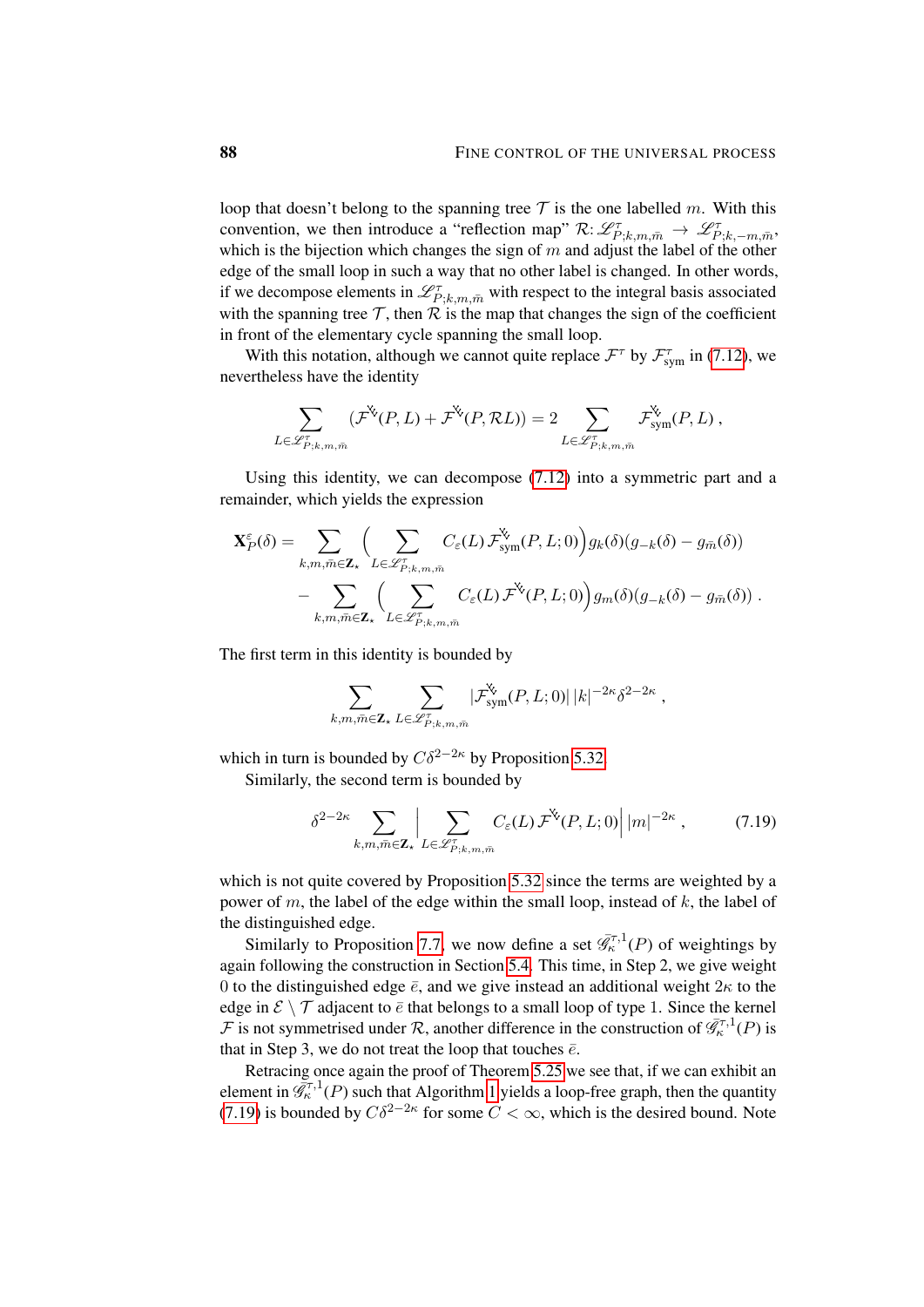now that, in the proof of Proposition [5.32,](#page-68-0) the weightings that are exhibited for pairings in  $\mathcal{P}^1(\mathcal{X})$  locally look like



It is straightforward to check that under the rules for constructing  $\overline{\mathscr{G}}_{\kappa}^{\tau,1}(P)$ , these configurations can instead be weighted in the following way:

<span id="page-88-1"></span>0 − 1 3 2 3 2 <sup>3</sup> + 2κ (7.21)

Since Algorithm [1](#page-63-0) has the same effect on both of these configurations, at least if  $\kappa$ is small enough (one can just replace them by one single edge with weight  $2\kappa$ ), the summability of  $(7.19)$  follows in the same way as before.  $\Box$ 

Finally, we also have the bound

<span id="page-88-2"></span>**Proposition 7.9** *For every*  $P \in \mathcal{P}^2(\mathcal{C})$  *and every*  $\kappa > 0$ *, the bound* [\(7.13\)](#page-84-2) *holds uniformly over*  $\varepsilon, \delta \in (0, 1]$ *.* 

*Proof.* The proof is virtually identical to that of Proposition [7.8,](#page-86-0) so we only highlight the differences. We now have two small loops touching the distinguished edge, so that the expression for  $X_P^{\varepsilon}(\delta)$  is broken into four terms, since each of the two loops can either be symmetrised or not. Then, as before, the symmetrised loops are associated to weightings as in the proof of Proposition [5.32,](#page-68-0) while the nonsymmetrised loops are associated to weightings as in [\(7.21\)](#page-88-1).  $\Box$ 

Combining these results, we obtain the following result:

<span id="page-88-0"></span>**Proposition 7.10** *For every*  $\bar{\kappa} > 0$ *, one has the bound* 

$$
\sup_{\varepsilon\in(0,1]}\sup_{t\in\mathbf{R}}\mathbf{E}\|\mathbf{X}_t^{(1),\varepsilon}\|_{1-\bar{\kappa}}^2<\infty.
$$

*Proof.* Since  $X_t^{(1),\varepsilon}$  $t_t^{(1),\epsilon}$  belongs to a finite union of fixed Wiener chaoses, it follows from Propositions [7.6–](#page-83-3)[7.9](#page-88-2) that, for every  $\kappa > 0$  and every  $p > 0$ , the bound

$$
\mathbf{E}|\mathbf{X}_t^{(1),\varepsilon}(x,y)|^p \lesssim |x-y|^{p(1-\kappa)},
$$

holds uniformly in  $\varepsilon \in (0,1]$ ,  $t \in \mathbb{R}$ , and  $x, y \in S^1$ . The requested bound then follows from [\[Gub04,](#page-100-1) Cor. 4]. $\Box$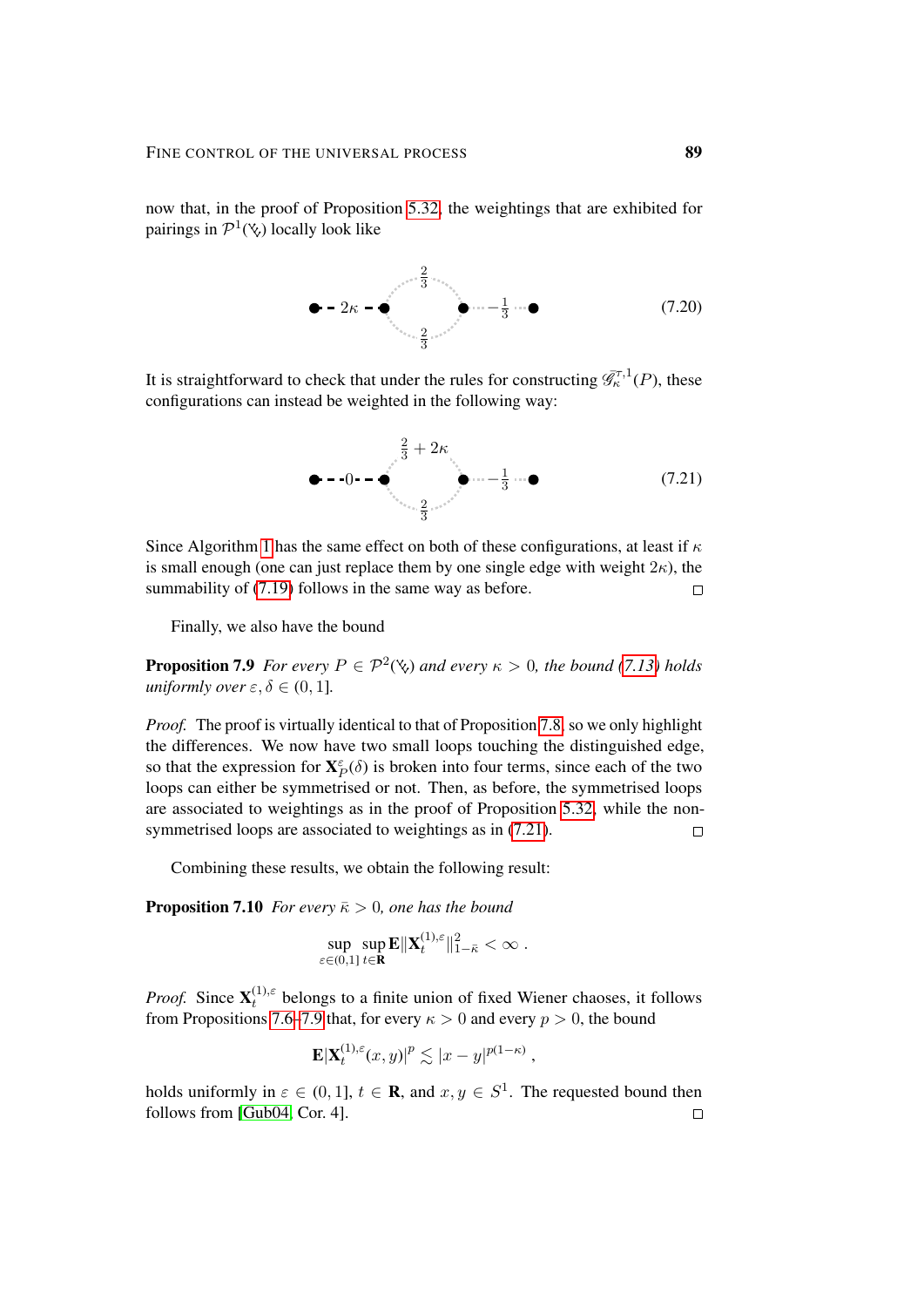We now consider the term  $\mathbf{X}_t^{(2),\varepsilon}$  $t_t^{(2),\epsilon}(\delta)$  which can be treated in a similar manner. One has:

<span id="page-89-0"></span>Proposition 7.11 *The conclusions of Proposition [7.10](#page-88-0) holds, with* (1) *replaced by* (2) *throughout.*

*Proof.* In the same way as before, it suffices to show that

<span id="page-89-2"></span>
$$
\mathbf{E}(\mathbf{X}_t^{(2),\varepsilon}(\delta))^2 \lesssim \delta^{2-2\kappa} ,
$$

uniformly over  $\varepsilon, \delta \in (0, 1]$ . In exactly the same way as before, we have the identity

$$
\mathbf{E}(\mathbf{X}_{t}^{(2),\varepsilon}(\delta))^{2} = \sum_{m,\bar{m}\in\mathbf{Z}_{\star}} \mathbf{E}(\bar{X}_{\varepsilon,-m}^{\mathsf{V}}(t)\bar{X}_{\varepsilon,m}^{\bullet}(t)\bar{X}_{\varepsilon,-\bar{m}}^{\mathsf{V}}(t)\bar{X}_{\varepsilon,\bar{m}}^{\bullet}(t))g_{m}(\delta)g_{\bar{m}}(\delta),
$$
\n(7.22)

with

$$
\mathbf{E}(\bar{X}_{\varepsilon,-m}^{\mathsf{V}}(t)\bar{X}_{\varepsilon,m}^{\bullet}(t)\bar{X}_{\varepsilon,-\bar{m}}^{\mathsf{V}}(t)\bar{X}_{\varepsilon,\bar{m}}^{\bullet}(t)) = \sum_{P \in \mathcal{P}^{\tau}} \sum_{L \in \mathscr{L}_{P;m,\bar{m}}^{\tau}} C_{\varepsilon}(L) \mathcal{F}^{\tau}(P,L) \ . \tag{7.23}
$$

Here, by analogy with the previous notations of this section, we denoted by  $\mathscr{L}^{\tau}_{P;m,\bar{m}}$ the set of all cycles in  $\mathcal{L}_{P,0}^{\tau}$  such that the edge  $\bar{e}$  (and only that edge) has value 0 and the edges in  $\mathcal{E} \setminus \mathcal{T}$  adjacent to  $\bar{e}$  have values m and  $\bar{m}$  respectively.

Similarly to before, for any given  $\kappa \in (0, \frac{1}{2})$  $\frac{1}{2}$ ], and for any two positive exponents  $\kappa_1$  and  $\kappa_2$  with  $\kappa_1 + \kappa_2 = 2\kappa$ , we have the bound  $|g_m(\delta)g_{\bar{m}}(\delta)| \leq$  $\delta^{2-2\kappa} |m|^{-\kappa_1} |\bar{m}|^{-\kappa_2}$ , so that the statement reduces to the proof that

<span id="page-89-1"></span>
$$
\sum_{m,\bar{m}\in\mathbf{Z}_{\star}}\Big(\sum_{L\in\mathscr{L}_{P,m,\bar{m}}^{\tau}}C_{\varepsilon}(L)\mathcal{F}^{\tau}(P,L)\Big)|m|^{-\kappa_{1}}|\bar{m}|^{-\kappa_{2}}<\infty\,,\tag{7.24}
$$

uniformly over  $\varepsilon \in (0, 1]$ .

The proof follows again the same lines as before. For every pairing  $P \in \mathcal{P}^{\mathsf{S}}$ , we construct a set  $\hat{\mathcal{G}}_{\kappa}^{\tau}(P)$  of weightings by following the construction in Section [5.4.](#page-57-0) Again, we give  $\bar{e}$  the weight 0, and weigh instead the two edges in  $\mathcal{E} \setminus \mathcal{T}$  adjacent to  $\bar{e}$  by  $\kappa_1$  and  $\kappa_2$  respectively. Note that, since the inner sum in [\(7.24\)](#page-89-1) has m and  $\bar{m}$ fixed, we cannot symmetrise small loops that touch the distinguished edge. As a consequence, in Step 3 of the construction, we only treat those small loops that do not touch  $\bar{e}$ . This however is not a problem, since the loops touching  $\bar{e}$  receive an additional weight  $\kappa_i$  anyway, which has the same effect. Furthermore, since this time we restrict our sum to cycles that associate to  $\bar{e}$  the value 0, we remove the edge  $\bar{e}$  from the graph  $(\mathcal{G}, \mathcal{E})$  before applying Algorithm [1.](#page-63-0)

Retracing the proof of Theorem [5.25](#page-60-0) we see once again that if, for every pairing  $P \in \mathcal{P}^{\tau}$ , we can exhibit an element in  $\hat{\mathcal{G}}_{\kappa}^{\tau}(P)$  such that Algorithm [1](#page-63-0) yields a loopfree graph, then the requested bound holds. On the other hand, as far as the outcome of Algorithm [1](#page-63-0) is concerned, deleting an edge (not contracting it!) is the same as giving it a weight larger than the largest weight in the graph. As a consequence,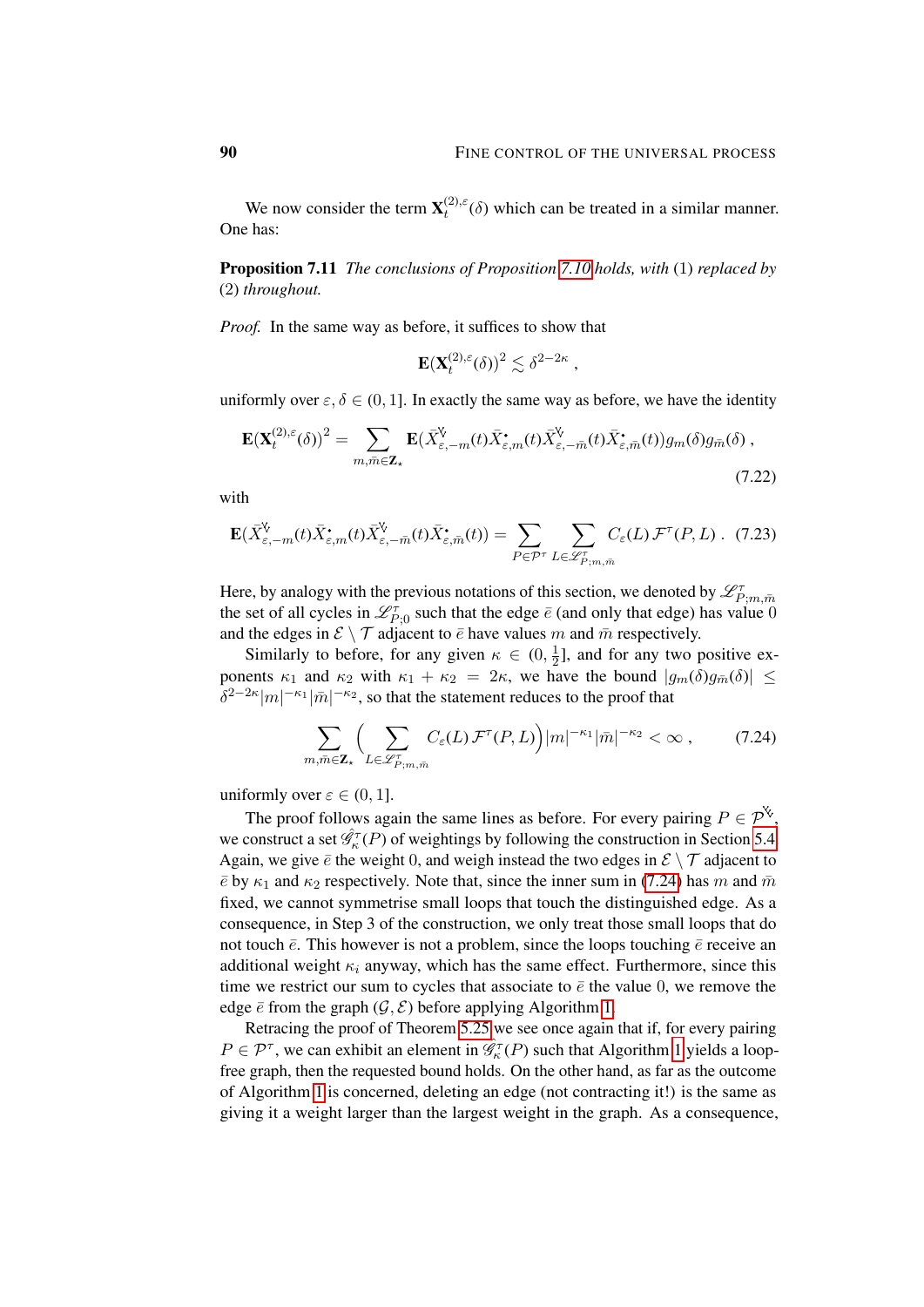every weighting constructed in Propositions [7.7](#page-85-2)[–7.9](#page-88-2) also yields a weighting in  $\hat{\mathscr{G}}_{\kappa}^{\tau}(P)$  that is summable. Furthermore, pairings in  $\mathcal{P}_{s}^{\tau}$  can be treated "by hand" in very much the same way as in Proposition [7.6.](#page-83-3)

There still remains one case to verify though. Previously, we only considered pairings such that there exists at least one pair connecting the two instances of the tree  $\tau$ . This was precisely because any labelling compatible with a pairing that doesn't have this property would associate 0 to the root vertex, which we always ruled out. This time however, this is precisely the situation that we are considering, so that we cannot make this restriction. As a consequence, we also have to consider the following pairing:

<span id="page-90-0"></span>

Here, as before, the two dashed edges have weight  $\kappa$ , while the loops and the remaining edges are weighted in such a way that, after applying one step of Algorithm [1,](#page-63-0) they reduce to an edge with weight 1. This weighted graph is summable by applying Algorithm [1,](#page-63-0) which then concludes the proof in the same way as in Proposition [7.10.](#page-88-0)  $\Box$ 

Remark 7.12 The last step is the only step in the proof of Proposition [7.11](#page-89-0) where the additional weight  $\kappa$  is actually needed. In all other cases, erasing  $\bar{e}$  significantly improves the summability properties of the resulting graphs, so that the resulting expressions would already have been summable with  $g_m(\delta) = \delta$ . This shows that it is precisely the presence of the graph [\(7.25\)](#page-90-0) that requires the projection operator  $\Pi$ <sub>0</sub> in the definition [\(7.2\)](#page-80-1). Indeed, if we remove  $\Pi$ <sub>0</sub> from this expression, we see that the difference results in a term like [\(7.22\)](#page-89-2), but with  $g_m(\delta) = \delta$ , so that this last pairing would result in a logarithmic divergence.

### 7.1 Construction of the area process

To conclude the construction of the map  $\Psi$ , we show that the sequence of processes  $Y_{\epsilon}$  defined by [\(2.16\)](#page-16-0) does indeed have a limit as  $\varepsilon \to 0$ :

**Proposition 7.13** *Let*  $\Phi_{\varepsilon}$ *,*  $Y_{\varepsilon}^{\bullet}$  *and*  $Y_{\varepsilon}$  *be given by [\(2.13\)](#page-15-0) and* [\(2.16\)](#page-16-0)*. Then, there exists a process* Y *such that*  $Y_\varepsilon \to Y$  *in probability in the space*  $\mathcal{C}(\mathbf{R}, \mathcal{C}_2^{1-\delta})$  *for every*  $\delta > 0$ *.* 

*Proof.* The argument is essentially the same as the one given in [\[Hai11\]](#page-100-2), which in turn relies very heavily on the results in [\[FV10a,](#page-100-0) [FV10b\]](#page-100-3), so we only explain the main steps and refer to [\[Hai11\]](#page-100-2) for more details.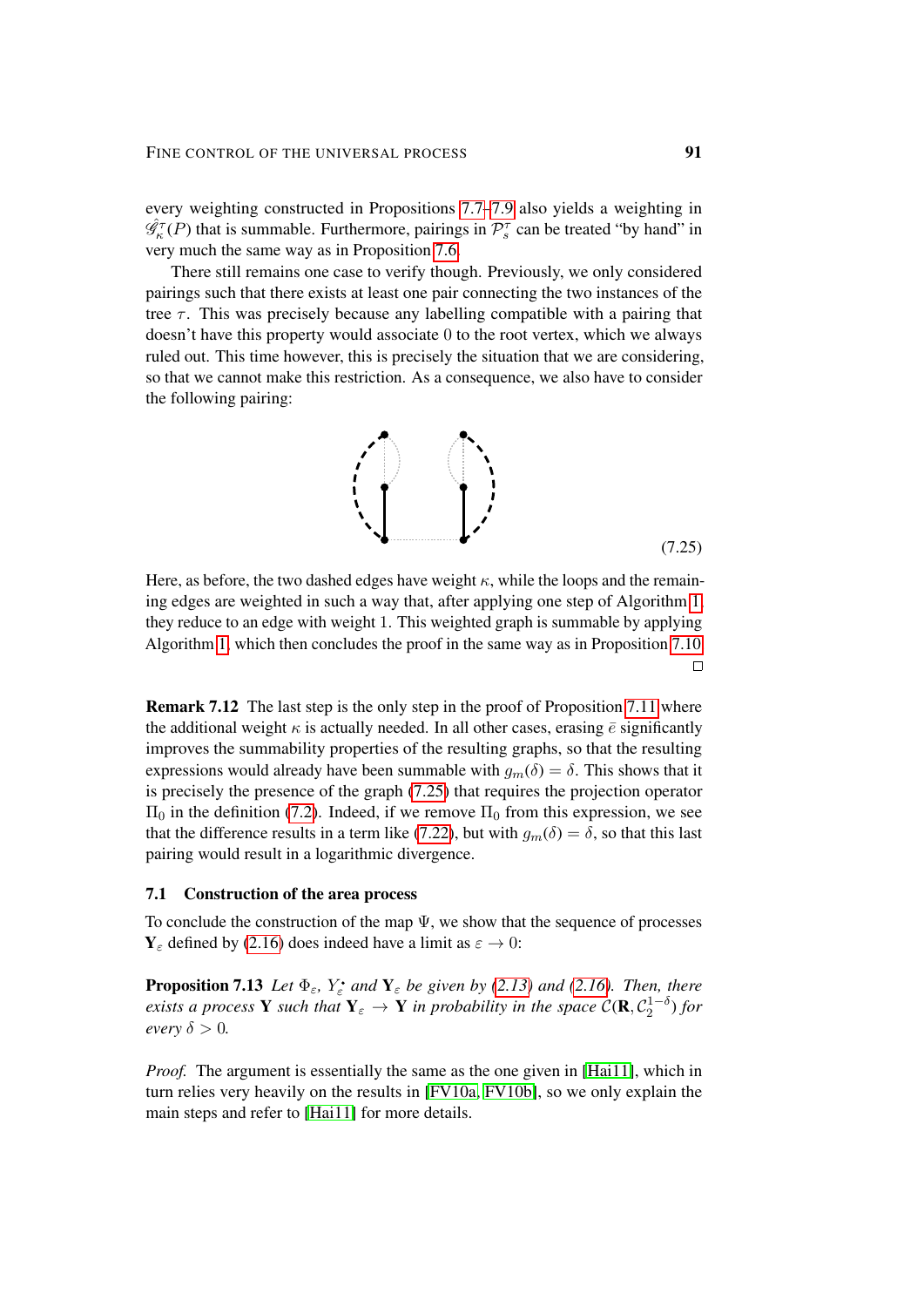Recall that, by definition, the Fourier components of  $Y_{\varepsilon}^{\bullet}$  (for  $k \neq 0$ ) are given by

$$
Y_{\varepsilon,k}^{\bullet}(t) = \sqrt{2}\varphi(k\varepsilon) \int_{-\infty}^{t} e^{-k^2(t-s)} dW_k(s) ,
$$

where the  $W_k$  are independent normal complex-valued Wiener processes satisfying the reality condition  $\overline{W}_{-k,t} = \overline{W}_{k,t}$ . Similarly, the Fourier components of  $\Phi_{\varepsilon}$  are given by

$$
\Phi_{\varepsilon,k}(t) = k^2 \int_{-\infty}^t e^{-k^2(t-s)} Y_{k,s}^{\bullet} ds = \sqrt{2}\varphi(k\varepsilon) \int_{-\infty}^t k^2(t-s) e^{-k^2(t-s)} dW_k(s) .
$$

An explicit calculation (boiling down to the fact that  $\int_0^\infty (x - \frac{1}{2})^2 dx$  $(\frac{1}{2})e^{-2x} dx = 0$ then shows that if we define a process  $\tilde{\Phi}_{\varepsilon}$  by

$$
\Phi_{\varepsilon} = \frac{1}{2} Y_{\varepsilon}^{\bullet} + \tilde{\Phi}_{\varepsilon} ,
$$

then, for every *fixed*  $t \in \mathbf{R}$ , the processes  $\tilde{\Phi}_{\varepsilon}(t)$  and  $Y_{\varepsilon}(t)$  are independent. It then follows from [\[FV10b\]](#page-100-3) that  $Y_{\varepsilon}(t) \to Y(t)$  in probability in  $C_2^{1-\delta}$  for every  $\delta > 0$ . The convergence in  $C([-T, T], \mathcal{C}_2^{1-\delta})$  then follows from Kolmogorov's continuity criterion by [\[FV10a,](#page-100-0) Theorem 1].  $\Box$ 

We now finally have all the ingredients in place for the proof of Theorem [2.3.](#page-13-0)

*Proof of Theorem [2.3.](#page-13-0)* The case  $\tau = \bullet$  is standard, see for example [\[DPZ92\]](#page-100-4). The cases  $\tau \in \{v, v, v, v\}$  follow by combining the results of Section [5,](#page-45-0) which yield the convergence of the processes  $X^{\tau}$ , with the results of Section [6,](#page-70-1) which furthermore yield the convergence of the constant Fourier modes of  $Y^{\tau}$ .

The remaining cases are treated by induction. Assume that  $\tau = [\tau_1, \tau_2]$  with  $\alpha_{\tau_1} \leq \alpha_{\tau_2}$ . The case  $\tau_1 = \bullet$  will be treated separately. If  $\tau_1 \neq \bullet$ , then we have  $\alpha_{\tau_1} \geq 1$  and  $\alpha_{\tau_2} > 1$  (since the case of both being equal to 1 corresponds to the tree  $\Psi$  which was already covered). As a consequence, we can use the induction hypothesis, combined with Proposition [A.9](#page-98-0) to conclude that the term  $\partial_x Y_{\varepsilon}^{\tau_1} \partial_x Y_{\varepsilon}^{\tau_2}$ converges to  $\partial_x Y^{\tau_1} \partial_x Y^{\tau_2}$  in  $\mathcal{C}(\mathbf{R}, \mathcal{C}^{\alpha_{\tau}-2-\delta})$  for every  $\delta > 0$ . The claim then follows from the definition of  $Y^{\tau}$ , combined with Proposition [A.11.](#page-98-1)

It remains to treat the case when  $\tau = [\bullet, \overline{\tau}]$  with  $\alpha_{\overline{\tau}} > 1$ . For these, we actually show a stronger statement, namely that,  $\partial_x Y_\varepsilon^\tau \to \partial_x Y^\tau$  as a rough path controlled by  $\Phi_{\varepsilon}$  with derivative process  $\partial_x Y_{\varepsilon}^{\bar{\tau}}$ . By the results of this section, this is true for  $\tau = \gamma$ , so that it suffices to prove the statement for the remaining trees of this form. Again, there are two cases. If  $\alpha_{\bar{\tau}} \geq 1$ , we view  $\partial_x Y_{\varepsilon}^{\bar{\tau}}$  as a rough path controlled by  $\Phi_{\varepsilon}$  with vanishing derivative process, so that Proposition [4.1](#page-34-1) yields the desired statement. If  $\bar{\tau}$  is itself of the form  $\bar{\tau} = [\bullet, \kappa]$ , then we know by the induction hypothesis that  $\partial_x Y^{\bar{\tau}}_ε$  is controlled by  $\Phi_{\varepsilon}$  with derivative process  $\partial_x Y^{\kappa}_{ε}$  and bounds that are uniform in  $\varepsilon$ . The claim then follows again from Proposition [4.1.](#page-34-1)  $\Box$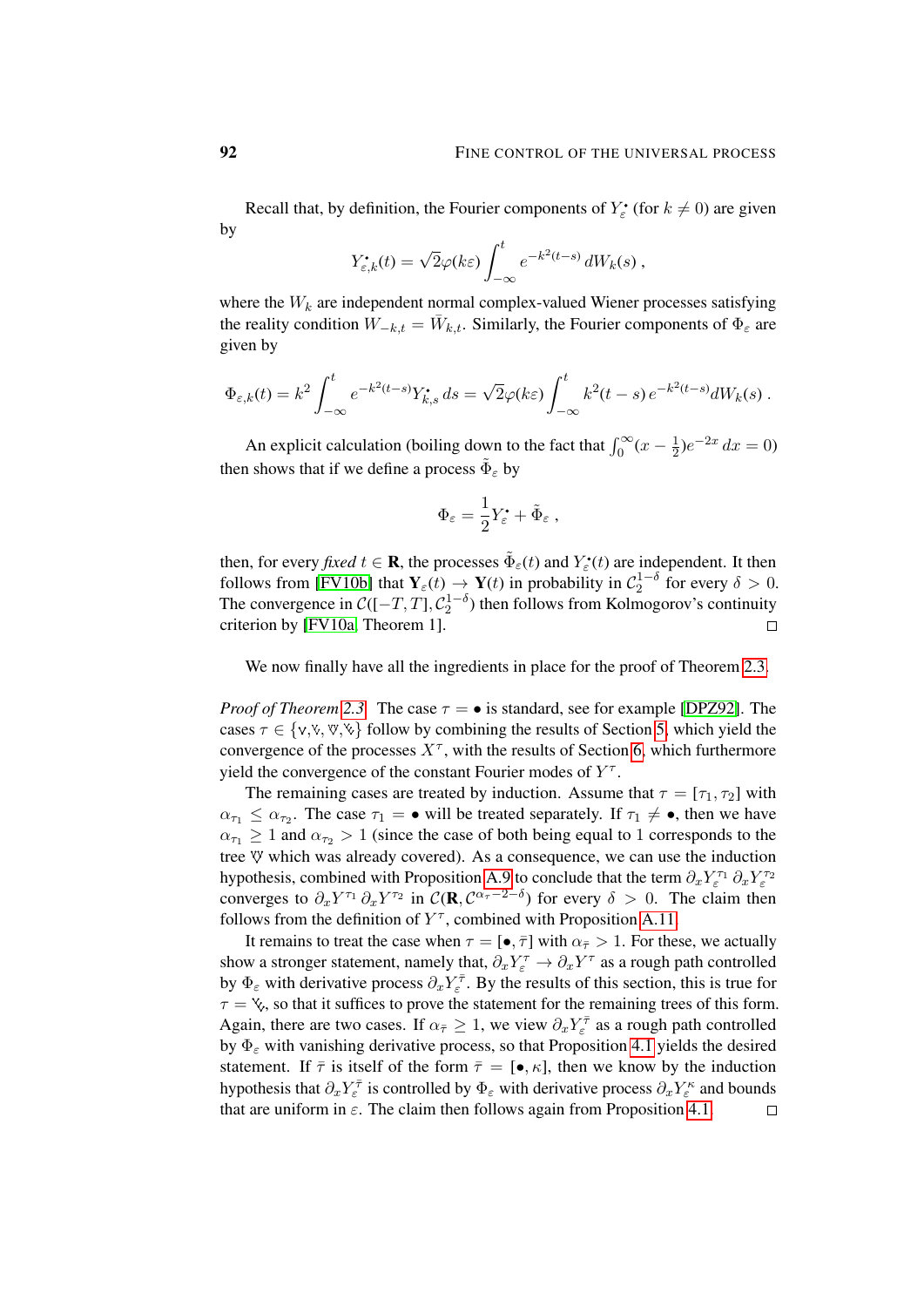#### Appendix A Useful computations

### A.1 Wiener chaos

In this section, we assume that we work on a probability space  $(\Omega, \mathbf{P}, \mathcal{F})$  equipped with a Gaussian structure. In other words, there exists a separable Hilbert space H and an isometry  $\iota: \mathcal{H} \to L^2(\Omega, \mathbf{P})$  such that  $\iota(h)$  is a centred Gaussian random variable for every  $h \in \mathcal{H}$ .

Denote now by  $P_{k,m}$  the set of all polynomials of degree k in m variables. We then write  $\mathcal{I}_k$  for the closure in  $L^2(\Omega, \mathbf{P})$  of the set

$$
\{P(\iota(h_1),\ldots,\iota(h_m))\,:\,P\in\mathcal{P}_{k,m}\,,\;h_j\in\mathcal{H}\,,\,m\geq 1\}.
$$

Given a separable Banach space B, we also write  $\mathcal{I}_k(\mathcal{B})$  for the same space, but where P is B-valued. The space  $\mathcal{I}_k$  is the union of the nth Wiener chaoses for  $\Omega$  with  $n \leq k$ . Since the precise definition of the *n*th Wiener chaos over a given Gaussian structure is only marginally relevant for this article, we refer to the monograph [\[Nua95\]](#page-101-0) for more details.

A very useful fact is given by the following lemma, which follows from the hypercontractivity of the Ornstein-Uhlenbeck semigroup on  $L^2(\Omega)$  [\[Nua95\]](#page-101-0) and is also known as Nelson's estimate:

**Lemma A.1** *Let*  $(\Omega, \mathbf{P}, \mathcal{F})$  *be a Gaussian probability space, let* B *be a separable Banach space, and denote*  $\mathcal{I}_k(\mathcal{B})$  *as before. Then, for every*  $k, p \geq 1$  *there exist constants*  $C_{k,p}$  *such that* 

<span id="page-92-1"></span>
$$
\mathbf{E}|F|^{2p} \leq C_{k,p}(\mathbf{E}|F|^2)^p,
$$

*for every every B-valued random variable*  $F \in I_k(\mathcal{B})$ *.* 

Our main application of this estimate is the following bound, which loosely speaking states that in the context of processes taking values in a fixed Wiener chaos, Sobolev regularity for a given index often implies Hölder regularity for the same index.

<span id="page-92-0"></span>**Proposition A.2** *Let*  $\mathcal{J}$  *be a countable index set, let*  $T > 0$ *, and let*  $\{g_{\kappa}\}_{{\kappa} \in \mathcal{J}}$  *be a family of Lipschitz continuous functions such that.*

$$
||g_{\kappa}||_{\infty} \le 1, \qquad ||g_{\kappa}||_{1} \le G_{\kappa},
$$

*for some*  $G_{\kappa} \geq 1$ *. In general, we assume that the*  $g_{\kappa}$  *are complex-valued and that there is an involution*  $\iota: \mathscr{J} \to \mathscr{J}$  *such that*  $g_{\iota\kappa} = \bar{g}_{\kappa}$ *.* 

Let furthermore  $\{f_{\kappa}\}_{{\kappa}\in\mathscr{J}}$  be a family of continuous stochastic processes be*longing to*  $\mathcal{I}_k$  *for some fixed value*  $k \in \mathbb{N}$ *, and write* 

$$
F_{\kappa\eta}(t) = \mathbf{E} f_{\kappa}(t) f_{\eta}(t) , \quad \hat{F}_{\kappa\eta}(s,t) = \mathbf{E} (f_{\kappa}(t) - f_{\kappa}(s)) (f_{\eta}(t) - f_{\eta}(s)) .
$$

*We also assume that*  $f_{ik} = \bar{f}_{k}$ *. Finally, let*  $\{C_{\varepsilon}\}_{\varepsilon \in (0,1]}$  *be a family of functions*  $C_{\varepsilon}$ :  $\mathscr{J} \to [0, 1]$  *such that*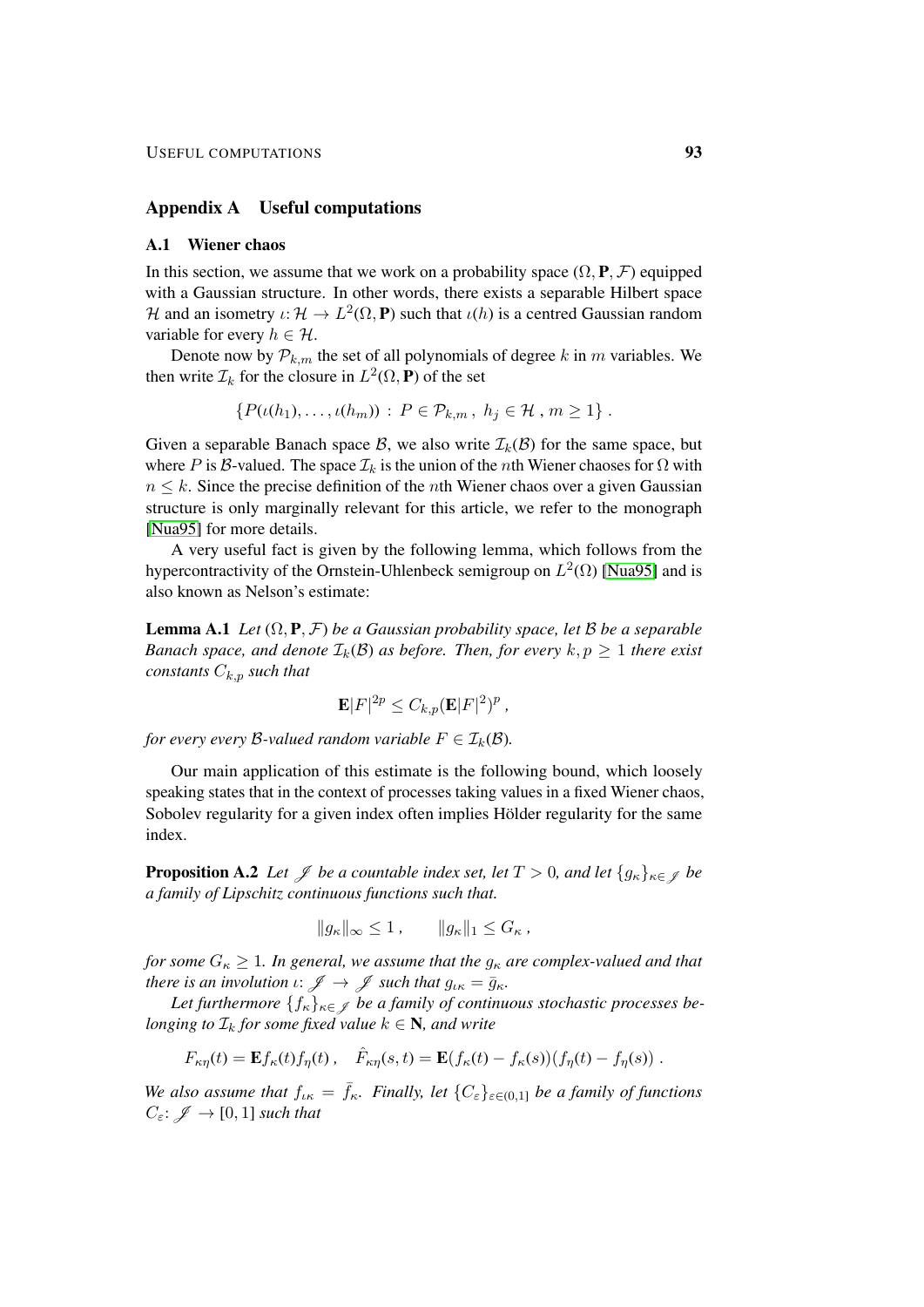- *one has*  $C_{\varepsilon}(\kappa) > C_{\bar{\varepsilon}}(\kappa)$  *for*  $\varepsilon < \bar{\varepsilon}$ *,*
- *for every*  $\varepsilon > 0$ *, the set*  $\{\kappa : C_{\varepsilon}(\kappa) \neq 0\}$  *is finite,*
- *for every*  $\kappa \in \mathcal{J}$ , *one has*  $\lim_{\varepsilon \to 0} C_{\varepsilon}(\kappa) = 1$ .

*For every*  $\varepsilon > 0$ *, let*  $F_{\varepsilon}$  *be the stochastic process defined by* 

$$
F_{\varepsilon}(x,t) = \sum_{\kappa \in \mathscr{J}} C_{\varepsilon}(\kappa) f_{\kappa}(t) g_{\kappa}(x), \qquad (A.1)
$$

*and assume that there exists*  $\alpha \in (0,1)$  *and*  $\beta \geq 0$  *such that* 

$$
\sum_{\kappa,\eta\in\mathcal{J}}\sup_{t\in[0,T]}|G_{\kappa}|^{\alpha}|G_{\eta}|^{\alpha}|F_{\kappa\eta}(t)|<\infty,
$$
\n
$$
\sum_{\kappa,\eta\in\mathcal{J}}\sup_{s,t\in[0,T]}\frac{|\hat{F}_{\kappa\eta}(s,t)|}{|t-s|^{2\beta}}<\infty,
$$
\n(A.2)

*Then, for every*  $\gamma < \alpha$  *and*  $\delta < \beta$ *, there exists a process F taking values in*  $\mathcal{B}_{\gamma,\delta} \stackrel{\text{\tiny def}}{=} \mathcal{C}([0,T],\mathcal{C}^{\gamma}) \cap \mathcal{C}^{\delta}([0,T],\mathcal{C})$  and such that  $F_{\varepsilon} \to F$  in  $L^2(\Omega,\mathcal{P},\mathcal{B}_{\gamma,\delta})$ .

*Proof.* It suffices to show that our conditions imply that the sequence  ${F_{\varepsilon}}$  is Cauchy in  $L^2(\Omega, \mathcal{P}, \mathcal{B}_{\gamma,\delta})$ . Fix  $0 < \varepsilon < \overline{\varepsilon}$  and write  $C_{\varepsilon}^{\overline{\varepsilon}}(\kappa)$  as a shorthand for  $C_{\varepsilon}(\kappa) - C_{\bar{\varepsilon}}(\kappa)$ , and similarly  $F_{\varepsilon}^{\bar{\varepsilon}} = F_{\varepsilon} - F_{\bar{\varepsilon}}$ . By our assumption on  $C_{\varepsilon}$ , we have  $C_{\varepsilon}^{\bar{\varepsilon}}(\kappa) \geq 0$  for every  $\kappa$ .

We furthermore write

$$
F_{\kappa\eta} \stackrel{\text{def}}{=} \sup_{t \in [0,T]} |F_{\kappa\eta}(t)| \;, \qquad \hat{F}_{\kappa\eta} \stackrel{\text{def}}{=} \sup_{s,t \in [0,T]} \frac{|\hat{F}_{\kappa\eta}(s,t)|}{|t-s|^{2\beta}} \;.
$$

An elementary calculation then shows that

$$
\mathbf{E}|F_{\varepsilon}^{\bar{\varepsilon}}(x,t)|^{2} = \sum_{\kappa,\eta \in \mathscr{J}} C_{\varepsilon}^{\bar{\varepsilon}}(\kappa) C_{\varepsilon}^{\bar{\varepsilon}}(\eta) \mathbf{E} f_{\kappa}(t) \bar{f}_{\eta}(t) g_{\kappa}(x) \bar{g}_{\eta}(x)
$$
  
\n
$$
= \sum_{\kappa,\eta \in \mathscr{J}} C_{\varepsilon}^{\bar{\varepsilon}}(\kappa) C_{\varepsilon}^{\bar{\varepsilon}}(\eta) \mathbf{E} f_{\kappa}(t) f_{\iota\eta}(t) g_{\kappa}(x) g_{\iota\eta}(x)
$$
  
\n
$$
= \sum_{\kappa,\eta \in \mathscr{J}} C_{\varepsilon}^{\bar{\varepsilon}}(\kappa) C_{\varepsilon}^{\bar{\varepsilon}}(\iota\eta) F_{\kappa\eta}(t) g_{\kappa}(x) g_{\eta}(x)
$$
  
\n
$$
\leq \sum_{\kappa,\eta \in \mathscr{J}} C_{\varepsilon}^{\bar{\varepsilon}}(\kappa) C_{\varepsilon}^{\bar{\varepsilon}}(\iota\eta) F_{\kappa\eta} .
$$

Similarly, we have the bound

$$
\mathbf{E}|F_{\varepsilon}^{\overline{\varepsilon}}(x,t) - F_{\varepsilon}^{\overline{\varepsilon}}(y,t)|^{2} = \sum_{\kappa,\eta \in \mathscr{J}} C_{\varepsilon}^{\overline{\varepsilon}}(\kappa) C_{\varepsilon}^{\overline{\varepsilon}}(\eta) F_{\kappa\eta}(t) (g_{\kappa}(x) - g_{\kappa}(y)) (g_{\eta}(x) - g_{\eta}(y))
$$
  

$$
\leq |x - y|^{2\alpha} \sum_{\kappa,\eta \in \mathscr{J}} C_{\varepsilon}^{\overline{\varepsilon}}(\kappa) C_{\varepsilon}^{\overline{\varepsilon}}(\eta) F_{\kappa\eta} |G_{\kappa}|^{\alpha} |G_{\eta}|^{\alpha},
$$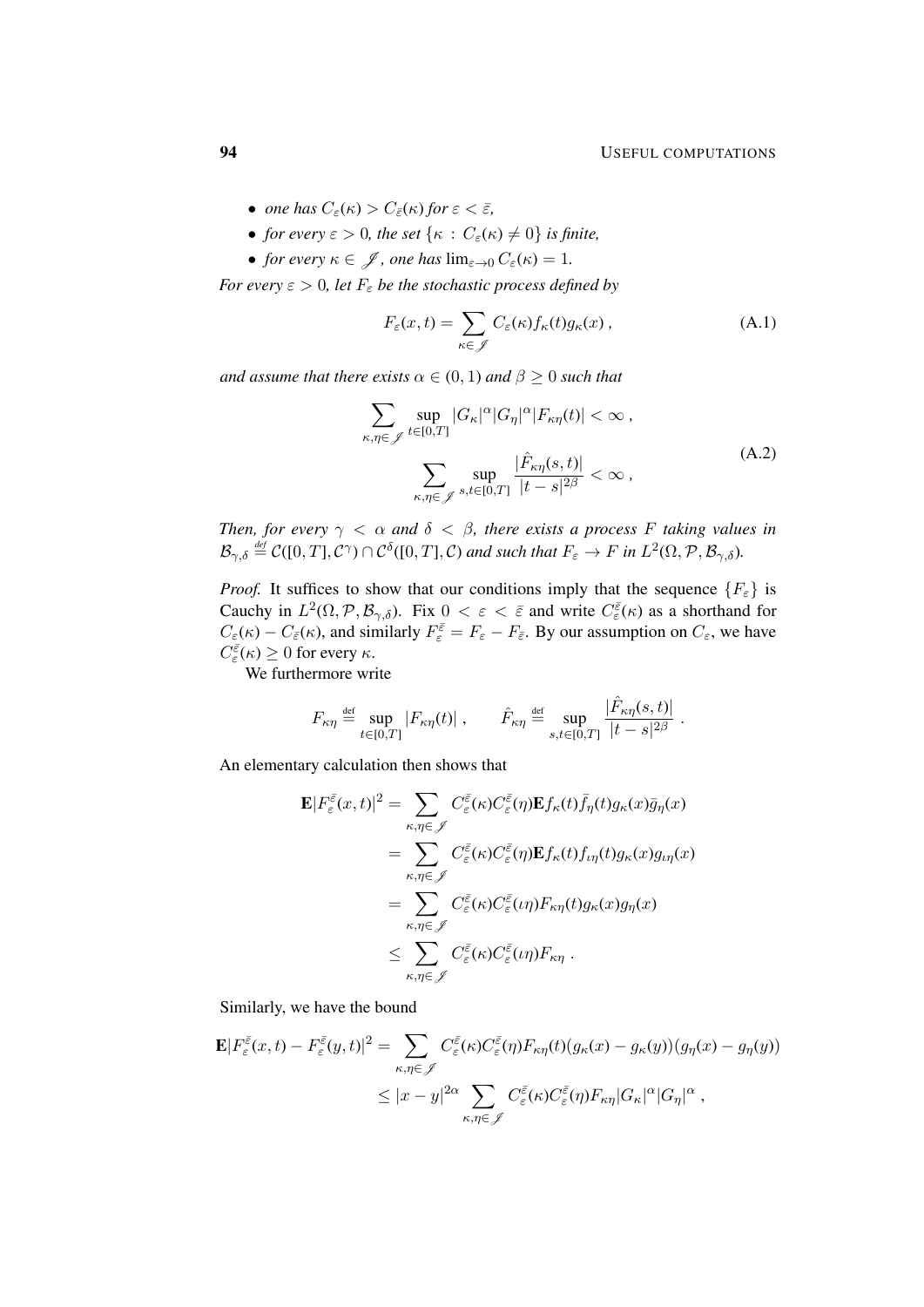as well as

$$
\mathbf{E}|F_{\varepsilon}^{\bar{\varepsilon}}(x,t) - F_{\varepsilon}^{\bar{\varepsilon}}(x,s)|^{2} = \sum_{\kappa,\eta \in \mathscr{J}} C_{\varepsilon}^{\bar{\varepsilon}}(\kappa) C_{\varepsilon}^{\bar{\varepsilon}}(\eta) \hat{F}_{\kappa\eta}(s,t) g_{\kappa}(x) g_{\eta}(x)
$$
  

$$
\leq |t-s|^{2\beta} \sum_{\kappa,\eta \in \mathscr{J}} C_{\varepsilon}^{\bar{\varepsilon}}(\kappa) C_{\varepsilon}^{\bar{\varepsilon}}(\eta) |\hat{F}_{\kappa\eta}|.
$$
 (A.3)

Making use of Lebesgue's dominated convergence theorem, we deduce that there exists a sequence of constants  $K_{\bar{\varepsilon}}$  with  $\lim_{\bar{\varepsilon}\to 0} K_{\bar{\varepsilon}} = 0$  such that the bounds

$$
\mathbf{E}|F_{\varepsilon}^{\bar{\varepsilon}}(x,t)-F_{\varepsilon}^{\bar{\varepsilon}}(y,t)|^2\leq K_{\bar{\varepsilon}}|x-y|^{2\alpha}\,,\quad \mathbf{E}|F_{\varepsilon}^{\bar{\varepsilon}}(x,t)-F_{\varepsilon}^{\bar{\varepsilon}}(x,s)|^2\leq K_{\bar{\varepsilon}}|t-s|^{2\beta}\,,
$$

hold uniformly for  $\varepsilon < \bar{\varepsilon}$ . In particular, it follows from Lemma [A.1](#page-92-1) that bounds with the same homogeneity also hold for the *p*th moment for arbitrarily large *p*. It then follows from a straightforward modification of Kolmogorov's continuity criterion that

$$
\lim_{\bar{\varepsilon}\to 0}\sup_{\varepsilon<\bar{\varepsilon}}\mathbf{E}\|F^{\bar{\varepsilon}}_{\varepsilon}\|_{\gamma,\delta}^2=0\ ,
$$

where  $\|\cdot\|_{\gamma,\delta}$  is the norm in  $\mathcal{B}_{\gamma,\delta}$ . The claim now follows at once.

<span id="page-94-1"></span> $\Box$ 

# A.2 Bounds on simple integrals

In this section, we collect a number of elementary bounds on various integrals that appear several times throughout the article. First, it will turn out to be useful to have bounds on expressions of the type

<span id="page-94-0"></span>
$$
\frac{bf(at) - af(bt)}{b - a},
$$

with a, b, t in  $\mathbf{R}_+$ , where  $f: \mathbf{R}_+ \to \mathbf{R}$  is a smooth function.

We have the following:

Proposition A.3 *For* a*,* b*,* t*, and* f *as above, one has the global bound*

$$
\left| \frac{bf(at) - af(bt)}{b - a} - f(0) \right| \le 2abt^2 \|f''\|_{\infty},
$$
\n(A.4)

*where*  $\|\cdot\|_{\infty}$  *denotes the supremum norm. If furthermore there exists a constant* K  $\textit{such that } \sup_{y\geq 0} |f(y) - y f'(y)| \leq K$ , then

<span id="page-94-2"></span>
$$
\left|\frac{bf(at) - af(bt)}{b - a}\right| \le K\,,\tag{A.5}
$$

*independently of* a*,* b*, and* t*.*

*Proof.* We assume without loss of generality that  $b > a$  (otherwise, just reverse the roles of a and b) and we set  $\delta \stackrel{\text{def}}{=} b - a$ . One then has

$$
\frac{bf(at) - af(bt)}{b - a} = f(at) - \frac{a}{\delta}(f(bt) - f(at)),
$$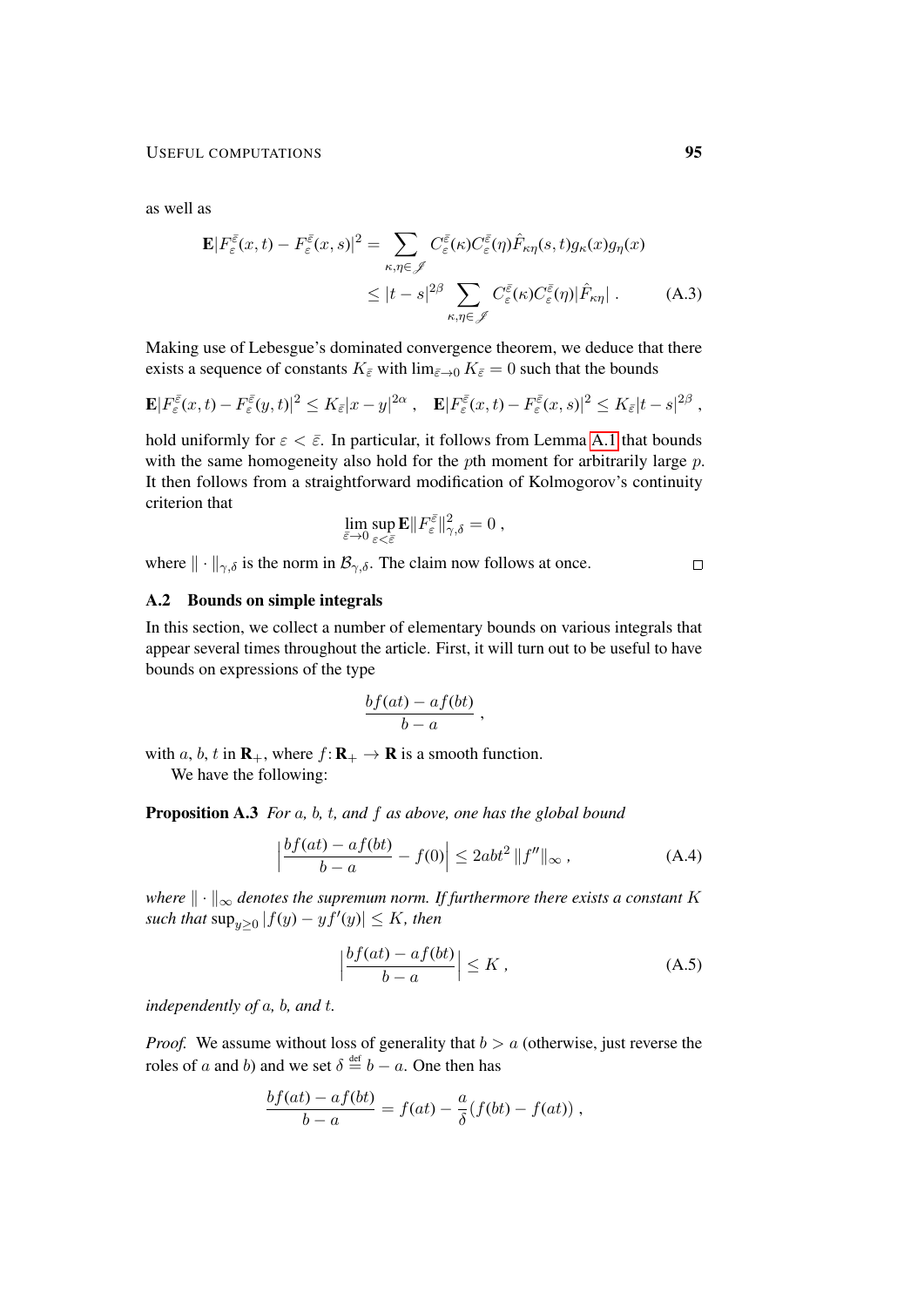so that, writing  $|\mathcal{I}|$  for the left hand side of [\(A.4\)](#page-94-1),

$$
\mathcal{I} = at \left( \frac{1}{a} \int_0^a f'(st) \, ds - \frac{1}{\delta} \int_a^b f'(st) \, ds \right).
$$

We now use the identity  $f'(st) = f'(0) + s \int_0^t f''(rs) dr$  and then exchange the order of integrals, so that

$$
\mathcal{I} = at \int_0^t \left( \frac{1}{a} \int_0^a s f''(rs) \, ds - \frac{1}{\delta} \int_a^b s f''(rs) \, ds \right) dr.
$$

The first claim now follows by replacing the integrands by their suprema and using the triangle inequality.

To show the bound [\(A.5\)](#page-94-2), we make use of the identity

$$
\frac{bf(at) - af(bt)}{b-a} = \frac{ab}{b-a} \int_a^b \frac{f(xt) - xtf'(xt)}{x^2} dx.
$$

Since  $\int_a^b$  $\frac{dx}{x^2} = \frac{b-a}{ab}$ , the second claim then follows from the assumption.

**Remark A.4** The constant 2 appearing in [\(A.4\)](#page-94-1) could actually be improved to  $\frac{3}{2}$ .

Another extremely useful calculation is the following:

<span id="page-95-1"></span>**Lemma A.5** *Let*  $a, b > 0$ *. Then, for every*  $t, t' \in \mathbb{R}$ *, one has* 

$$
\int_{-\infty}^{t} \int_{-\infty}^{t'} e^{-a|t-r| - a|t'-r'| - b|r-r'|} dr' dr = \frac{ae^{-b|t-t'|} - be^{-a|t-t'|}}{a(a^2 - b^2)} \le \frac{1}{a(a+b)} \wedge \frac{e^{-(a/b)|t-t'|}}{a|a-b|}.
$$

*Proof.* The first identity follows from a lengthy but straightforward calculation. The fact that both  $|t - r|$  and  $|t' - r'|$  have the same prefactor in the exponent is crucial for the result, otherwise, the expression is far lengthier.

To get the bound on the second line, we first use Proposition [A.3](#page-94-0) to bound the left hand side by  $1/a(a + b)$  (the constant K appearing there is equal to 1 in our case). It then suffices to observe that

$$
|ae^{-b|t-t'|} - be^{-a|t-t'|} \le (a+b)e^{-(a\wedge b)|t-t'|},
$$

to obtain the second bound.

Another very useful bound is given by

<span id="page-95-0"></span>**Lemma A.6** *For every*  $s < t$  *and*  $u, v > 0$ *, one has* 

$$
\int_{s}^{t} e^{-u|x-s| - v|x-t|} dx \le \frac{4e^{-(u \wedge v)t}}{u+v} \le \frac{4}{u+v} .
$$

 $\Box$ 

 $\Box$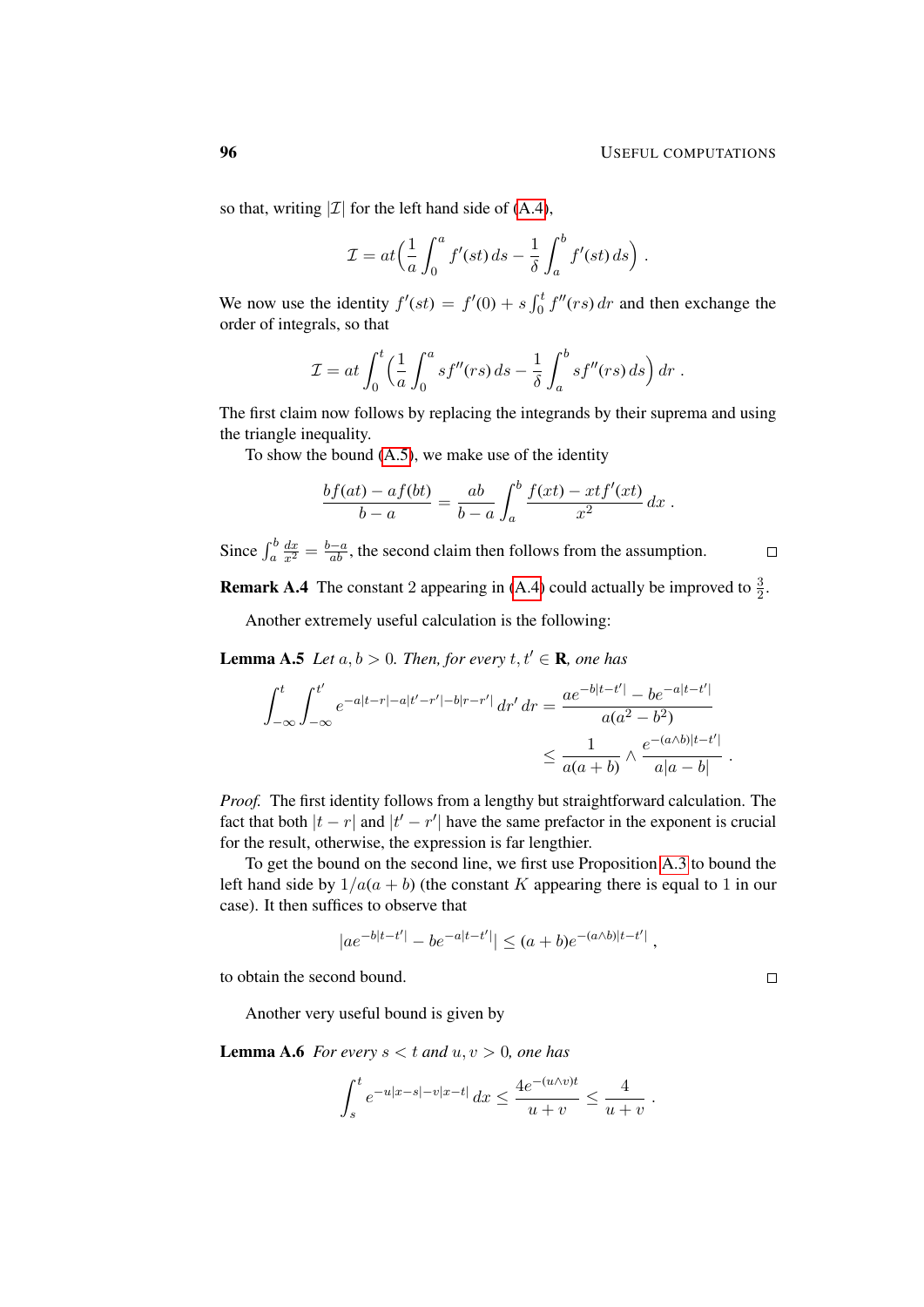## USEFUL COMPUTATIONS 97

*Proof.* One has the identity

$$
\mathcal{I} \stackrel{\text{def}}{=} \int_s^t e^{-u|x-s| - v|x-t|} dx = e^{us - vt} \int_s^t e^{(v-u)x} dx = \frac{e^{-u(t-s)} - e^{-v(t-s)}}{v - u}.
$$

Assume now without loss of generality that  $v > u$ . It then follows from the above that

$$
\mathcal{I} \leq \frac{e^{-u(t-s)}}{v-u} \; .
$$

On the other hand, the integral can be estimated by the supremum of its integrand, times the length of the domain of integration, so that

$$
\mathcal{I} \le (t-s)e^{-u(t-s)} = \frac{u(t-s)e^{-u(t-s)}}{u} \le \frac{e^{-\frac{u}{2}(t-s)}}{u},
$$

where we made use of the fact that  $xe^{-x} \le e^{-x/2}$ . Combining these bounds, we conclude that

$$
\mathcal{I} \le \frac{e^{-\frac{u \wedge v}{2}(t-s)}}{(u \wedge v) \vee |u-v|}
$$

.

.

The claim now follows from the fact that  $(u \wedge v) \vee |u - v| \ge (u \vee v)/2 \ge (u + v)/4$ .  $\Box$ 

**Lemma A.7** *Let*  $F: \mathbf{R} \to \mathbf{R}$  *be such that there exist constants*  $K > 0$  *and*  $b > 0$ *such that*

$$
|F(s)| \leq Ke^{-b|s|},
$$

*and define*

$$
\mathcal{K}(t-t') \stackrel{\text{def}}{=} \int_{-\infty}^{t} \int_{-\infty}^{t'} F(s-s') e^{-a(t+t'-s-s')} \, ds' \, ds \; .
$$

*Then, one has the bound*

$$
|\mathcal{K}(\delta) - \mathcal{K}(0)| \le (1 \wedge a\delta) \Big( |\mathcal{K}(0)| + \frac{4K}{(a+b)^2} \Big) \le 5K \frac{1 \wedge a\delta}{a(a+b)}
$$

*Proof.* By definition, one has

$$
\mathcal{K}(\delta) - \mathcal{K}(0) = (e^{-a\delta} - 1)\mathcal{K}(0) + \int_0^{\delta} \int_{-\infty}^0 F(s - s')e^{-a(\delta - s - s')} ds' ds,
$$

so that it suffices to bound the second term in this expression. Since  $s > s'$  over the whole domain of integration, F is bounded by  $Ke^{-\tilde{b}(s-s')}$ , so that

$$
\left| \int_{-\infty}^0 F(s-s') e^{-a(\delta-s-s')} ds' \right| \leq \frac{Ke^{-bs-a(\delta-s)}}{a+b}.
$$

The first bound now follows from Lemma [A.6,](#page-95-0) and the second bound follows from Lemma [A.5.](#page-95-1) $\Box$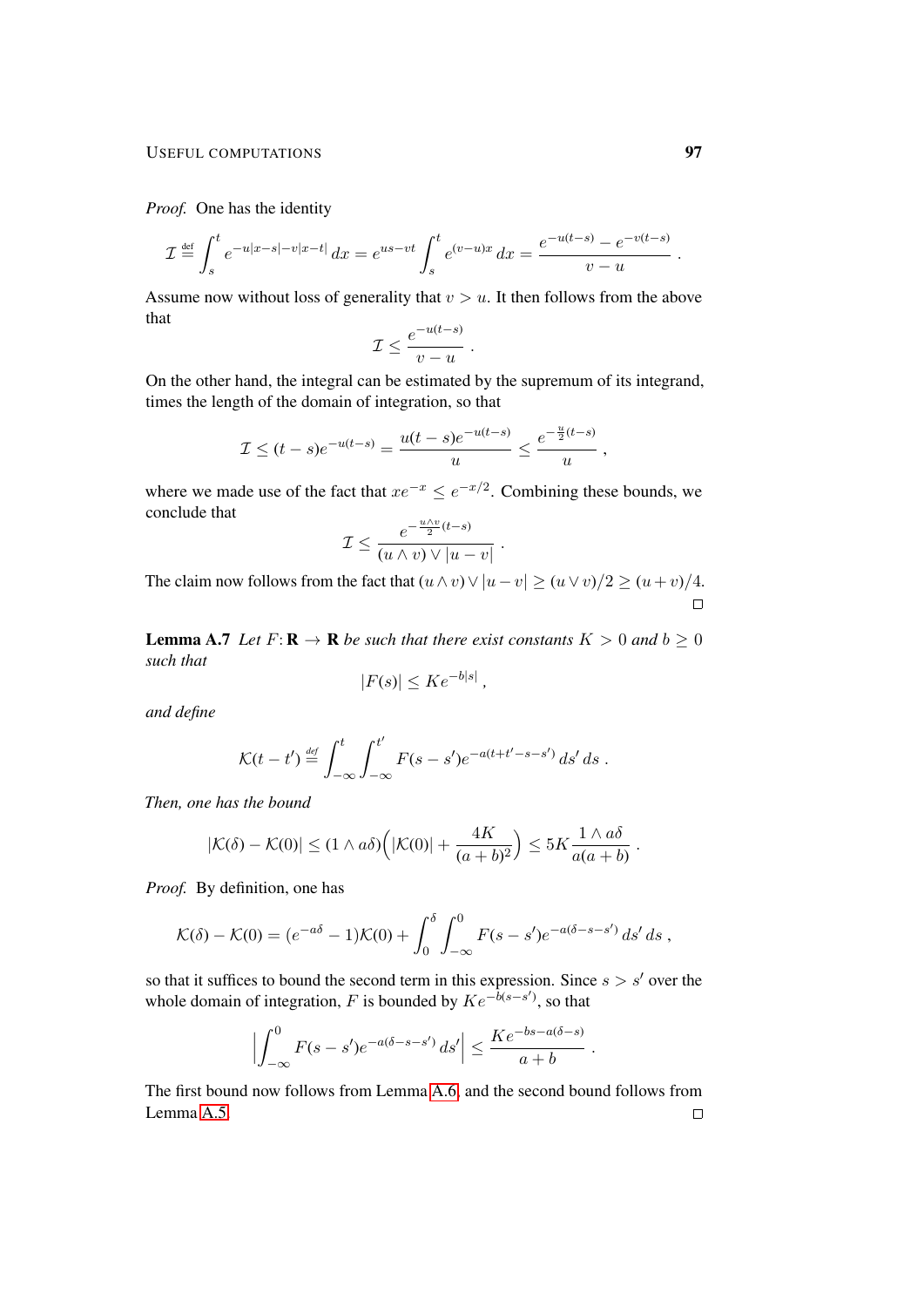Proposition A.8 *The bound*

$$
\int_{-\infty}^{s} \int_{-\infty}^{s'} \exp(-a|r - r'| - b|r - s| - c|r' - s'| - d|r - s'| - e|r' - s|) dr' dr
$$
  

$$
\leq \frac{10e^{-(d/e)|s - s'|}}{(b+d)(c+e) + a((b+d)\wedge(c+e))},
$$

*holds for every*  $s, s' \in \mathbf{R}$  *and every*  $a, b, c, d, e > 0$ *.* 

*Proof.* Throughout, we denote the integrand by  $I(r, r')$  and we write

$$
\mathcal{R} = \frac{e^{-\frac{d\wedge e}{2}|s-s'|}}{(b+d)(c+e)}.
$$

We can (and will from now on) assume without loss of generality that  $s' > s$ , since the case  $s > s'$  is obtained by making the substitution  $(r, s, b, d) \leftrightarrow (r', s', c, e)$  and  $\mathcal R$  is left unchanged by this. We decompose the integral over  $r'$  into integrals over  $(-\infty, r]$ , [r, s], and [s, s']. The first one then yields

$$
\int_{-\infty}^{r} I(r, r') dr' = \frac{e^{-(b+c+e)|r-s| - d|r - s'|}}{a+c+e} ,
$$

so that

$$
\int_{-\infty}^{s} \int_{-\infty}^{r} I(r, r') dr' dr = \frac{e^{-d|s-s'|}}{(a+c+e)(b+c+d+e)} \leq \mathcal{R}.
$$

In order to bound the second integral, we use the bound  $|r' - s'| \leq |r' - s|$ , which allows us to use Lemma [A.6.](#page-95-0) This yields the bound

$$
\int_r^s I(r,r') dr' \leq \frac{4e^{-b|r-s|-d|r-s'|}}{a+c+e} ,
$$

so that

$$
\int_{-\infty}^{s} \int_{r}^{s} I(r, r') dr' \leq \frac{4e^{-d|s-s'|}}{(a+c+e)(b+d)} \leq 4\mathcal{R}.
$$

Similarly, we can use Lemma [A.6](#page-95-0) for the last integral, so that

$$
\int_s^{s'} I(r, r') dr' \leq \frac{4e^{-b|r-s|-d|r-s'|}}{a+c+e} ,
$$

yielding in the same way as before  $\int_{-\infty}^{s} \int_{s}^{s'}$  $\int_s^{s'} I(r, r') dr' \leq 4\mathcal{R}$ . The claim now follows at once. $\Box$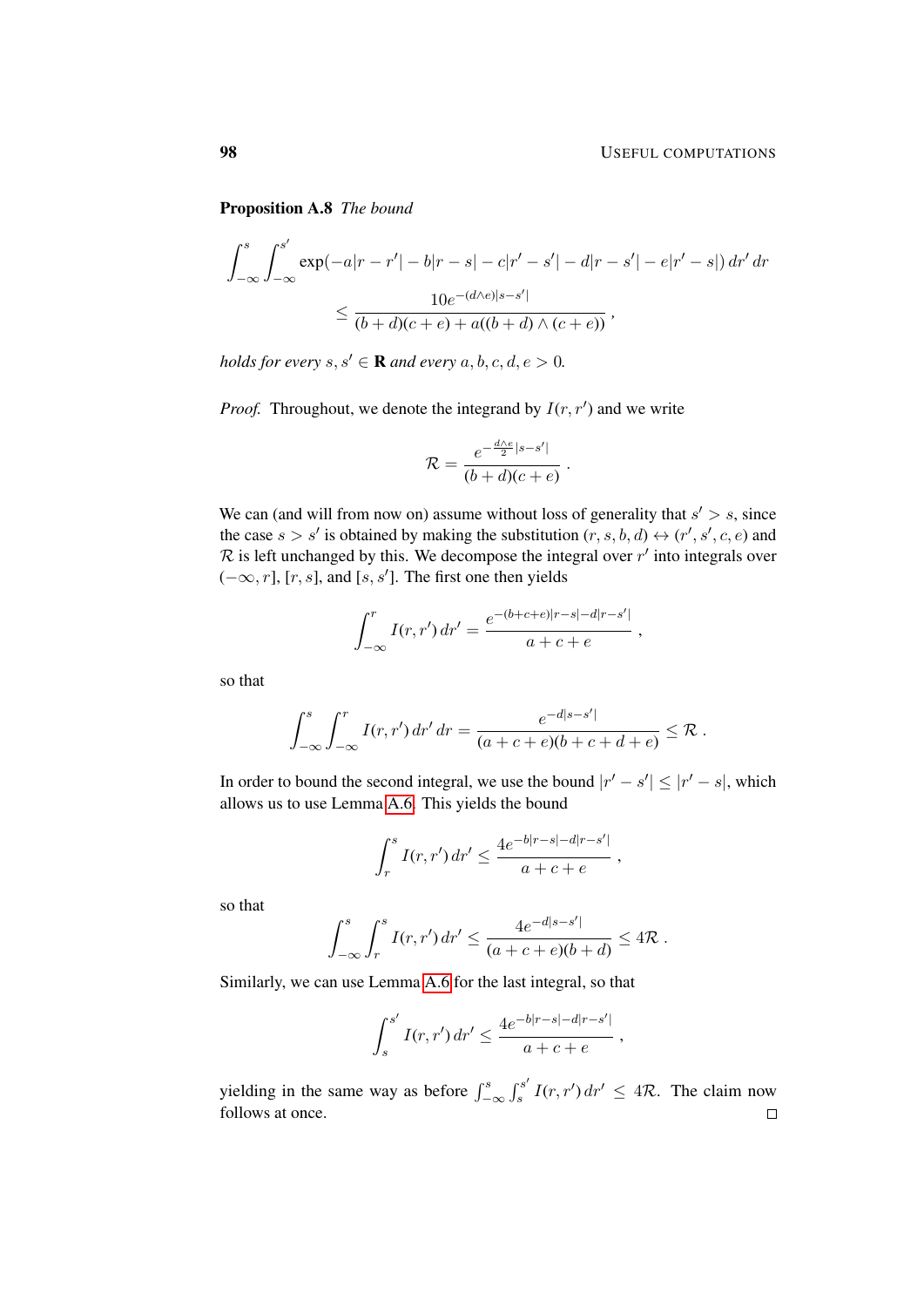### USEFUL COMPUTATIONS **99**

#### A.3 Function spaces

In this appendix, we collect a few useful facts about spaces of distributions with "negative Hölder continuity". Recall that if  $\alpha, \beta > 0$  and we have two functions  $u \in C^{\alpha}$  and  $v \in C^{\beta}$ , then the product uv satisfies  $uv \in C^{\alpha \wedge \beta}$ . We would like to have a similar property for distributions in  $C^{-\alpha}$  for some  $\alpha > 0$ .

In full generality, the above bounds does of course not hold: white noise belongs to  $C^{-\alpha}$  for every  $\alpha > \frac{1}{2}$ , but squaring it simply makes no sense whatsoever. However, one has the following:

<span id="page-98-0"></span>**Proposition A.9** *Let*  $\alpha \in (0,1)$  *and*  $\beta > \alpha$ *. Then, the bilinear map*  $(u, v) \mapsto uv$  $e$ xtends to a continuous map from  $C^{-\alpha}\times C^\beta$  into  $C^{-\alpha}$ .

*Proof.* It suffices to show that, for  $u$  and  $v$  smooth, one has

$$
\int_x^y u(z)v(z) \, dz \le |x - y|^{1 - \alpha} ||u||_{-\alpha} ||v||_{\beta} .
$$

Writing  $U$  for a primitive of  $u$ , we can write

$$
\int_x^y u(z)v(z) dz = \int_x^y \delta v(x, z) dU(z) + v(x) \delta U(x, y) .
$$

It then follows from Young's theory of integration [\[You36\]](#page-102-0) that the first quantity is bounded by  $|x-y|^{1+\beta-\alpha}||v||_{\beta}||U||_{1-\alpha}$ , provided that  $\beta > \alpha$ . Since the second quantity is bounded by  $|x-y|^{1-\alpha}||U||_{1-\alpha}||v||_{\infty}$ , the claim follows at once.  $\Box$ 

**Remark A.10** The condition  $\beta > \alpha$  is sharp. Indeed, it is possible to construct a counterexample showing that the multiplication operator cannot be extended to  $\mathcal{C}^{-\frac{1}{2}} \times \mathcal{C}^{\frac{1}{2}}.$ 

<span id="page-98-1"></span>Let us also collect the following properties of the heat semigroup:

**Proposition A.11** Let  $P_t$  denote the heat semigroup on  $S^1$ . Then, for every  $\alpha < \beta$ *with*  $\alpha > -1$  *and*  $\beta - \alpha \leq 2$ *, one has the bounds* 

$$
||P_t u||_{\beta} \lesssim t^{\frac{\alpha-\beta}{2}} ||u||_{\alpha}, \quad ||P_t u - u||_{\alpha} \lesssim t^{\frac{\beta-\alpha}{2}} ||u||_{\beta},
$$

*where the proportionality constants are uniform over any interval*  $(0, T]$  *with*  $T > 0$ *.* 

*Proof.* The statements are standard for positive Hölder exponents and follow immediately from the scaling properties of the heat kernel. For negative exponents, they then follow from the fact that  $P_t$  commutes with  $\partial_x$ .  $\Box$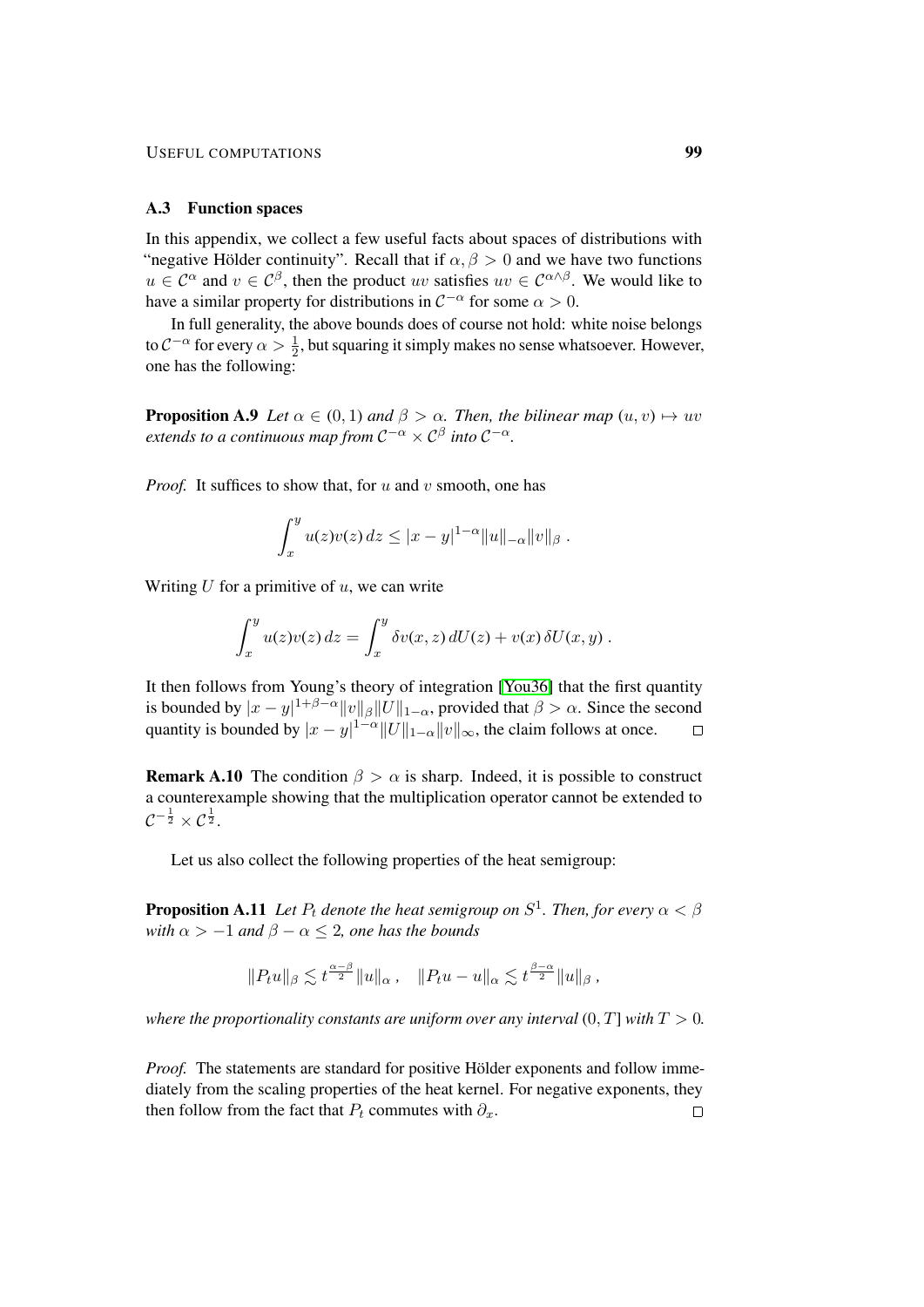## References

- [ACQ11] G. AMIR, I. CORWIN, and J. QUASTEL. Probability distribution of the free energy of the continuum directed random polymer in  $1 + 1$  dimensions. *Comm. Pure Appl. Math.* 64, no. 4, (2011), 466–537.
- [All92] G. ALLAIRE. Homogenization and two-scale convergence. *SIAM J. Math. Anal.* 23, no. 6, (1992), 1482–1518.
- [Ass02] S. ASSING. A pregenerator for Burgers equation forced by conservative noise. *Comm. Math. Phys.* 225, no. 3, (2002), 611–632.
- [Ass11] S. ASSING. A rigorous equation for the Cole-Hopf solution of the conservative KPZ dynamics. *ArXiv e-prints* (2011). [arXiv:1109.2886.](http://arxiv.org/abs/1109.2886)
- [Bal10] G. BAL. Homogenization with large spatial random potential. *Multiscale Model. Simul.* 8, no. 4, (2010), 1484–1510.
- [Bal11] G. BAL. Convergence to homogenized or stochastic partial differential equations. *Appl. Math. Res. Express. AMRX* , no. 2, (2011), 215–241.
- [BG97] L. BERTINI and G. GIACOMIN. Stochastic Burgers and KPZ equations from particle systems. *Comm. Math. Phys.* 183, no. 3, (1997), 571–607.
- [Bog98] V. I. BOGACHEV. *Gaussian measures*, vol. 62 of *Mathematical Surveys and Monographs*. American Mathematical Society, Providence, RI, 1998.
- [BQS11] M. BALÁZS, J. QUASTEL, and T. SEPPÄLÄINEN. Fluctuation exponent of the KPZ / stochastic Burgers equation. *J. Amer. Math. Soc.* 24, no. 3, (2011), 683–708.
- [CCG00] E. A. CARLEN, M. C. CARVALHO, and E. GABETTA. Central limit theorem for Maxwellian molecules and truncation of the Wild expansion. *Comm. Pure Appl. Math.* 53, no. 3, (2000), 370–397.
- [CF09] M. CARUANA and P. FRIZ. Partial differential equations driven by rough paths. *J. Differential Equations* 247, no. 1, (2009), 140–173.
- [CFO11] M. CARUANA, P. K. FRIZ, and H. OBERHAUSER. A (rough) pathwise approach to a class of non-linear stochastic partial differential equations. *Ann. Inst. H. Poincaré Anal. Non Linéaire* **28**, no. 1, (2011), 27–46.
- [Cha00] T. CHAN. Scaling limits of Wick ordered KPZ equation. *Comm. Math. Phys.* 209, no. 3, (2000), 671–690.
- [CM94] R. A. CARMONA and S. A. MOLCHANOV. Parabolic Anderson problem and intermittency. *Mem. Amer. Math. Soc.* 108, no. 518, (1994), viii+125.
- [Col51] J. D. COLE. On a quasi-linear parabolic equation occurring in aerodynamics. *Quart. Appl. Math.* 9, (1951), 225–236.
- [Cor12] I. CORWIN. The Kardar-Parisi-Zhang equation and universality class. *Random Matrices: Theory and Appl.* 1, (2012), 1130001.
- [CQ10] I. CORWIN and J. QUASTEL. Crossover distributions at the edge of the rarefaction fan. *ArXiv e-prints* (2010). [arXiv:1006.1338.](http://arxiv.org/abs/1006.1338) To appear in Annals of Probability.
- [DPDT07] G. DA PRATO, A. DEBUSSCHE, and L. TUBARO. A modified Kardar-Parisi-Zhang model. *Electron. Comm. Probab.* 12, (2007), 442–453 (electronic).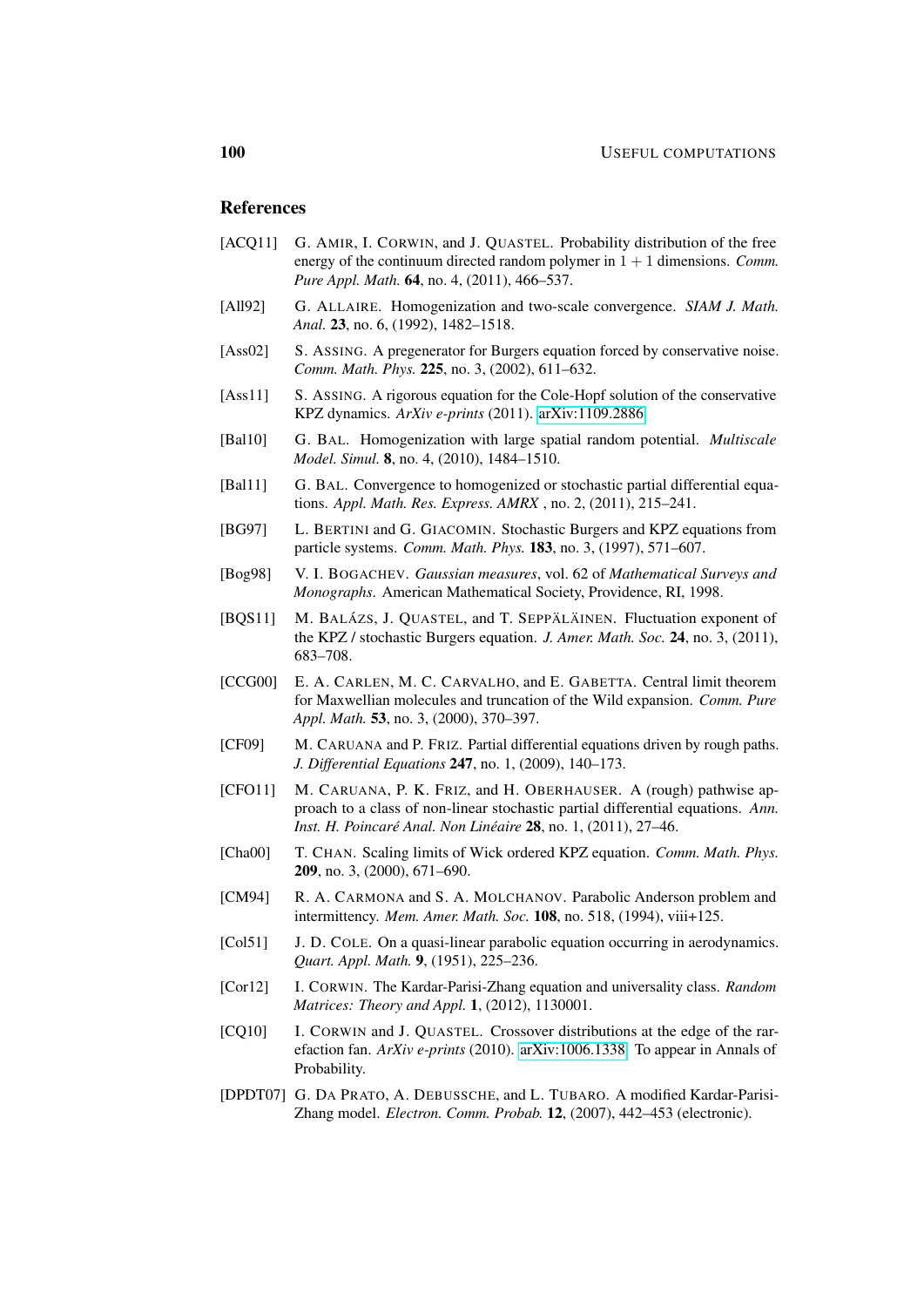- <span id="page-100-4"></span>[DPZ92] G. DA PRATO and J. ZABCZYK. *Stochastic Equations in Infinite Dimensions*, vol. 44 of *Encyclopedia of Mathematics and its Applications*. Cambridge University Press, 1992.
- [FRW04] F. FLANDOLI, F. RUSSO, and J. WOLF. Some SDEs with distributional drift. II. Lyons-Zheng structure, Itô's formula and semimartingale characterization. *Random Oper. Stochastic Equations* 12, no. 2, (2004), 145–184.
- [FV06] P. FRIZ and N. VICTOIR. A note on the notion of geometric rough path. *Probab. Theory Related Fields* 136, no. 1, (2006), 395–416.
- <span id="page-100-0"></span>[FV10a] P. FRIZ and N. VICTOIR. Differential equations driven by Gaussian signals. *Ann. IHP. (B) Prob. Stat.* 46, no. 2, (2010), 369–413.
- <span id="page-100-3"></span>[FV10b] P. FRIZ and N. VICTOIR. *Multidimensional Stochastic Processes as Rough Paths*, vol. 120 of *Cambridge Studies in Advanced Mathematics*. Cambridge University Press, Cambridge, 2010.
- [GJ10] P. GONCALVES and M. JARA. Universality of KPZ equation. *ArXiv e-prints* (2010). [arXiv:1003.4478.](http://arxiv.org/abs/1003.4478)
- [GR01] C. GODSIL and G. ROYLE. *Algebraic graph theory*, vol. 207 of *Graduate Texts in Mathematics*. Springer-Verlag, New York, 2001.
- [GT10] M. GUBINELLI and S. TINDEL. Rough evolution equations. *Ann. Probab.* 38, no. 1, (2010), 1–75.
- <span id="page-100-1"></span>[Gub04] M. GUBINELLI. Controlling rough paths. *J. Funct. Anal.* 216, no. 1, (2004), 86–140.
- <span id="page-100-2"></span>[Hai11] M. HAIRER. Rough stochastic PDEs. *Comm. Pure Appl. Math.* 64, no. 11, (2011), 1547–1585.
- [Hai12] M. HAIRER. Singular perturbations to semilinear stochastic heat equations. *Probab. Theory Related Fields* 152, (2012), 265–297.
- [HM10] M. HAIRER and J. MAAS. A spatial version of the Itô-Stratonovich correction. *ArXiv e-prints* (2010). [arXiv:1011.0966.](http://arxiv.org/abs/1011.0966) To appear in Annals of Probability.
- [HMW12] M. HAIRER, J. MAAS, and H. WEBER. Approximating rough stochastic PDEs. *ArXiv e-prints* (2012). [arXiv:1202.3094.](http://arxiv.org/abs/1202.3094)
- [Hop50] E. HOPF. The partial differential equation  $u_t + uu_x = \mu u_{xx}$ . *Comm. Pure Appl. Math.* 3, (1950), 201–230.
- [HØUZ96] H. HOLDEN, B. ØKSENDAL, J. UBØE, and T. ZHANG. *Stochastic partial differential equations*. Probability and its Applications. Birkhäuser Boston Inc., Boston, MA, 1996. A modeling, white noise functional approach.
- [HP11] M. HAIRER and N. S. PILLAI. Regularity of laws and ergodicity of hypoelliptic SDEs driven by rough paths. *ArXiv e-prints* (2011). [arXiv:1104.5218.](http://arxiv.org/abs/1104.5218) To appear in Annals of Probability.
- [HW10] M. HAIRER and H. WEBER. Rough Burgers-like equations with multiplicative noise. *ArXiv e-prints* (2010). [arXiv:1012.1236.](http://arxiv.org/abs/1012.1236) To appear in Probab. Theory Related Fields.
- [IS11] T. IMAMURA and T. SASAMOTO. Replica approach to the KPZ equation with the half Brownian motion initial condition. *Journal of Physics A: Mathematical and Theoretical* 44, no. 38, (2011), 385001.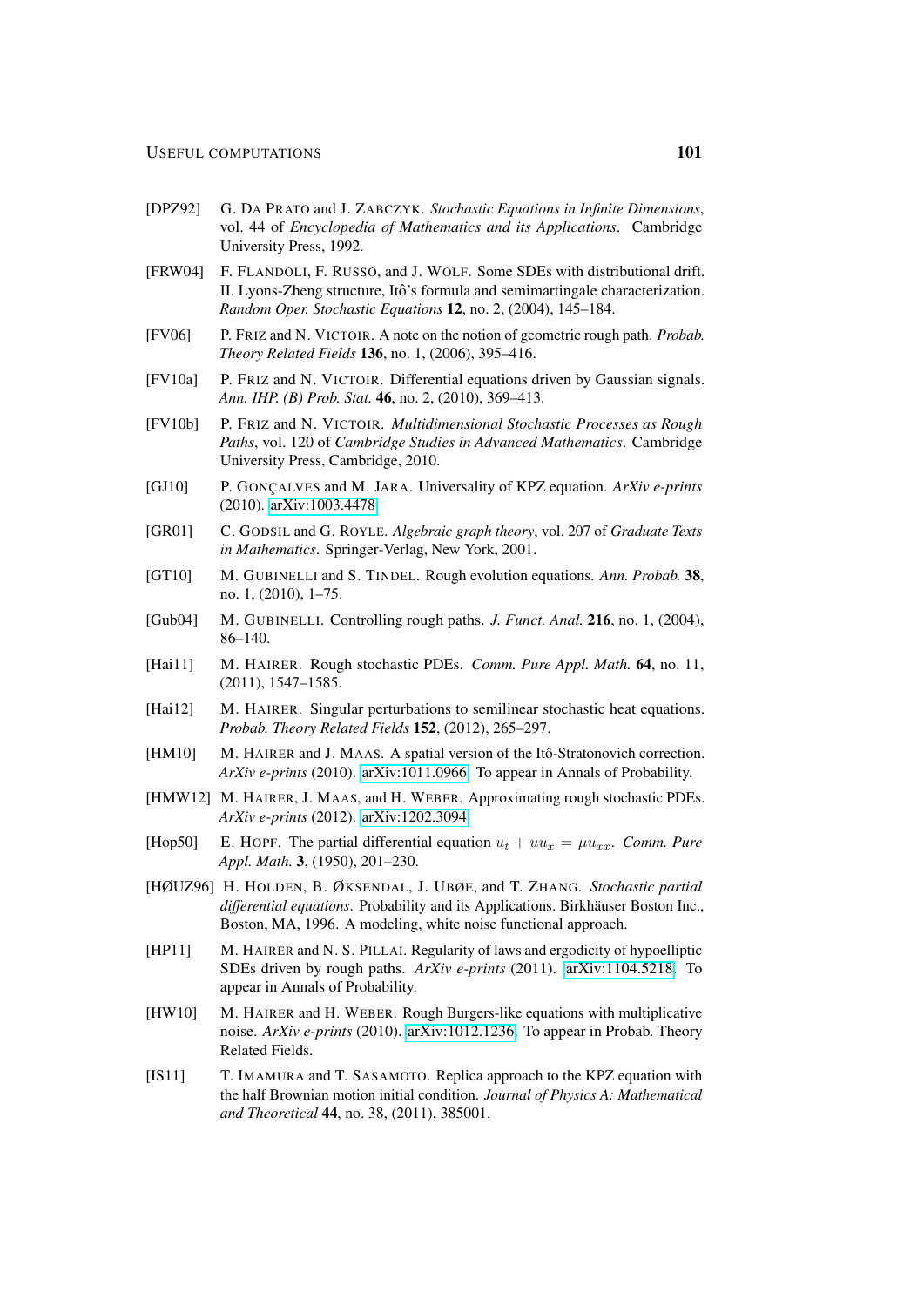- [Joh00] K. JOHANSSON. Shape fluctuations and random matrices. *Comm. Math. Phys.* 209, no. 2, (2000), 437–476.
- [Kar85] M. KARDAR. Roughening by impurities at finite temperatures. *Phys. Rev. Lett.* 55, (1985), 2923–2923.
- [KPZ86] M. KARDAR, G. PARISI, and Y.-C. ZHANG. Dynamic scaling of growing interfaces. *Phys. Rev. Lett.* 56, no. 9, (1986), 889–892.
- [LBL08] C. LE BRIS and P.-L. LIONS. Existence and uniqueness of solutions to Fokker-Planck type equations with irregular coefficients. *Comm. Partial Differential Equations* 33, no. 7-9, (2008), 1272–1317.
- [LCL07] T. J. LYONS, M. CARUANA, and T. LÉVY. *Differential equations driven by rough paths*, vol. 1908 of *Lecture Notes in Mathematics*. Springer, Berlin, 2007. Lectures from the 34th Summer School on Probability Theory held in Saint-Flour, July 6–24, 2004, With an introduction concerning the Summer School by Jean Picard.
- [LQ02] T. LYONS and Z. QIAN. *System control and rough paths*. Oxford Mathematical Monographs. Oxford University Press, Oxford, 2002. Oxford Science Publications.
- [Lyo91] T. LYONS. On the nonexistence of path integrals. *Proc. Roy. Soc. London Ser. A* 432, no. 1885, (1991), 281–290.
- [Lyo98] T. J. LYONS. Differential equations driven by rough signals. *Rev. Mat. Iberoamericana* 14, no. 2, (1998), 215–310.
- [McK67] H. P. MCKEAN, JR. An exponential formula for solving Boltzmann's equation for a Maxwellian gas. *J. Combinatorial Theory* 2, (1967), 358–382.
- [Ngu89] G. NGUETSENG. A general convergence result for a functional related to the theory of homogenization. *SIAM J. Math. Anal.* 20, no. 3, (1989), 608–623.
- <span id="page-101-0"></span>[Nua95] D. NUALART. *The Malliavin calculus and related topics*. Probability and its Applications (New York). Springer-Verlag, New York, 1995.
- [OW11] N. O'CONNELL and J. WARREN. A multi-layer extension of the stochastic heat equation. *ArXiv e-prints* (2011). [arXiv:1104.3509.](http://arxiv.org/abs/1104.3509)
- [Pol05] M. POLYAK. Feynman diagrams for pedestrians and mathematicians. In *Graphs and patterns in mathematics and theoretical physics*, vol. 73 of *Proc. Sympos. Pure Math.*, 15–42. Amer. Math. Soc., Providence, RI, 2005.
- $[PP12]$  E. PARDOUX and A. PIATNITSKI. Homogenization of a singular random one-dimensional PDE with time-varying coefficients. *Ann. Probab.* 40, no. 3, (2012), 1316–1356.
- [RT07] F. RUSSO and G. TRUTNAU. Some parabolic PDEs whose drift is an irregular random noise in space. *Ann. Probab.* 35, no. 6, (2007), 2213–2262.
- [SS09] T. SASAMOTO and H. SPOHN. Superdiffusivity of the 1D lattice Kardar-Parisi-Zhang equation. *J. Stat. Phys.* 137, no. 5-6, (2009), 917–935.
- [SS10a] T. SASAMOTO and H. SPOHN. Exact height distributions for the KPZ equation with narrow wedge initial condition. *Nuclear Phys. B* 834, no. 3, (2010), 523–542.
- [SS10b] T. SASAMOTO and H. SPOHN. One-dimensional Kardar-Parisi-Zhang equation: An exact solution and its universality. *Phys. Rev. Lett.* 104, (2010), 230602.